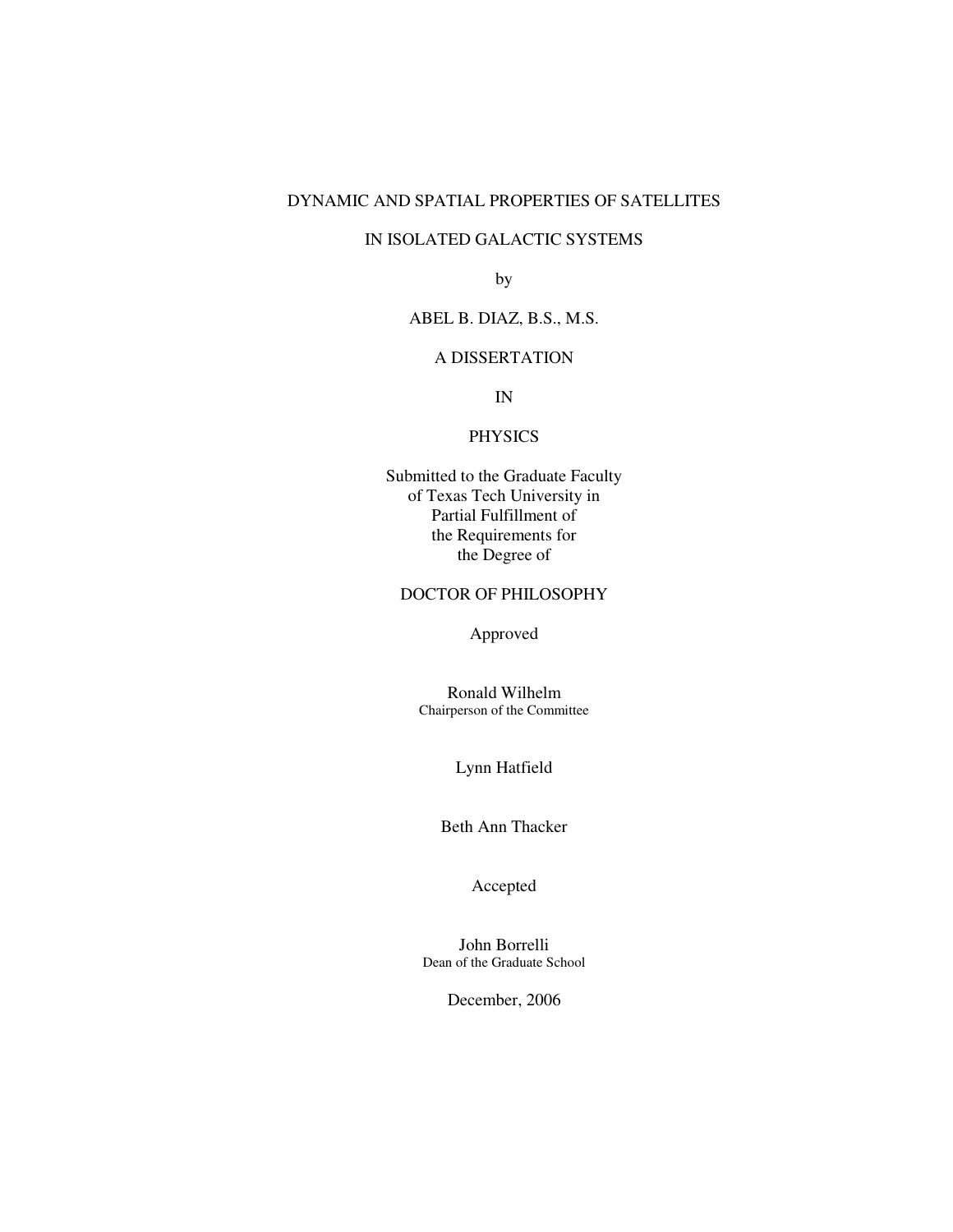Copyright 2006, Abel Billy Diaz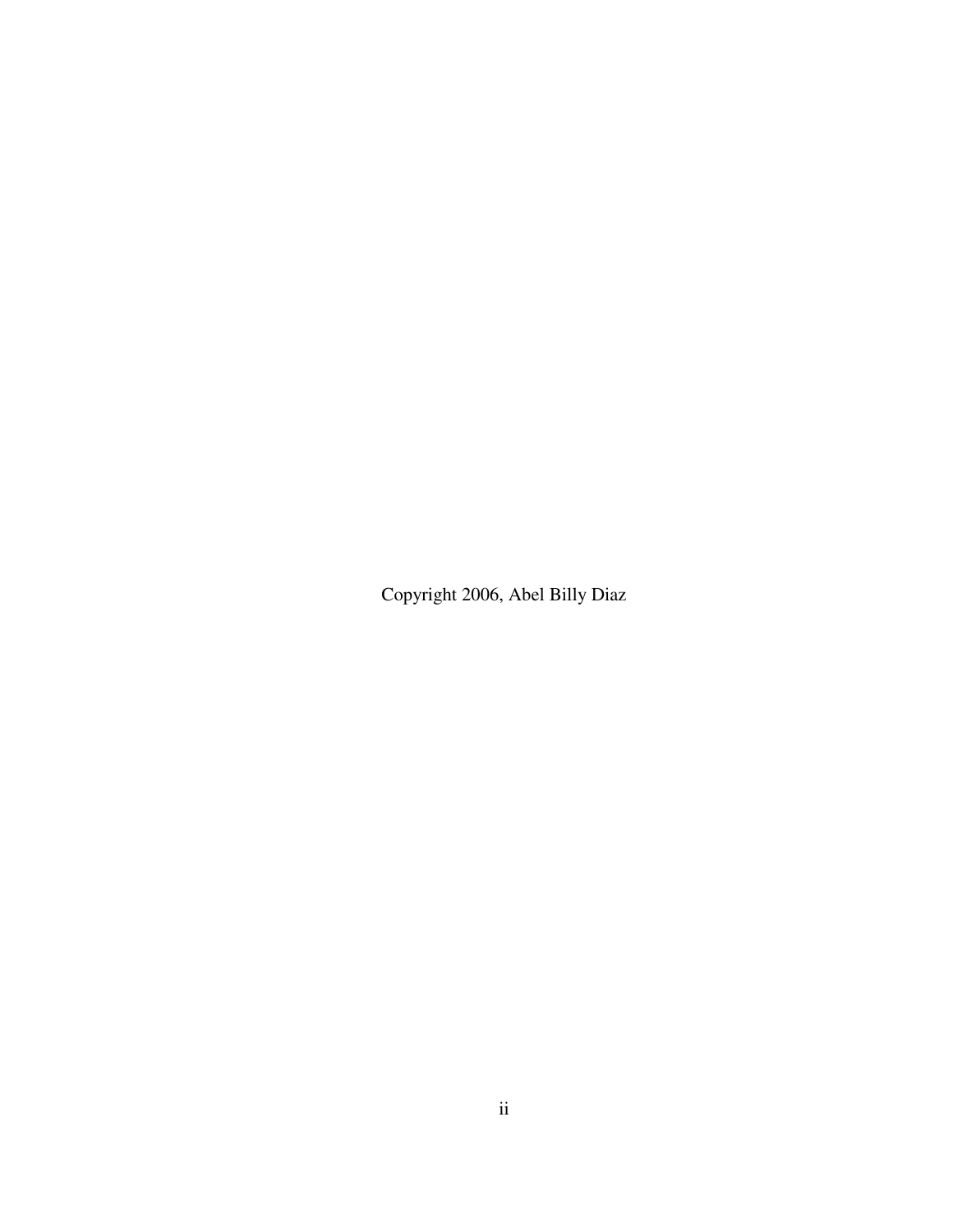#### ACKNOWLEDGMENTS

 I would like to extend my deepest thanks to Dr. R. Wilhelm for his guidance and his patience during this project. Although galaxies were not his area of expertise, and I was as far as one could be from being an astronomer, he still managed to show me the way. I also would like to thank the members of my committee: Dr. L. L. Hatfield for his support and input, and to Dr. B. Thacker, I am especially grateful, for giving me the opportunity to take part in the development of the hands-on physics courses. They opened my mind to a new way of thinking, which has helped me in my course work as well as in my research. I want to thank fellow graduate student Ray Thomas and his family for their support and friendship. A special thanks to Michael Pate and Kenneth Carrell for introducing me to and helping me with MatLab $^{\circledR}$  and ROOT, which was vital to my research. I also would like to thank David Hogg at NYU for introducing me to the NYU-VAGC. This allowed unique investigations that prior to having this data would not have been likely.

 Thanks to my parents, my grandparents, and my sister, Becky, for helping when I needed it, to my kids, Abel and Stefanie, to my niece, Heather for inspiration when I needed it, and to all my friends for forcing me to relax when I needed it (and when I didn't). Finally, I would like to extend a special acknowledgment to my colleague and friend, Nancy Michaelis for offering suggestions and proof reading my dissertation.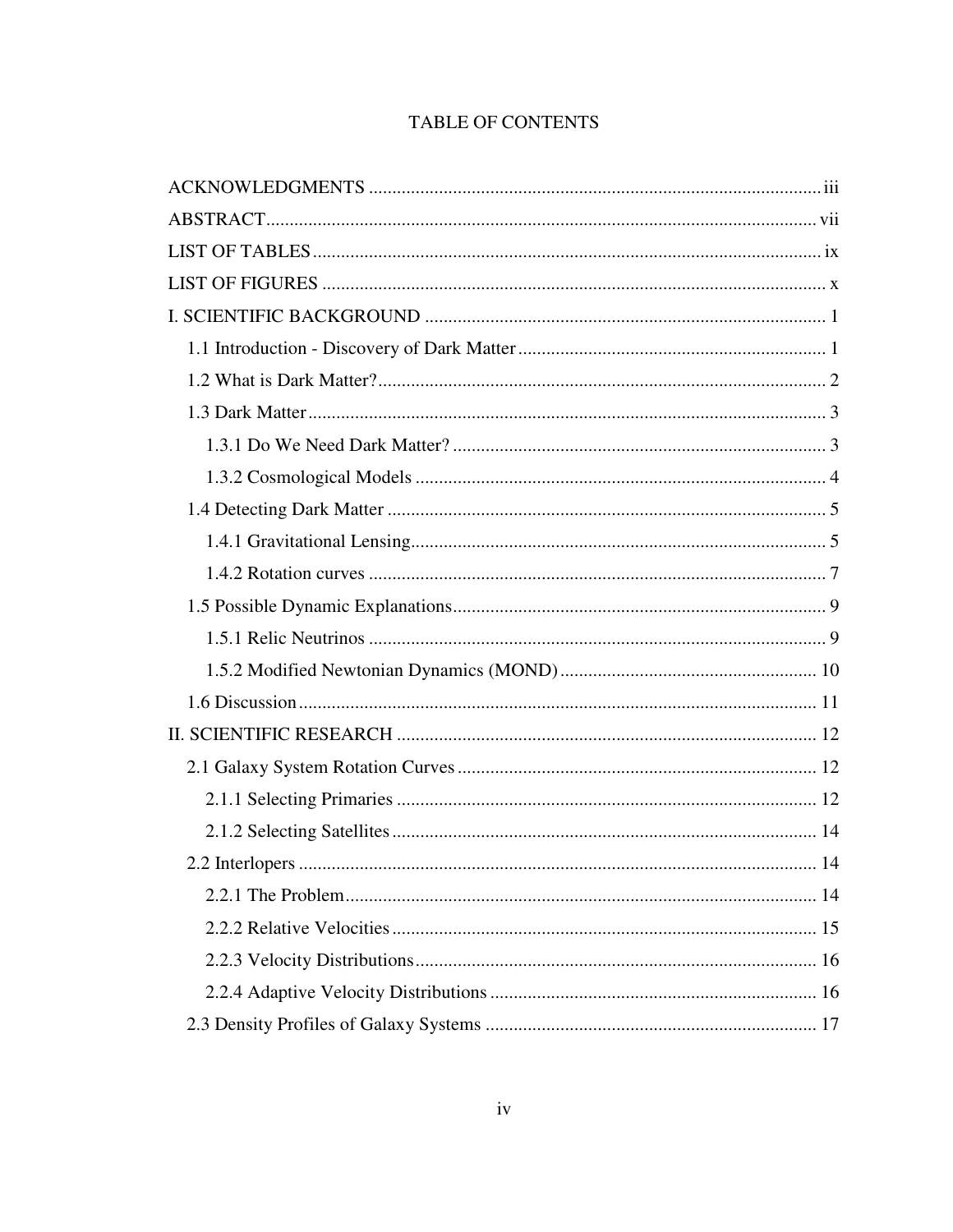| V. ANALYSIS AND RESULTS: OTHER SATELLITE PROPERTIES 53 |  |
|--------------------------------------------------------|--|
|                                                        |  |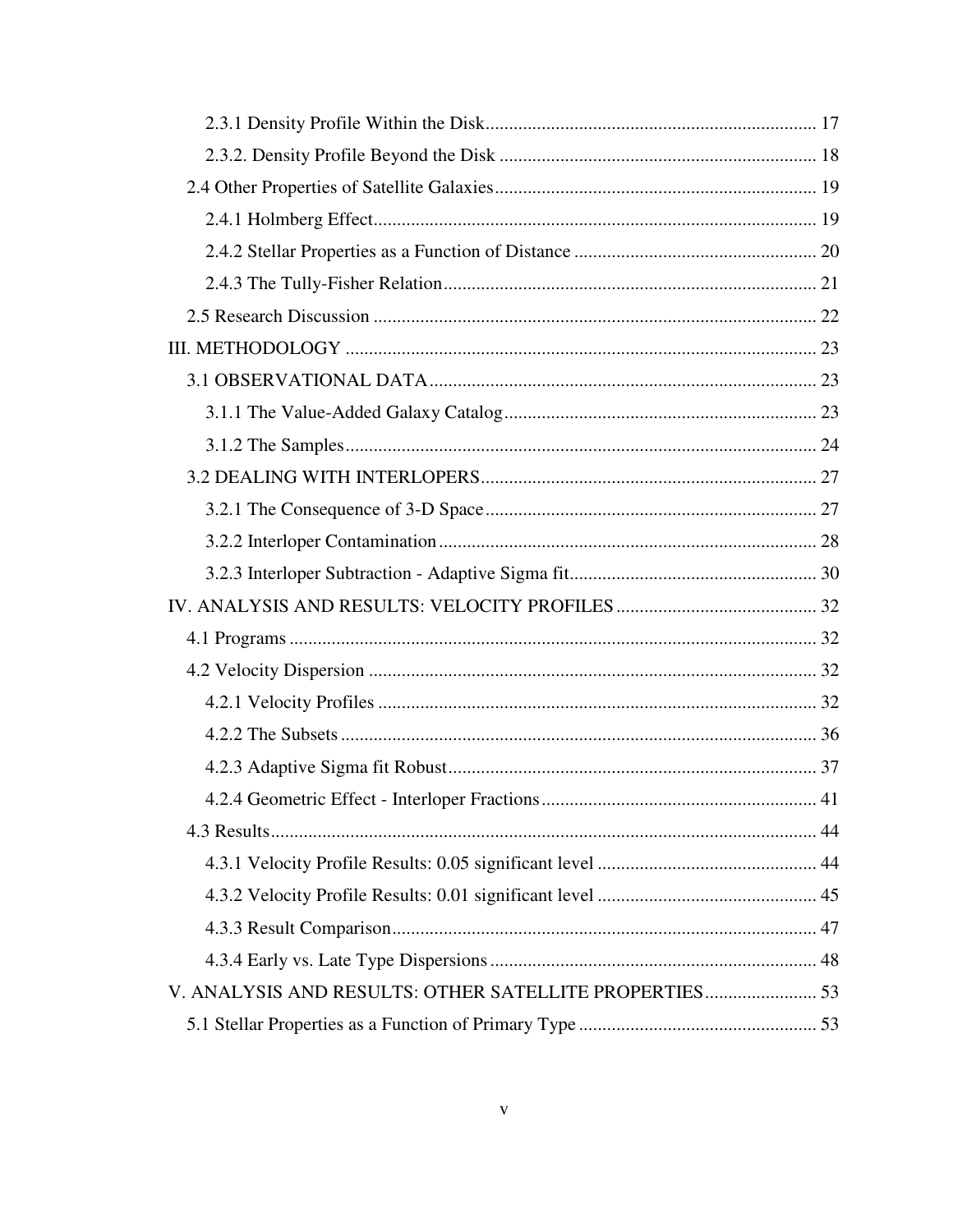| <b>APPENDICES</b>                                    |  |
|------------------------------------------------------|--|
|                                                      |  |
|                                                      |  |
|                                                      |  |
|                                                      |  |
|                                                      |  |
|                                                      |  |
|                                                      |  |
|                                                      |  |
| C. RESULTS OF ROBUST ANALYSIS (POLAR VS. PLANAR) 128 |  |
|                                                      |  |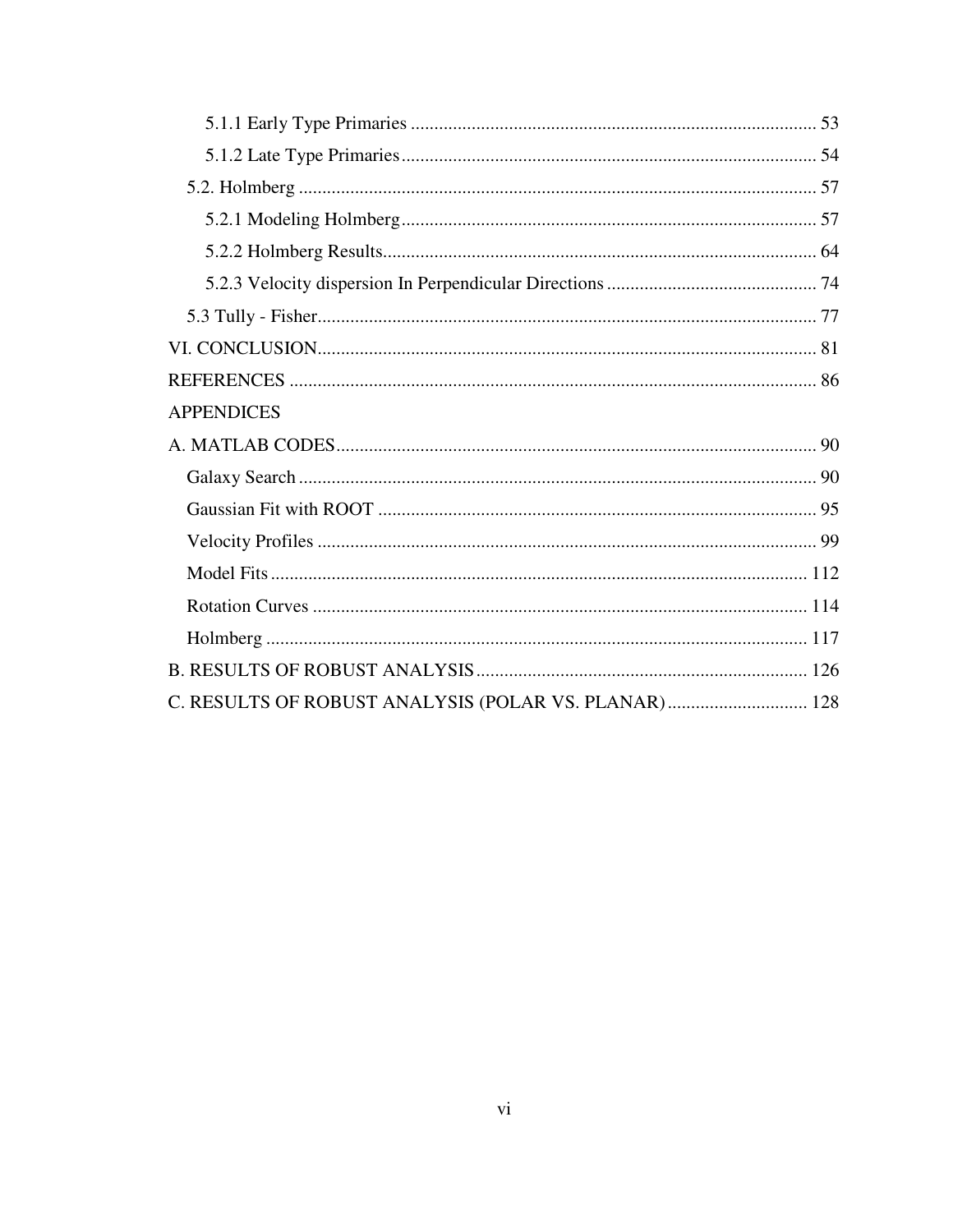# **ABSTRACT**

 Using the NYU Value-Added Galaxy Catalog (NYU-VAGC) I examine the lineof-site velocity dispersion, σ*v*, of satellite galaxies orbiting larger, isolated, primary galaxies. The line-of-sight dispersion can be directly compared to the functional form of three models (NFW, MOND and a relic neutrino based model) that diverge at large distances allowing discrimination between models. The algorithm used to determine the primary and satellite samples yielded 2741 primary galaxies and 4966 possible satellites. After removing foreground/background interloper galaxies, I found the NFW model is the most probable. This agrees well with other published results which find that the density of the dark matter halo declines as  $\rho \propto r^{-3}$ . The neutrino model has large probabilities and cannot be completely excluded as a possible explanation of the observed velocity dispersions. The MOND model had small probabilities of fitting the velocity dispersion, and results of higher dispersions found for early type primaries than those found for late type primaries of the same luminosity make MOND unlikely.

 From the data I find no evidence of the Holmberg Effect. Satellite galaxies tend to be isotropic both at small projected distances from the primary galaxy and at large projected distances (at the  $1\sigma$  level) from the primary galaxy. However, I do find that the distribution of early type satellites tends to decline more steeply than the late type satellites in a high magnitude primary sample.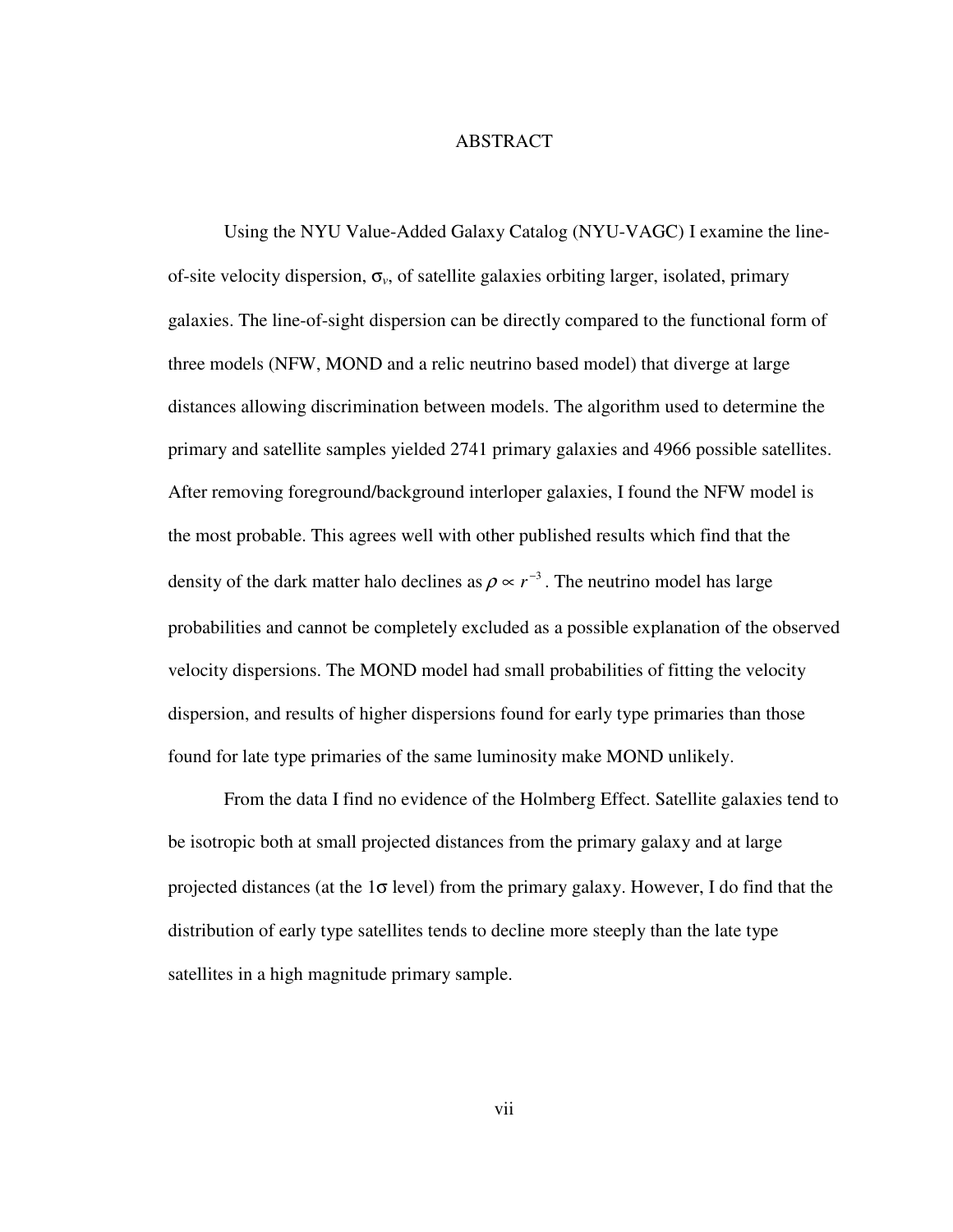I was also able to examine the line-of-sight velocity dispersions in two directions: parallel to the plane of the galaxy and perpendicular to the plane of the galaxy along the axis of rotation. From sampling the velocity profiles of primary galaxies at different tilt angles relative to the axis of rotation, I find that the velocity distribution of satellites is isotropic about the primary, suggesting that the dark matter halo is spherical in shape.

Finally, I also find that the velocity dispersion of satellites within 125kpc scales with the luminosity of late type primary galaxies as  $\sigma \propto L^{0.22 \pm 0.02}$ .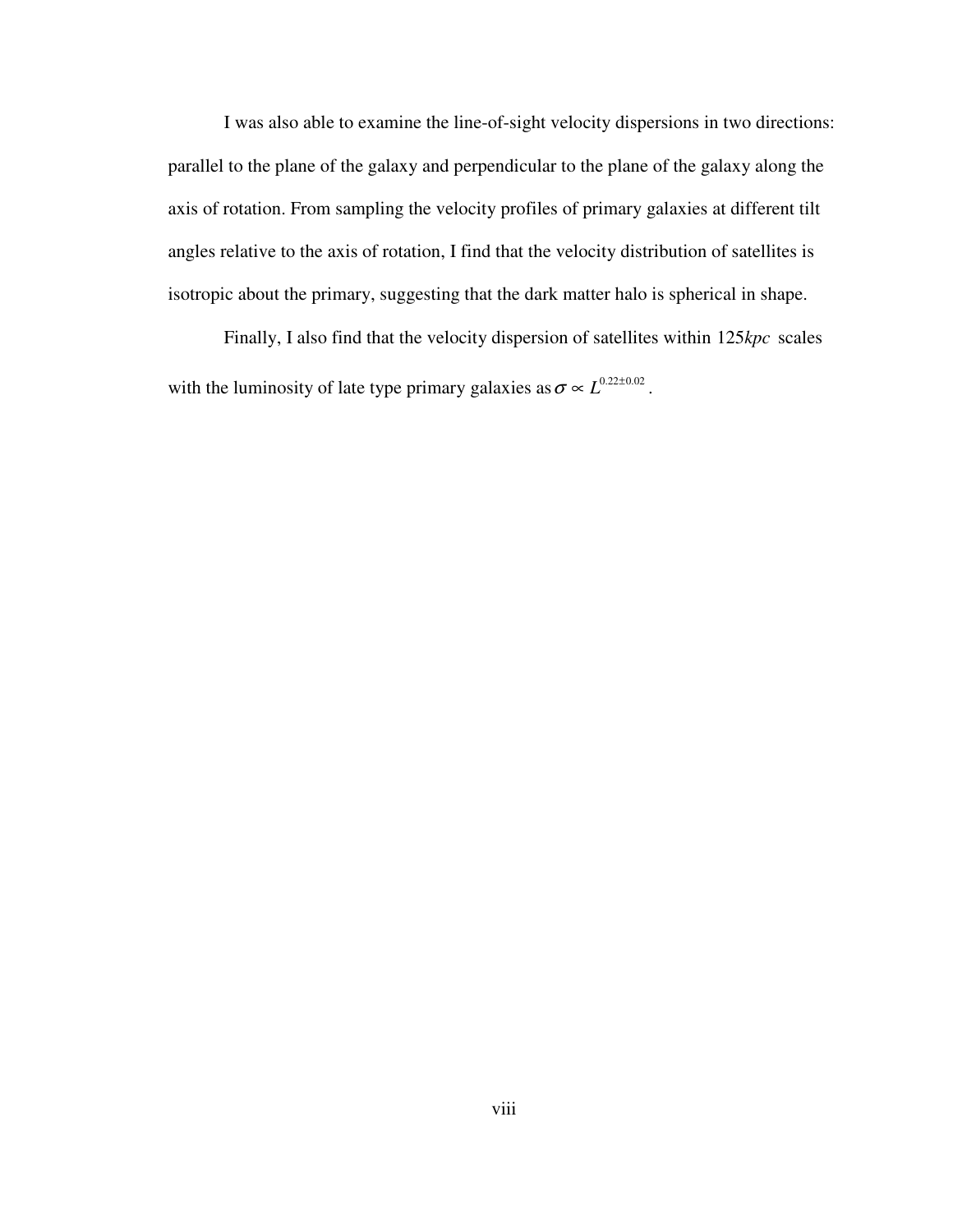# LIST OF TABLES

| 3.1 Selection criteria for finding primary galaxies and satellite galaxies. *Same as       |  |  |  |
|--------------------------------------------------------------------------------------------|--|--|--|
|                                                                                            |  |  |  |
|                                                                                            |  |  |  |
| 4.2 Percentages of Primary galaxies and their satellites for early, late and both types of |  |  |  |
|                                                                                            |  |  |  |
|                                                                                            |  |  |  |
| 5.1 Table showing how $\rho$ does not change at low magnitude or with primary type but     |  |  |  |
|                                                                                            |  |  |  |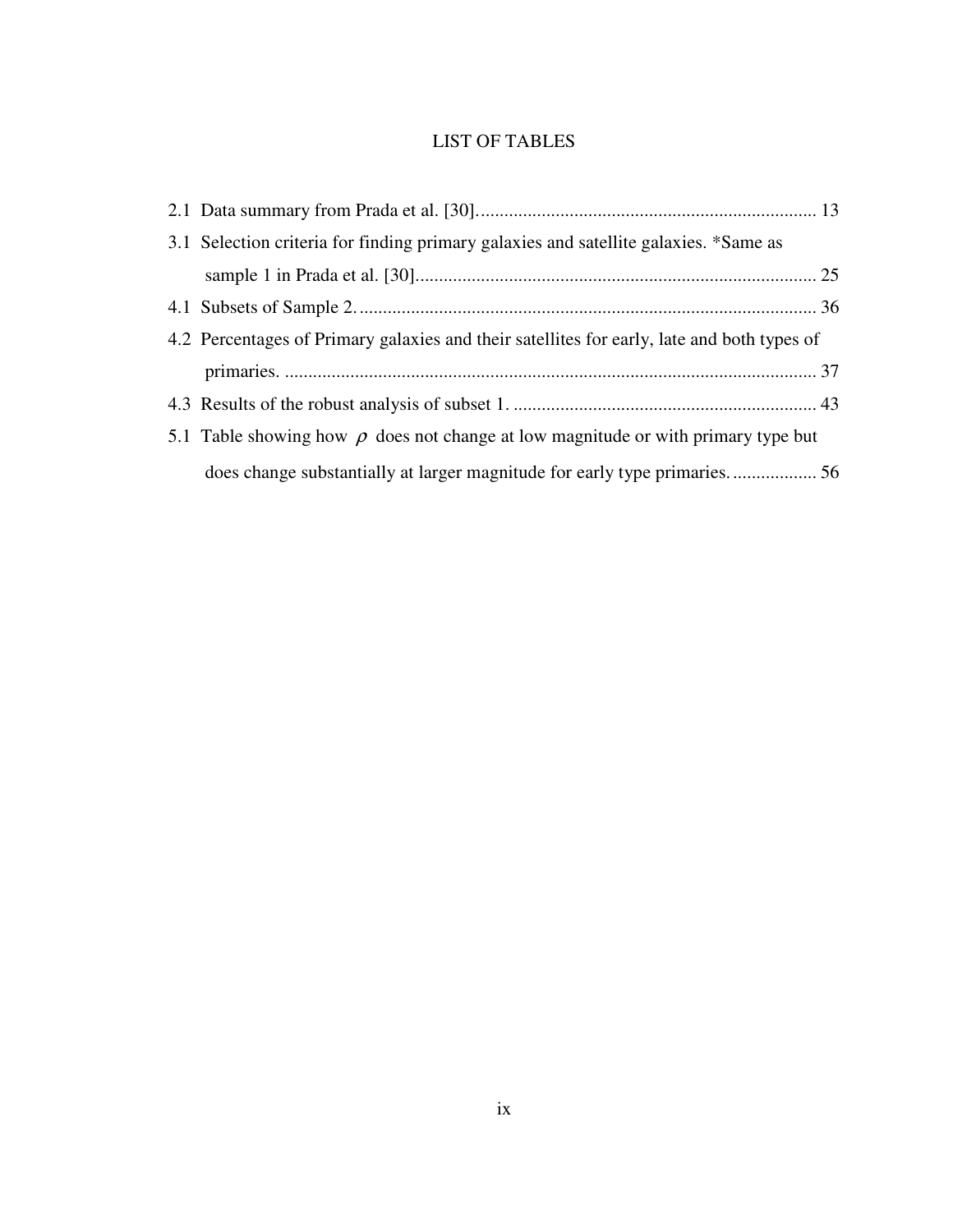#### LIST OF FIGURES

- 1.1 Basic Gravitational Lensing A large galaxy between the observer and the source will bend light in such a way as to create a double image of the source. ................... 6
- 1.2 Example of a rotation curve relative to the galaxy above, showing that the rotational velocity deviates from a Keplerian decline and becomes constant at large radii. ...... 8
- 1.3 Diagram illustrating the gravitational wells of several galaxies in a cluster. The longer arrows show the direction of relic neutrinos accelerating toward the galaxies. The shorter arrows show the direction of relic neutrinos deceleration....................... 9
- 2.1 A sketch of ensembles of different size galaxies showing how galaxy ensembles of differing mass can give very different rotation curves. The curves correspond to the size of the galaxies. The green curve corresponds to the average of all galaxies..... 19
- 3.1 Flow chart of the code that determines primaries and their satellites from the NYU data............................................................................................................................ 25
- 3.2 Statistics of primary galaxies and their satellites in sample 1. The top left panel shows the number of satellites per primary. The top right panel shows the absolute blue magnitude differences between the primaries and the satellites. The bottom left and right show the distribution of absolute blue magnitudes,  $M_B$ , of isolated primaries and satellites respectively. ........................................................................ 26
- 3.3 Statistics of primary galaxies and their satellites in sample 2. The top left panel shows the number of satellites per primary. The top right panel shows the absolute blue magnitude differences between the primaries and the satellites. The bottom left and right show the distribution of absolute blue magnitudes,  $M_B$ , of isolated primaries and satellites respectively. ........................................................................ 27 3.4 A - Line of sight view of primary galaxy and possible satellites. B - Side view of primary galaxy and possible satellites. ..................................................................... 28
- 3.5 Line-of-sight view of the volumes for four radial bins.............................................. 29 3.6 Illustration of modeling satellite velocities and interlopers with a Gaussian plus constant. .................................................................................................................... 31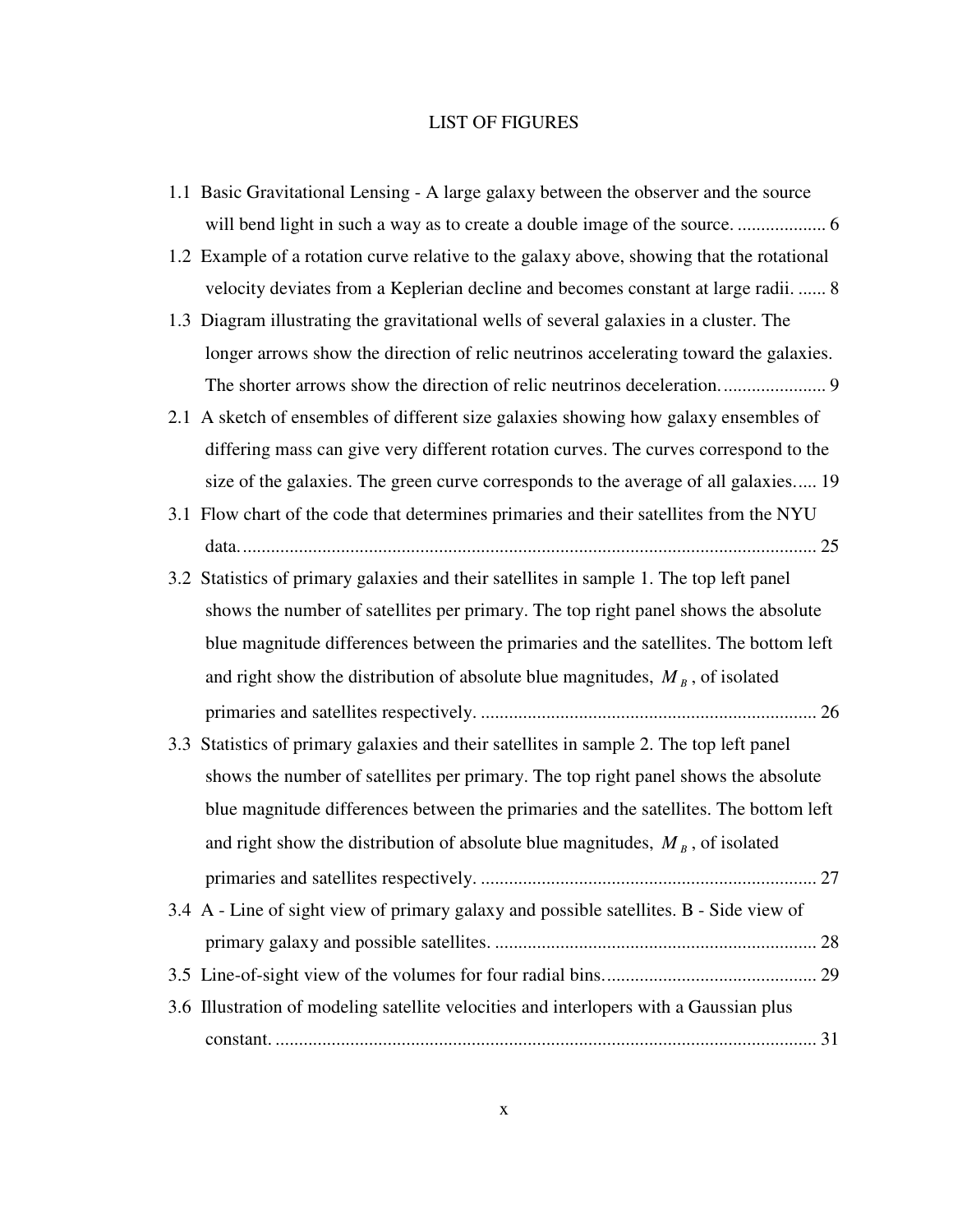| 4.1 The Gaussian plus constant fit for four radial bins of a subset from sample 1. Only      |
|----------------------------------------------------------------------------------------------|
| satellites of primary galaxies in the range $-18.5 > M_B > -19.5$ are shown. The             |
| closed circles with error bars show the velocity distribution of satellites in the subset.   |
| The solid curve is the best Gaussian plus constant fit. Each of these plots also shows       |
| best fit values for the Gaussian plus constant function along with the $\chi^2$ /DF 33       |
| 4.2 The velocity dispersion profile of satellites belonging to primary galaxies in a subset  |
|                                                                                              |
| 4.3 The velocity dispersion profile of satellites belonging to primary galaxies in a subset  |
|                                                                                              |
| 4.4 The Gaussian plus constant fit for four different numbers of sub-bins for the first      |
|                                                                                              |
| 4.5 Results from the Gaussian plus constant fit for the different number of sub-bins in      |
| radial bin 1 of subset 1. The red line is a reference to check if the results can be         |
| considered independent of bin number (or bin size) within the uncertainty 40                 |
| 4.6 Velocity dispersion profile plotted with the three cosmological models and interloper    |
|                                                                                              |
| 4.7 Velocity dispersion profile plotted with the three cosmological models and interloper    |
|                                                                                              |
| 4.8 Velocity dispersion profile plotted with the three cosmological models and interloper    |
|                                                                                              |
| 4.9 Velocity dispersion profile plotted with the three cosmological models and interloper    |
|                                                                                              |
| 4.10 The velocity dispersion of the first radial bin for all subsets and plotted against the |
| average magnitude of that subset. The subsets are for only early and late type               |
|                                                                                              |
| 4.11 The velocity dispersion of the first radial bin for subsets that have a significance    |
| level greater than 0.01 and plotted against the average magnitude of that subset. The        |
|                                                                                              |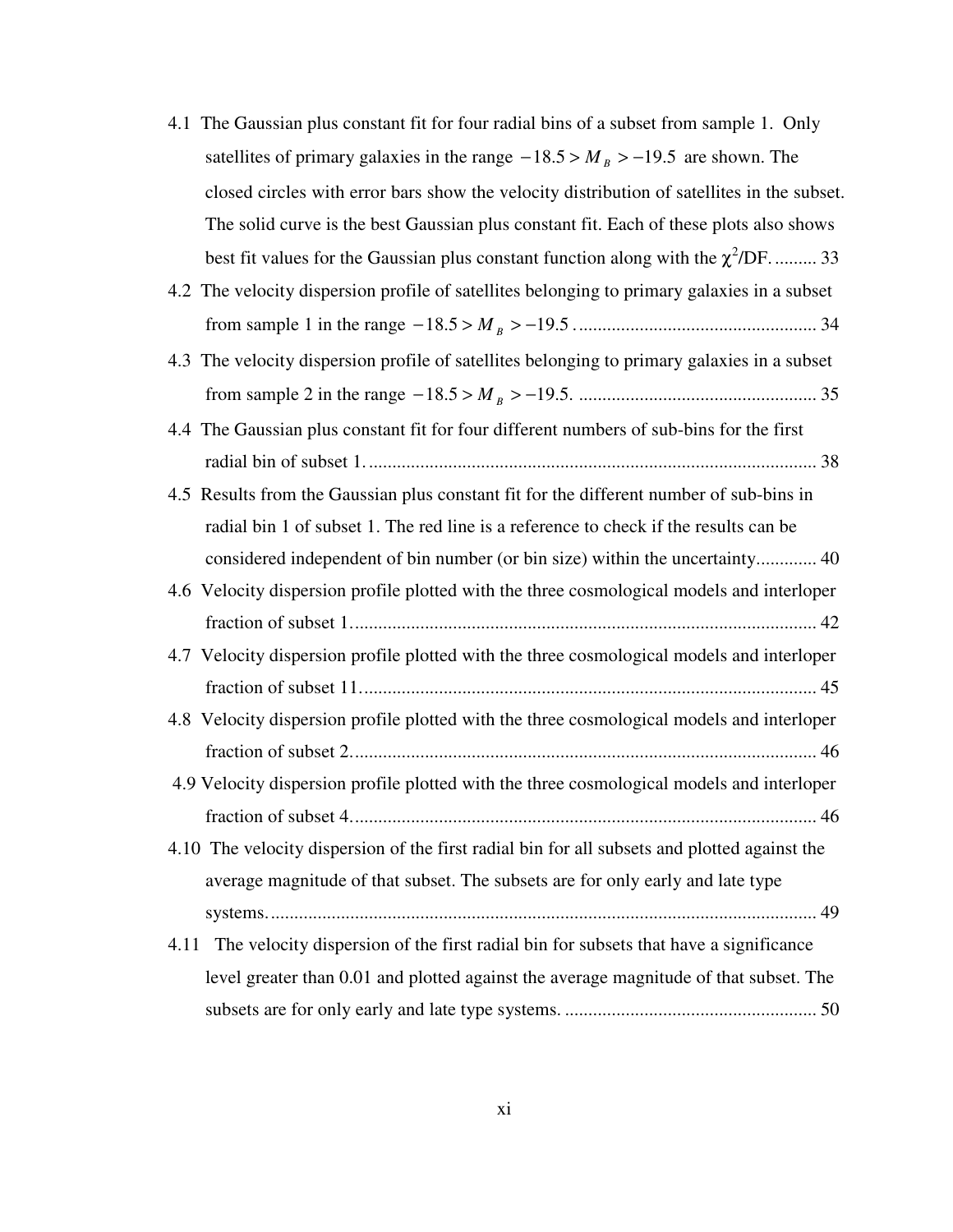5.1 Histograms of the number of satellites per area on the sky for the subsets 8-14. These have early type primaries. The data (points with error bars) was fitted to a power law function (solid line). These are color coded: red – early type and blue – late type. . 54

Figure 5.2: Histograms of the number of satellites per area on the sky for the subsets 15- 21, these have late type primaries. The data (points with error bars) were fitted to a power law function (solid line). These are color coded: red – early type and blue – late type..................................................................................................................... 55

- 5.3 Polar plot distinguishing the polar region from the planar region............................. 58
- 5.4 A 3-D image of randomly distributed points projected on a 2-D surface to illustrate contamination of satellites in one region onto the other........................................... 60

5.5 A 3-D image of randomly distributed points projected on a 2-D surface to illustrate contamination of satellites in one region onto the other........................................... 61

- 5.6 Histograms fit with a Gaussian to show the most likely fraction of the total points that are in the polar region. The bins that make up each histogram are the mean polar count for 10 iterations. .............................................................................................. 63
- 5.7 Polar plot of position angles of satellites with respect to the plane of primaries that are tilted < 30 degrees from the axis of rotation. ...................................................... 65
- 5.8 Cumulative probability distribution for the position angles of the satellites relative to the plane of the primary. Confidence level from the KS test for the data being isotropic is shown in the figure................................................................................. 66
- 5.9 Left plot shows the fraction of satellites that appear polar along with the value of P/T for early and late type primary systems at different tilt angles. The solid straight line is the polar fraction determined from the model, 0.69 with errors of  $\pm$  0.03 shown as the shaded grey area. The plot on the right shows the mean angle,  $\phi$ , for early and late type primaries at different tilt angles. ................................................................ 67
- 5.10 Left plot shows the fraction of satellites that appear polar along with the value of P/T for early type primary systems at different tilt angles. The solid straight line is the polar fraction determined from the model, 0.69 with errors of  $\pm$  0.03 shown as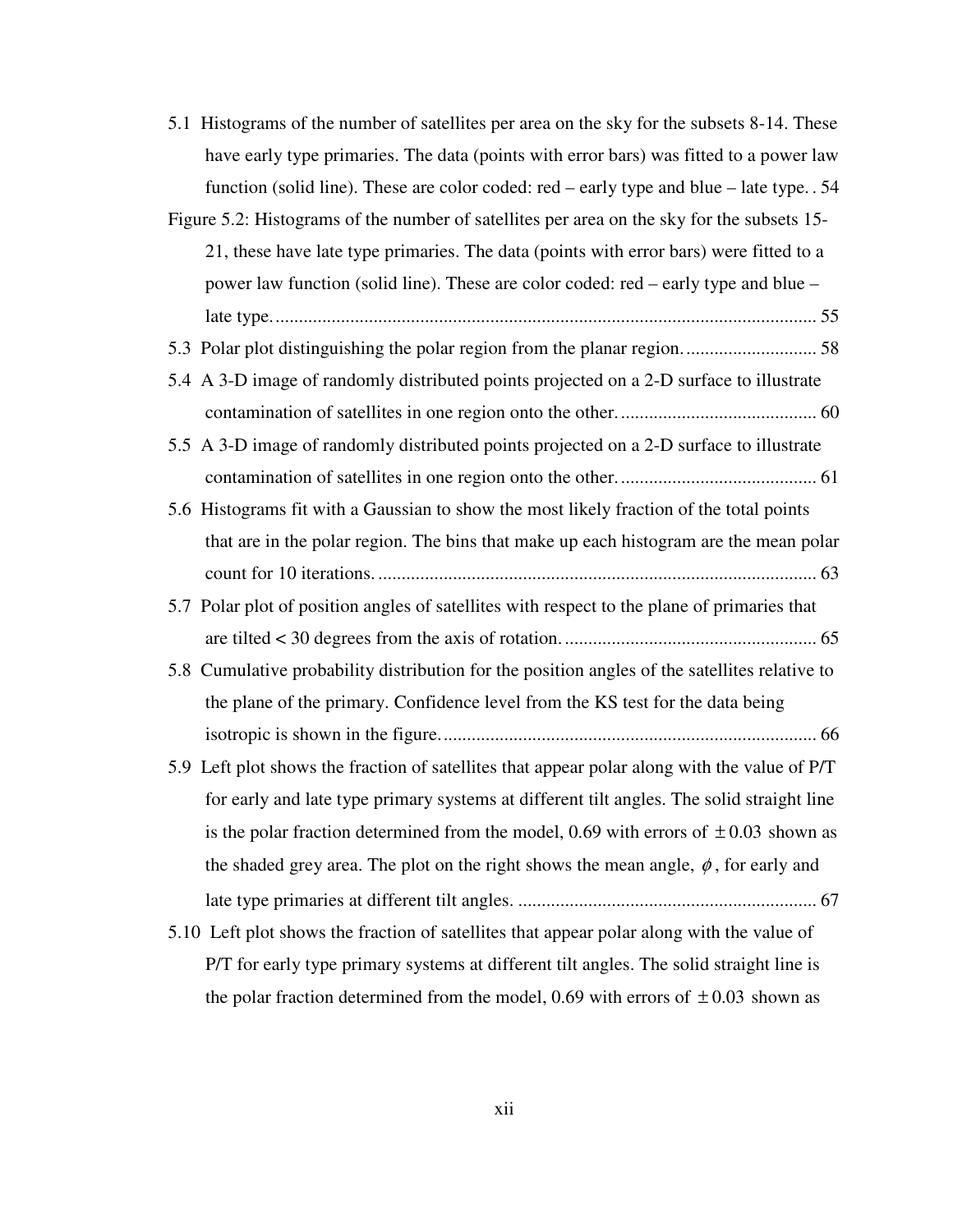| the shaded grey area. The plot one on the right shows the mean angle, $\phi$ , for early          |
|---------------------------------------------------------------------------------------------------|
|                                                                                                   |
| 5.11 Left plot shows the fraction of satellites that appear polar along with the value of         |
| P/T for late type primary systems at different tilt angles. The solid straight line is the        |
| polar fraction determined from the model, 0.69 with errors of $\pm$ 0.03 shown as the             |
| shaded grey area. The plot one on the right shows the mean angle, $\phi$ , for late type          |
|                                                                                                   |
| 5.12 Polar plot of position angles of satellites with respect to the plane of primaries that      |
|                                                                                                   |
| 5.13 The average angle, $\phi$ , of satellites in the radial bins corresponding to figure 5.12.71 |
| 5.14 Cumulative probability distribution for the position angles of the satellites relative       |
| to the plane of the primary for the radial bins corresponding to figure 5.12.                     |
| Confidence level from the KS test for the data being isotropic is shown in the figure.            |
|                                                                                                   |
| 5.15 Polar plot of position angles of satellites with respect to the plane of primaries that      |
|                                                                                                   |
| 5.16 The average angle, $\phi$ , of satellites in each of the four radial bins in figure 5.15 73  |
| 5.17 The velocity profiles for satellites in the planar region (red) and the polar region         |
|                                                                                                   |
| (black). These satellites belong to primaries with a tilt angle less than $~45$ degrees           |
|                                                                                                   |
| 5.18 The velocity profiles for satellites in the planar region (red) and the polar region         |
| (black). These satellites belong to primaries with a tilt angle greater than $~45$                |
|                                                                                                   |
| 5.19 Velocity dispersion vs. primary luminosity for early and late type primaries.                |
| Dispersions are from satellites within $125kpc$ (bin 1) of the primary. The velocity              |
| dispersion was taken only from the first bin of subsets that had a probability $> 0.01$ .         |
|                                                                                                   |

Dispersions are from satellites within 125kpc (bin 1) of the primary. The velocity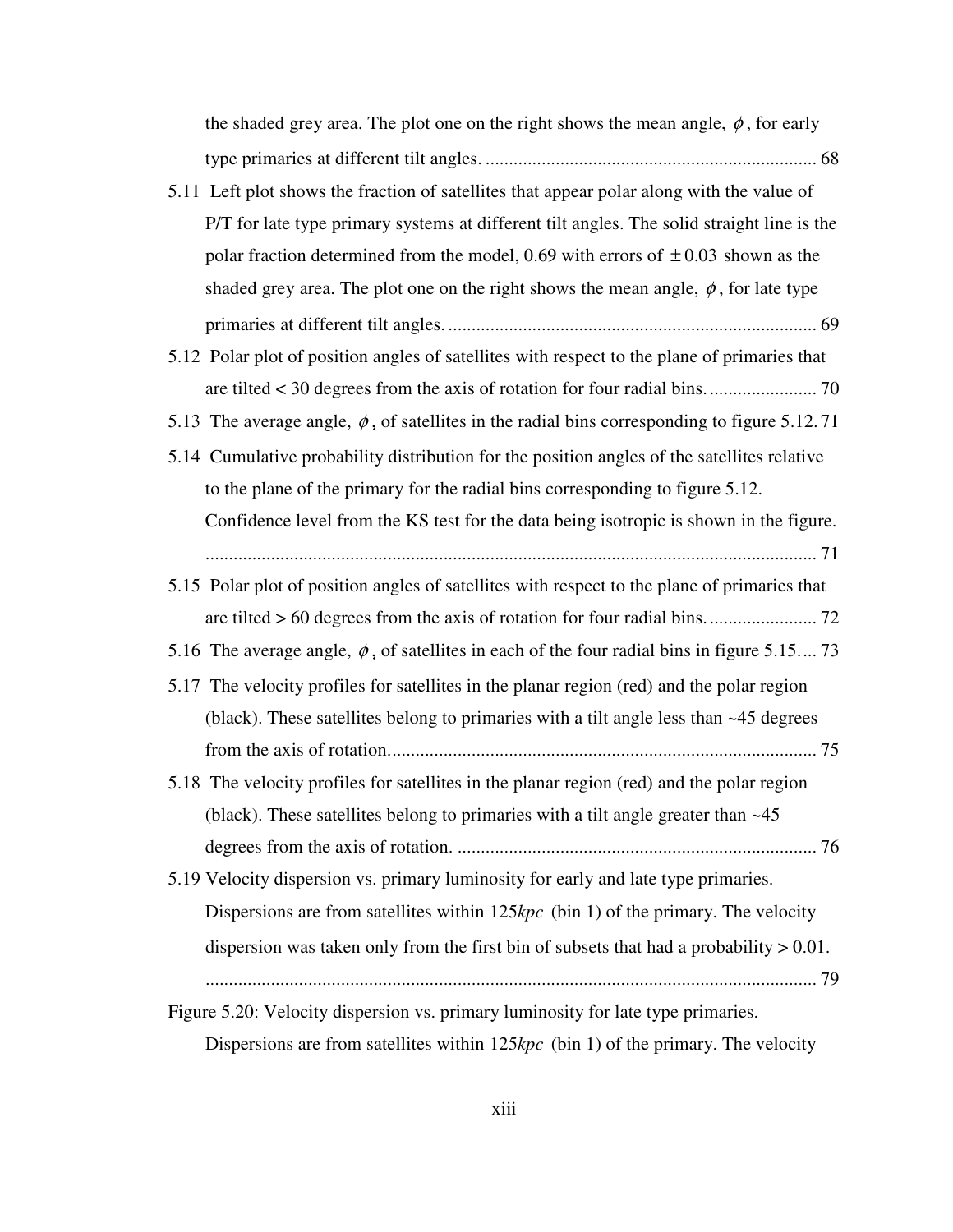| dispersion was taken only from the first bin of subsets that had a probability $> 0.01$ .      |
|------------------------------------------------------------------------------------------------|
|                                                                                                |
| Figure B.1: Velocity dispersion profile plotted with the three cosmological models and         |
|                                                                                                |
| Figure B.2: Velocity dispersion profile plotted with the three cosmological models and         |
|                                                                                                |
| Figure B.3: Velocity dispersion profile plotted with the three cosmological models and         |
|                                                                                                |
| Figure B.4: Velocity dispersion profile plotted with the three cosmological models and         |
|                                                                                                |
| Figure B.5: Velocity dispersion profile plotted with the three cosmological models and         |
|                                                                                                |
| Figure C.1: Results for satellites in the planar region with primaries at tilt angle less than |
|                                                                                                |
| Figure C.2: Results for satellites in the polar region with primaries at tilt angle less than  |
|                                                                                                |
| Figure C.3: Results for satellites in the planar region with primaries at tilt angle greater   |
|                                                                                                |
| Figure C.4: Results for satellites in the polar region with primaries at tilt angle greater    |
|                                                                                                |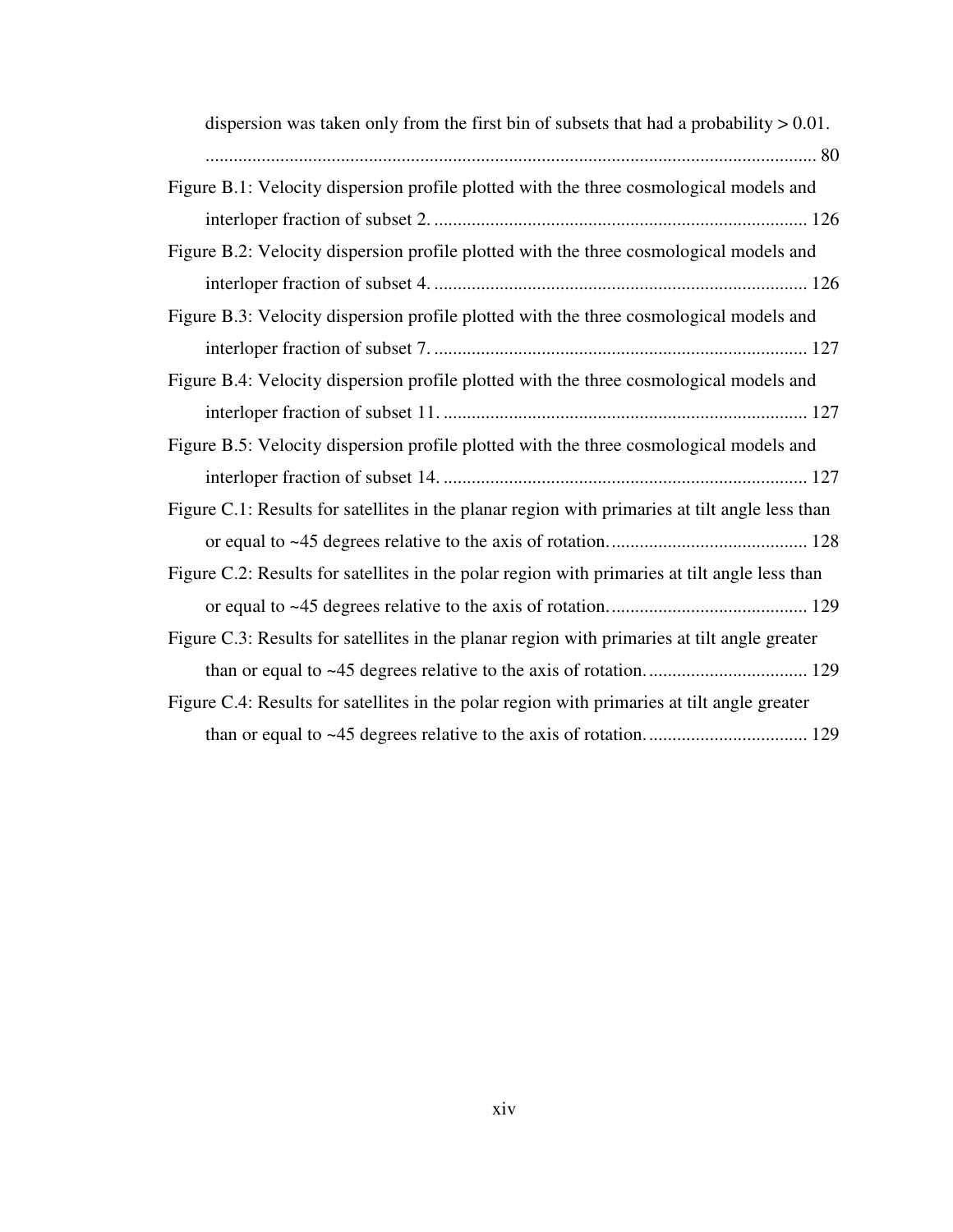# CHAPTER I

# SCIENTIFIC BACKGROUND

#### 1.1 Introduction - Discovery of Dark Matter

 The existence of dark matter has been a subject of debate for decades. Investigating dark matter has been a tricky task because dark matter does not emit or reflect light. Therefore the methods to study dark matter have involved observing its effect on regular matter. The first observation that provided proof of dark matter was made by Zwicky [1]. He found an unexpectedly large velocity dispersion,  $\sigma = 1019 \pm 360$ *km* / *s* while studying the Coma Cluster. Zwicky concluded that the mean density of the Coma Cluster would have to be 400 times greater than the density he determined from the luminous matter for a velocity dispersion of 1000 km/s. Six years later, Babcock [2] obtained long-slit spectra of the Andromeda galaxy (M31), which showed that the outer region of M31 was rotating with an unexpectedly high velocity. This indicated either a high outer mass-to-light ratio or strong dust absorption.

 These observations by Babcock indicated that the mass in the outer regions of the Andromeda galaxy increased with distance from the center of the galaxy, even though the optical luminosity of M31 did not. From these observations Roberts & Whitehurst [3] concluded that the mass-to-light ratio had to be  $\geq 200$  (M/L)<sub>o</sub> in the outermost regions of the galaxy. From N-body simulations Ostriker & Peebles [4, 5] concluded that instabilities in galaxy disks could be prevented by a massive spherical "halo" component

1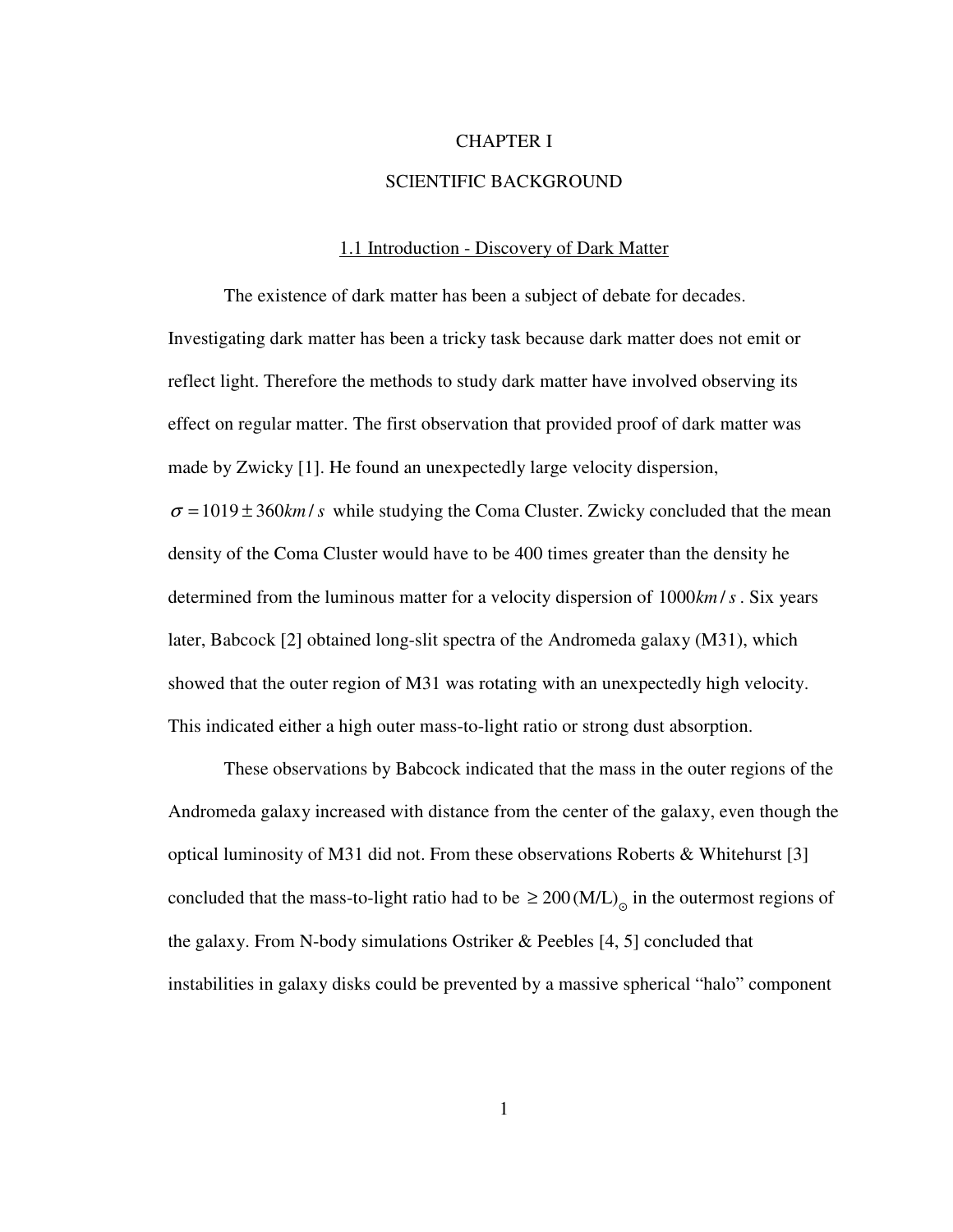which showed that the mass of a galaxy increases with increasing radius. Today this "halo" is referred to as the "dark matter halo."

#### 1.2 What is Dark Matter?

 Ideas of what this dark mass could be range from massive black holes, to lowmass brown dwarfs, to sub-atomic particles. Possible candidates are divided up into two groups: Massive Astrophysical Compact Halo Objects (MACHOS) and Weakly Interacting Massive Particles (WIMPs).

 MACHOS are comprised of ordinary matter such as brown dwarfs and black holes. Because of their relatively low mass, brown dwarfs do not have high enough internal temperatures and pressures to initiate thermonuclear reactions and, therefore, can not emit sufficient amounts of radiation to be detected by today's technology. Isolated black holes cannot be directly observed because the escape velocity for a black hole exceeds the speed of light.

 As for the WIMPs, they include particles like neutrinos and axions. Axions are a hypothetical elementary particle proposed to explain the absence of an electrical dipole moment for the neutron [6]. The axion has no electric charge, no spin, and interacts with ordinary matter only weakly. If they exist, they should have only a tiny mass and would have been produced abundantly in the Big Bang, which make relic axions an excellent candidate for dark matter. There have been indirect searches for WIMPs with data from the Super-Kamiokande detector by looking for a high energy neutrino signal resulting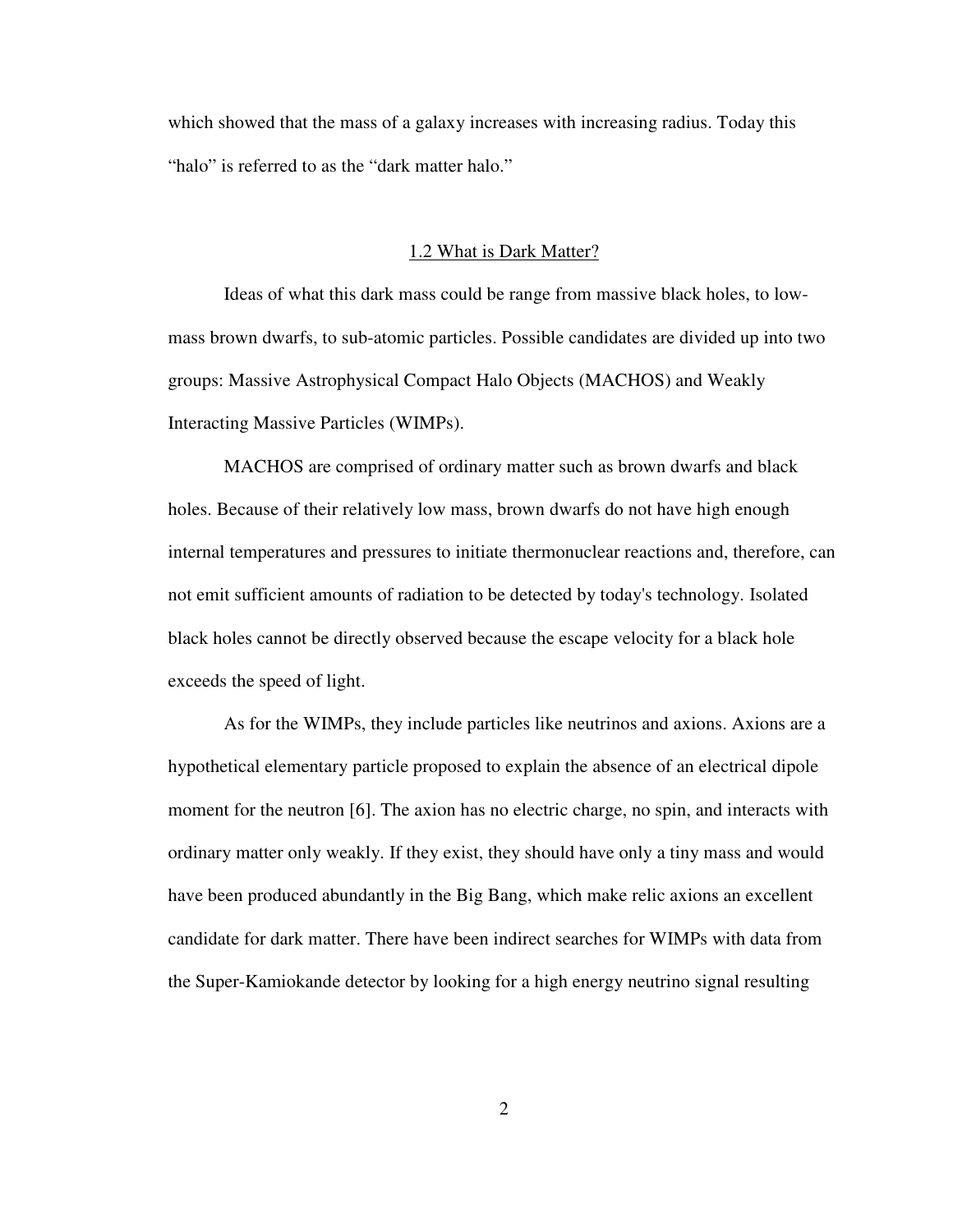from WIMP annihilation events in the Earth, the Sun, and the Galactic Center. This technique has produced no significant results to date [7].

 Neutrinos are also neutral, abundant, and interact weakly with matter. Currently their mass is uncertain. Best mass estimates to date are in the range  $2.05 \, eV/c^2 < m_{v_e} < 2.2 \, eV/c^2$ . Where their true mass falls within this range will decide if they significantly contribute to the dark matter problem.

 In recent years there has been a growing number of black hole and brown dwarf discoveries but not enough to explain the mass discrepancies in the Universe. The EROS and MACHO [8] collaborations have each published upper limits on the amount of dark matter in the halo of the Milky Way obtained from gravitational microlensing searches. They showed that the MACHO's can account for no more than ~25% of the halo mass.

#### 1.3 Dark Matter

#### 1.3.1 Do We Need Dark Matter?

 The evolution of structures in the Universe can be understood within a "bottomup" scenario. In this type of scenario, smaller substructures (such as dwarf galaxies) combine to form larger structures (such as large galaxies) which further combine to form large scale structures (galaxy clusters, super clusters, and filaments). Observational evidence such as the impending collision of the Milky Way and M31, the infall of the Local Group into the Virgo cluster, and sub-clustering found in most galaxy clusters, all support the hierarchical scenario.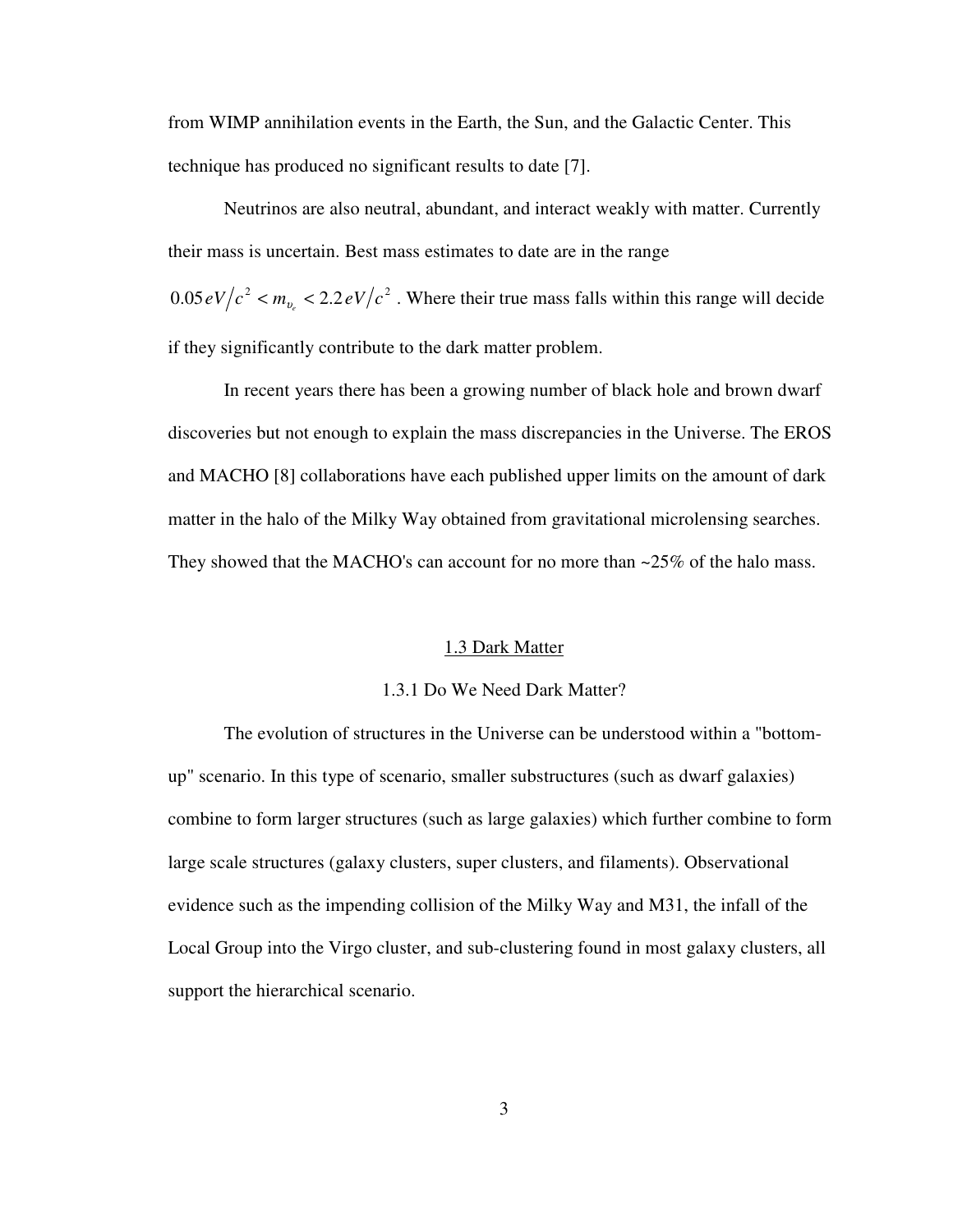Because the aggregation of structures is driven by gravity, the overall density of the Universe over time is pivotal in how the Universe appears. In order for structures to form from gravitationally attracted matter, the density of local matter must be larger than the density of the Universe [9]. Contrary to the inadequate amounts of matter detected by observation to initiate structure formation, Plionis and Basilakos [10] found a strong indication that clusters develop in a hierarchical fashion. Because there exists evidence of clustering, there must be another form of undetectable matter (dark matter) that initiated structures in the early Universe.

# 1.3.2 Cosmological Models

 During the past decade cosmological simulations have shown the need for a dark matter component to mimic the hierarchical scenario process. Hoffman [11] pointed out that the structure of dark matter halos should depend on the value of the baryon density,  $\Omega_B$ . Based on a systematic N-body study of halo formation in a range of hierarchical clustering cosmologies, Navarro, Frenk, and White (NFW) showed that the density profiles of Cold Dark Matter (CDM) halos can be fitted to a "universal" profile, independent of the halo mass [12, 13, 14, 15]. The issue is critical because the density profile that gives rise to a flat rotation curve ( $\rho \propto r^{-2}$ ) is different from that predicted by cosmological models at larger distances ( $\rho \propto r^{-3}$ ).

The NFW profile takes the form

$$
\rho(r) = \frac{\delta_c \rho_{\text{crit}}}{\left(r/r_s\right)\left(1 + r/r_s\right)^2},\tag{1}
$$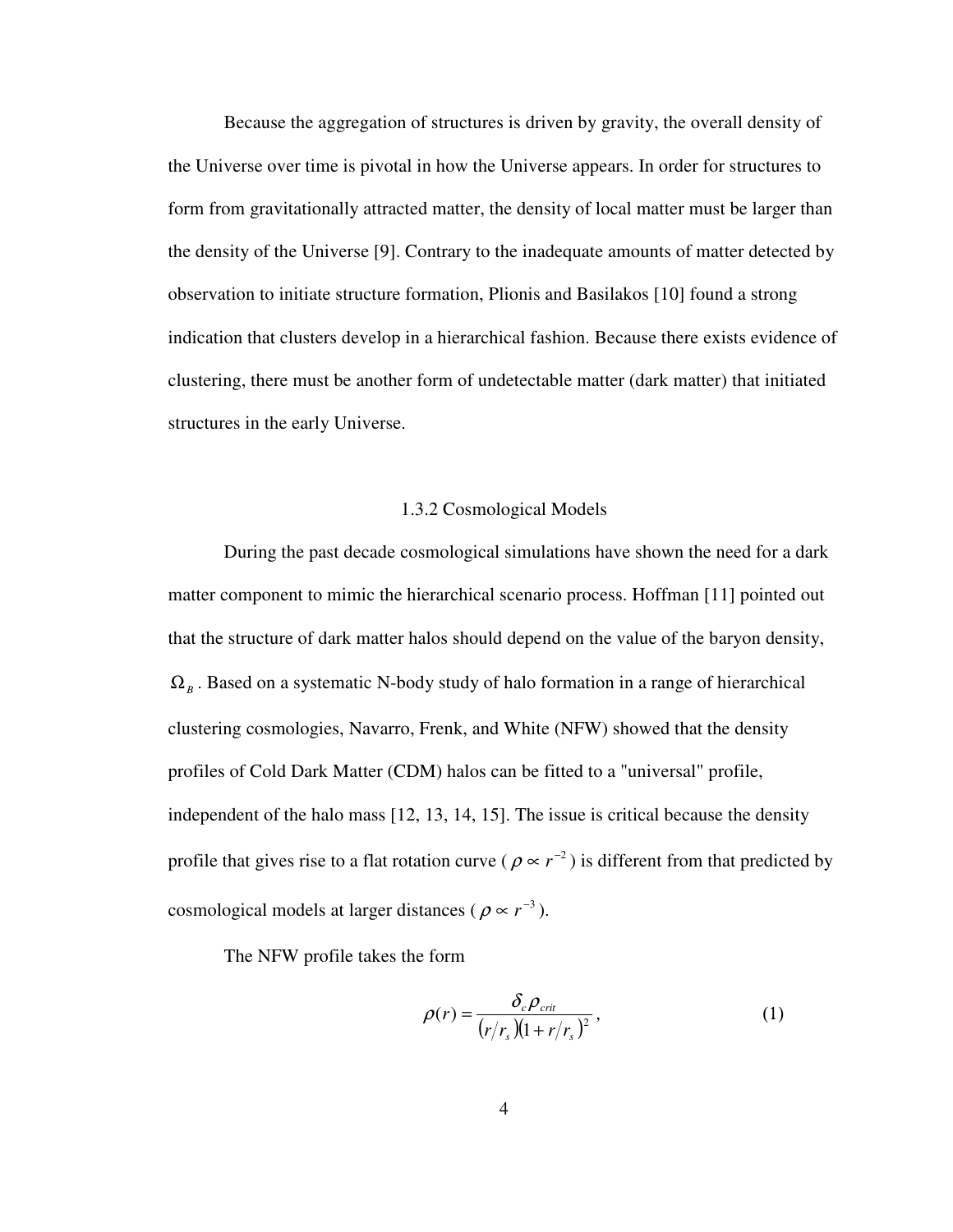where  $r_s = r_{200}/c$  is a characteristic radius,  $r_{200}$  is

$$
r_{200} = 1.63 \times 10^{-2} \left(\frac{M}{h^{-1} M_{sol}}\right)^{1/3} \left[\frac{\Omega_0}{\Omega(z_0)}\right]^{1/3} \left(1 + z_0\right)^{-1} h^{-1} kpc ,\tag{2}
$$

where c is a dimensionless parameter,  $\rho_{\text{crit}}$ , is the critical density,

$$
\rho_{\text{crut}} = \left(\frac{3H_0^2}{8\pi G}\right) \left(1 + z_0\right)^3 \left[\frac{\Omega_0}{\Omega(z_0)}\right] \left(\frac{\delta_c}{c x \left(1 + cx\right)^2}\right) \tag{3}
$$

and where  $x = r/r_{200}$  and  $\delta_c$  the characteristic density,

$$
\delta_c = \frac{200}{3} \frac{c^3}{\left[\ln(1+c) - c/(1+c)\right]}.
$$
\n(4)

In this study  $\Omega_0 = 1$ . This corresponds to an Einstein-de Sitter cosmology and  $z_0 \sim 0$ because the galaxy sample has low redshifts  $(z \ll 1)$ .

# 1.4 Detecting Dark Matter

# 1.4.1 Gravitational Lensing

 The delicate process of measuring dark matter is not limited to galaxy rotation curves. Zwicky [16] points out that "gravitational lensing" might provide useful information on the mass distribution of galaxies. Gravitational lensing is a consequence of general relativity which predicts that warped spacetime will bend light from a more distant source as it passes near a massive object.

 Consider a bright object such as a quasar that is far away from the Earth. If there is nothing between it and us, we see one image of the quasar. Now consider figure 1.1. It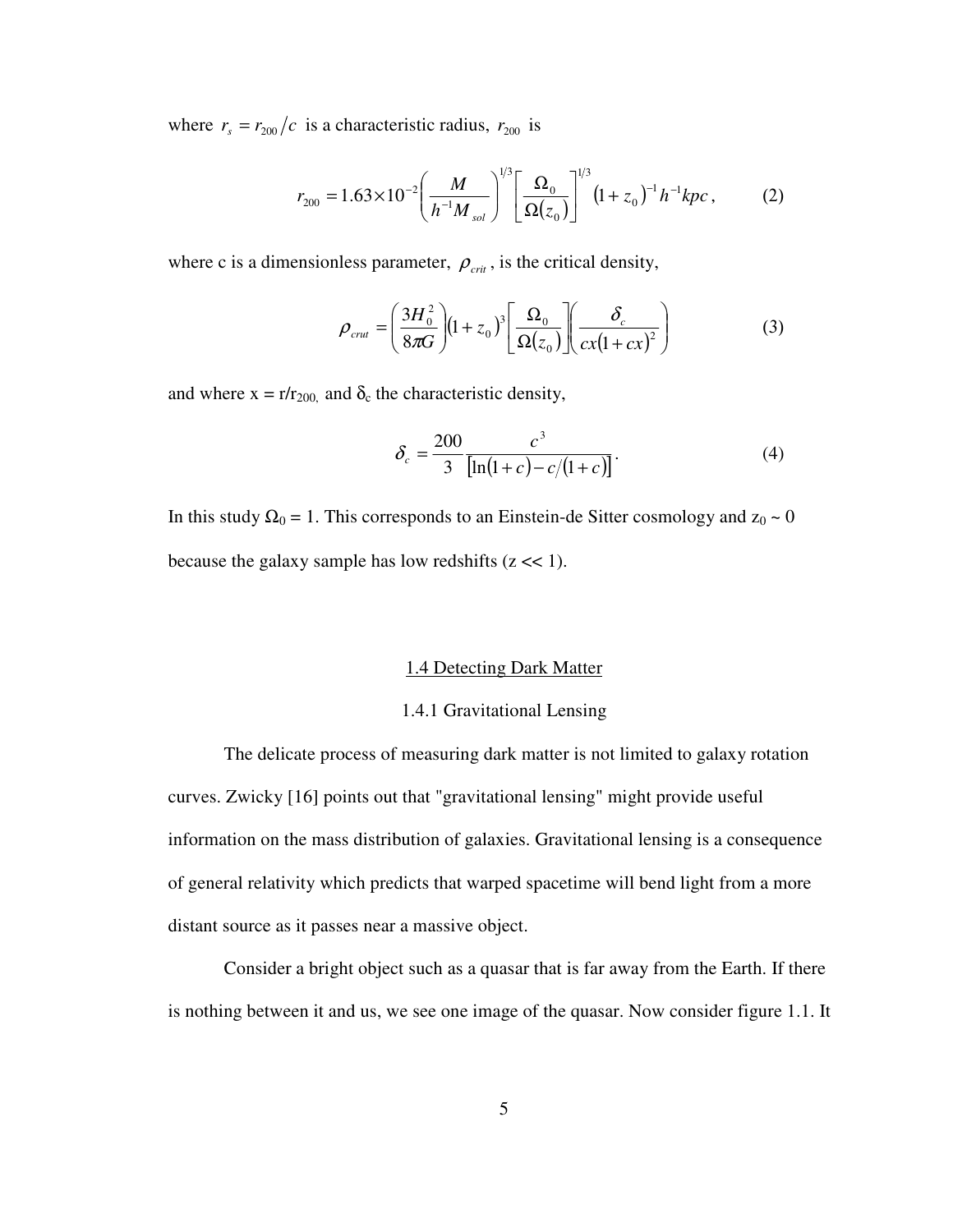illustrates an example of a massive galaxy along the line-of-sight to the quasar. The light will be bent by the gravitational field around the galaxy and will produce twin images of the quasar as seen from Earth. This is called "gravitational lensing" since the intervening galaxy acts as a lens to focus the image of the distant quasar to a new location.



Figure 1.1: Basic Gravitational Lensing - A large galaxy between the observer and the source will bend light in such a way as to create a double image of the source.

 According to general relativity, light passing at a distance r from a mass M is bent by an angle

$$
\alpha \approx \frac{4GM}{rc^2} = \frac{2R_s}{r},\qquad(5)
$$

where  $R_s$  is the Schwarzschild radius  $2GM/c^2$ . Measuring  $\alpha$  is a direct measurement of the halo mass interior to the distance r. This method does not rely on dynamical measurements of a tracer population (e.g. stars, gas, satellite galaxies) making it a powerful tool for measuring halo masses.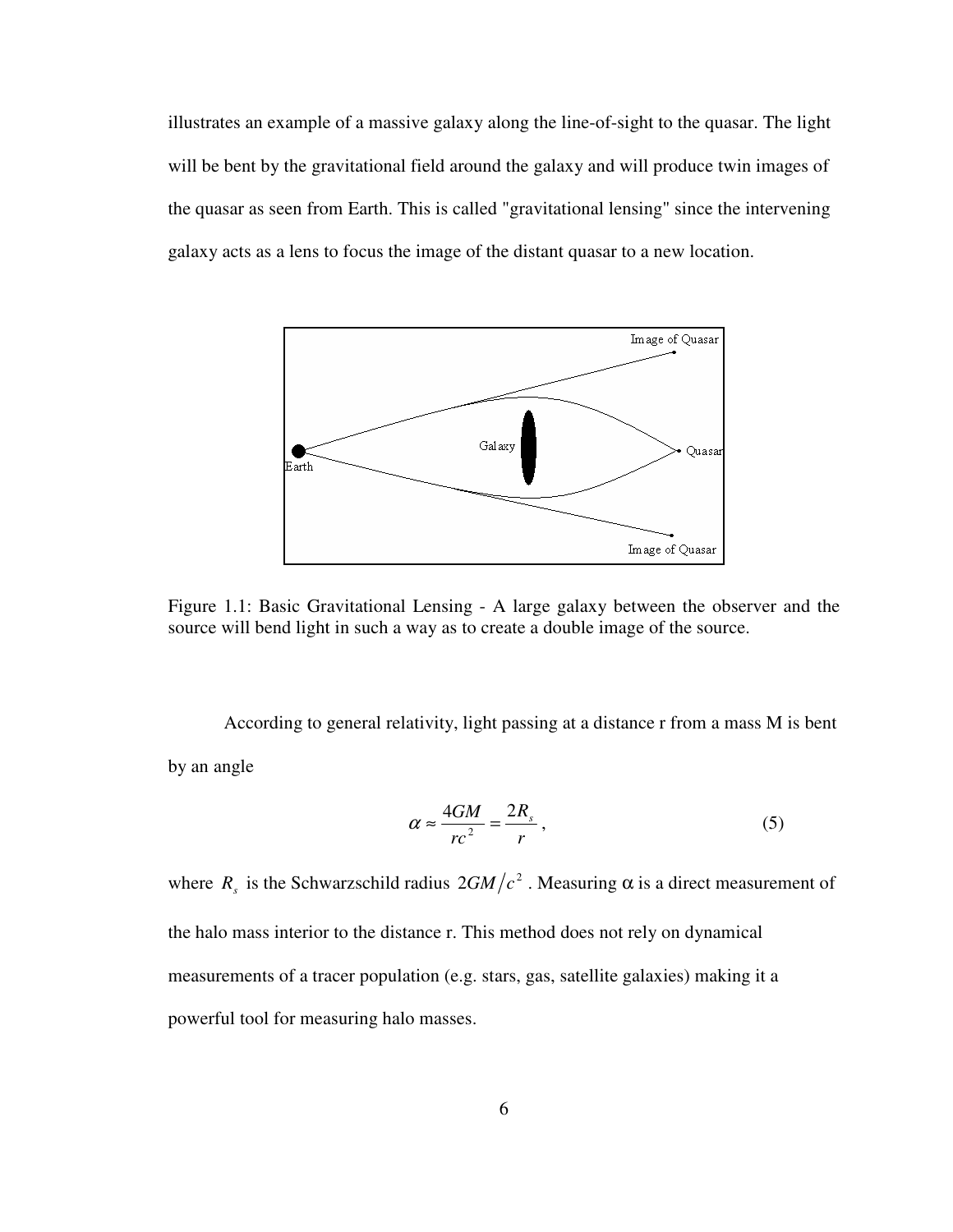While gravitational lensing is a good method for probing the halos at large distances from the center of galaxies, this technique is complicated because lensing is inherently a multi-deflection problem. In an analysis of the first significant detection of lensing, Brainerd et al. [17, 18] found that more than 50% of their source galaxies should have been lensed by at least two or more foreground galaxies. That is, for a given source galaxy, it was clear that the closest lens on the sky to any given source was not necessarily the only lens, and neither was it necessarily the strongest lens. The uncertainty introduced by this multi-scattering severely limits the usefulness of this process.

# 1.4.2 Rotation curves

 Estimates of the dark matter halo of galaxies can be made with rotation curves [2, 3, 19, 20]. The dark matter within disk galaxies can be estimated by plotting the Doppler velocity of the stars as a function of their distance from the center of the galaxy. The fact that the velocity curve does not decrease (Keplerian decline) as distance increases indicates the presence of more mass beyond the luminous component. These rotation curves can rarely be measured beyond twice the optical radius because of the lack of dynamical tracers. Satellite galaxies can provide a unique dynamical probe well beyond the optical radius of the central primary galaxy. While the inner parts of galaxy halos have been well studied and have density distributions that yield approximately flat rotation curves (example shown in figure 1.2), our understanding of the rotation curve at larger distances is much more uncertain.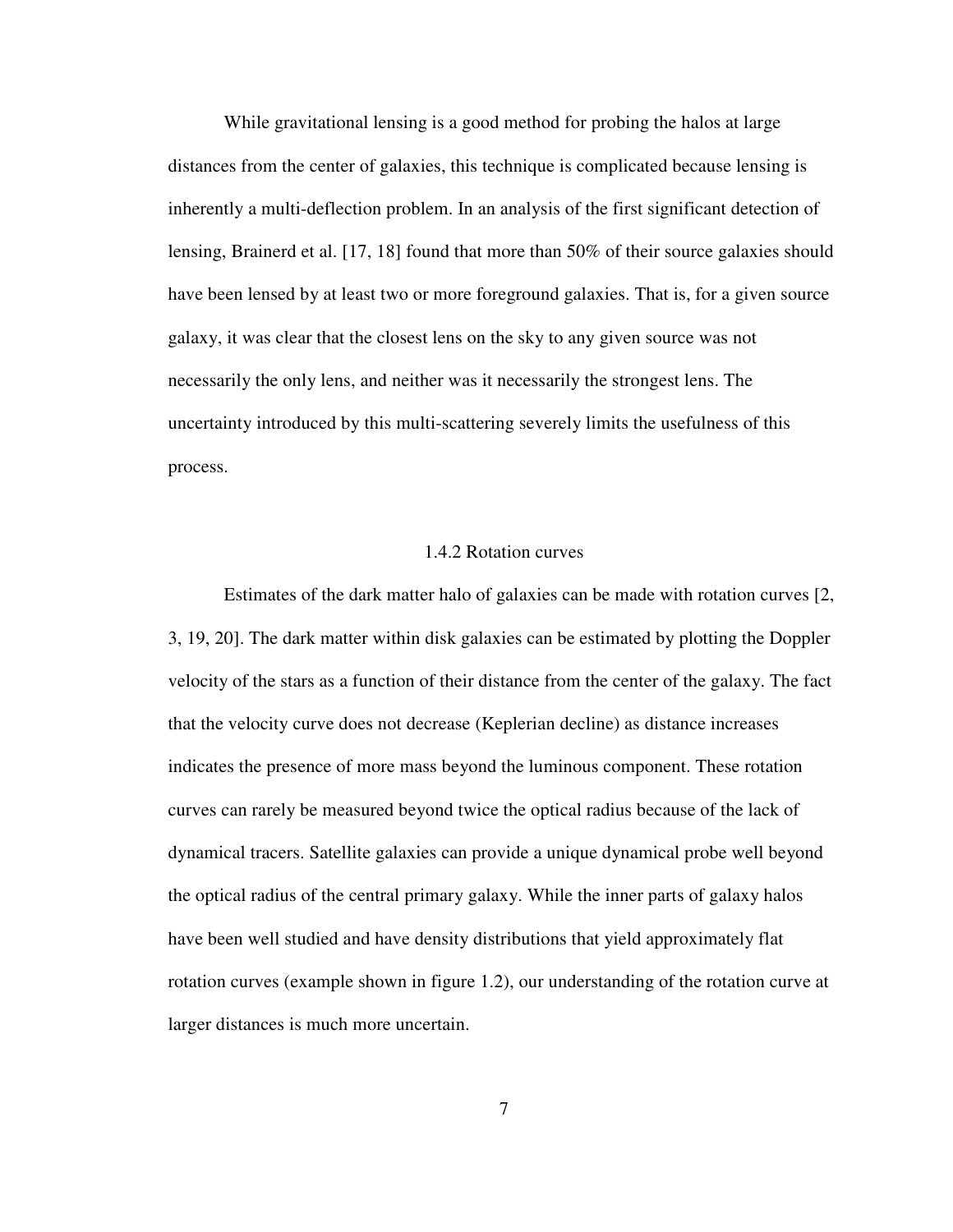

Figure 1.2: Example of a rotation curve relative to the galaxy above, showing that the rotational velocity deviates from a Keplerian decline and becomes constant at large radii.

 One method to probe the mass distribution at large radii is to look at the velocity dispersions of satellites of a galaxy. Unlike the rotation curve for a disk galaxy where the stars are in uniform circular motion, the line-of-sight velocity for satellite galaxies only measures one component of the true satellite velocity. It is therefore necessary to characterize the velocity dispersion of the satellite system. A simple prescription for determining the velocity dispersion is to fit the radial velocity differences (radial velocity of the satellites minus the radial velocity of their primaries) with a Gaussian plus constant function. To study the mass distribution of galaxies in this way, a large number of satellites have to be used to accumulate enough statistics.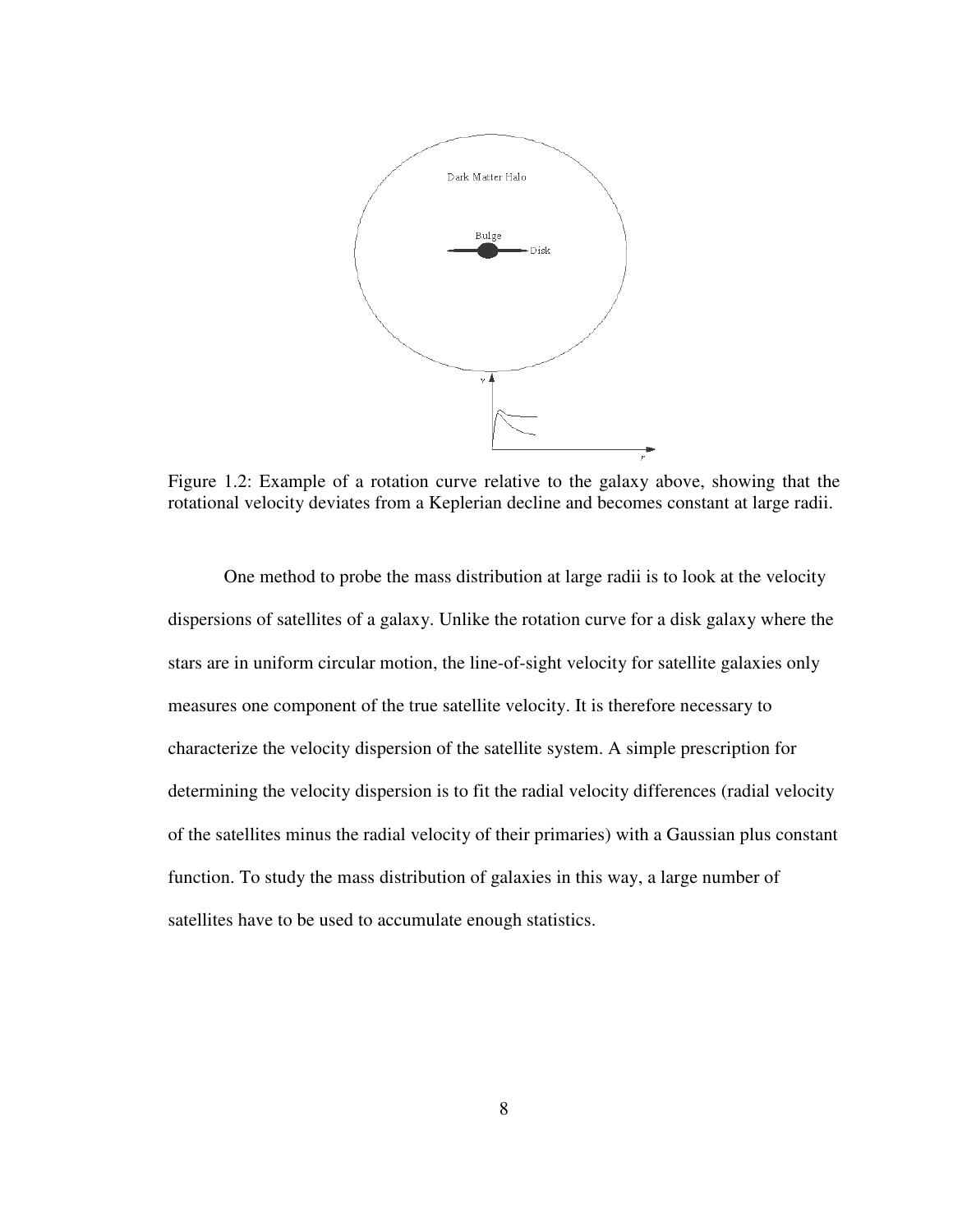#### 1.5 Possible Dynamic Explanations

# 1.5.1 Relic Neutrinos

 The Universe is filled with relic neutrinos that were produced during the early stages of the Big Bang and have survived to the present day. These neutrinos have been affected by the expansion of spacetime and have slowed down enough to be influenced by the gravitational potential of individual galaxies [21, 22]. As galaxies form in a cluster, each of their gravitational wells becomes steeper and narrower over time. This changing of the potential can slow down or trap relic neutrinos as they pass through the forming galaxy. Consider the situation in the diagram below (figure 1.3 [23]). It shows the gravitational wells of several galaxies in a cluster. The longer arrows indicate the direction of relic neutrinos accelerating toward the galaxies. The shorter arrows indicate the direction of relic neutrinos decelerating away from the galaxies.



Figure 1.3: Diagram illustrating the gravitational wells of several galaxies in a cluster. The longer arrows show the direction of relic neutrinos accelerating toward the galaxies. The shorter arrows show the direction of relic neutrinos deceleration.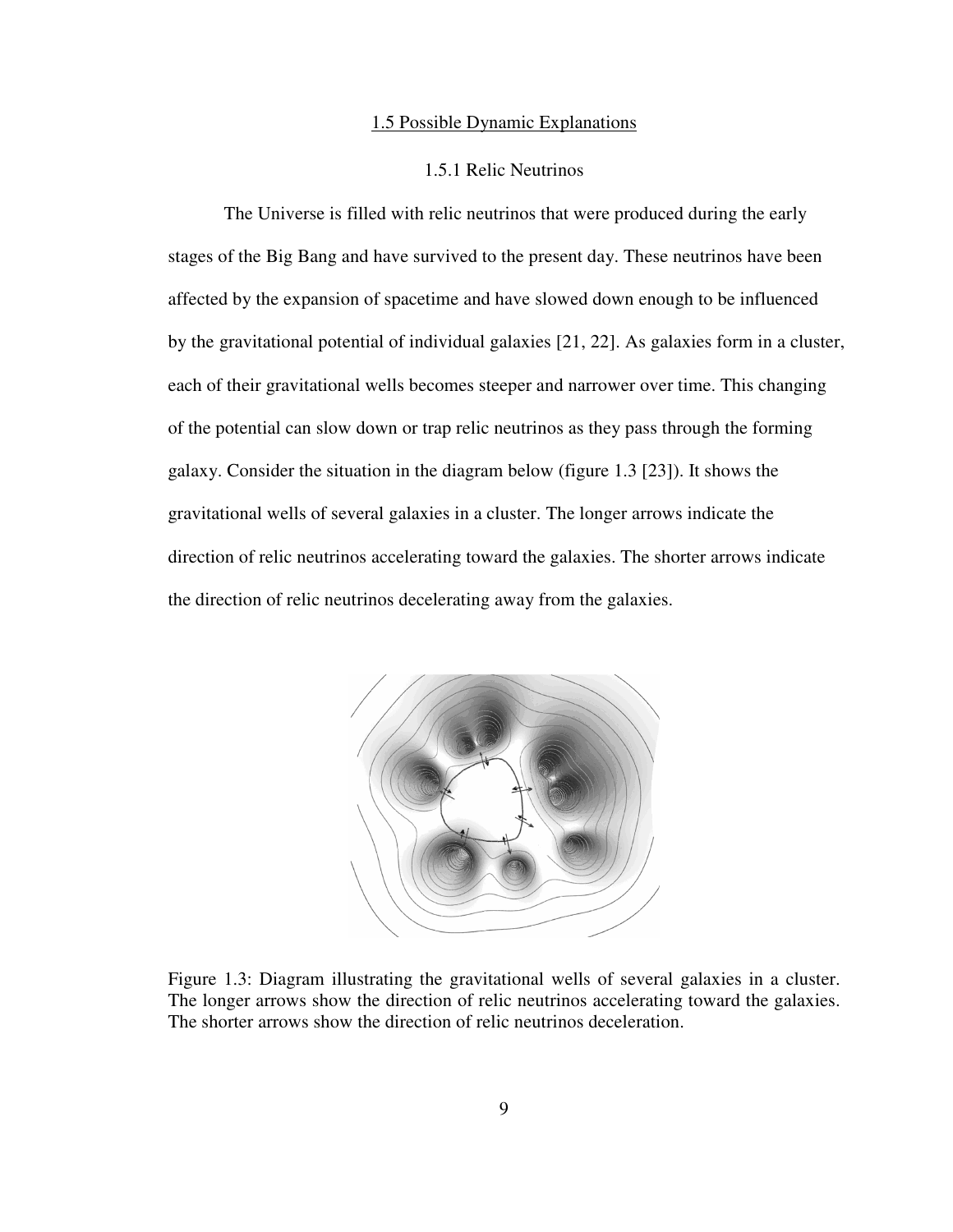If a neutrino is traveling toward a forming galaxy, it will gain energy as it "falls" into the potential well. Over time the galaxy's mass has condensed causing the walls to become steeper than when the neutrino entered, so by the time the neutrino reaches the other end it cannot escape the galaxy's potential. This leads to an increase in mass within the galaxy's potential well. The mass density of the neutrino component beyond the disk is expected to scale as  $\rho \propto r^{-3/2}$  [21].

# 1.5.2 Modified Newtonian Dynamics (MOND)

 In the early 1980's Milgrom [24, 25] considered an alternative to dark matter for explaining the flat rotation curves in disk galaxies. Known as Modified Newtonian Dynamics (MOND), it describes the motion of bodies in a gravitational field by assuming that in the limit of small accelerations ( $a \approx 2 \times 10^{-10} m/s^2$ ) Newton's second law does not accurately describe an object's motion. At galactic scales, the acceleration of a gravitationally bound object can approach the MOND limit.

Consider a modified form of Newton's law,

$$
F = m\mu(x)a \,,\tag{6}
$$

where  $\mu(x)$  is a function that for

$$
x \gg 1 \qquad \mu(x) = 1
$$
  

$$
x \ll 1 \qquad \mu(x) = x'
$$

and *a* is the acceleration of the object.

 Now if an object such as a star exists at a great distance from the center of the galaxy, the modified equation for circular motion is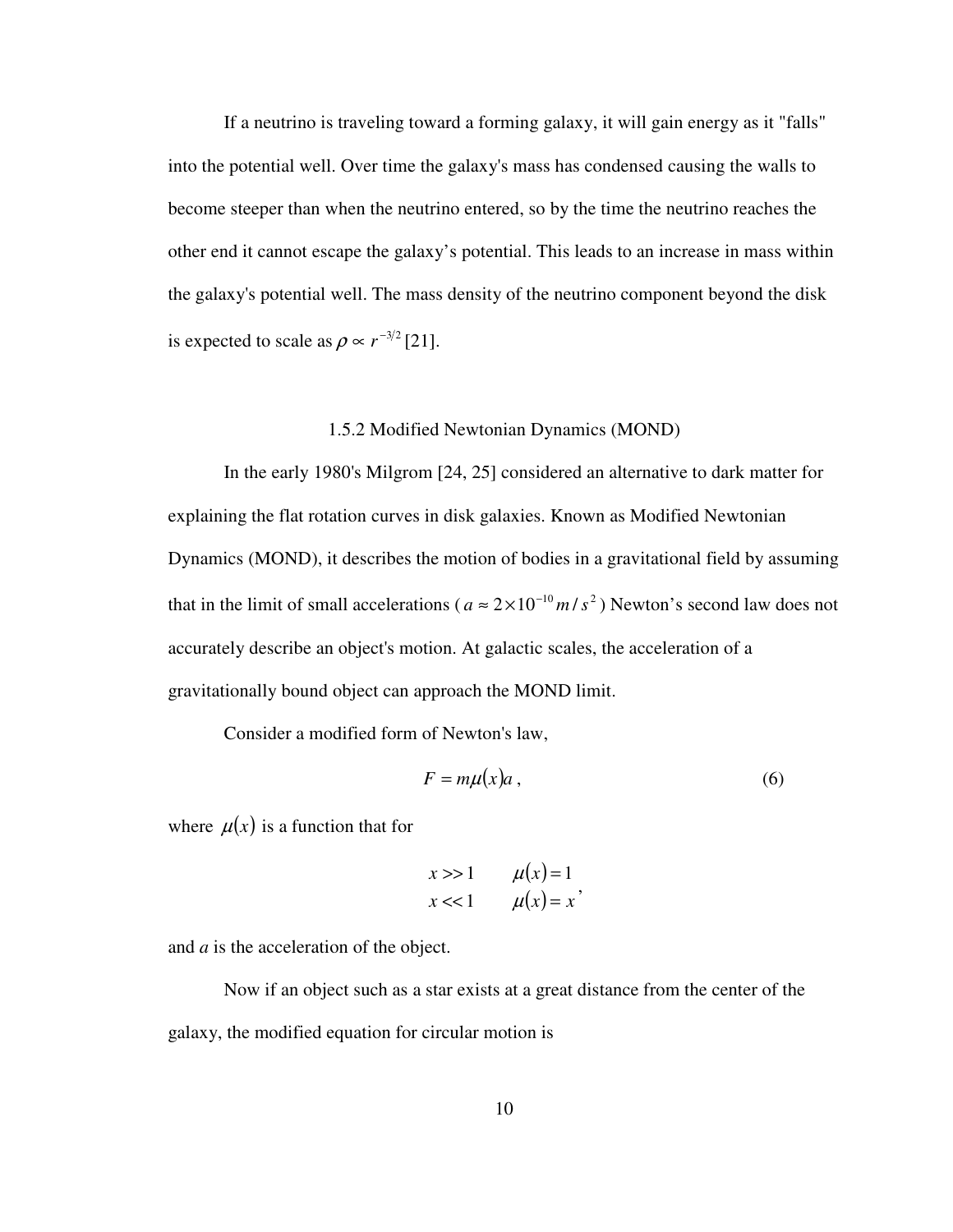$$
\frac{mv^2}{R} = \frac{GMm}{R^2} = m\mu \left(\frac{a}{a_0}\right) a\,. \tag{7}
$$

If we assume that  $a \ll a_0$  then  $\mu \begin{pmatrix} a \\ a_0 \end{pmatrix} = \begin{pmatrix} a \\ a_0 \end{pmatrix}$ *a a*  $a'_{a_0}$  =  $\mu\left(\frac{a}{a_0}\right) = \frac{a}{a_0}$  then (7) becomes

$$
\frac{GMm}{R^2} = m\frac{a^2}{a_0}
$$

$$
\frac{GM}{R^2} = \frac{a^2}{a_0}
$$

substituting  $a = v^2/R$  for the acceleration and solving for velocity, we find

$$
v^2 = \sqrt{GMa_0} \tag{8}
$$

where  $a_0$  is  $\approx 2 \times 10^{-8}$  *cm* /  $s^2$  [24]. This tells us that the velocity is constant which is consistent with observational evidence. Even though MOND does resolve some issues, it is only an empirical relation, and there is, as yet, no underlying physical principles why it should be correct.

# 1.6 Discussion

 In the three models introduced above each has a unique velocity dispersion profile that can be directly compared to velocity dispersion results. The NFW models predict a velocity profile that goes as  $\sigma \propto r^{-1/2}$  at large distances, the neutrino model predicts a velocity profile that goes as  $\sigma \propto r^{1/4}$ , and the MOND model predicts a constant velocity profile beyond the disk. Given the functional forms of these models, they will diverge at large distances, allowing discrimination between models if an appropriate sample can be found.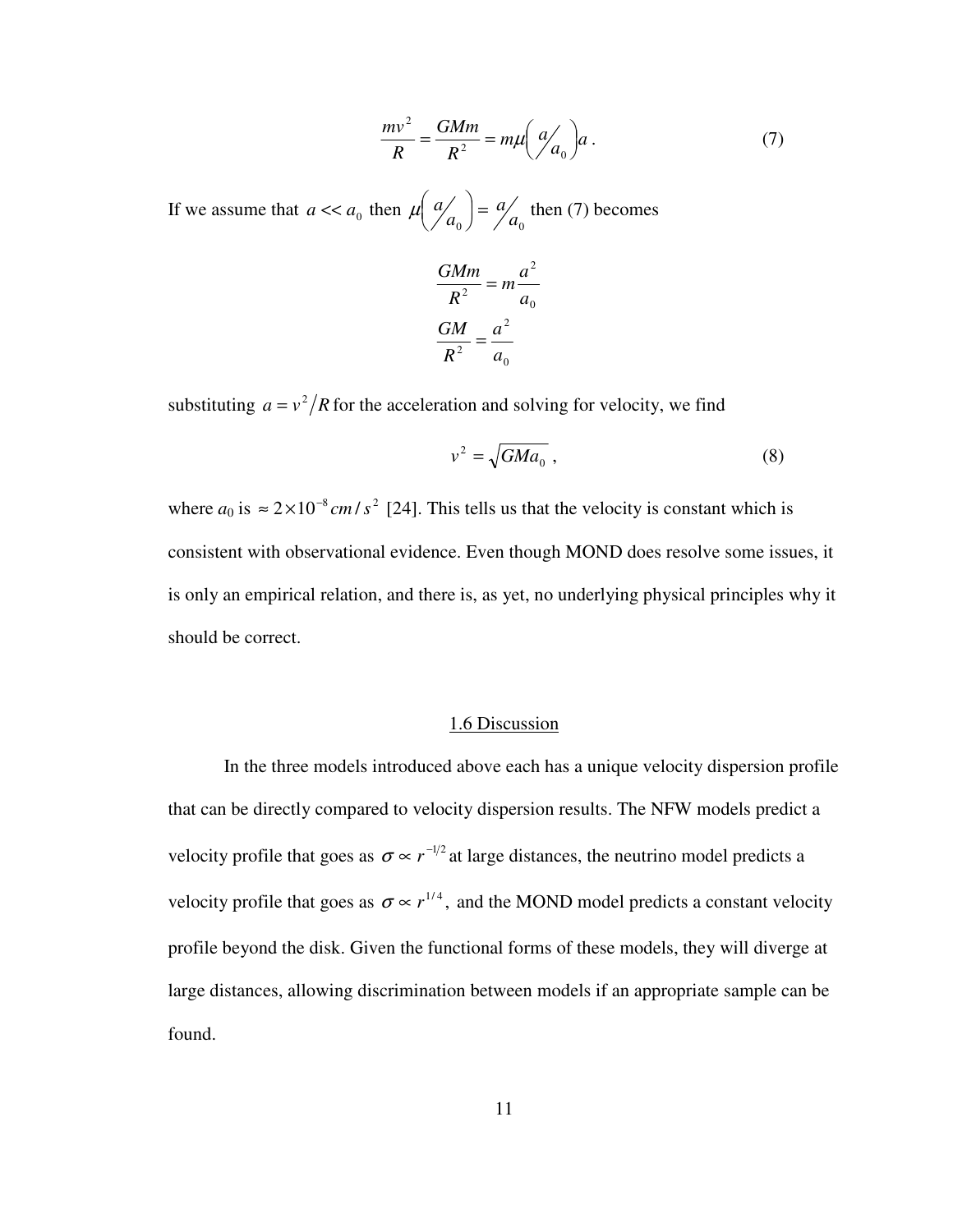# CHAPTER II SCIENTIFIC RESEARCH

### 2.1 Galaxy System Rotation Curves

# 2.1.1 Selecting Primaries

 Around any single large galaxy there are insufficient numbers of satellite galaxies to determine the velocity dispersion as a function of distance. It was established early in this type of work that to probe dark matter around galaxies, a large number of satellites from many different host (or primary) galaxies were needed to do a statistical analysis. With the large data bases such as Sloan Digital Sky Survey (SDSS) [26], CfA Redshift Catalog [27], Uppsala General Catalog [28], and 2dFGRS [29] that are now available, gathering enough data is possible.

 To investigate the gravitational potential in the outer regions of galaxies, it is significantly less problematic to explore galaxies that are the dominate source of gravitation for the system, therefore providing a system for which the center-of-mass coincides with the center of the galaxy. This condition eliminates binary systems and galaxy clusters and can be met if a galaxy is sufficiently isolated. To be truly isolated, a galaxy should have insignificant external forces acting on it, which means that the measured redshift is only due to cosmological expansion. In binary systems and clusters the gravitational forces between galaxies cause an additional redshift, the Doppler redshift, which is independent of the cosmological redshift. In selecting primaries it is important for them to have significantly smaller satellites so that the center-of-mass is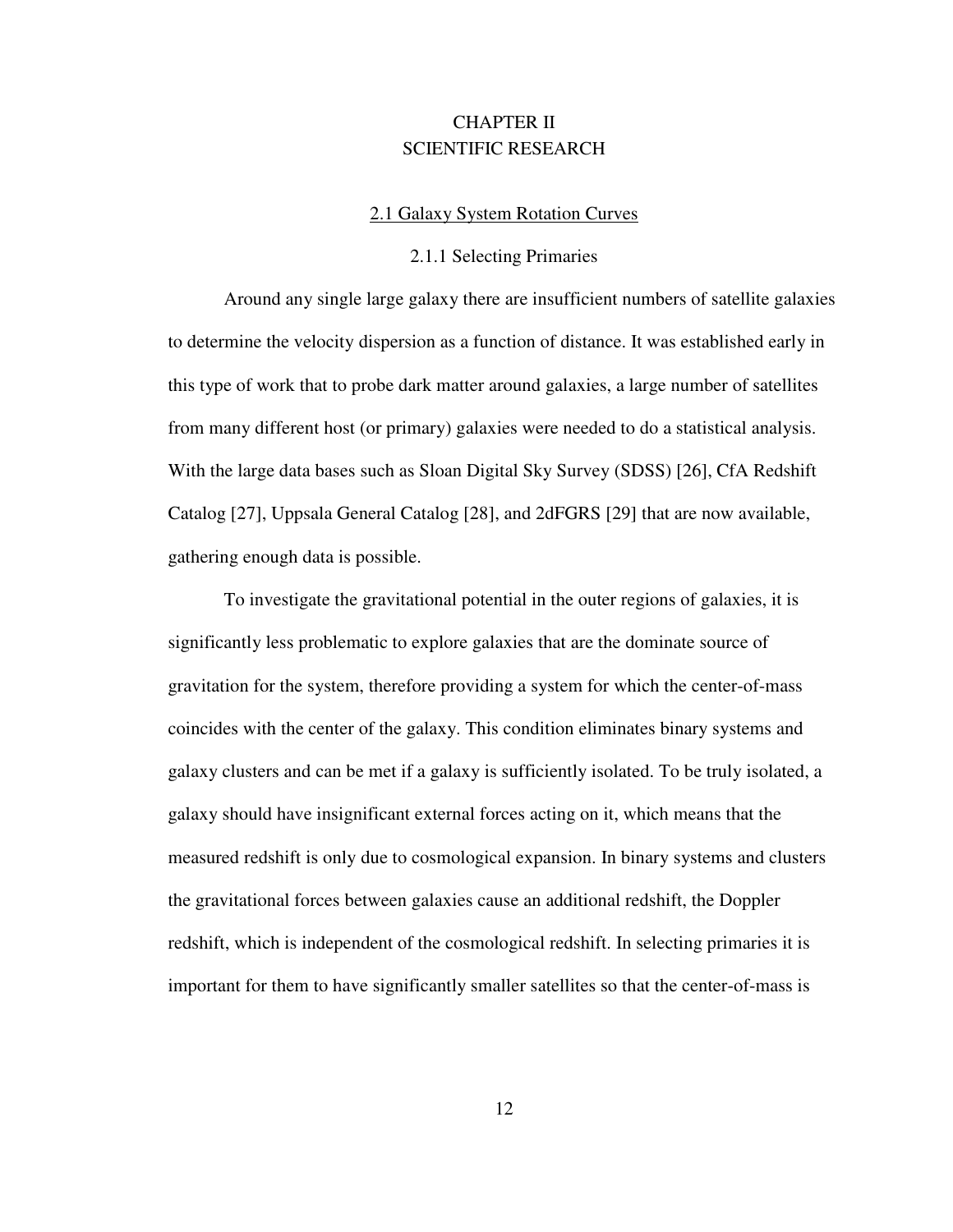located within the primary galaxy; therefore, the primary can be considered at rest relative to the system.

 Prada et al. [30] defined primary galaxies as having an absolute magnitude brighter than  $M_B = -19.0$ . Furthermore, their criteria to be an isolated primary required no neighboring galaxies within a specific magnitude difference, ∆*M* (or difference in mass), projected separation, ∆*R* (or separation on the sky), and a radial velocity separation of  $\Delta V$  (or difference in distance). If  $\Delta M$ ,  $\Delta R$ , or  $\Delta V$  are too small, it is possible that the galaxy in question is part of a binary system or a cluster. Prada used SDSS data to compile a list of isolated galaxies. Prada's sample set of over 3000 primaries, and his selection criteria are shown in table 2.1.

| SELECTION AND ISOLATION CRITERIA FOR SDSS SAMPLES                          |          |          |          |  |
|----------------------------------------------------------------------------|----------|----------|----------|--|
| Parameters                                                                 | Sample 1 | Sample 2 | Sample 3 |  |
|                                                                            | 10000    | 60000    | 60000    |  |
| Constraints on bright neighbors:                                           |          |          |          |  |
|                                                                            | 2.0      | 2.0      | 0.75     |  |
|                                                                            | 500      | 500      | 2000     |  |
|                                                                            | 1000     | 1000     | 1000     |  |
| Constraints on satellites:                                                 |          |          |          |  |
|                                                                            | 2.0      | 2.0      | 1.5      |  |
| Maximum projected distance to primary, $\delta r(h^{-1}$ kpc)              | 350      | 350      | 500      |  |
| Maximum velocity separation with primary, $\delta v$ (km s <sup>-1</sup> ) | 500      | 500      | 1000     |  |
|                                                                            | 1278     | 88603    | 26807    |  |
|                                                                            | 453      | 1052     | 2734     |  |
| Statistics of isolated galaxies with at least one satellite:               |          |          |          |  |
|                                                                            | 283      | 716      | 1107     |  |
|                                                                            | 7100     | 14700    | 23170    |  |
|                                                                            | 7244     | 9785     | 11076    |  |
|                                                                            | 7697     | 15917    | 20854    |  |
|                                                                            | $-16.4$  | $-18.0$  | $-19.0$  |  |
|                                                                            |          |          |          |  |

Table 2.1: Data summary from Prada et al. [30].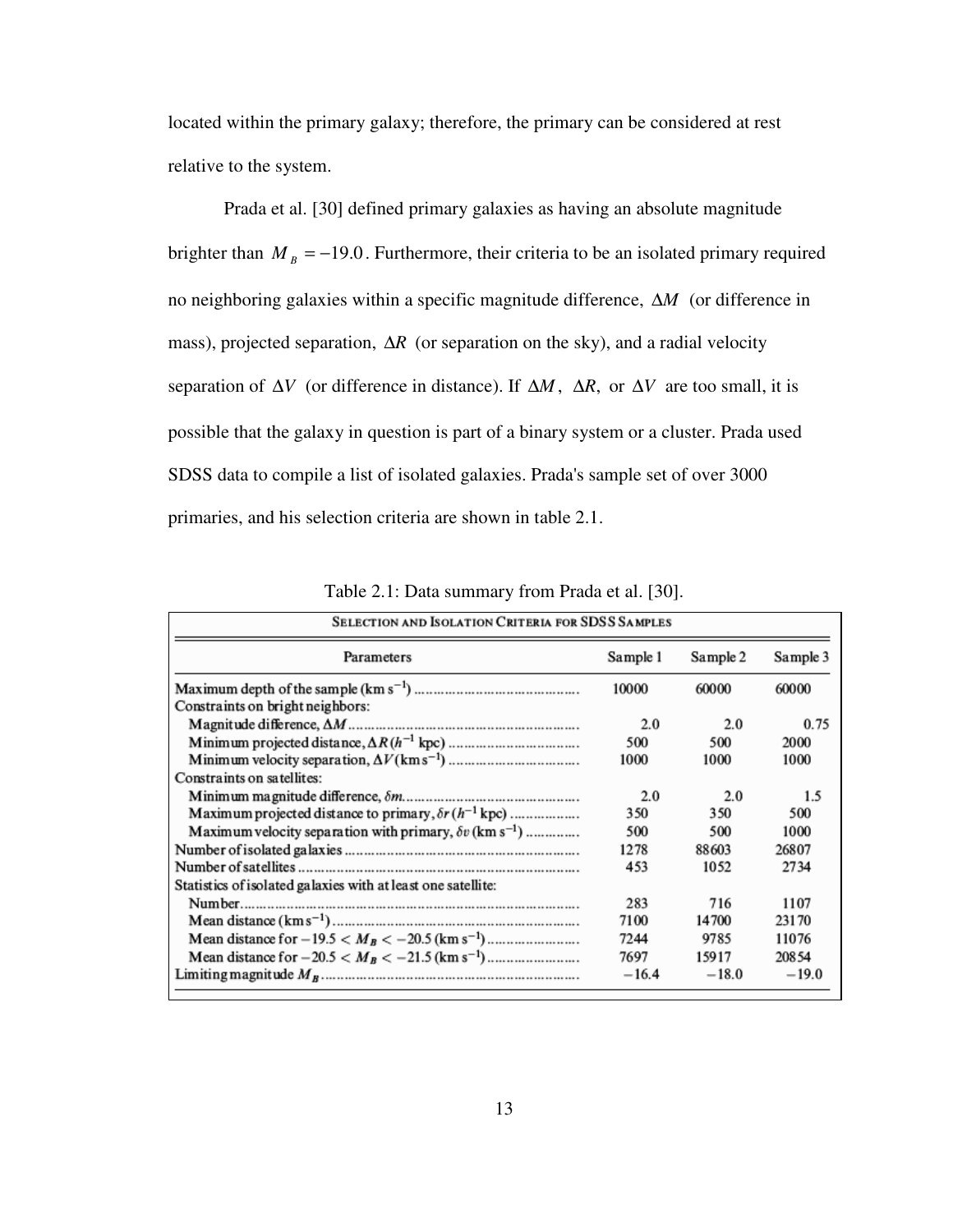The criteria for selecting primary galaxies change slightly from author to author [17, 18, 30, 31, 32, 33, 34, 35, 36, 37, 38], but do not vary much from the above criteria.

# 2.1.2 Selecting Satellites

 Prada defined his satellite galaxies (also in table 2.1) as all galaxies within a projected distance  $\delta R$ , velocity difference  $\delta V$ , and being at least  $\delta M$  magnitudes fainter than the primary galaxies. This assumes that if a satellite was not within  $\delta R$ , then it was too far to be gravitationally bound to the primary. Similarly if a satellite was not within δ*V*, then it was either well beyond or well in front of the primary galaxy. And finally, if a satellite was within  $\delta M$ , then it was too large and would gravitationally affect the primary galaxy. The criteria for satellites also change slightly for different authors.

 Although there is a difference between the criteria adopted by Prada et al. [30], Brainerd [17, 18, 31], Zaritsky [32, 33, 34, 35, 36], McKay [37], and Sales and Lambas [38], their investigations conclude that there is no statistical difference between results. That is, as long as one adopts "sensible" criteria for selecting primary galaxies and their satellites, the resulting samples are consistent with the change in criteria.

# 2.2 Interlopers

# 2.2.1 The Problem

 In this type of research it is difficult to determine "true" satellites of a primary galaxy. The distances to the satellites are determined using the Hubble Law, which relates cosmological redshift to distance. However, the observed redshift is composed of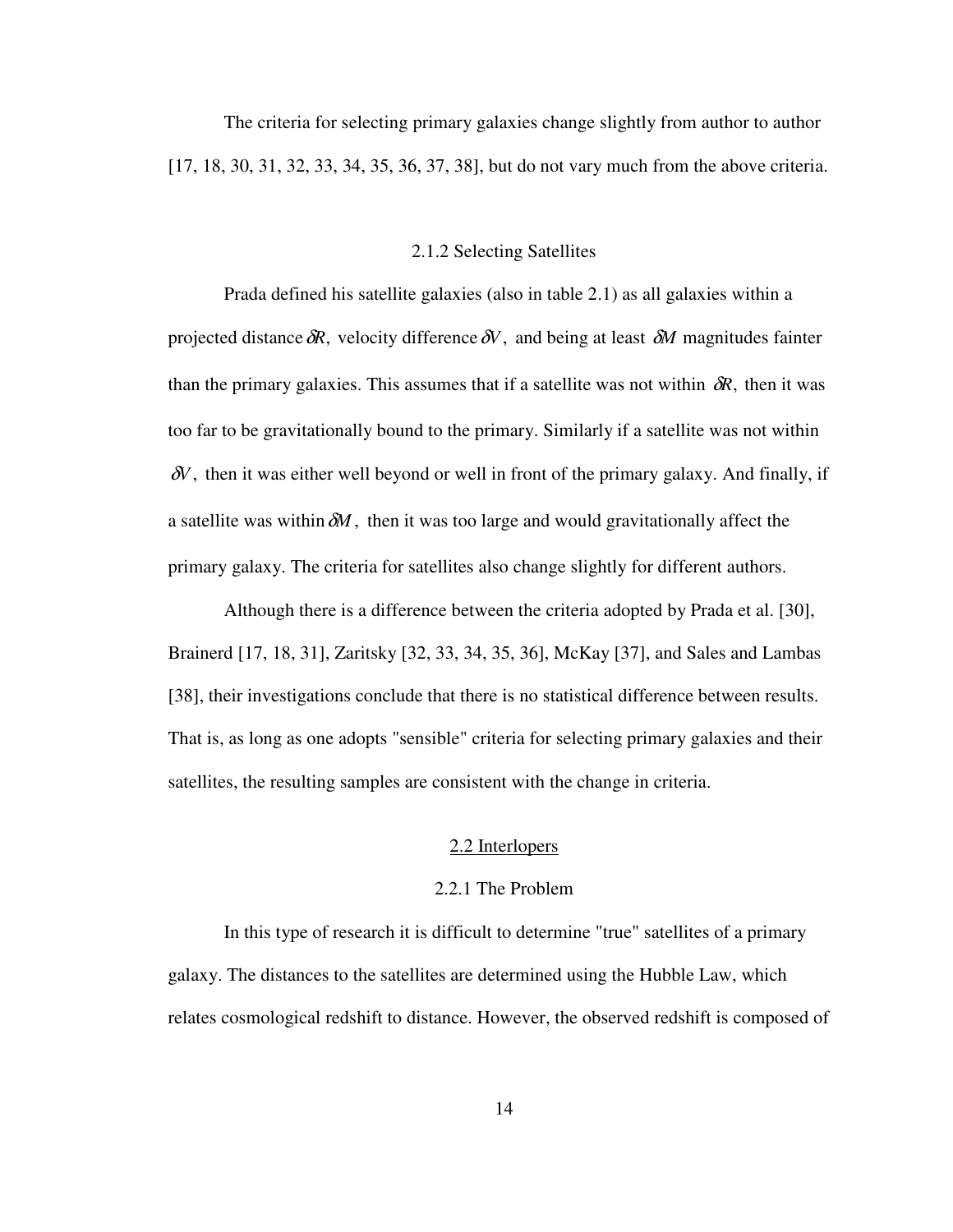both the cosmological redshift and the Doppler redshift resulting from the satellites' peculiar velocity. The peculiar velocity arises from the gravitational attraction of the primary galaxy and can be on the order of 400km/s. To examine the mass distribution of a primary galaxy, it is necessary to analyze the peculiar velocities of the satellites. This requires the observed radial velocity range, relative to the primary, to extend out to  $\pm$  500*km*/*s*. This range in radial velocity causes a distance uncertainty of  $\pm$  7*Mpc* along the line-of-sight.

 The uncertainty in distance along the line-of-sight will cause a loss of distance information within the search volume. This loss restricts our information to twodimensions and removes the ability to determine the "true" positions of the candidate satellites. This specifically makes differentiating true satellites (which should be within 500 kpc of the primary) from interloper galaxies (foreground/background galaxies) difficult.

# 2.2.2 Relative Velocities

 Zaritsky's method for testing the fraction of interlopers involved looking at the distribution of receding candidate satellites vs. approaching candidate satellites [32]. Zaritsky found that candidate satellites exhibit a tendency to have radial velocities that exceed that of their associated primary galaxy [39]. When dealing with a system of bound objects, the assumption can be made that their recessional velocities will split between satellites approaching and satellites receding. In reality the volume searched for possible satellites represents a solid angle, which is a cone truncated by the velocity constraints.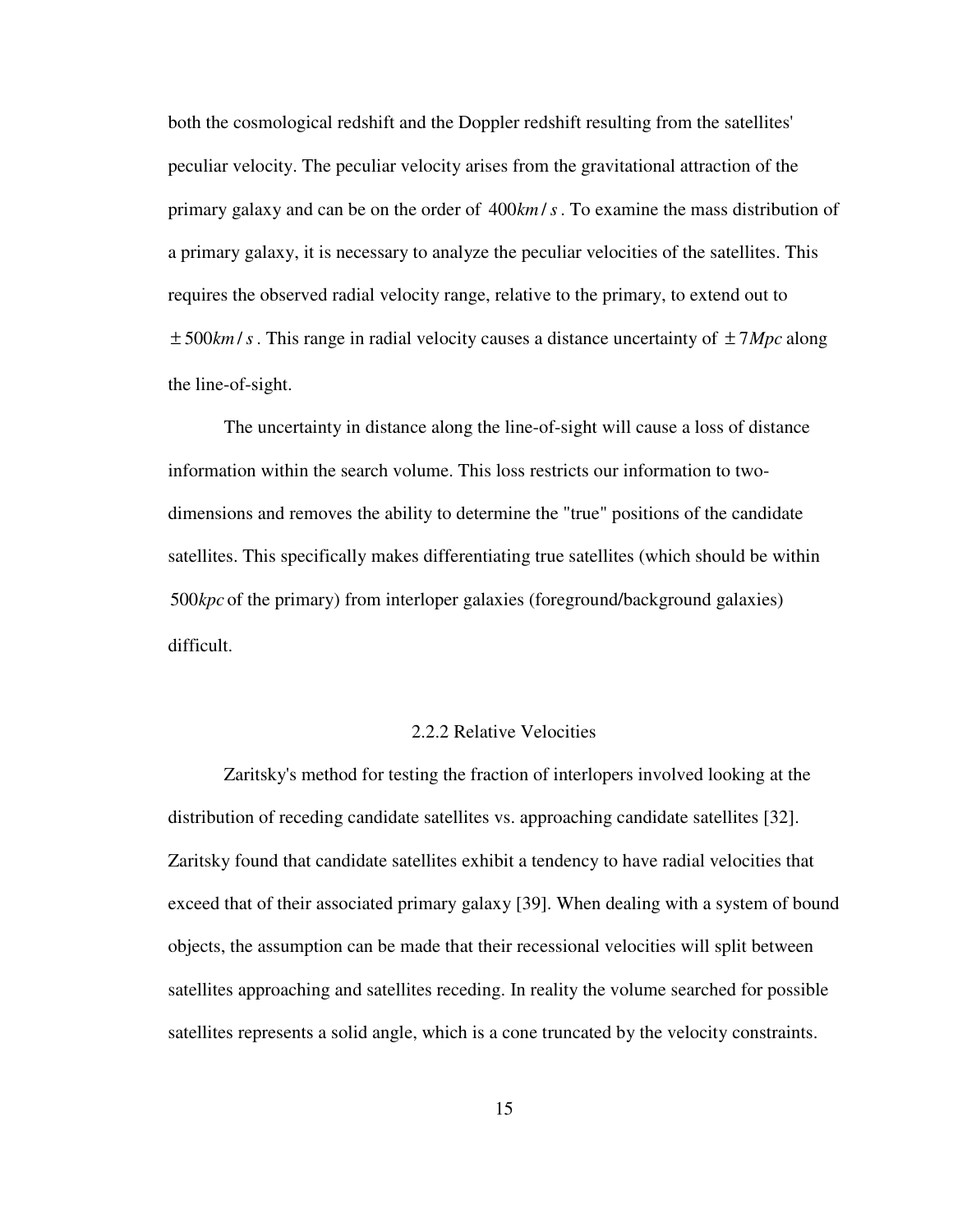This volume difference introduces a bias of having more satellites in the volume behind the primary than in front of the primary. Zaritsky used the number of satellites with positive ∆*v* divided by the total number of satellites (P/T) of multiple samples and determined the excess in positive radial velocities for candidate satellites. This excess was then interpreted as due to the volume bias. With this information Zaritsky found an interloper background fraction of approximately 0.1.

#### 2.2.3 Velocity Distributions

 McKay et al. [37] removed interlopers by fitting the velocity distribution of satellites in bins of primary luminosity by a Gaussian plus constant function. The idea was that the Gaussian component models the velocity distribution of satellites, and the constant component describes the distribution of interlopers. Using this method, McKay assumed that the interloper fraction was constant with projected distance from the primary.

#### 2.2.4 Adaptive Velocity Distributions

 Prada et al. [30] and Brainerd [17, 18, 31] point out that from the geometry of the system the fraction of interlopers is a function of projected distance. This is because the search volume for satellites increases with projected distance from the primary. If the interlopers are foreground and background galaxies relative to the primary galaxy, then they should be randomly spread out in the sky analogous to random "noise." This would mean that as projected distances increase, the interloper fraction will also increase.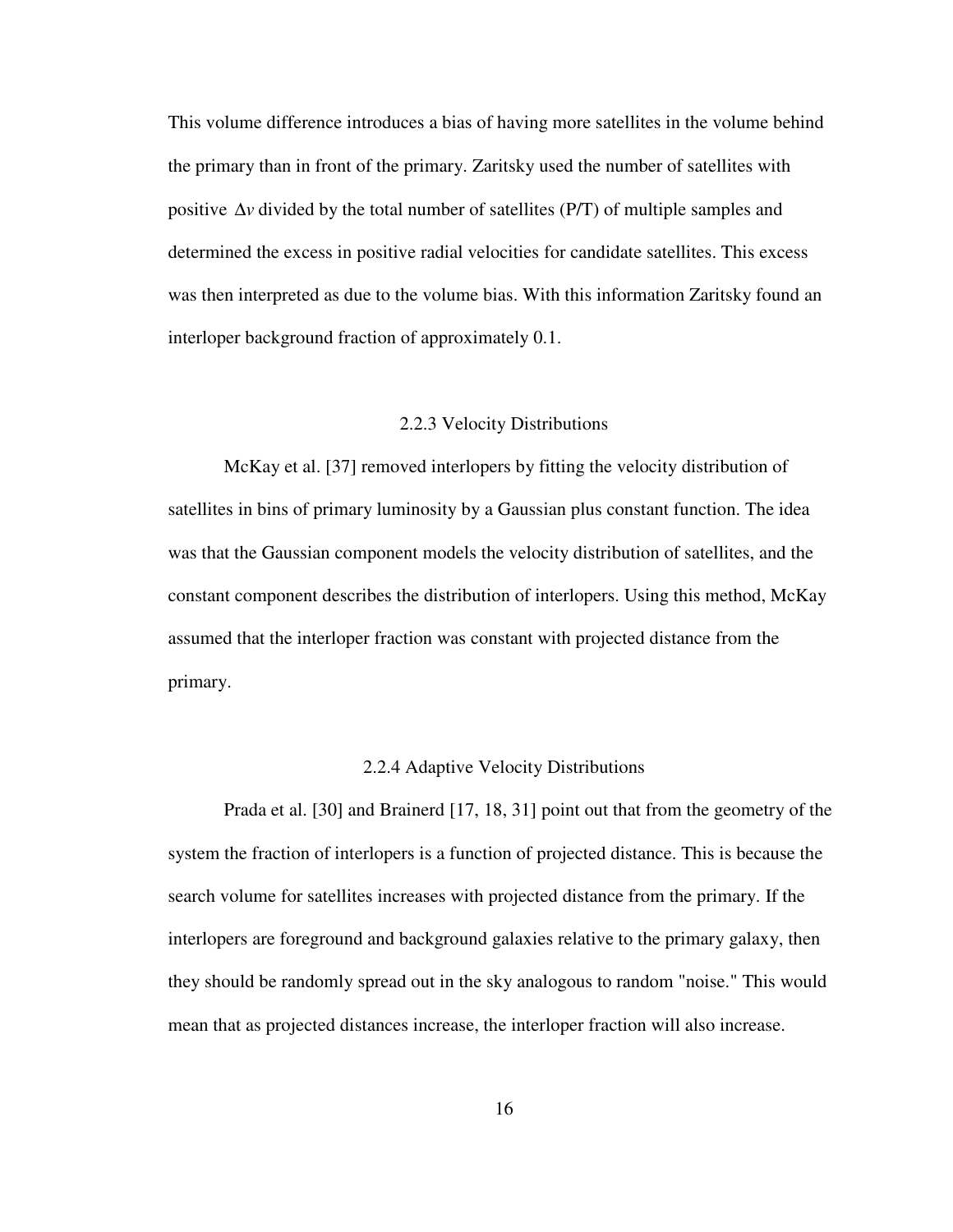Using simulations, Prada et al. [30] showed that the velocities of the true satellites are indeed well approximated by the Gaussian distribution and that the width of the distribution (velocity dispersion) changes with radius. From this result Prada extended McKay's method by making the Gaussian plus constant fit for separate radial bins within the bins of primary luminosity. They tested this by using a standard  $\Lambda$  (dark energy) Cold Dark Matter cosmological model with no interlopers present. They next constructed an interloper sample using the SDSS field luminosity function [40] and then introduced interlopers into the simulation. Their results showed that the number of interlopers must increase as a function of projected radius in order to produce the observed rotation curves. Brainerd [17, 18, 31] also came to this conclusion using a  $\Lambda$  Cold Dark Matter GIF simulation.

## 2.3 Density Profiles of Galaxy Systems

#### 2.3.1 Density Profile Within the Disk

 Rotation curves within the disk of galaxies have been made for years with one common outcome: the velocity curve becomes flat (constant velocity) in the outer disk region. So how is the velocity curve related to the density of the system? From Newton's second law, the velocities of the stars are related to the mass within their orbit by equation,

$$
v = \sqrt{\frac{GM}{R}}.
$$
\n(9)

The mass is proportional to the density,

$$
M \propto \rho R^3, \tag{10}
$$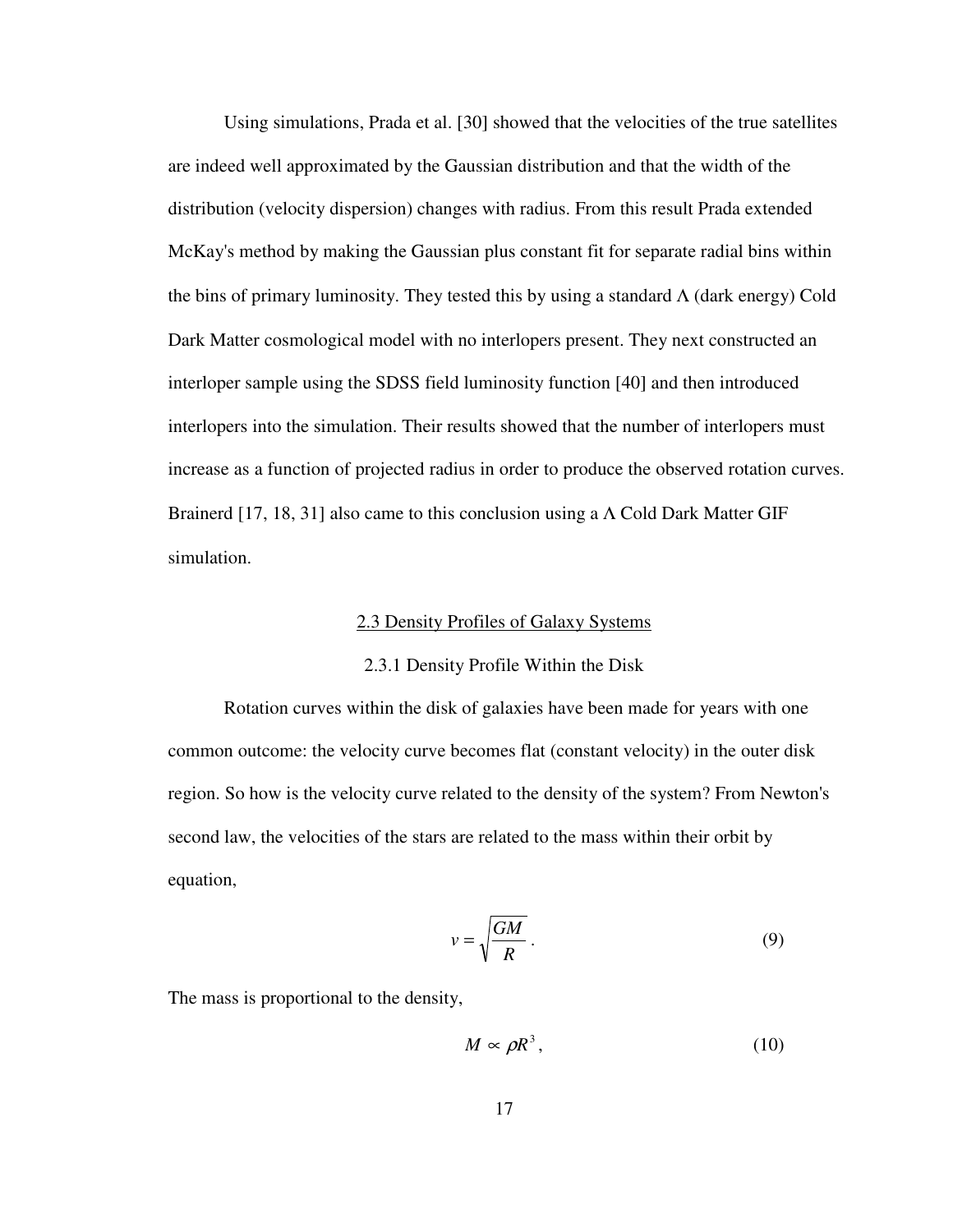so in equation (9) if v is to become constant, the density must go as  $\rho \propto R^{-2}$ . Although all rotation curves are not ideally flat, in general, they do not follow Newtonian mechanics if all the galactic mass is in the form of luminous matter.

# 2.3.2. Density Profile Beyond the Disk

 Determining the density profile beyond the disk of a galaxy becomes complex due to the fact that one can only get the Doppler line-of-sight velocities of the satellites. As mentioned in 1.4.2, the line-of-sight velocity for satellite galaxies only measures one component of the true satellite velocity. It is therefore necessary to obtain the velocity dispersion of satellites as a function of projected distance to probe the mass distribution of the primary.

 To obtain the velocity dispersion of satellites, we need to compile enough satellites to obtain good statistical results. This is done by obtaining an ensemble of primary galaxies with similar mass. Figure 2.1 shows how galaxy ensembles of primary galaxies with different masses can give different rotation curves. The three thinner lines represent the velocity dispersion as a function of distance for three galaxies. This sketch shows that increasing the mass of the ensemble of galaxies results in a larger velocity peak. The thicker green line is the average of all three ensembles, which is quite different from the individual velocity curves. It has been shown that the luminosity of a galaxy is proportional to its mass [30]. Therefore galaxies of similar luminosity can be used to construct ensembles.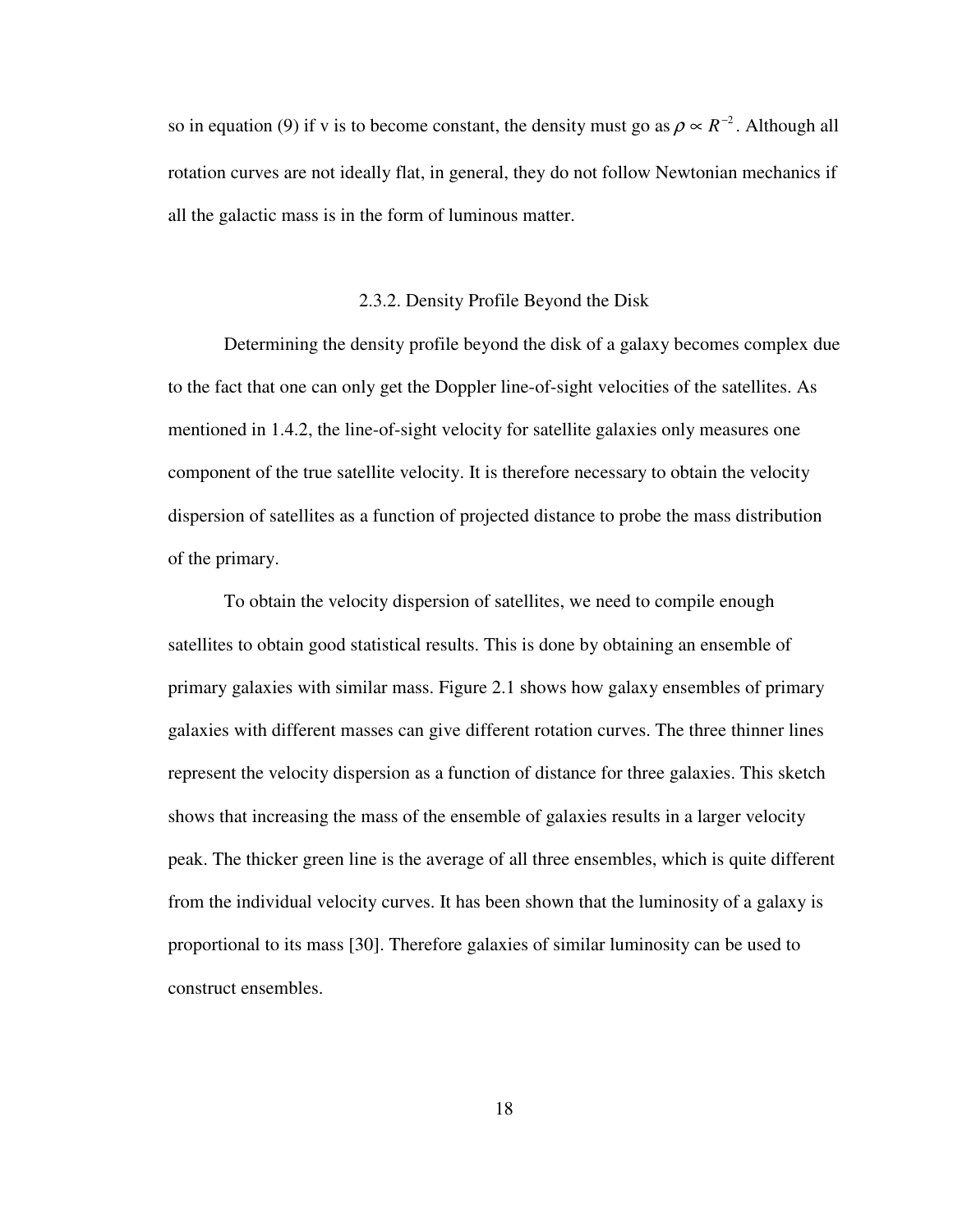

Figure 2.1: A sketch of ensembles of different size galaxies showing how galaxy ensembles of differing mass can give very different rotation curves. The curves correspond to the size of the galaxies. The green curve corresponds to the average of all galaxies.

# 2.4 Other Properties of Satellite Galaxies

# 2.4.1 Holmberg Effect

 The Holmberg Effect deals with the locations of satellites around a primary galaxy relative to its rotational plane. Holmberg found that satellites tend to inhabit the polar region around the primary in greater numbers than in the planar region [41]. This effect can give clues as to how the hierarchal scenario progress over time. This type of density can arise from either dynamical interactions [42, 43] or from the initial mass distribution in the early Universe [43].

 It has been shown that satellites in planar orbits spend greater amounts of time influenced by the gravitational potential of the primary galaxy's disk and are, therefore, more susceptible to tidal orbital decay than their polar orbiting counterparts [42, 44, 45].This results in planar satellites being preferentially destroyed, decreasing the numbers in the planar region.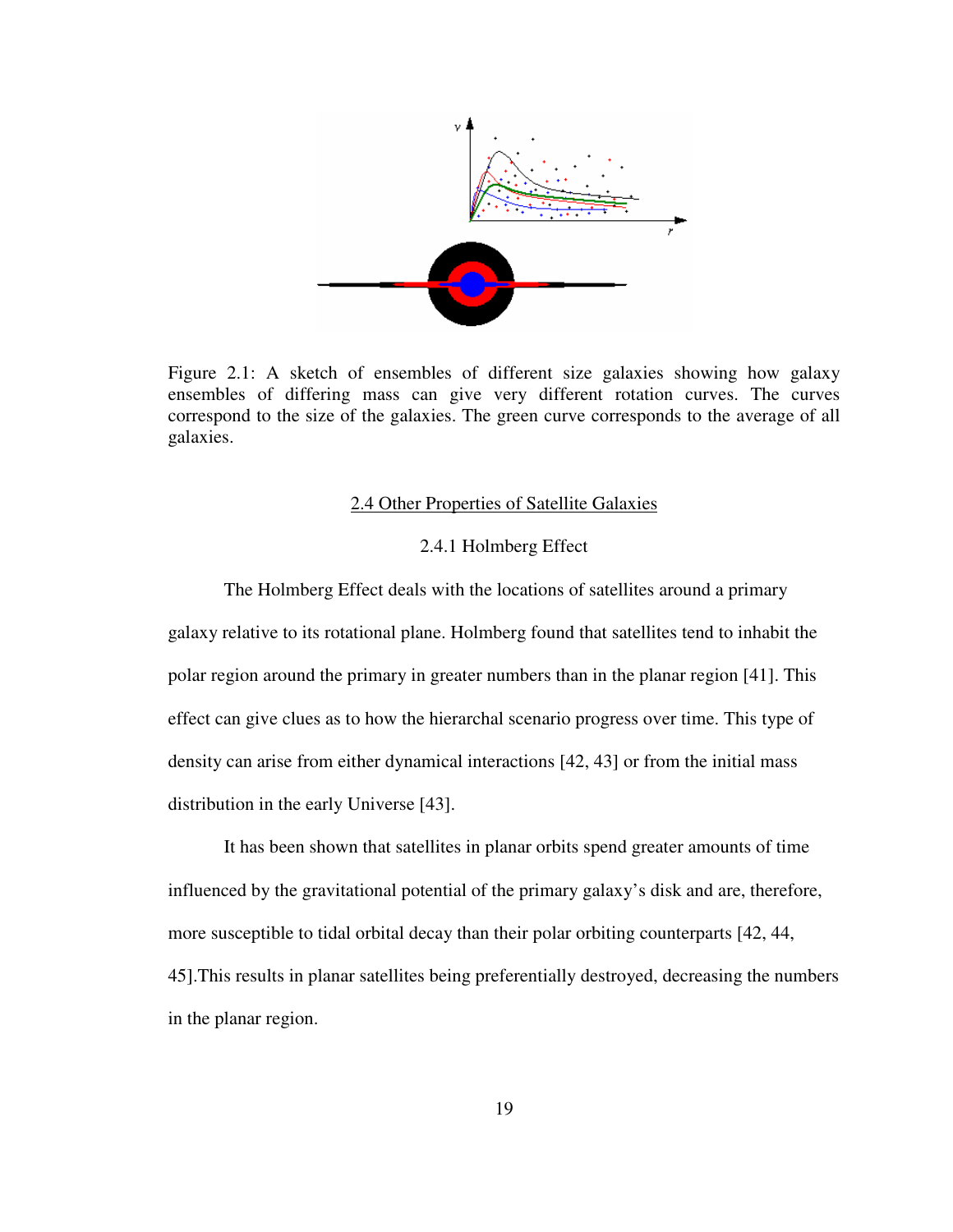Dynamical processes cannot account for these effects at large distances from the primary galaxy because the orbital periods are comparable to the Hubble time [43]. Finding the Holmberg Effect at large distances would indicate a preferential distribution of matter in the early Universe [36, 43, 44].

#### 2.4.2 Stellar Properties as a Function of Distance

 The stellar populations of satellite galaxies may depend on where their orbits are located with respect to the primary galaxy. This could be closely related to the Holmberg Effect. Star formation in satellite galaxies can be induced by the gravitational interaction with the primary [43]. This is caused by tidal interactions with the primary, which induces an increase in the velocity dispersion in the satellite and results in an increase in cloud-cloud collisions (initiating star formation). The significance of this tidal interaction can vary as a function of distance to the primary and also as a function of orbital orientation relative to the plane of the disk.

 It might be expected that bluer (star forming) satellites will be found closer to their primaries and in the plane. Zaritsky et al. [33] looked at this effect and found bluer satellites at small distances, but his small sample size made this result marginally significant. Contrary to this finding, Koch and Grebel [45] discovered that satellites in the Local Group, with low star formation, are found near the primary. This result may be due to the satellites having used up their available gas in early star forming epochs. Sales and Lambas [38], having a larger sample than Zaritsky, published a more detailed analysis and found that satellites with low star formation are found, preferentially, in polar regions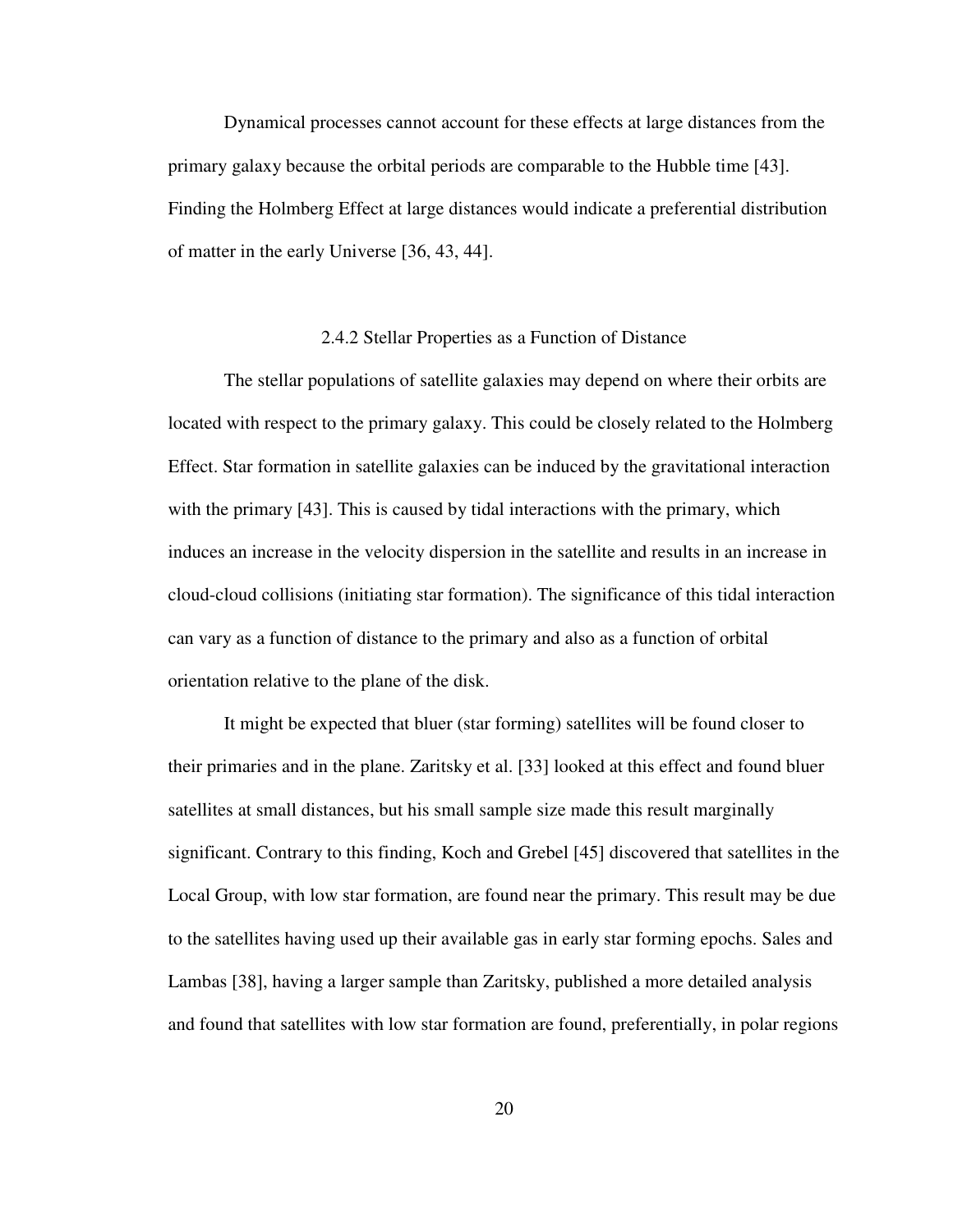(co-planar orbits). This could be a sign that satellites with high star formation have a more spatially isotropic distribution. The Koch and Sales results are consistent if the assumption that the nearer satellites use up their gas more rapidly and are more susceptible to orbital decay in the plane of the galaxy is accepted.

# 2.4.3 The Tully-Fisher Relation

 An observed relationship between the luminosity of spiral galaxies and their maximum rotational velocity, known as the Tully-Fisher relation, tells us that the brighter (or more massive) the galaxy is the faster it rotates. This is an empirically-derived relation that states that the luminosity of a galaxy is directly proportional to the fourth power of its rotational velocity,

$$
L \propto v^4. \tag{11}
$$

 One way to think about this relation is that, if stellar velocities in a galaxy were to increase, the required mass of the galaxy would likewise have to increase in order to keep the stars bound. Therefore, measuring the rotational velocity of stars in the disk of a galaxy gives an idea of how much mass the galaxy contains. Since the galaxy's mass is related to its luminosity, there exists a relation between luminosity and rotational velocity. The Tully-Fisher relation can be used as a standard candle (distance estimator) to relate galactic distance to the rotational velocity.

 There is debate as to whether the "Tully-Fisher" relationship exists for the primary galaxy luminosity and the velocity dispersion of its satellites. Because the luminosity is related to the absolute magnitude, which is found using Hubble's law, we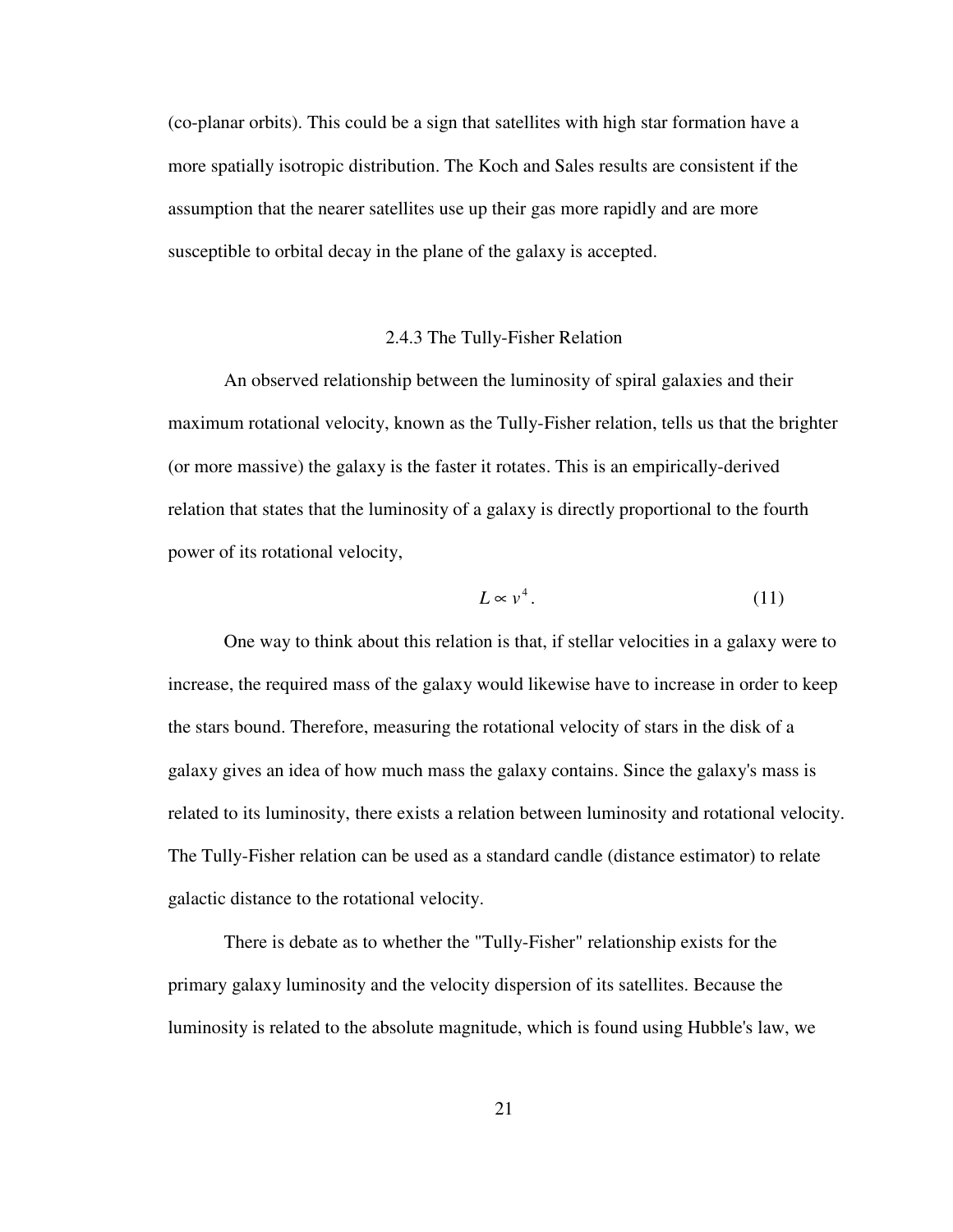can determine the Tully-Fisher relation for a system of satellites. Prada et al. found a relationship between the velocity dispersion and luminosity of  $\sigma \propto L^{0.3}$  [30]; as where, McKay found a relationship of  $\sigma \propto L^{0.5}$  [37].

 It is interesting to note that MOND shows the Tully-Fisher relation quite straight forwardly from equation (8) if  $M \propto L$ . With the mass interior being proportional to the luminosity, we get equation (11), the Tully-Fisher relation,  $v^4 \propto L$ .

# 2.5 Research Discussion

 From previous work, authors [34, 36] have noted that a comprehensive measurement of the satellite velocity dispersion profile should combine two main elements: (1) a large number of primary galaxies and satellite galaxies and (2) a cosmologic model-independent, robust, and testable rejection of interloper galaxies. With these criteria in mind, I used the SDSS galaxy data from New York University and searched for primary galaxies and satellite galaxies from a data set of ~50,000 galaxies in order to fulfill element (1). Then with these data and the use of MatLab<sup>®</sup> [46] and ROOT, I carried out robust statistical analyses to determine interlopers. This fulfills element (2).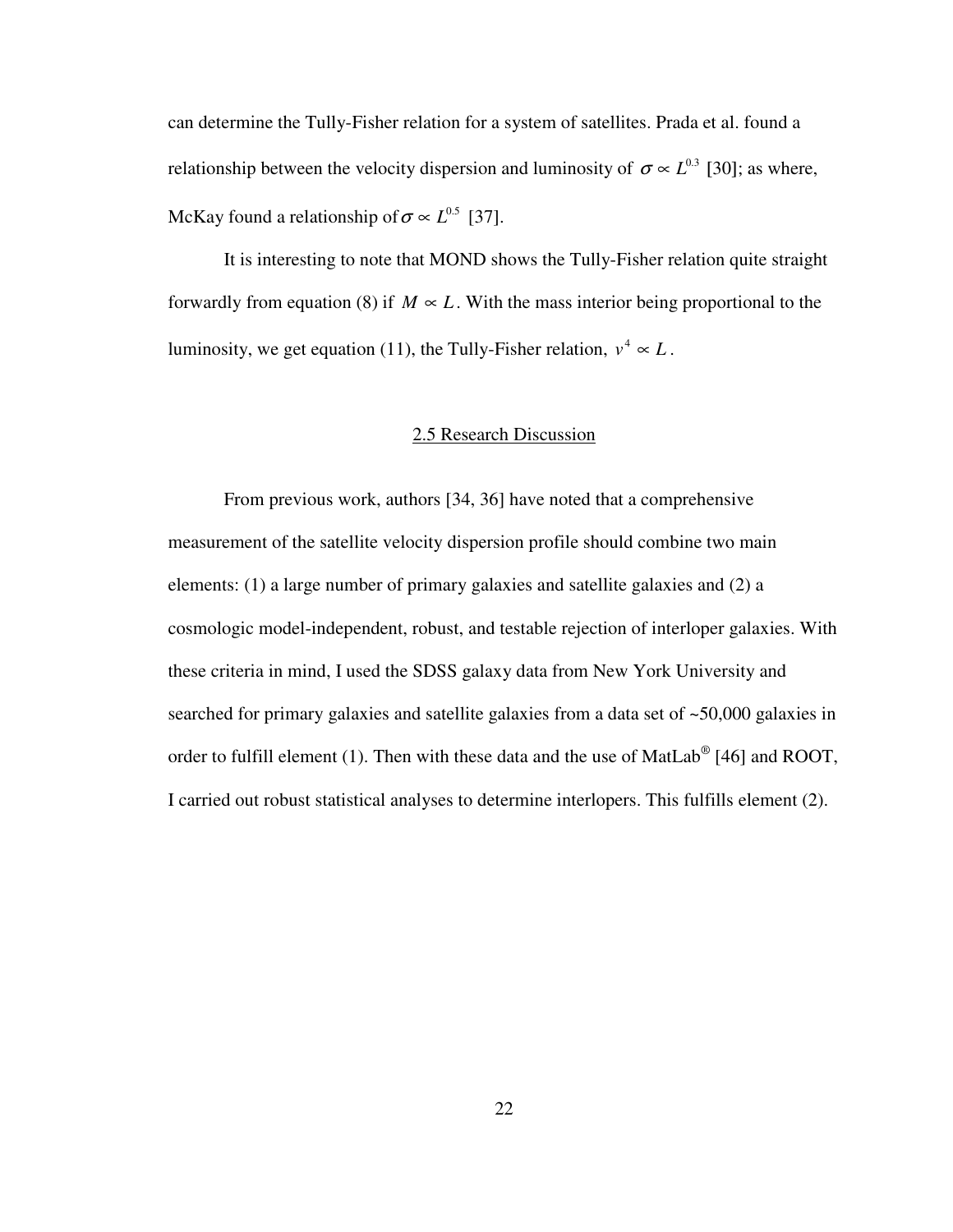# CHAPTER III **METHODOLOGY**

#### 3.1 OBSERVATIONAL DATA

#### 3.1.1 The Value-Added Galaxy Catalog

 The New York University Value-Added Galaxy Catalog (NYU-VAGC) [47] is a catalog of local galaxies. Most of these galaxies are below  $z = \sim 0.3$  and based on a set of surveys matched to the SDSS Data Release 4 [48]. The photometric catalog consists of 693,319 galaxies, QSOs, and stars. For the following project I used the catalog of the low-redshift galaxies (lowz), a sub-sample consisting of 49,889 galaxies. The sample consisted of galaxies with redshift between  $0.005 < z < 0.05$  that correspond to distances in the range of  $21 \le d \le 214 Mpc$ . Distances were derived assuming a smooth Hubble flow with  $h = 0.70 (H_0 = 100 km / s / Mpc)$  [30].

 This sample is significantly improved over the SDSS sample by the use of a more independent set of reductions than those used in the SDSS pipeline. This catalog is conveniently small and is specifically designed for studying galaxy properties and largescale structure. Most catalogs or surveys contain data for everything that was imaged: stars, quasars, galaxies, asteroids, etc. This made gathering data for galaxy studies inconvenient. The specifics can be found in Blanton et al. [47].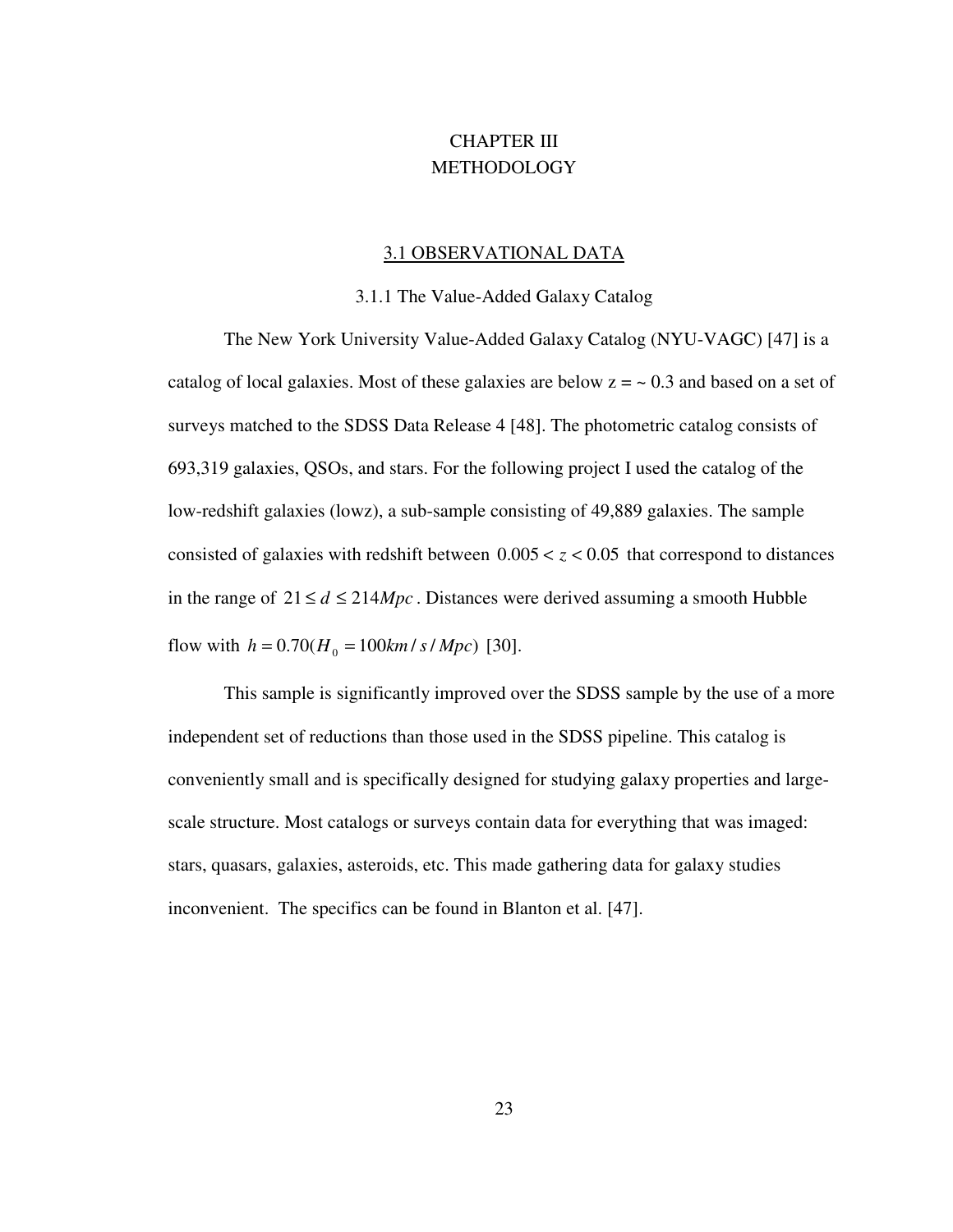#### 3.1.2 The Samples

 To obtain a sample of isolated primaries (no restrictions on Hubble type) and their satellites, I restricted primary galaxies to those with absolute blue magnitudes equal to or brighter than  $M_B = -18.0$ , using the conversion given by Yasuda et al. [49],

$$
M_{B} = 0.482 \times (M_{g} - M_{r}) + 0.169 + M_{g}, \qquad (12)
$$

where  $M_g$  is the green absolute magnitude, and  $M_r$  is the red absolute magnitude from the lowz catalog.

 From this set I defined isolated primary galaxies as Prada et al. [30], with no neighboring galaxies within a magnitude difference of  $\Delta M > 2$ , projected separation of  $\Delta R > 500 kpc$ , and a radial velocity separation of  $\Delta V > 1000 km/s$ . The satellite candidates were chosen to have a magnitude difference relative to their primary of  $\Delta M > 2$ , projected separation relative to their primary of  $\Delta R < 350 kpc$ , and a radial velocity separation relative to their primary of  $\Delta V < 500$ *km* / *s*. The MatLab<sup>®</sup> program I wrote for this procedure is found in Appendix A. A flow chart that represents the process is shown in figure 3.1.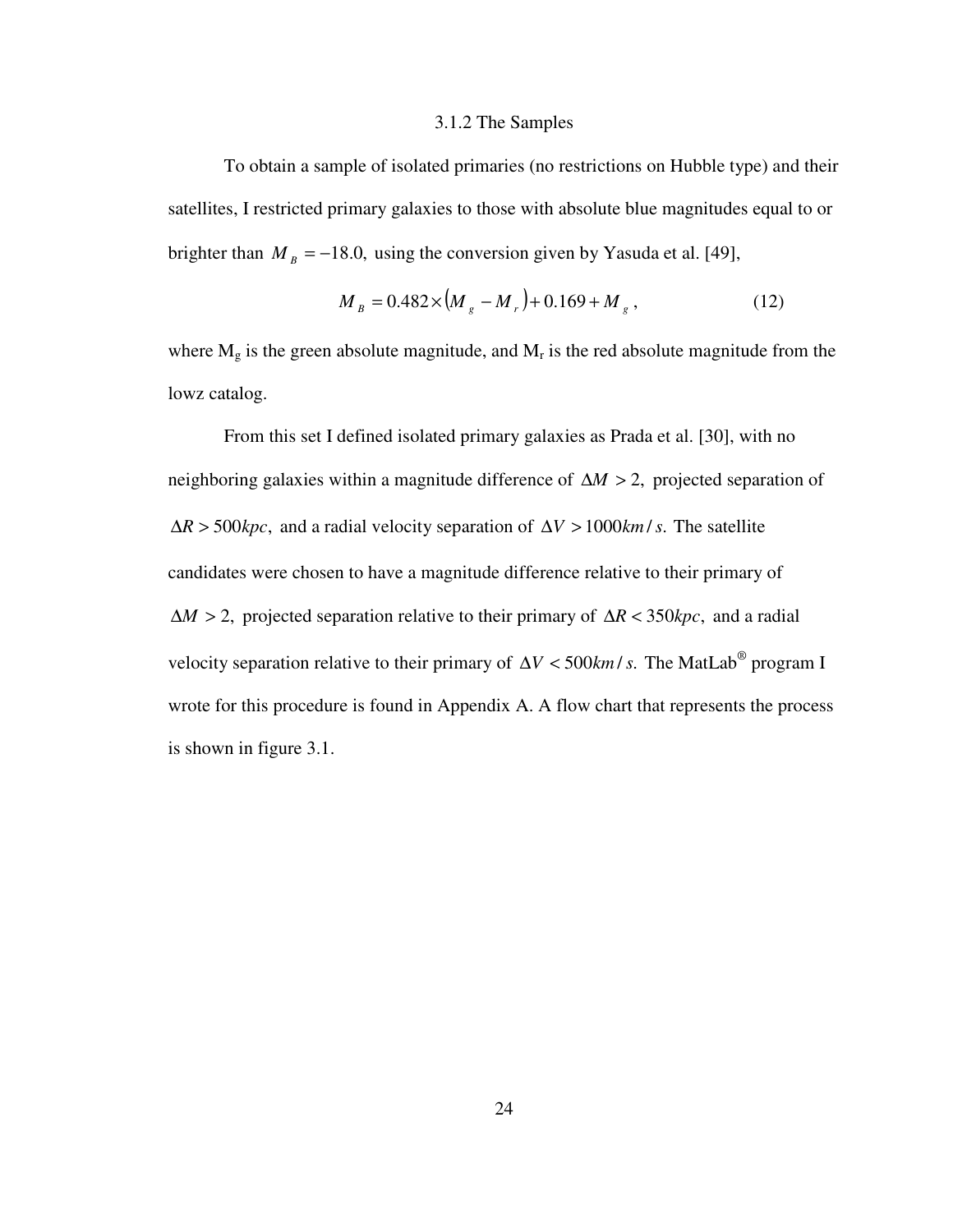

Figure 3.1: Flow chart of the code that determines primaries and their satellites from the NYU data.

Table 3.1 gives the parameters used to define two different samples with the

number of primaries and satellites found in those samples, thereby comparing the results

from using two different criteria.

| sample 1 <sup>*</sup>    |                       |  | sample 2         |                   |  |
|--------------------------|-----------------------|--|------------------|-------------------|--|
| primary $(2076)$         |                       |  | primary $(2741)$ |                   |  |
| $\Delta M >$             | $\mathcal{D}_{\cdot}$ |  | $\Delta M >$     | 2                 |  |
| $\Delta R$ >             | 500kpc                |  | $\Delta R$ >     | 700kpc            |  |
| 1000km/s<br>$\Delta V >$ |                       |  | $\Delta V$ >     | 1000km/s          |  |
|                          |                       |  |                  |                   |  |
| satellites (3318)        |                       |  |                  | satellites (4966) |  |
| $\Delta M >$             | $\mathcal{D}_{\cdot}$ |  | $\Delta M >$     | 2                 |  |
| $\Delta R <$             | 350kpc                |  | $\Delta R <$     | 500kpc            |  |
| $\Delta \rm V <$         | $500 \text{km/s}$     |  | $\Delta \rm V <$ | $500$ km/s        |  |

Table 3.1: Selection criteria for finding primary galaxies and satellite galaxies. \*Same as sample 1 in Prada et al. [30].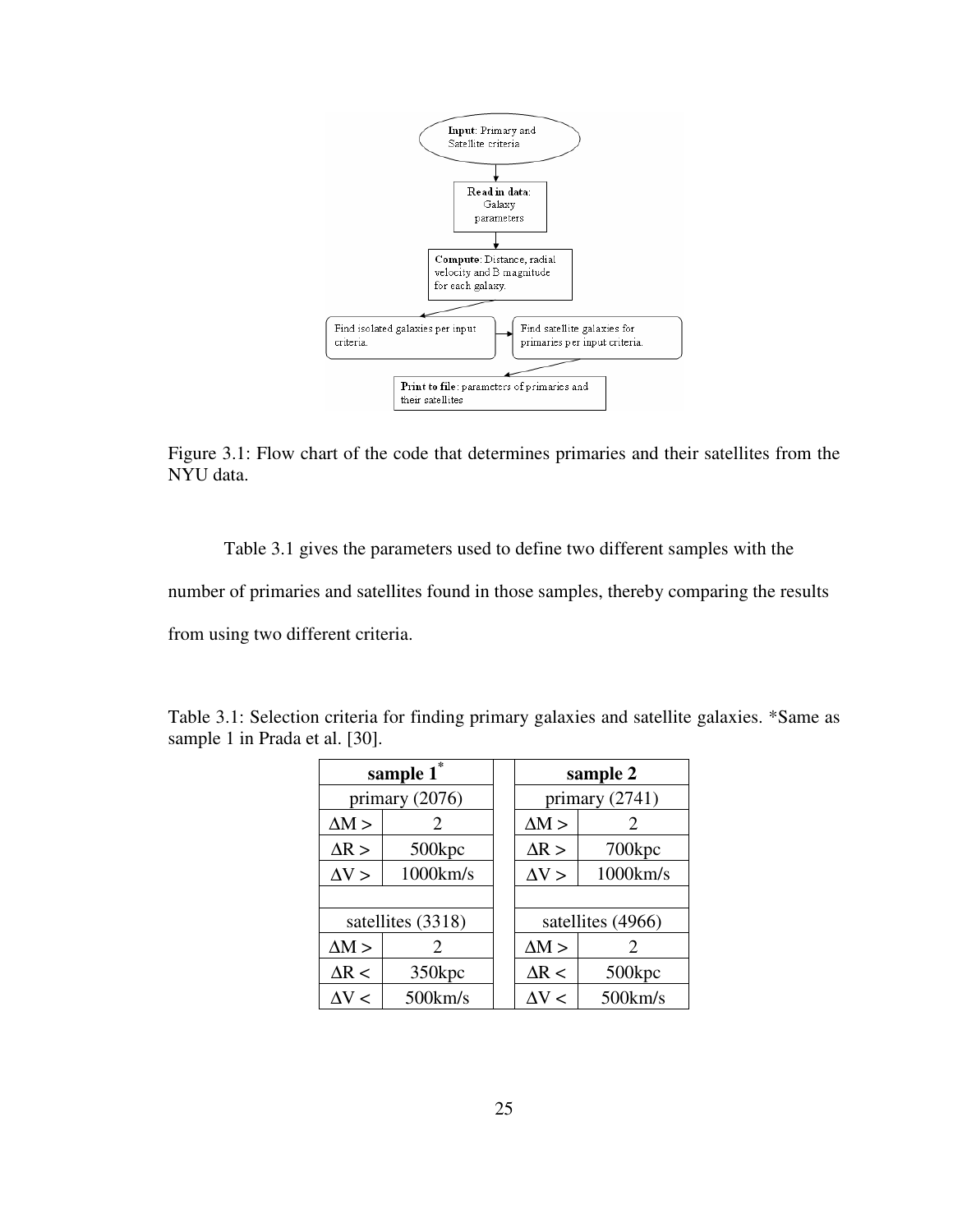Figure 3.2 shows the distribution of primary and satellite brightness, differences in brightness, and number of satellites per primary for sample 1. This was similar to Prada et al. [30], Zaritsky et al. [33, 34, 35], and McKay et al. [37]. Figure 3.3 shows the distribution of primary and satellite brightness, differences in brightness, and number of satellites per primary for sample 2.



Figure 3.2: Statistics of primary galaxies and their satellites in sample 1. The top left panel shows the number of satellites per primary. The top right panel shows the absolute blue magnitude differences between the primaries and the satellites. The bottom left and right show the distribution of absolute blue magnitudes,  $M_B$ , of isolated primaries and satellites respectively.

Sample two resembles sample one with the exception of having larger numbers.

This was to be anticipated from the increase in the search volume.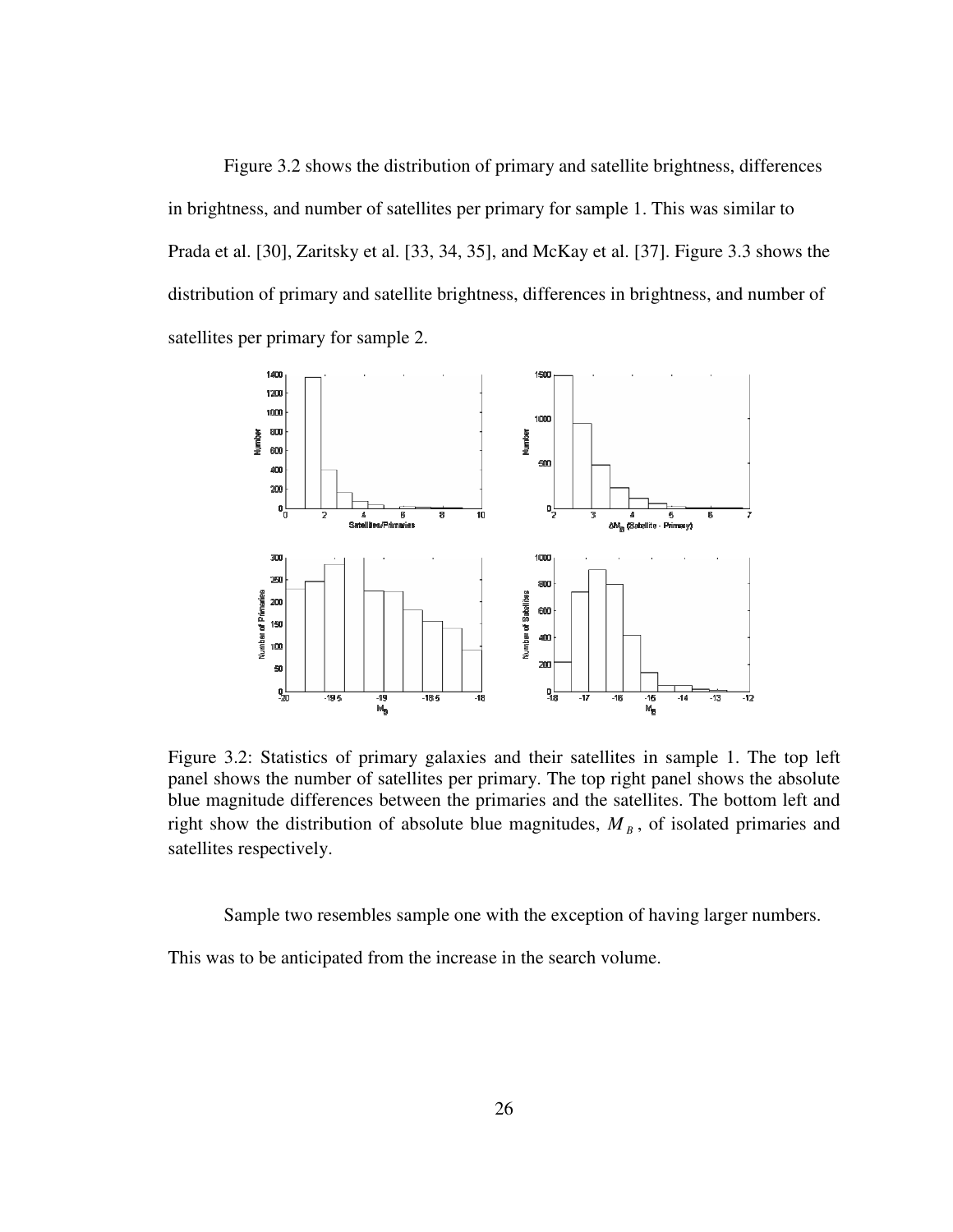

Figure 3.3: Statistics of primary galaxies and their satellites in sample 2. The top left panel shows the number of satellites per primary. The top right panel shows the absolute blue magnitude differences between the primaries and the satellites. The bottom left and right show the distribution of absolute blue magnitudes,  $M_B$ , of isolated primaries and satellites respectively.

### 3.2 DEALING WITH INTERLOPERS

#### 3.2.1 The Consequence of 3-D Space

 Recall that the uncertainty in distance between the primary and its satellites along the line-of-sight is due to the peculiar velocity of the satellites relative to their primary (see section 2.2.1). This ambiguity will cause a loss of distance information within the search volume. This lack of dynamical information forces us to model and analyze a 2-D environment to explain an actual 3-D environment. Figure 3.4 demonstrates how satellites around a galaxy (center of sphere) can appear to be true satellites from the lineof-sight (part A) direction. The true situation, part B, is that satellites that appear to be part of the primary system actually lie in front of the primary or behind the primary and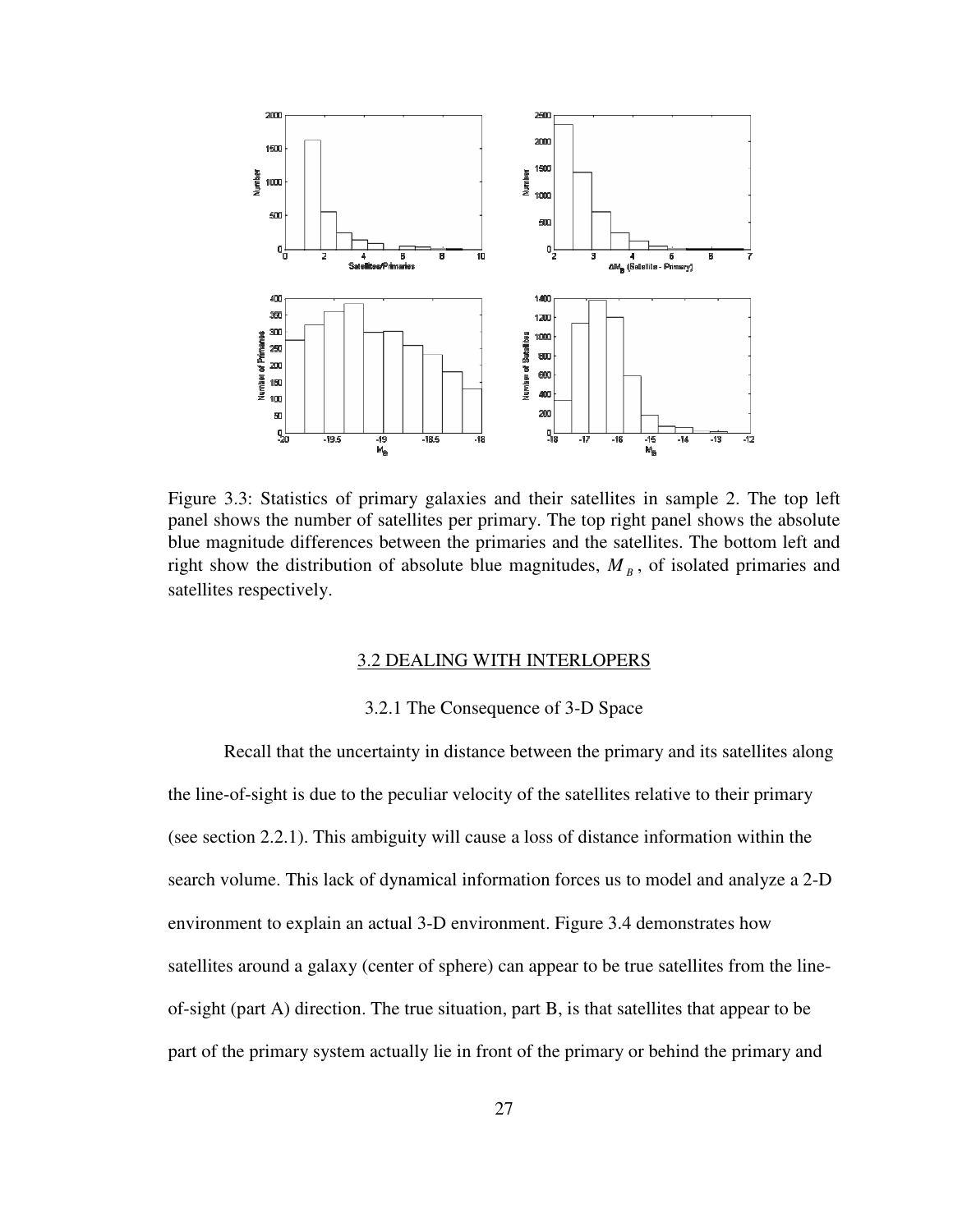are not truly part of the system. This dilemma specifically makes differentiating true satellites from interlopers difficult.



Figure 3.4: A - Line of sight view of primary galaxy and possible satellites. B - Side view of primary galaxy and possible satellites.

 The interloper problem cannot be completely alleviated due to lack of dynamical information. One can only be cautious in modeling and estimating fractions of galaxies that are not part of a given system.

# 3.2.2 Interloper Contamination

As mentioned in section 2.2.4 the fraction of interlopers comes from a geometric

effect due to the volume searched. This volume is determined from the criterion of

maximum projected distance,  $\Delta R$ , the maximum distance a satellite galaxy appears to lie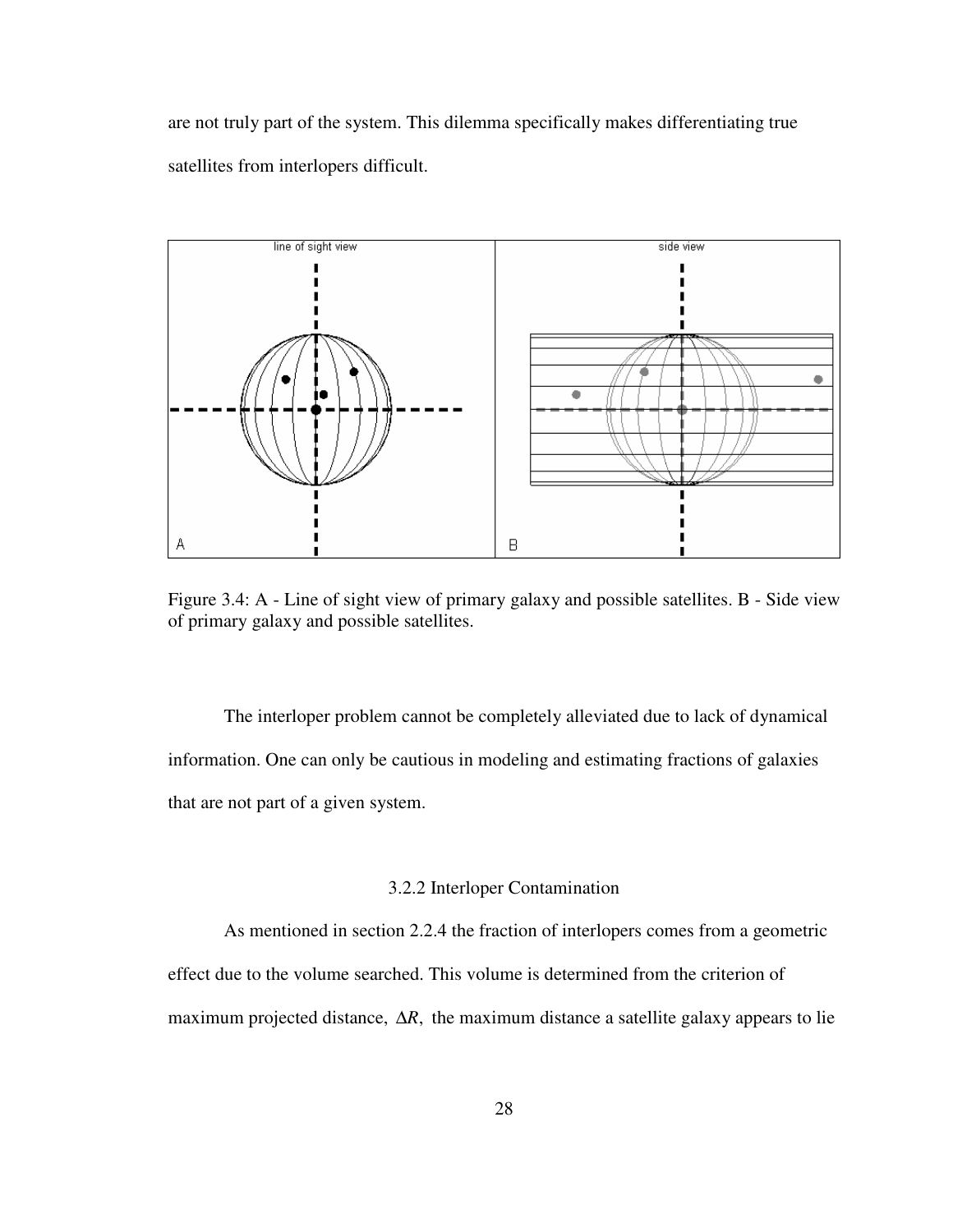from its primary galaxy. Because ∆*R* was my choice, I could calculate the percentage of interlopers expected in a given projected radius. The "line-of-sight" view of the volume searched is illustrated in figure 3.5. This shows that the volume of each radial bin increases with the increase of projected distance from the primary. If the interlopers are uniformly distributed on the sky, then the number of interlopers in each radial bin will be proportional to the volume of that bin.



Figure 3.5: Line-of-sight view of the volumes for four radial bins.

For example, if we are looking within a projected distance,  $\Delta R$ , the percentage of interlopers in the total interloper sample is 100%. If we now split the sample into four equal radial bins, the first radial bin would contain about 6% of the total number of interlopers. The second radial bin would contain 19%, the third 31%, and the fourth 44%. The sample was also broken up into four equal radial bins and should have these percentages in each bin.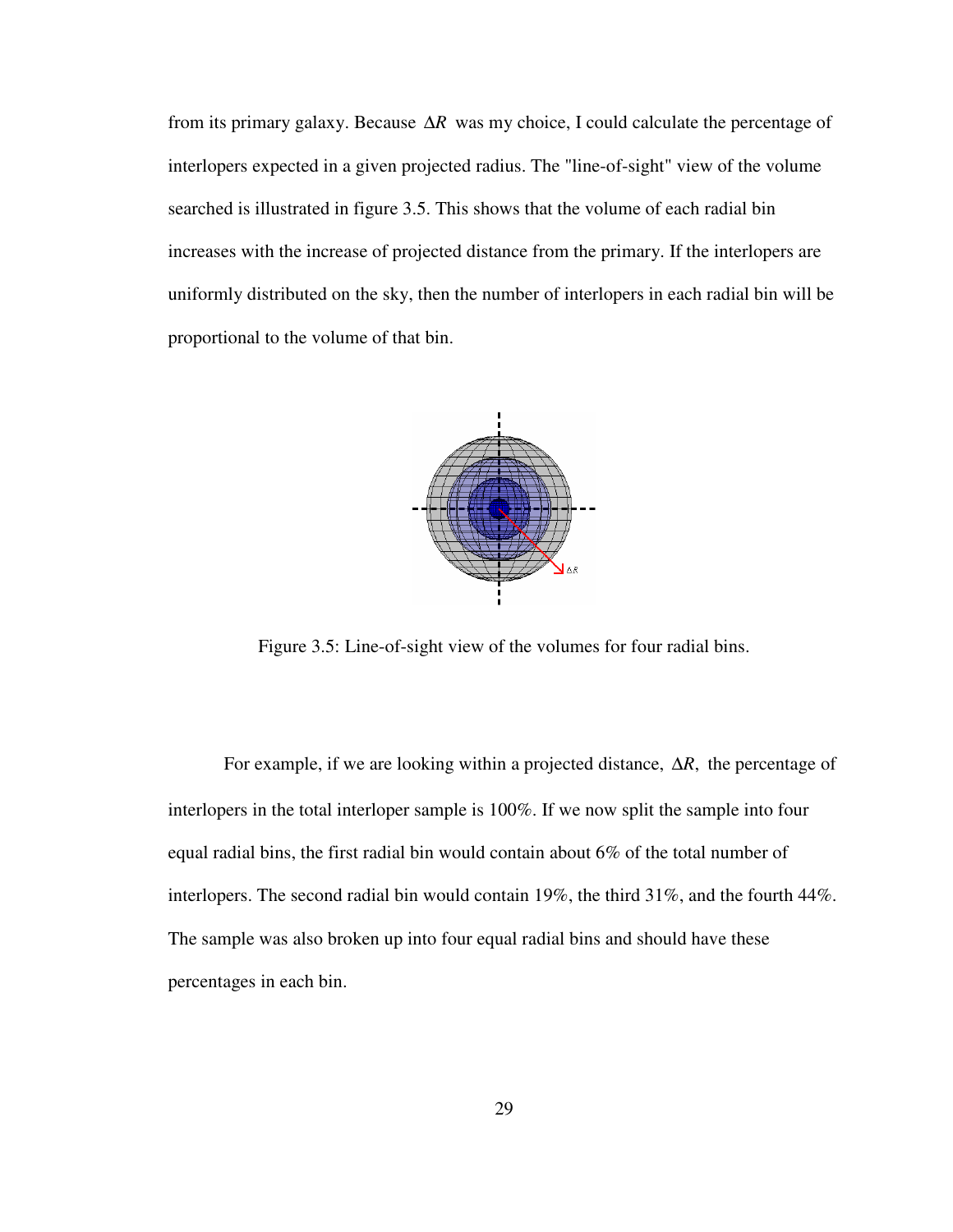### 3.2.3 Interloper Subtraction - Adaptive Sigma fit

 I adopted the Gaussian plus constant method used in a few studies [17, 18, 30, 31] that took into account that interloper contamination increases with projected distance. Figure 3.6 illustrates how to determine the velocity dispersion by accounting for interlopers from the line-of-sight velocities of possible satellites. A histogram for the differences of the line-of-sight velocity between satellites and their primaries was made. This velocity difference is the peculiar velocity of the satellites relative to the primary galaxy. From the assumption of isotropy in the velocity distribution, I was able to fold the velocity sample by taking the absolute magnitude of the velocity difference. This was fitted by a Gaussian plus constant function. In the figure, open circles with error bars represent the number of satellites in each "sub-bin", and the solid black line is the best Gaussian fit. The sigma (width) measurement of the Gaussian represents the velocity dispersion of the satellites, and the constant represents the interloper contamination in this radial bin.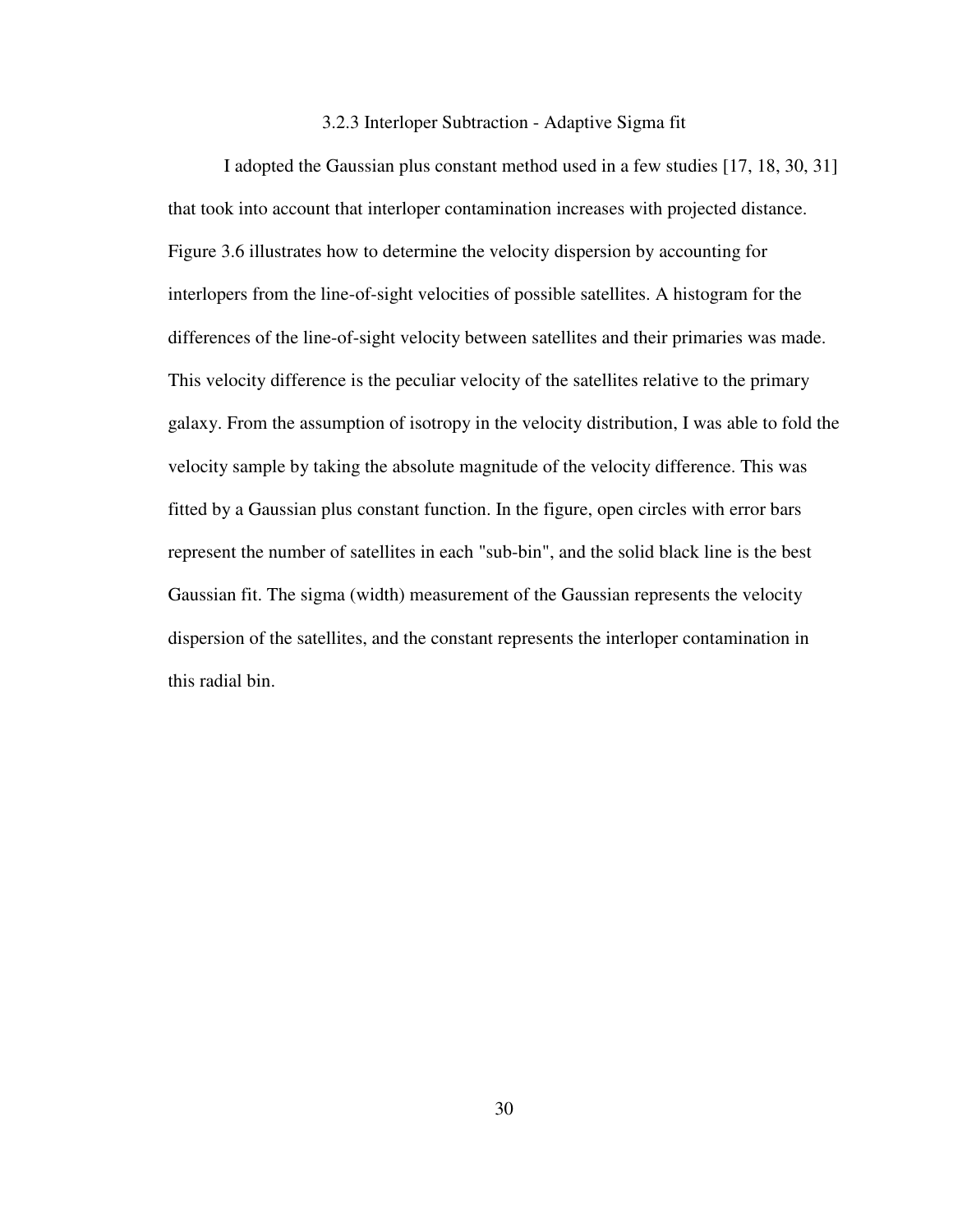

Figure 3.6: Illustration of modeling satellite velocities and interlopers with a Gaussian plus constant.

 The analysis described above was done in C++ using the ROOT system. Details about ROOT can be found on the World Wide Web at http://root.cern.ch/. The C++ code can be found in Appendix A under "Gaussian fit with ROOT".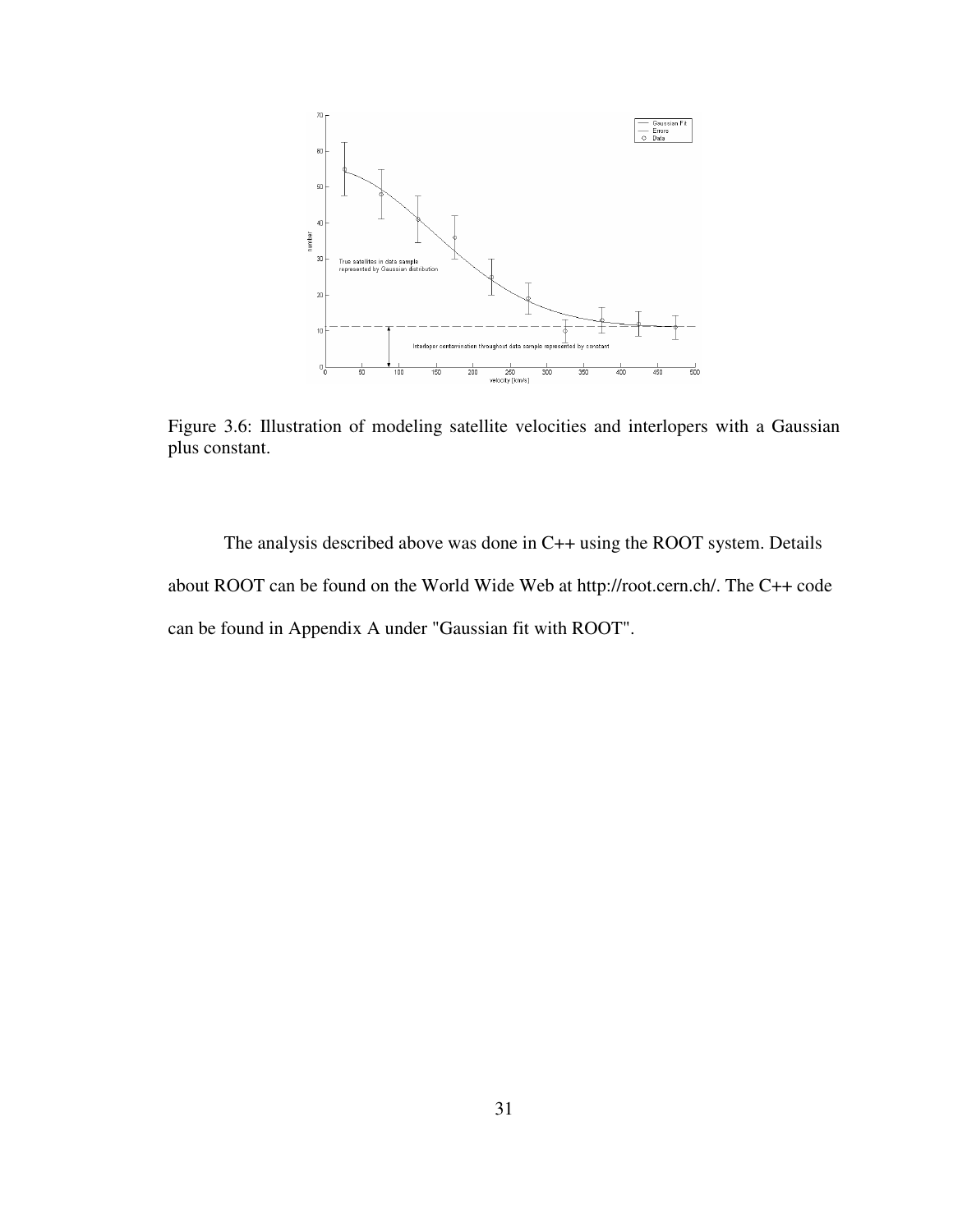#### CHAPTER IV

# ANALYSIS AND RESULTS: VELOCITY PROFILES

# 4.1 Programs

 Routines that required doing a fit were written in C++. All other routines and functions specific to do this research were written with MatLab®. MatLab® is a software package for technical computing and model-based design. It is used by engineers, scientists, and mathematicians for performing mathematical calculations, analyzing and visualizing data, and writing new software programs. MatLab<sup>®</sup> is a sophisticated language and interactive environment that enables the user to perform computationally intensive tasks faster than with traditional programming languages such as C, C++, and FORTRAN. MatLab<sup>®</sup> can be used in a wide range of applications, including signal and image processing, communications, test and measurement, and computational biology. The programs and functions that I describe in this study can be found in Appendix A.

# 4.2 Velocity Dispersion

## 4.2.1 Velocity Profiles

 Using the results of the ROOT program, I plotted the Gaussian plus constant fit for four radial bins for a subset from sample 1 (shown in figure 4.1). Only satellites of primary galaxies in the range  $-18.5 > M_B > -19.5$  are shown. The closed circles with error bars show the velocity distribution of satellites in the subset. The solid curve is the best Gaussian plus constant fit. Each of these plots also shows best fit values for the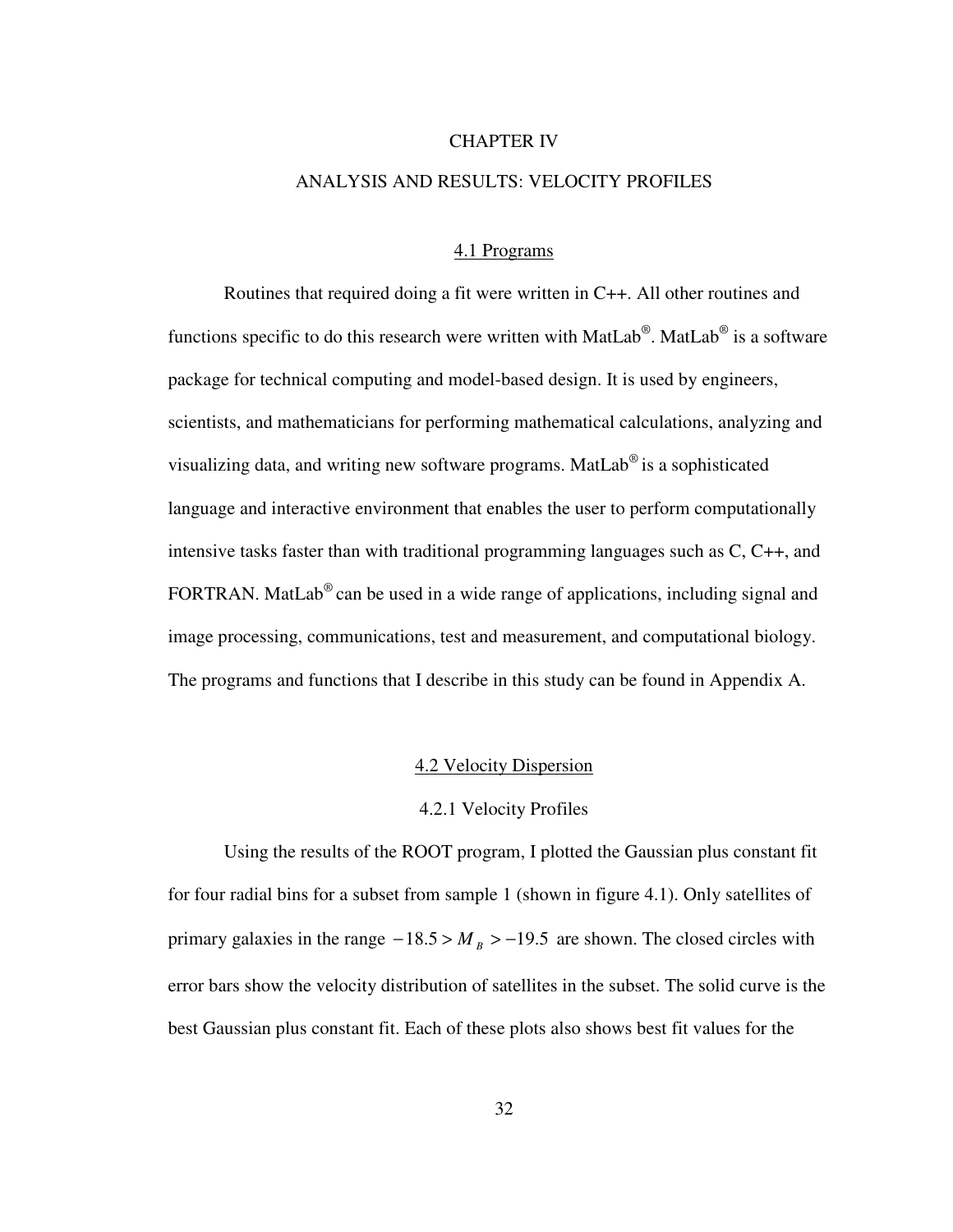Gaussian plus constant function (i.e. width  $(\sigma)$ , height (h), and constant (K)) along with the chi squared per degrees of freedom  $(\chi^2/DF)$  value.



Figure 4.1: The Gaussian plus constant fit for four radial bins of a subset from sample 1. Only satellites of primary galaxies in the range  $-18.5 > M_B > -19.5$  are shown. The closed circles with error bars show the velocity distribution of satellites in the subset. The solid curve is the best Gaussian plus constant fit. Each of these plots also shows best fit values for the Gaussian plus constant function along with the  $\chi^2$ /DF.

 From the outcome of the Gaussian plus constant fits, above a velocity dispersion vs. projected distance plot was made. The velocity dispersion, after removing interlopers, (figure 4.2) is constant within the error bars with projected distance (a straight line was drawn to show this).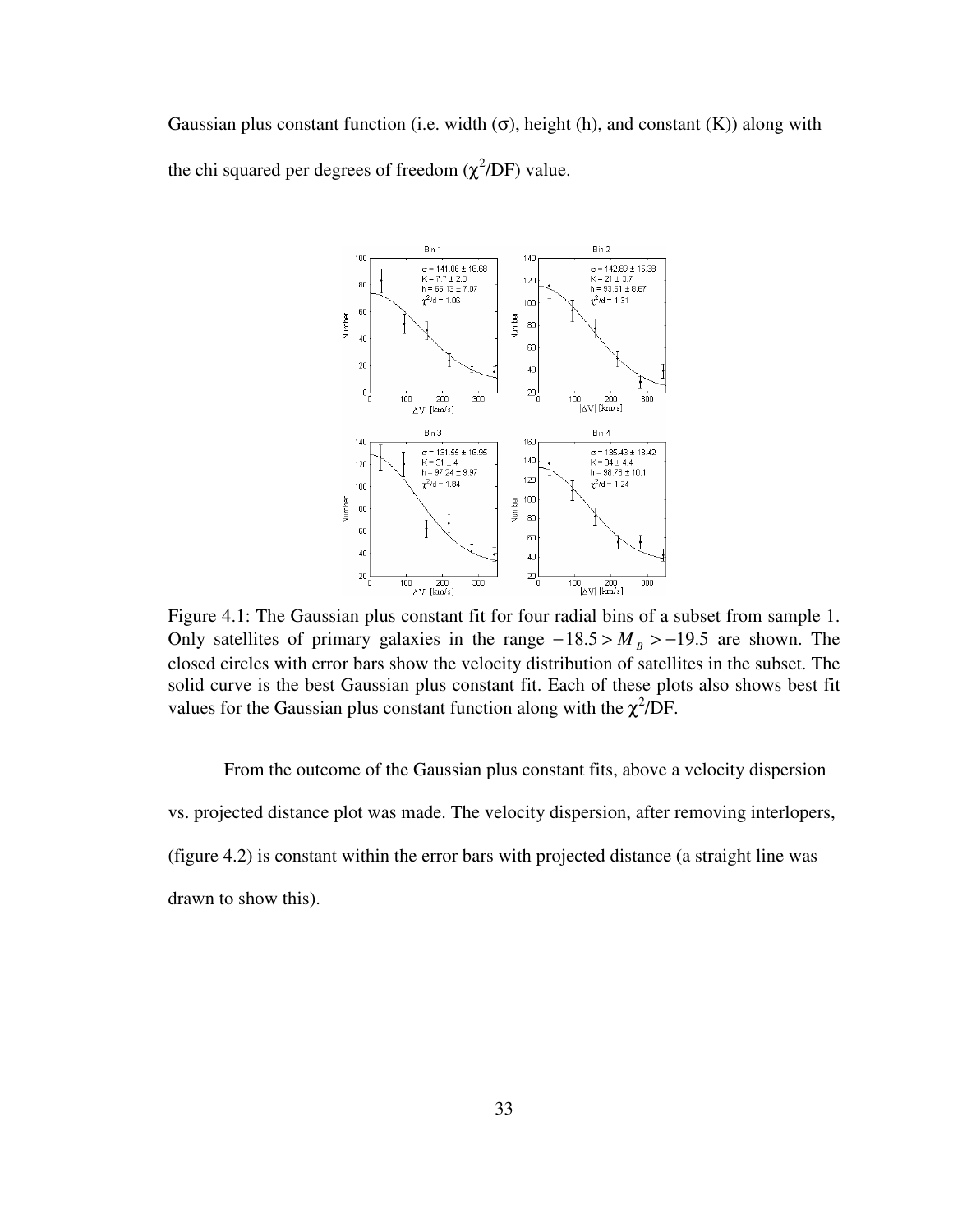

Figure 4.2: The velocity dispersion profile of satellites belonging to primary galaxies in a subset from sample 1 in the range  $-18.5 > M_B > -19.5$ .

 Figure 4.3 shows an equivalent plot to figure 4.2 but for a subset of sample 2 in the same magnitude range. This plot extends out to 500kpc in projected radius as compared to the previous one of 350kpc. The velocity dispersion within error bars is also constant with projected distance.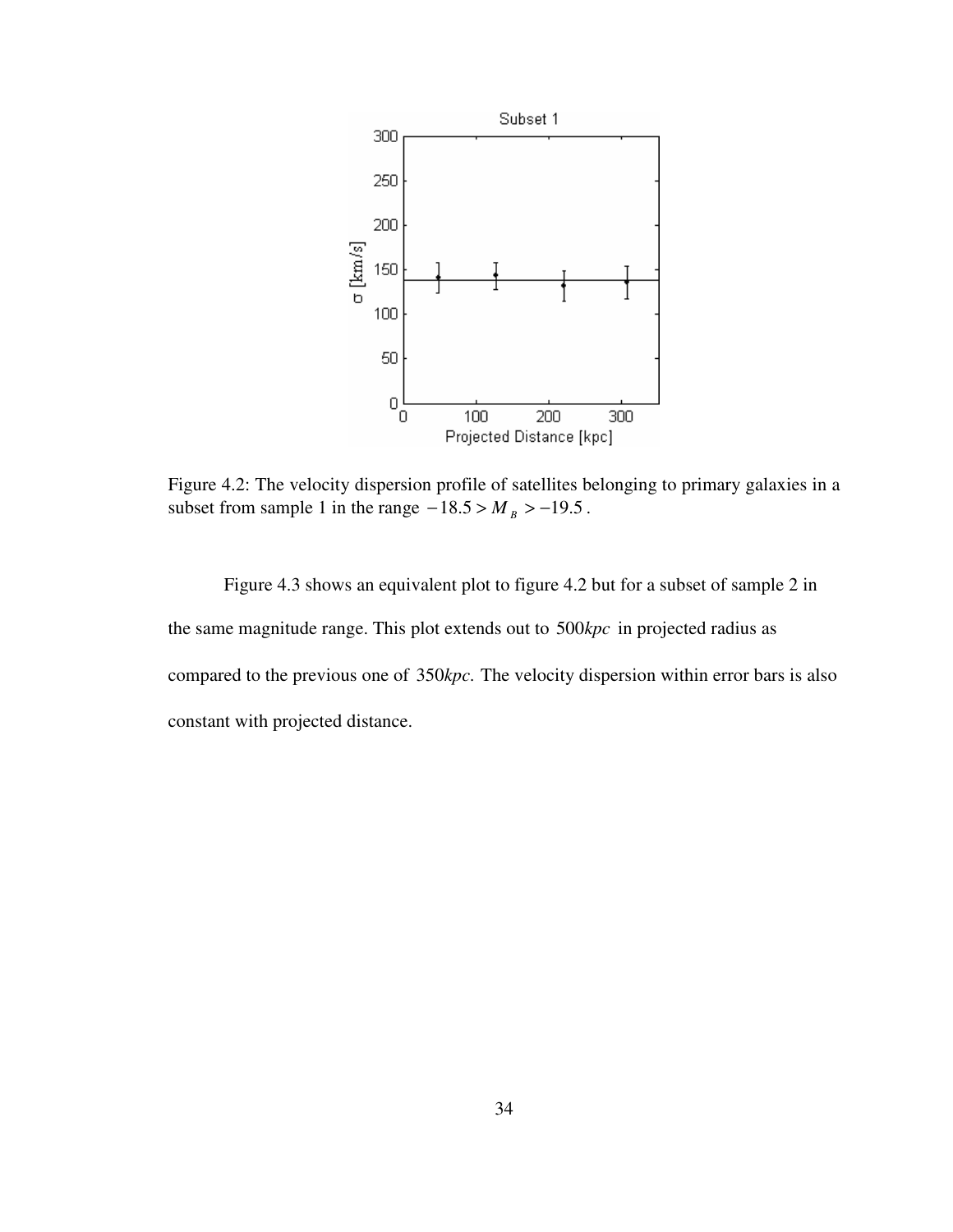

Figure 4.3: The velocity dispersion profile of satellites belonging to primary galaxies in a subset from sample 2 in the range  $-18.5 > M_B > -19.5$ .

The only difference in the second sample is the increase in the projected radius criterion for both the primary galaxies and the satellite galaxies. This change extends the search area around the primary galaxy, which adds satellites to the sample but only beyond 350*kpc*. The similarities between samples show that changing the projected distance criterion does not change the result of the analysis. To examine the situation further, I divided sample 2 into multiple subsets (or ensembles). The subsets were defined by the primary galaxy type, early type, late type, or both types, and then divided into magnitude ranges. The type was determined by the u - r color index cutoff described in Strateva et al. [50]. Galaxies that have  $u - r$  color  $> 2.22$  are classified as being early type galaxies (E, S0, Sa), and those that have  $u - r$  color  $\lt 2.22$  are classified as late type galaxies (Sb, Sc, Irr).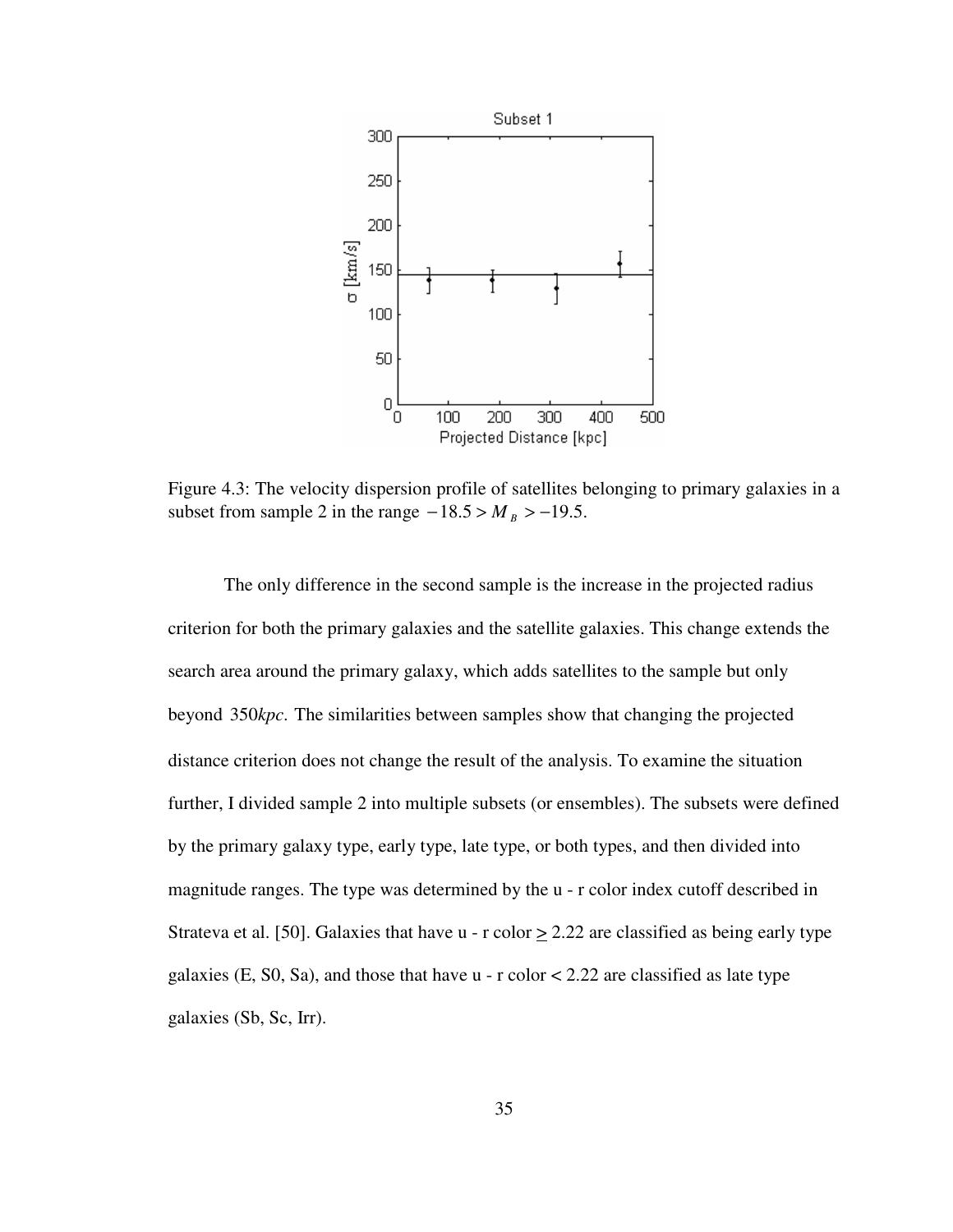# 4.2.2 The Subsets

As discussed above in section 2.3.2, the velocity profiles of satellites depend on the luminosity of their primary galaxy. Therefore, I proceeded by creating various subsets of primary luminosity (magnitude).

The information in table 4.1 shows how sample 2 was divided. The subsets 1 - 7 are for all primaries (both early and late types), subsets 8 - 14 are for early type primaries and 15 - 21 are for late type primaries. The subsets for each type of primary are split up into different magnitude ranges as well. The subsets 1 - 4, 8 - 11, and 15 - 18 all have ranges of 0.5 magnitudes. The remaining subsets, 5 - 7, 12 - 14, and 19 - 21 all have ranges of 1.0 magnitude. The subsets that have magnitude ranges of 1.0 are the combination of two subsets with magnitude ranges of 0.5.

| <b>Primary Magnitude</b><br>Range | Early & Late<br><b>Primaries</b> | Early<br><b>Primaries</b> | Late<br><b>Primaries</b> |
|-----------------------------------|----------------------------------|---------------------------|--------------------------|
| $-18.0 > M_B > -18.5$             | subset 1                         | subset 8                  | subset 15                |
| $-18.5 > M_B > -19.0$             | subset 2                         | subset 9                  | subset 16                |
| $-19.0 > M_B > -19.5$             | subset 3                         | subset 10                 | subset 17                |
| $-19.5 > M_B > -20.0$             | subset 4                         | subset 11                 | subset 18                |
| $-18.0 > M_B > -19.0$             | subset 5                         | subset 12                 | subset 19                |
| $-18.5 > M_B > -19.5$             | subset 6                         | subset 13                 | subset 20                |
| $-19.0 > M_B > -20.0$             | subset 7                         | subset 14                 | subset 21                |

Table 4.1: Subsets of Sample 2.

 Primary and satellite counts for each subset are listed in table 4.2. The first column is the primary magnitude range, the second refers to both early and late type primaries, the third refers to the early primaries, and the last column refers to late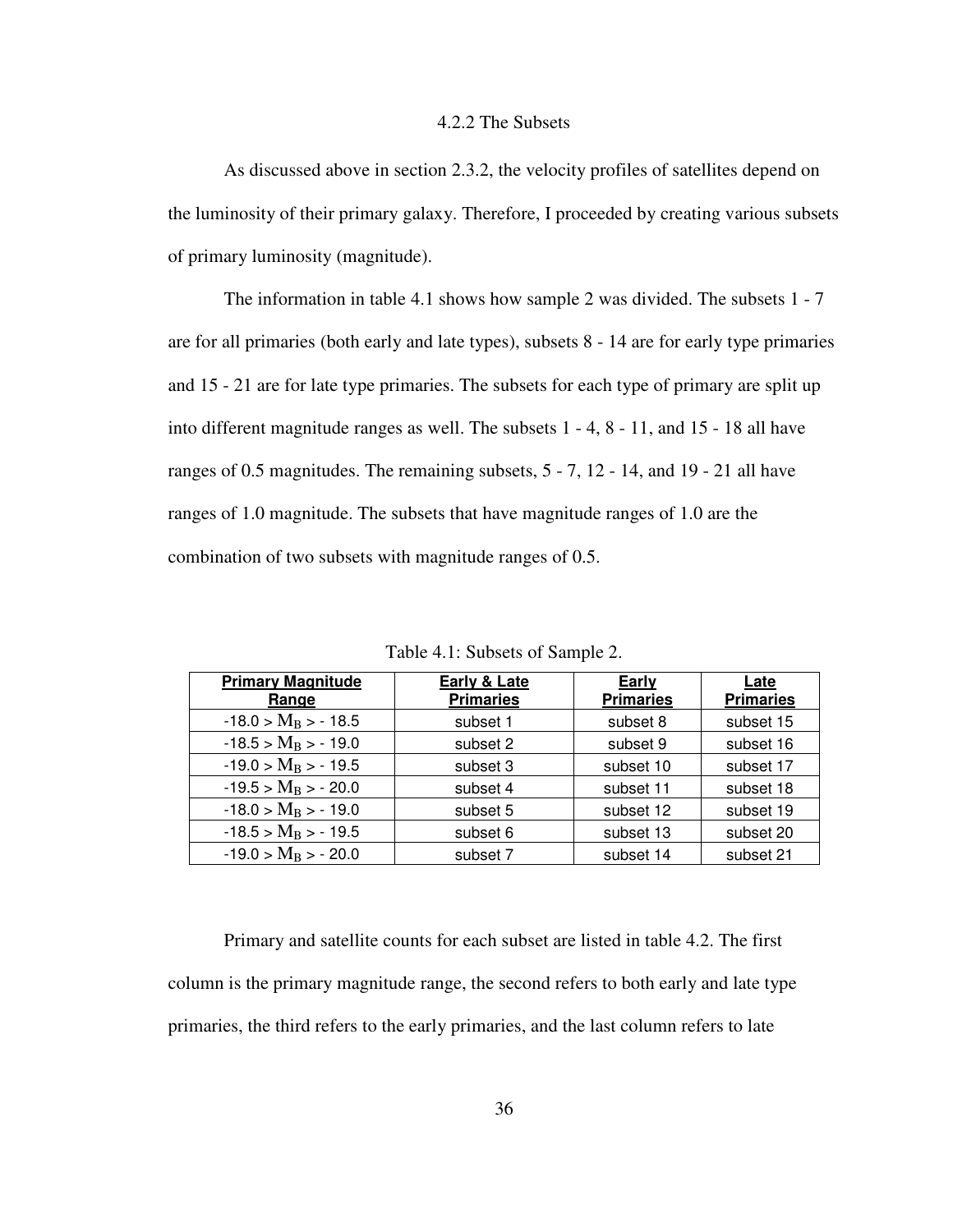primaries. For both primary types the satellite number increases with the increase of the primary magnitude. When looking at primaries, the number of satellites detected depends on how faint they are, so when looking at bright primaries, there will be a larger number of fainter satellites (relative to the primary) that can be detected. For the two primary types, separately, there are about twice as many satellites for early types than there are for late types.

| Primary Magnitude     |        | All (Early & Late) | Primary    | <b>Early Primary Stats</b> |                  |            | Late Primary Stats |                  |            |
|-----------------------|--------|--------------------|------------|----------------------------|------------------|------------|--------------------|------------------|------------|
| Range                 | Stats  |                    |            | (% of total)               |                  |            | (% of total)       |                  |            |
|                       | subset | primaries          | satellites |                            | subset primaries | satellites |                    | subset primaries | satellites |
| $-18.0 > M_B > -18.5$ |        | 439                | 753        | 8                          | 56%              | 63%        | 15                 | 44%              | 37%        |
| $-18.5 > M_B > -19.0$ | 2      | 665                | 1151       | 9                          | 55%              | 64%        | 16                 | 45%              | 36%        |
| $-19.0 > M_B > -19.5$ | 3      | 862                | 1497       | 10                         | 63%              | 69%        | 17                 | 37%              | 31%        |
| $-19.5 > M_B > -20.0$ | 4      | 777                | 1564       | 11                         | 68%              | 75%        | 18                 | 32%              | 25%        |
| $-18.0 > M_B > -19.0$ | 5      | 1103               | 1904       | 12                         | 56%              | 63%        | 19                 | 44%              | 37%        |
| $-18.5 > M_B > -19.5$ | 6      | 1526               | 2648       | 13                         | 60%              | 67%        | 20                 | 40%              | 33%        |
| $-19.0 > M_B > -20.0$ |        | 1638               | 3061       | 14                         | 66%              | 72%        | 21                 | 34%              | 28%        |

Table 4.2: Percentages of Primary galaxies and their satellites for early, late and both types of primaries.

#### 4.2.3 Robust Adaptive Sigma fit

 Analyzing each radial bin multiple times for a different number of "sub-bins" in the Gaussian plus constant fit will provide a robust technique to show if the results are realistic. This is shown in figure 4.4 for the first radial bin of subset 1. If the velocities of the true satellites follow a Gaussian distribution, their velocity dispersion will be independent of the number of "sub-bins" used in the Gaussian plus constant fit. The constant on the other hand should fall off linearly, and the number in each sub-bin will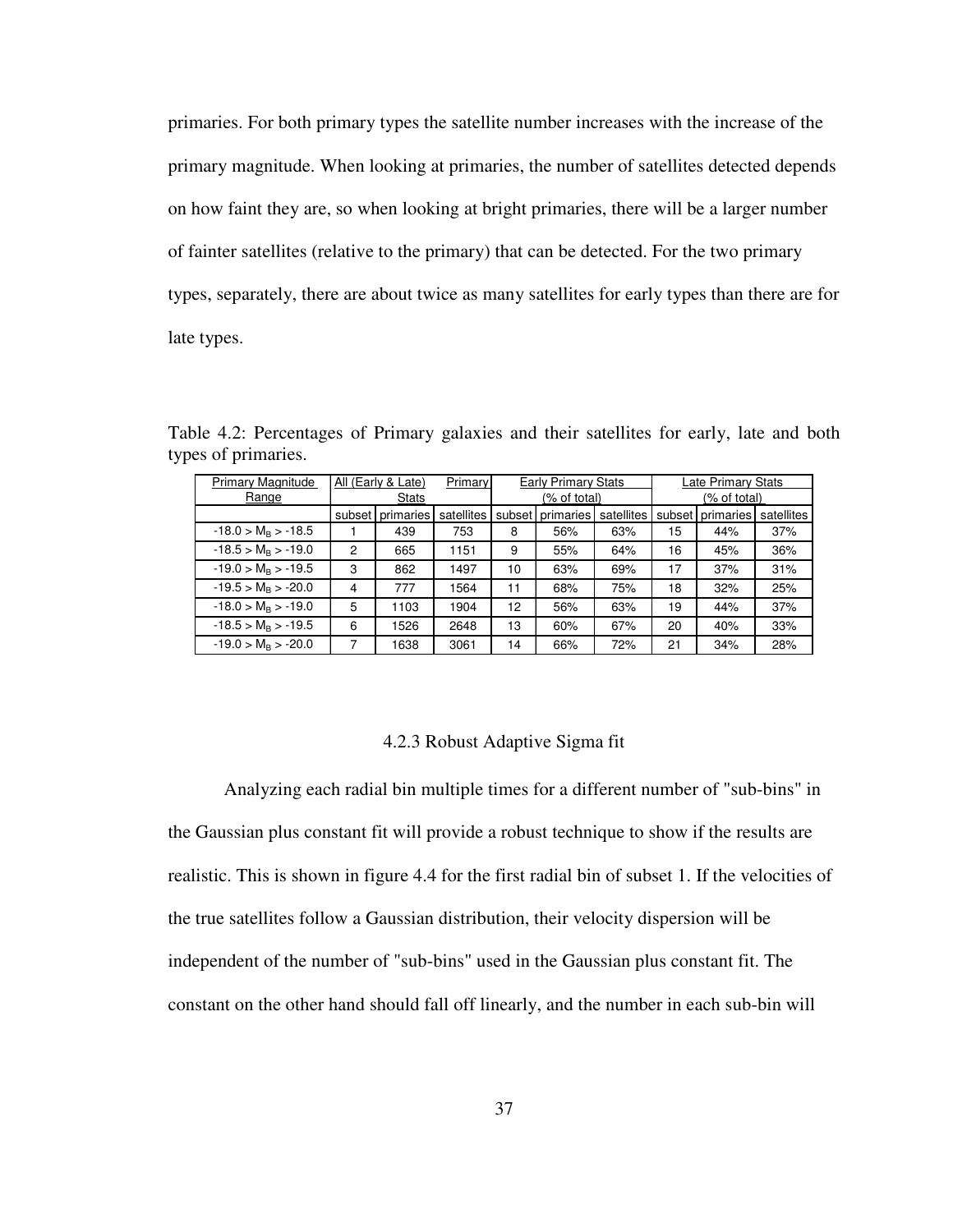double if the number of sub-bins is cut in half. Therefore, the background fraction will be independent of the number of sub-bins.



Figure 4.4: The Gaussian plus constant fit for four different numbers of sub-bins for the first radial bin of subset 1.

 When running the Gaussian plus constant fits, I forced the sub-bins to range from 4 to 13 giving 10 different bin sizes. The smallest number of sub-bins used was 4. This lower limit was set by the having three constraints (sigma, height, and constant) in the analysis.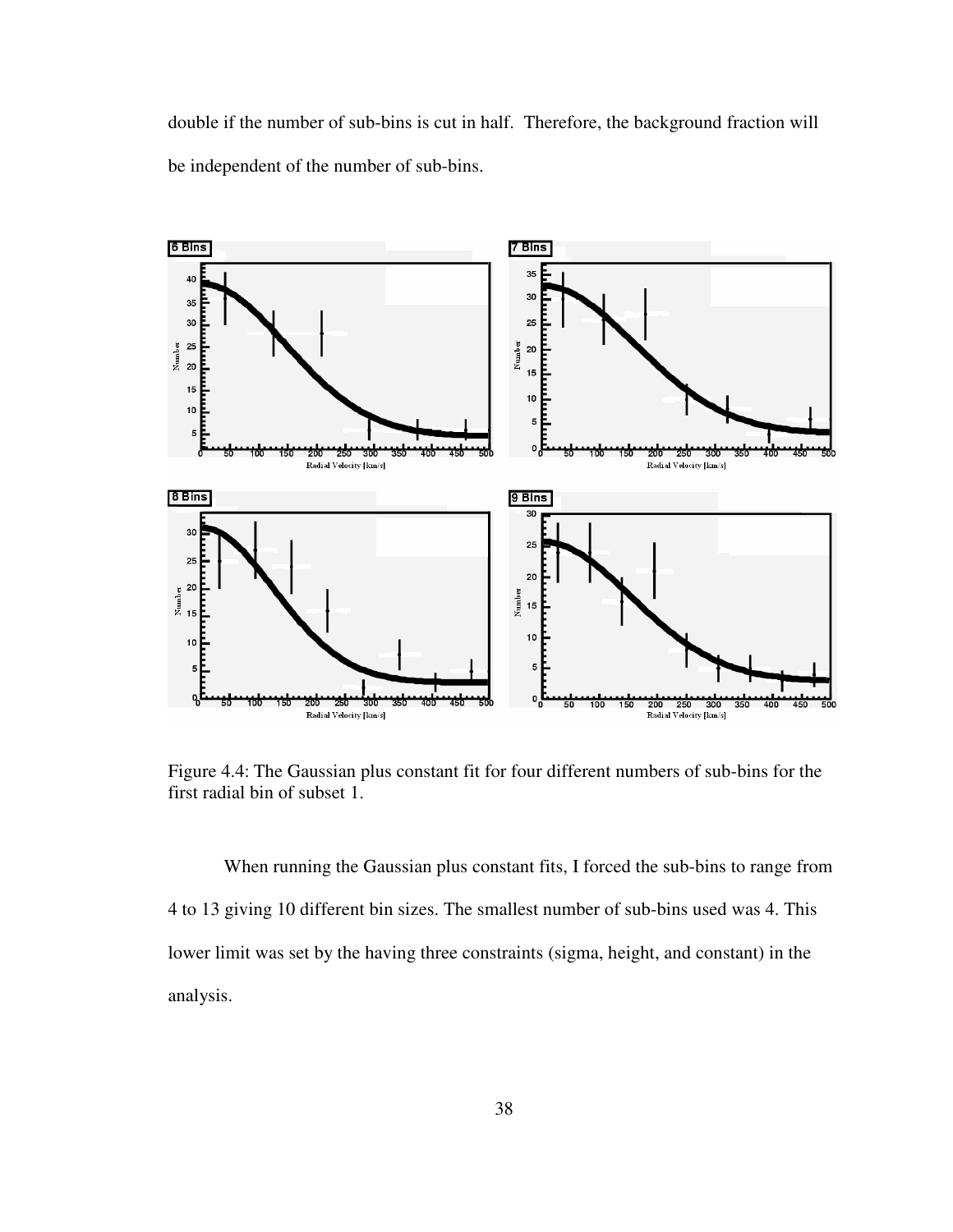Figure 4.5 shows the results found from the Gaussian plus constant fit for the different number of sub-bins in radial bin 1 of subset 1. The plot in the upper left shows the velocity dispersion for each fit, the upper right shows the interloper fraction for each fit, and in the lower left, the probabilities determined from the  $\chi^2$  for each fit along with the 0.05 and 0.01 significant levels. The red line is a reference to check whether the results can be considered independent of bin number (or bin size) within the uncertainty. The Pass value above the top two graphs indicate whether the results are independent of bin number (Pass = 1) and whether the results are dependent of bin number (Pass = 0). The Pass value above the  $\chi^2$  graph indicates if the all the fits were above the 0.05 significant level or the 0.01 significant level.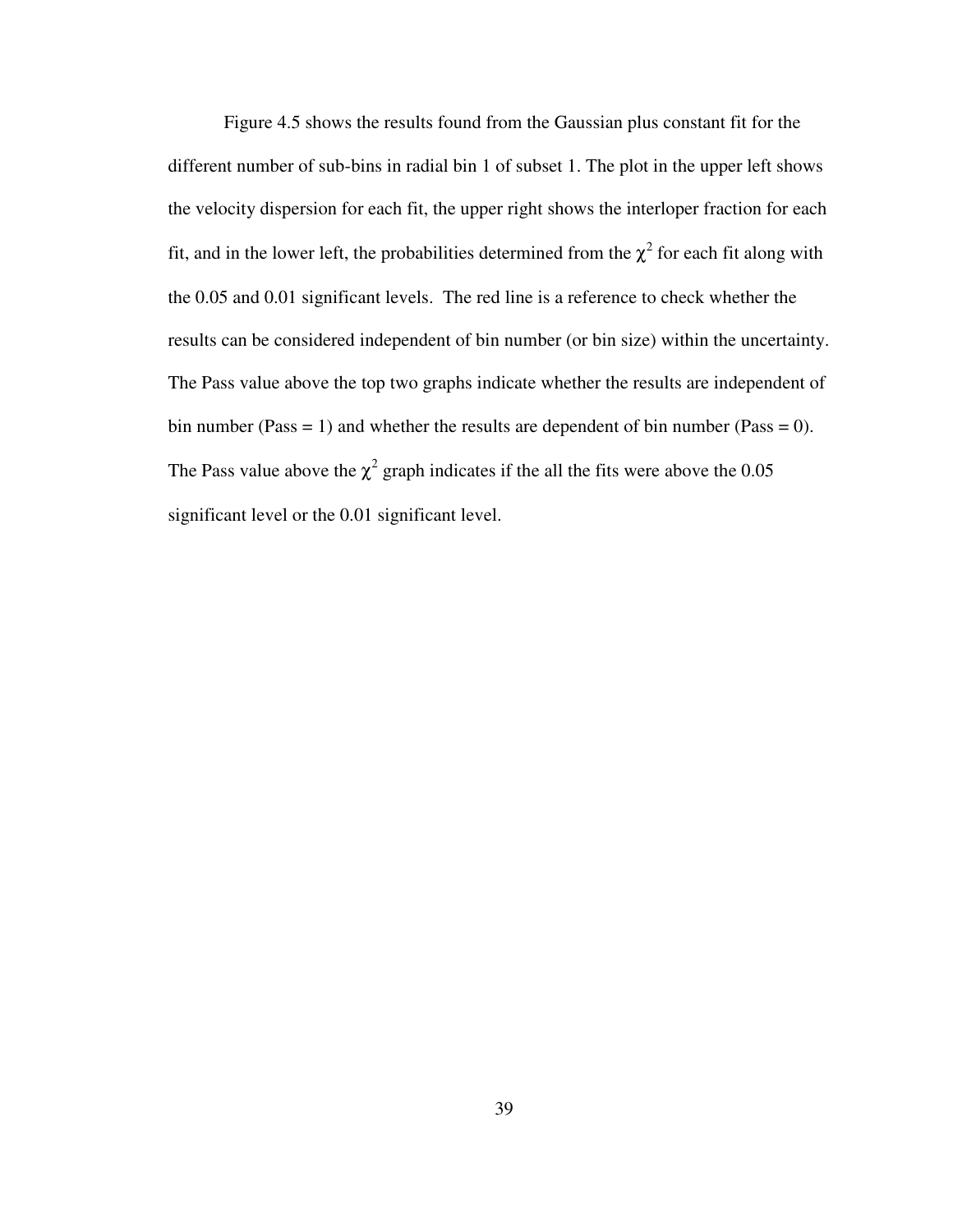

Figure 4.5: Results from the Gaussian plus constant fit for the different number of subbins in radial bin 1 of subset 1. The red line is a reference to check if the results can be considered independent of bin number (or bin size) within the uncertainty.

Using the  $\chi^2$  can help determine whether the data should be rejected or not. If the value of  $\chi^2$  is of the order 1 or less, then the data follows a Gaussian plus constant function. This is made quantitative by calculating the probabilities that the data follow the model. The probabilities are calculated from the integral,

$$
P = \frac{2}{2^{d/2} \Gamma(d/2)} \int_{x_0}^{\infty} x^{d-1} e^{-x^2/2} dx
$$
 (13)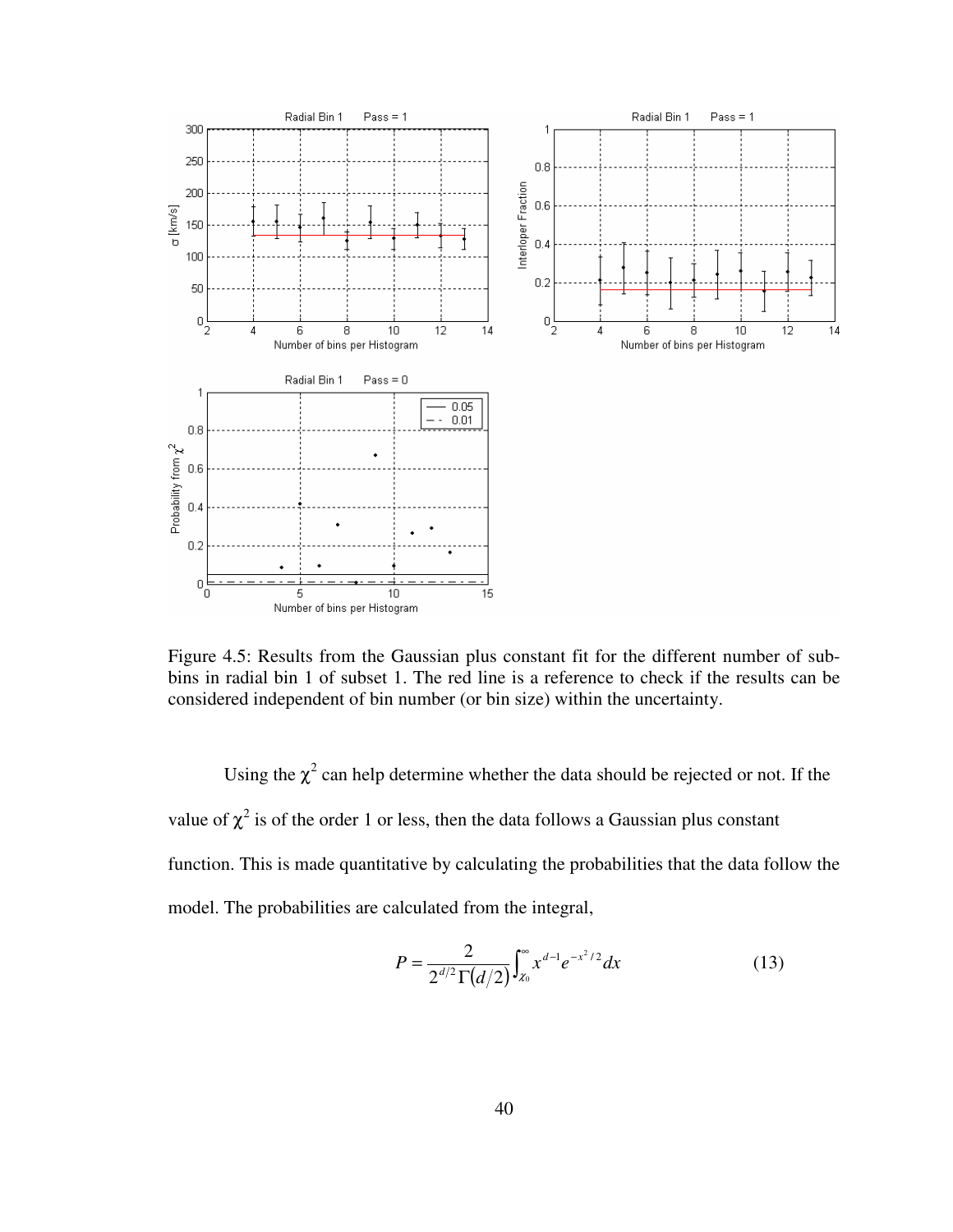where *d* is the degrees of freedom. If *P* is large, the observed and expected distributions are consistent; if it is small, they probably disagree.

### 4.2.4 Geometric Effect - Interloper Fractions

 Section 3.2.2 explains how the fraction of interlopers increases due to the geometry of the volume searched showing that the number of interlopers per bin should be proportional to the volume of that bin. By dividing the sample into four radial bins, each 125kpc wide, the number of interlopers in each bin will increase with distance from the primary. As determined in the earlier section, the first bin,  $0 kpc$  to  $125 kpc$ , will have roughly  $6\%$  of the total number of interlopers in the sample. The second bin,  $125 kpc$  to 250*kpc*, will have roughly 19% of the total number of interlopers in the sample. The third bin,  $250 kpc$  to  $375 kpc$ , and the fourth bin,  $375 kpc$  to  $500 kpc$ , have  $31\%$  and  $44\%$ of the total number of interlopers respectively.

 Figure 4.6 shows the rotation curve of the data in subset 1 along with the three cosmological models, and the expected interloper fraction per bin is compared to the interloper fractions found in the data. The diamonds represent the expected fraction due to the geometry of the situation. The data points with error bars in both graphs are the average values found in each radial bin of the robust analysis.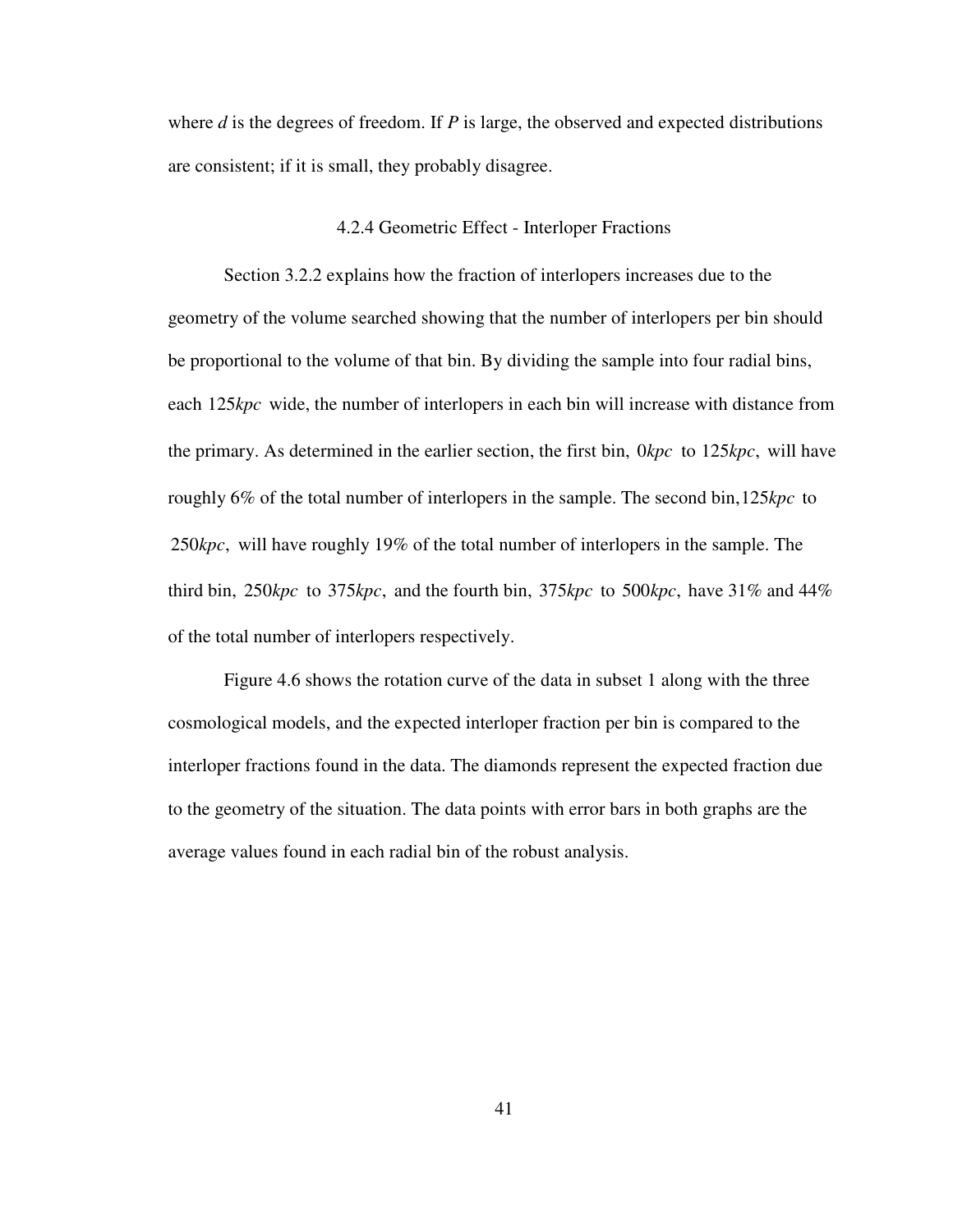

Figure 4.6: Velocity dispersion profile plotted with the three cosmological models and interloper fraction of subset 1.

 The results of the analysis of subset 1 are shown in table 4.3. The first column is number of sub-bins. The second and third columns are the velocity dispersions and errors found from the Gaussian plus constant fit. The forth and fifth columns are the interloper fractions and errors found from the Gaussian plus constant fit. The sixth and seventh columns are the  $\chi^2$  values and the probabilities for each fit.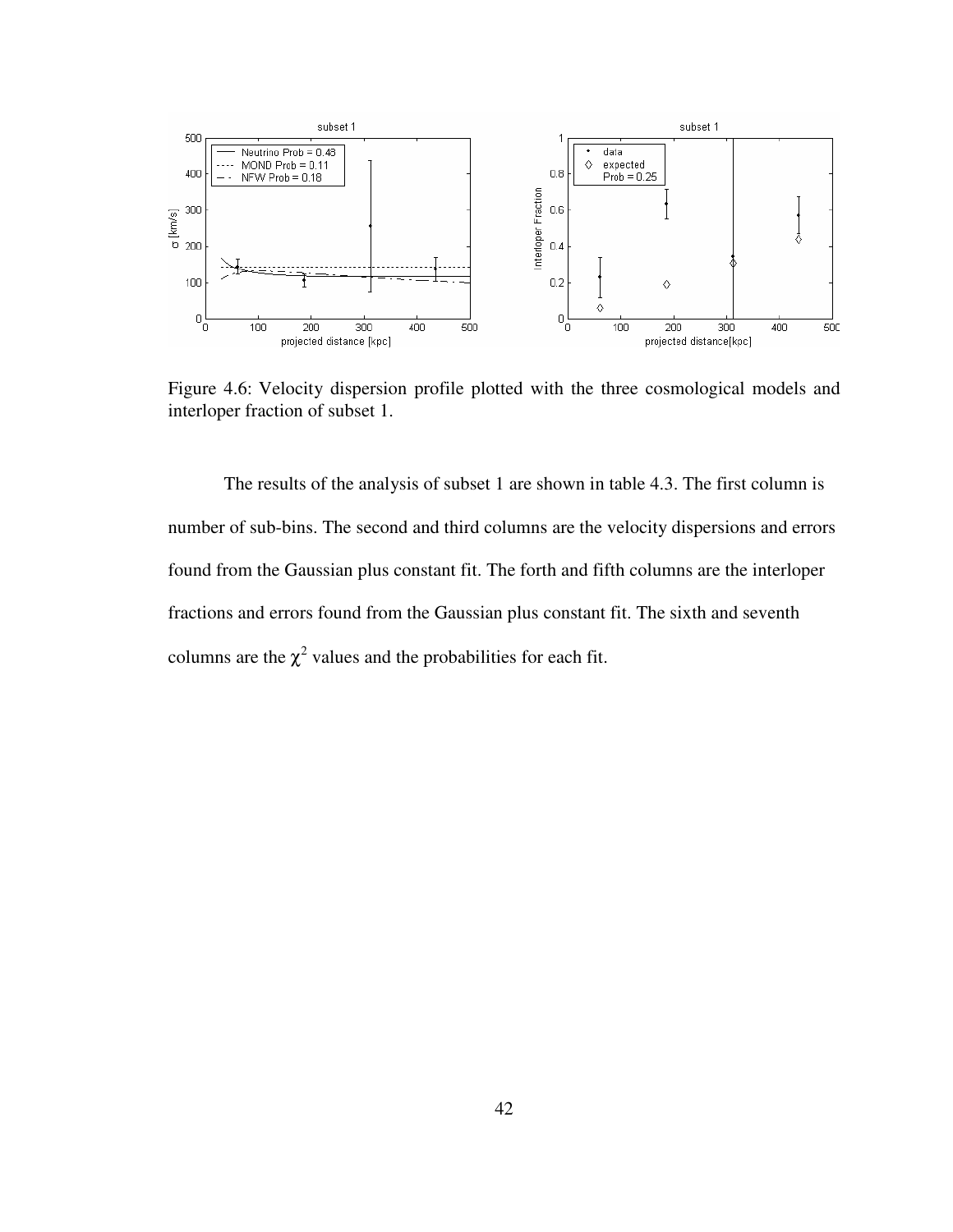|          | bin number      | sigma    | sigma error | fraction  | fraction error | chi2    | probability |
|----------|-----------------|----------|-------------|-----------|----------------|---------|-------------|
|          | 4               | 155.6742 | 22.6678     | 0.2096    | 0.1252         | 2.9403  | 0.0864      |
|          | 5               | 155.2599 | 26.3995     | 0.2759    | 0.1334         | 1.7498  | 0.4169      |
|          | $\overline{6}$  | 145.6067 | 21.3438     | 0.2508    | 0.1151         | 6.386   | 0.0943      |
| Bin 1    | 7               | 160.3394 | 25.5135     | 0.1983    | 0.133          | 4.7966  | 0.3088      |
|          | $\overline{8}$  | 125.7091 | 14.2283     | 0.2124    | 0.0881         | 15.5261 | 0.0083      |
| Radial   | 9               | 154.4373 | 25.5788     | 0.2431    | 0.1273         | 4.0583  | 0.6688      |
|          | 10              | 128.4858 | 16.7989     | 0.2611    | 0.0964         | 12.1779 | 0.0949      |
|          | 11              | 149.9975 | 20.222      | 0.1543    | 0.1056         | 9.9862  | 0.266       |
|          | $\overline{12}$ | 133.2149 | 18.8223     | 0.2564    | 0.0996         | 10.8009 | 0.2896      |
|          | $\overline{13}$ | 128.2359 | 16.406      | 0.2261    | 0.092          | 14.1828 | 0.1648      |
|          | average         | 143.6961 | 20.7981     | 0.2288    | 0.1116         |         |             |
|          | 4               | 98.9095  | 18.7412     | 0.6368    | 0.0835         | 4.166   | 0.0412      |
|          | $\overline{5}$  | 98.1733  | 17.2842     | 0.6701    | 0.083          | 3.3854  | 0.184       |
|          | $\overline{6}$  | 119.8738 | 21.2661     | 0.6411    | 0.0916         | 4.9159  | 0.1781      |
| N        | 7               | 102.4851 | 16.4834     | 0.6569    | 0.083          | 7.4129  | 0.1156      |
| å        | $\overline{8}$  | 99.8378  | 15.6044     | 0.6127    | 0.0799         | 10.7217 | 0.0572      |
| Radial I | 9               | 109.8867 | 19.8828     | 0.6611    | 0.0873         | 6.8057  | 0.3392      |
|          | $\overline{10}$ | 107.2403 | 16.323      | 0.6144    | 0.0824         | 12.6367 | 0.0815      |
|          | 11              | 105.0753 | 19.3091     | 0.6609    | 0.0838         | 14.6693 | 0.0659      |
|          | $\overline{12}$ | 111.358  | 16.8486     | 0.5762    | 0.0815         | 22.0794 | 0.0086      |
|          | $\overline{13}$ | 109.1783 | 17.8121     | 0.6317    | 0.0837         | 15.6343 | 0.1106      |
|          | average         | 106.2018 | 17.9555     | 0.2288    | 0.084          |         |             |
|          | 4               | 190.9873 | 131.5838    | 0.6111    | 0.3214         | 2.5186  | 0.1125      |
|          | $\overline{5}$  | 208.8118 | 89.1239     | 0.5573    | 0.2739         | 0.3348  | 0.8459      |
|          | $\overline{6}$  | 353.0519 | 333.7149    | $-0.0853$ | 1.7849         | 3.4309  | 0.3298      |
| 6        | 7               | 378.5442 | 484.0419    | $-0.1755$ | 2.6624         | 1.3634  | 0.8505      |
| á        | $\overline{8}$  | 233.3468 | 138.8004    | 0.4757    | 0.4408         | 4.8558  | 0.4337      |
| Radial I | 9               | 204.9779 | 81.4799     | 0.5078    | 0.2503         | 9.4285  | 0.1509      |
|          | 10              | 226.2113 | 114.9035    | 0.5018    | 0.3567         | 4.3197  | 0.7423      |
|          | 11              | 235.2873 | 131.3751    | 0.4723    | 0.4119         | 6.8098  | 0.5573      |
|          | 12              | 223.1068 | 104.6922    | 0.4501    | 0.3353         | 11.2881 | 0.2565      |
|          | $\overline{13}$ | 308.09   | 215.755     | 0.1022    | 0.9669         | 15.7925 | 0.1057      |
|          | average         | 256.2415 | 182.5471    | 0.3417    | 0.7804         |         |             |
|          | 4               | 167.7841 | 41.8117     | 0.5219    | 0.1418         | 0.2135  | 0.6441      |
|          | 5               | 137.3106 | 36.1513     | 0.5795    | 0.1082         | 1.7627  | 0.4142      |
| Bin 4    | $\overline{6}$  | 121.1813 | 34.0939     | 0.6262    | 0.0959         | 5.6597  | 0.1294      |
|          | 7               | 128.5881 | 30.8706     | 0.5952    | 0.0969         | 1.3814  | 0.8474      |
|          | $\overline{8}$  | 150.9349 | 37.5559     | 0.5583    | 0.1176         | 3.6354  | 0.603       |
| Radial I | 9               | 119.5427 | 26.1707     | 0.5791    | 0.0854         | 12.3745 | 0.0541      |
|          | 10              | 142.8314 | 31.5183     | 0.5356    | 0.104          | 5.8346  | 0.5592      |
|          | 11              | 131.7484 | 28.7285     | 0.5757    | 0.0946         | 6.6901  | 0.5704      |
|          | $\overline{12}$ | 137.5861 | 32.721      | 0.5673    | 0.1015         | 9.0654  | 0.4313      |
|          | $\overline{13}$ | 128.3606 | 28.6119     | 0.5789    | 0.0927         | 7.2698  | 0.6997      |
|          | average         | 136.5868 | 32.8234     | 0.5718    | 0.1039         |         |             |

Table 4.3: Results of the robust analysis of subset 1.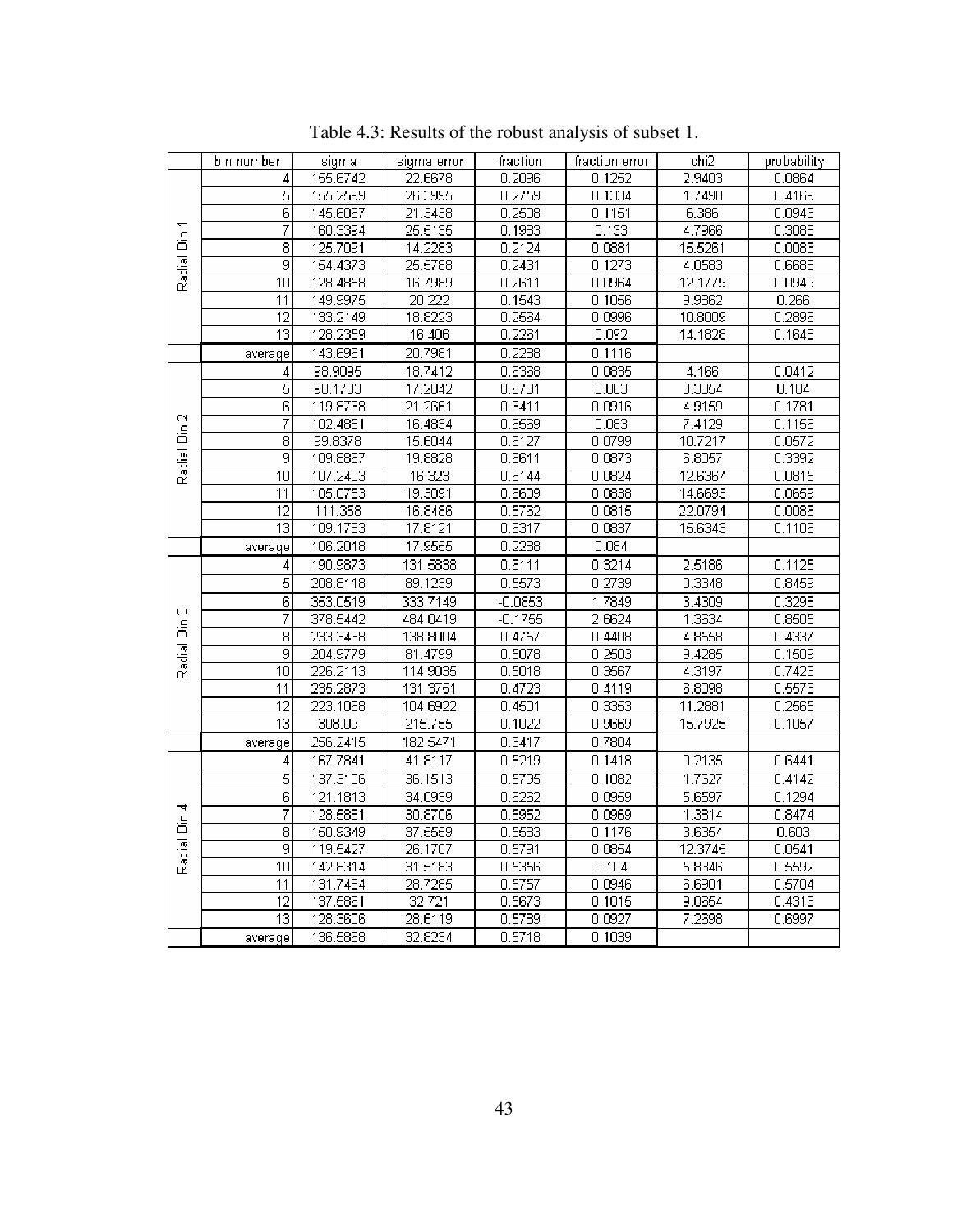#### 4.3 Results

# 4.3.1 Velocity Profile Results: 0.05 significant level

 After applying the robust analysis to all 21 subsets all but one are rejected for being dependent on bin size. At the 0.05 significant level, only subset 11 followed a Gaussian plus constant form that is independent of bin size for all four radial bins. The data following this form is only the first restriction in this analysis. The next restriction is that the sigma values and the constant values must be independent of bin number. This will provide additional support that the signal is real.

 The velocity dispersion profile of subset 11 in figure 4.7 shows each model plotted along with the data and probabilities associated with each fit. This result shows that the NFW profile has the highest probability of following the data. The neutrino model has the next highest, and finally the MOND model has the smallest probability of fitting the data. The decline in the velocity dispersion as the projected distance increases is similar to what Prada et al. [30] and Brainerd [17, 18, 31] found in their analysis. Figure 4.7 also shows the interloper fraction in each radial bin, and it follows the expected fraction of interlopers per bin which adds support to the consistency of the data.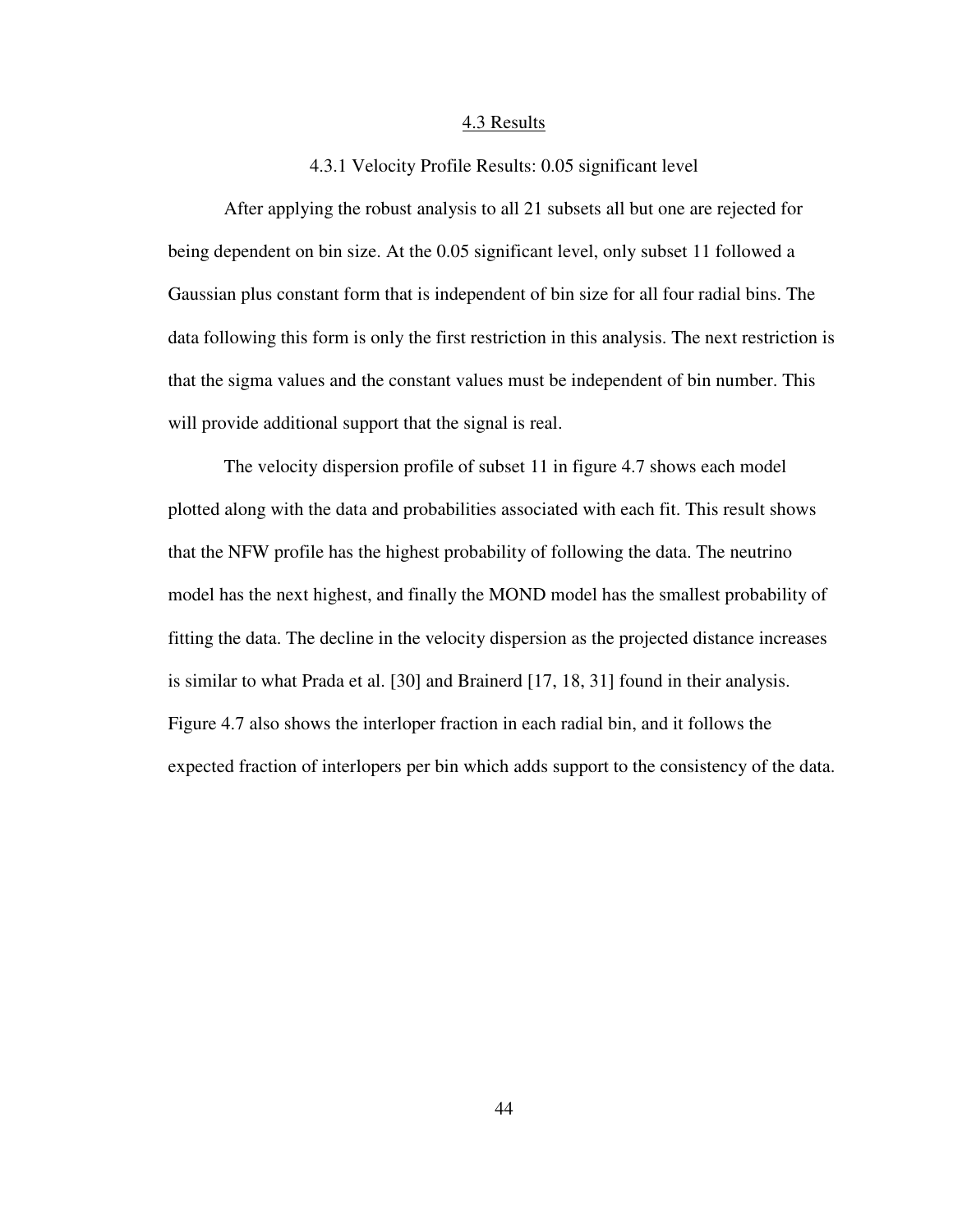

Figure 4.7: Velocity dispersion profile plotted with the three cosmological models and interloper fraction of subset 11.

# 4.3.2 Velocity Profile Results: 0.01 significant level

 I repeated the process above at the 0.01 significant level, and subsets 2, 4, 7, 11, and 14 passed the robust analysis. Figure 4.8 shows the velocity dispersion profile of subset 2 along with each model and probabilities associated with each fit. These results are the same as the results of subset 11: that the NFW profile is most probable, then the neutrino model, and finally the MOND model. The difference is that in this subset all the models have relatively high and similar probabilities.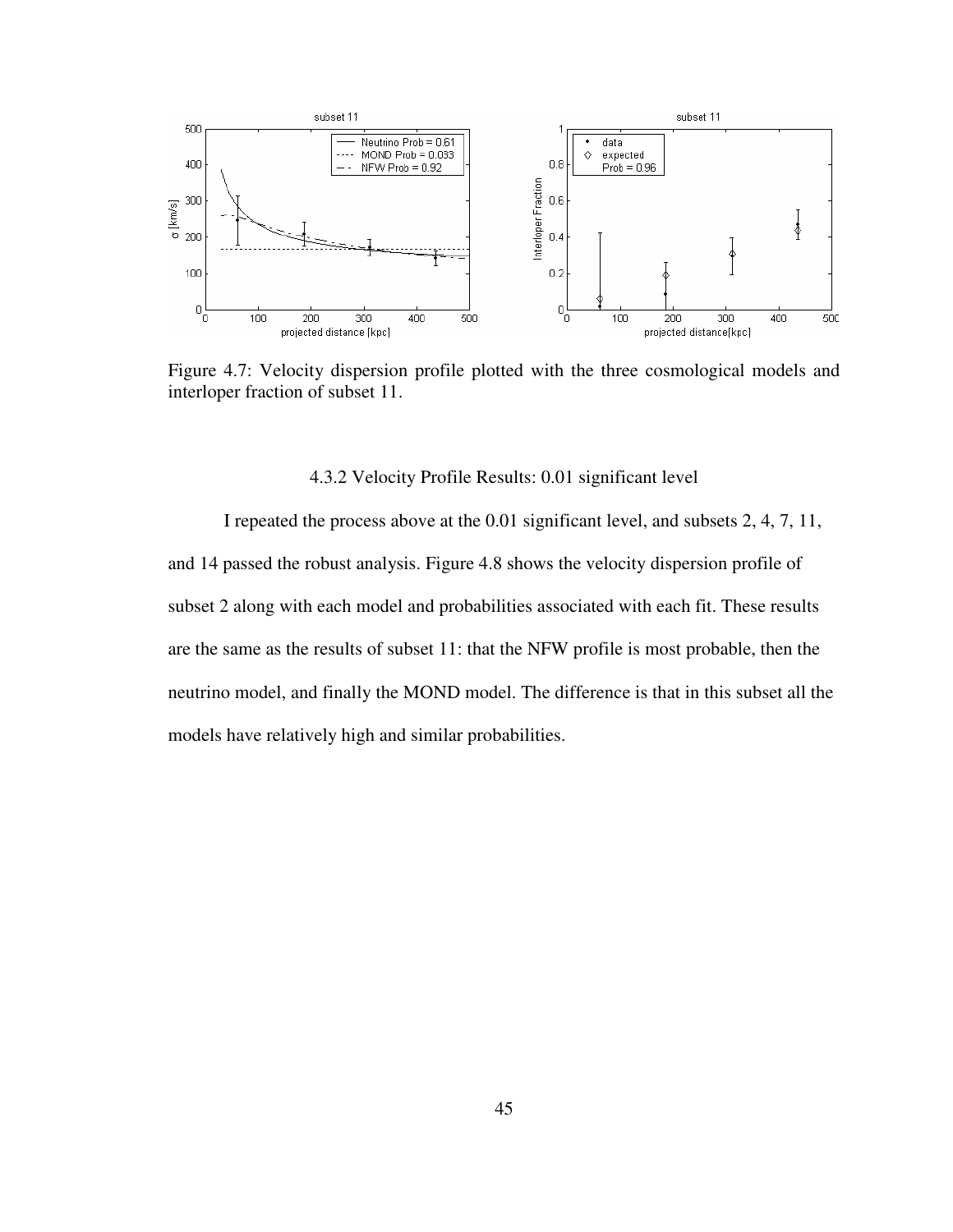

Figure 4.8: Velocity dispersion profile plotted with the three cosmological models and interloper fraction of subset 2.

 Figure 4.9, similar to 4.8, shows the velocity dispersion profile of subset 4. This result again shows that the NFW profile has the highest probability of following the data, the neutrino model the next highest, and finally the MOND model has the smallest probability of fitting the data.



Figure 4.9: Velocity dispersion profile plotted with the three cosmological models and interloper fraction of subset 4.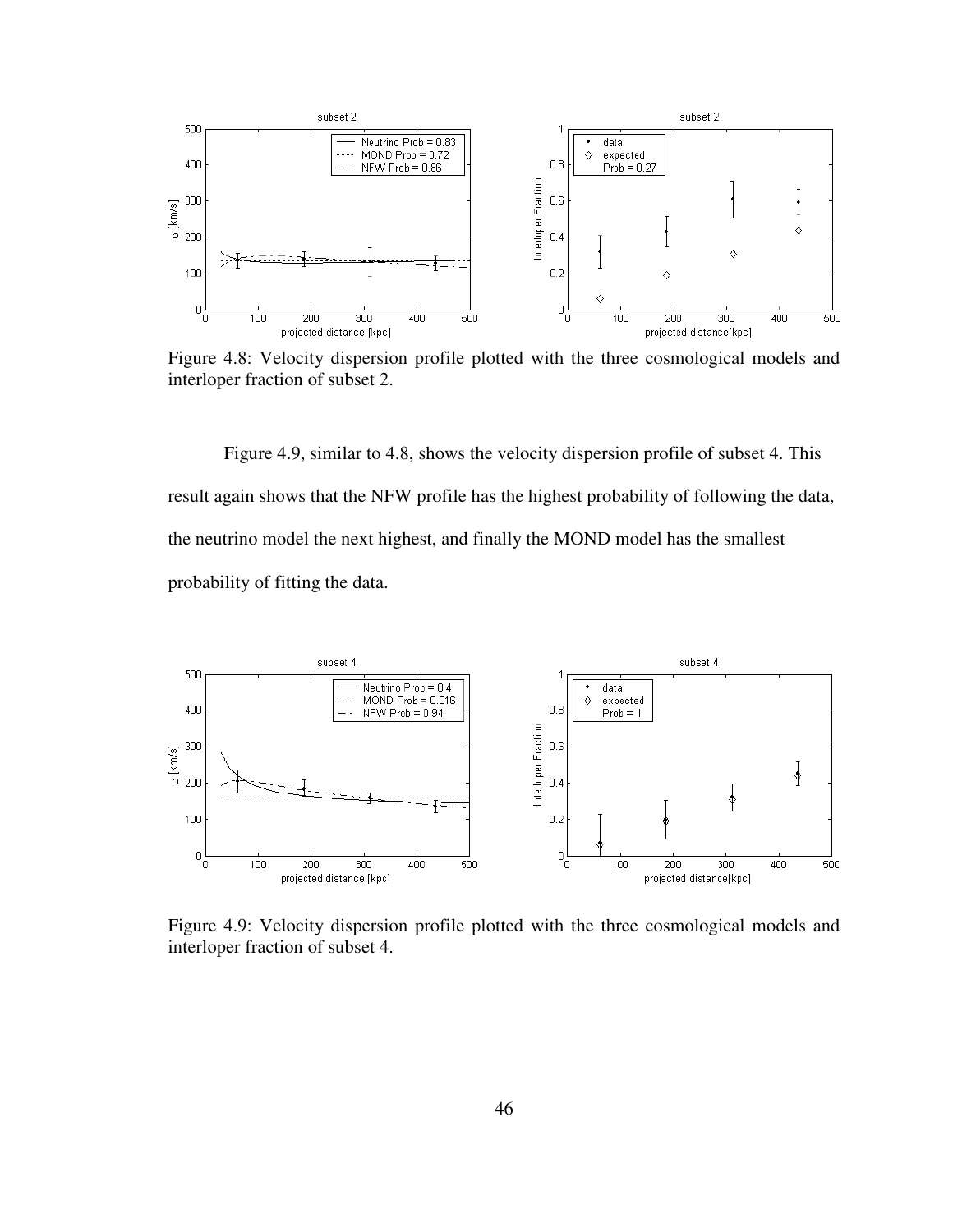The difference in subset 2 and 4 is the interloper fraction of subset 2 has a smaller probability (0.27) when compared to the probability of subset 4 (1.0) of following what is expected. The same trend is seen when looking at all the subsets, 2, 4, 7, 11, and 14. The velocity dispersion profile plots of these subsets are found in Appendix B.

# 4.3.3 Result Comparison

 The NFW and neutrino probabilities are more similar in value to one another in subsets 2, 7, and 14 than in subsets 4 and 11. The probabilities for the MOND model vary for each of these subsets but are consistently the lowest of three models. The trend we see is that when the probability for the interloper fraction is  $> 0.90$  the probabilities between models vary more than when the interloper fraction is < 0.90. From this analysis the NFW model is the most probable, but the neutrino has fairly large probabilities and cannot be excluded as a possible explanation of the observed velocity dispersion.

 The sample from NYU consists of satellites fainter than that of Brainerd [18, 31] and Prada et al. [30]. There is a slight overlap with this sample (subset 4) at the bright end  $(-19.5 > M_B > -20.0)$  and with Prada's sample in the faint end  $(-19.5 > M_B > -20.5)$ . Within this overlap the velocity dispersion I found peaked at  $\sim 200$ *km* /*s*, while Prada's sample peaked at  $\sim$  120 $km/s$ . If Prada's sample contained primaries in a larger magnitude range ( $-19.5 > M_B > -20.5$ ), then the velocity dispersion should have been higher than what I measured. This discrepancy between maximum dispersion is possibly due to the small numbers, under 300 satellites in Prada's sample at this magnitude range. After dividing these into four bins, there would be  $\lt 75$  satellites per bin to do the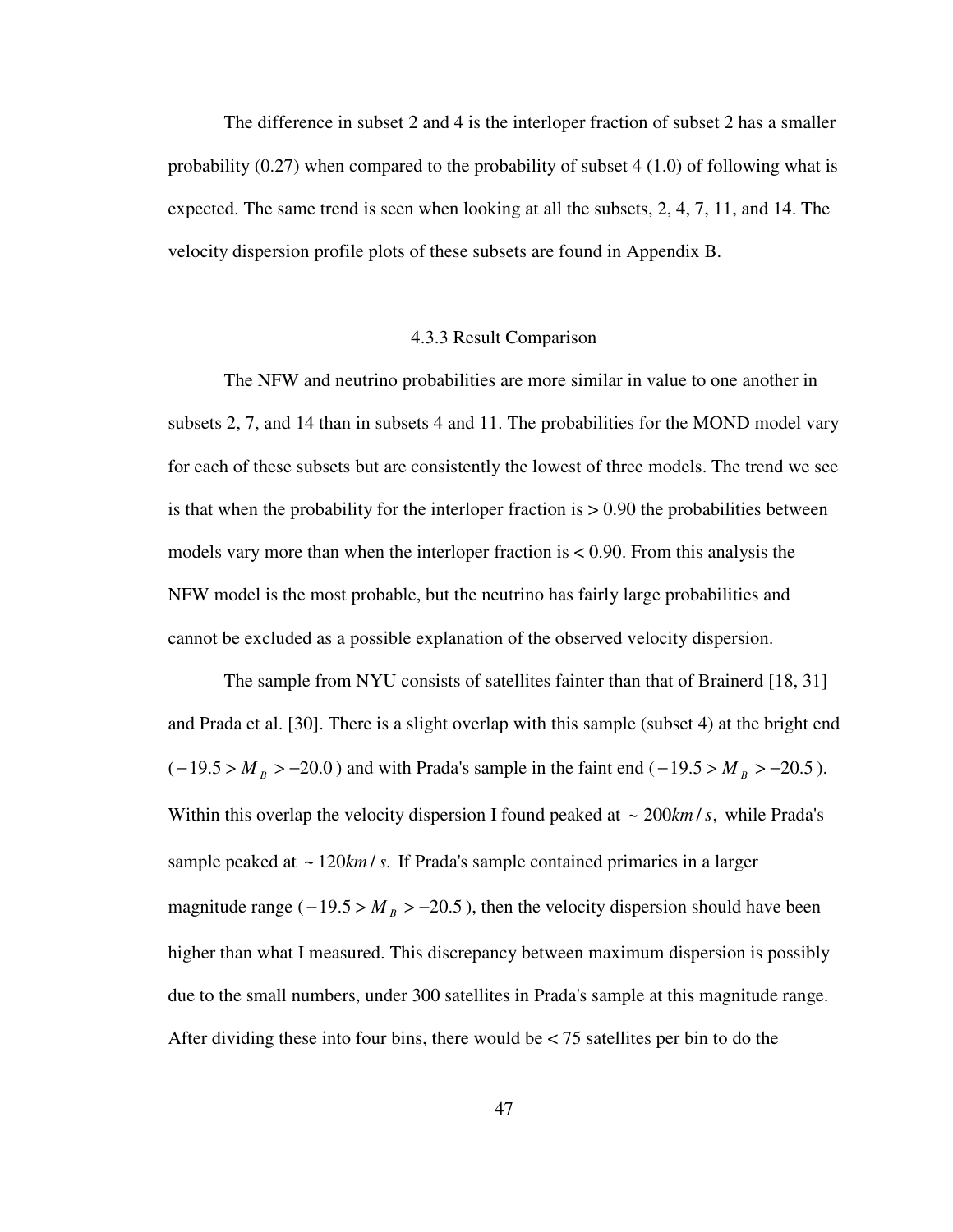Gaussian plus constant fit. These low numbers would make the statistical analysis weak, which would make the results less accurate. The sample I used, subset 4 alone, had ~1570 satellites in a 0.5 magnitude range as compared to Prada's 1.0 magnitude range.

 While Prada's sample was from the SDSS, Brainerd's [18] sample was from the 2DFGRS and was in the magnitude range ( $-18.9 > M_B > -21.5$ ). This sample consisted of almost 2500 satellites and covers a magnitude range five times larger than mine. Considering that the radial velocity errors in 2DFGRS are on the order of  $85 km/s$  and that she combined such a wide range of primaries (magnitude range), her results are an average (as discussed in section 2.3.2) of different size halos, possibly making them unreliable.

# 4.3.4 Early vs. Late Type Dispersions

 To get an idea of what the velocity dispersions would look like for different primary types separately, the velocity dispersion from the first radial bin of each subset was taken from the robust analysis and plotted against the average magnitude of that subset (this is shown in figure 4.10). Only subsets of early and late types were used. Recall that subsets 1-7 are both early and late type primaries, 8-14 are early type primaries, and 15-21 are late type primaries. The early types (red) either have a larger dispersion than their late type counterparts (blue), or have the same dispersion within the uncertainty, but they never fall below their late type counterparts.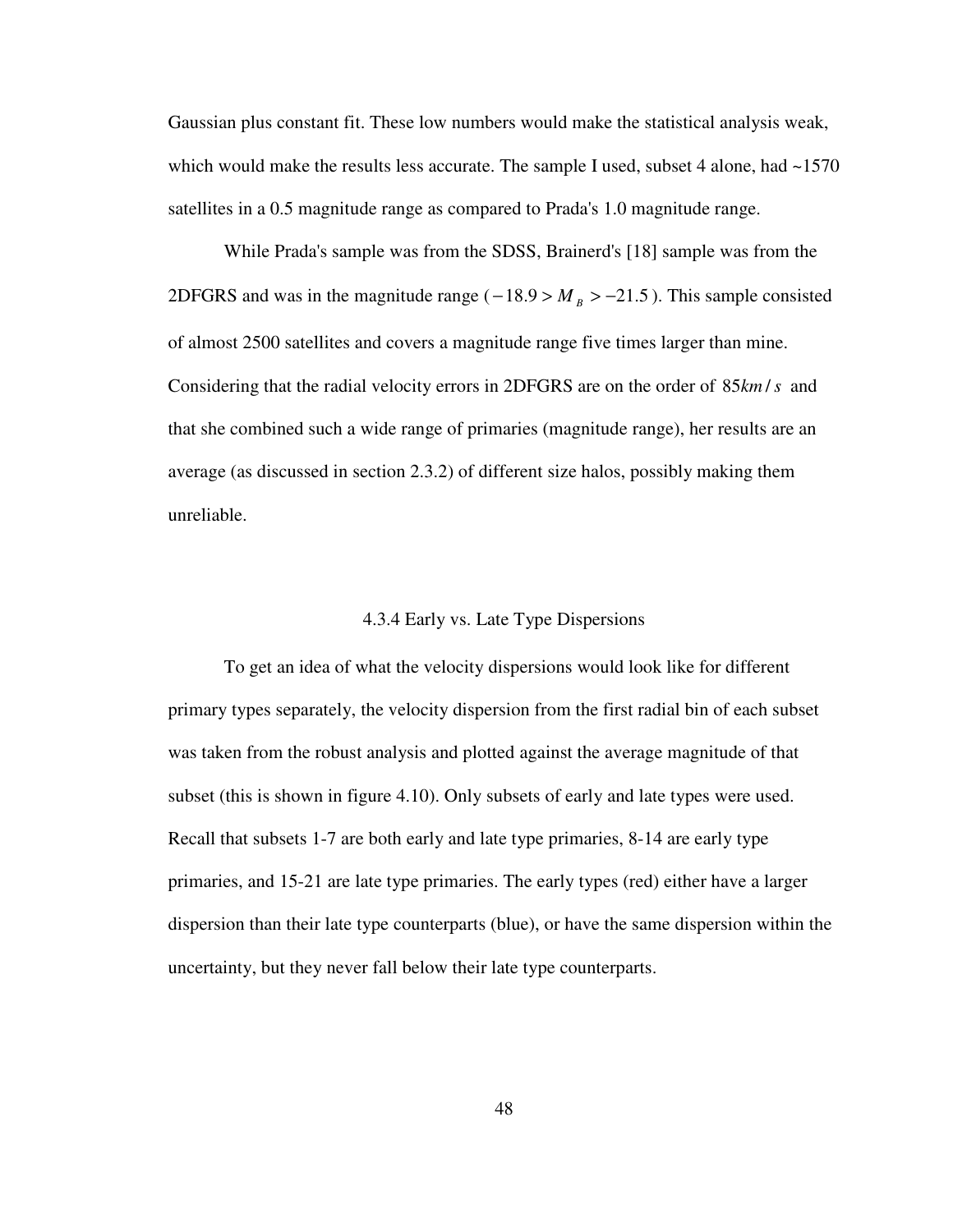

Figure 4.10: The velocity dispersion of the first radial bin for all subsets and plotted against the average magnitude of that subset. The subsets are for only early and late type systems.

 This is what Brainerd [19] reported, but this was found from looking at the velocity dispersion profiles of early and late type systems for a wide range of primary magnitudes. Her sample did contain a large fraction of giant ellipticals that could drive the velocity dispersion this high ( $297 \text{km/s}$ ). These dispersions are high, which may be due to mixing the wide range of primaries and/or to the incorrect estimates of the fraction of interlopers. In her sample she shows that for the first bin she has an interloper fraction of  $\sim 0.12$  and in the last bin  $\sim 0.25$ . Both of these bins are 150 kpc in width, and according to the geometric effect that was discussed in section 3.2.2, she should have found ~0.09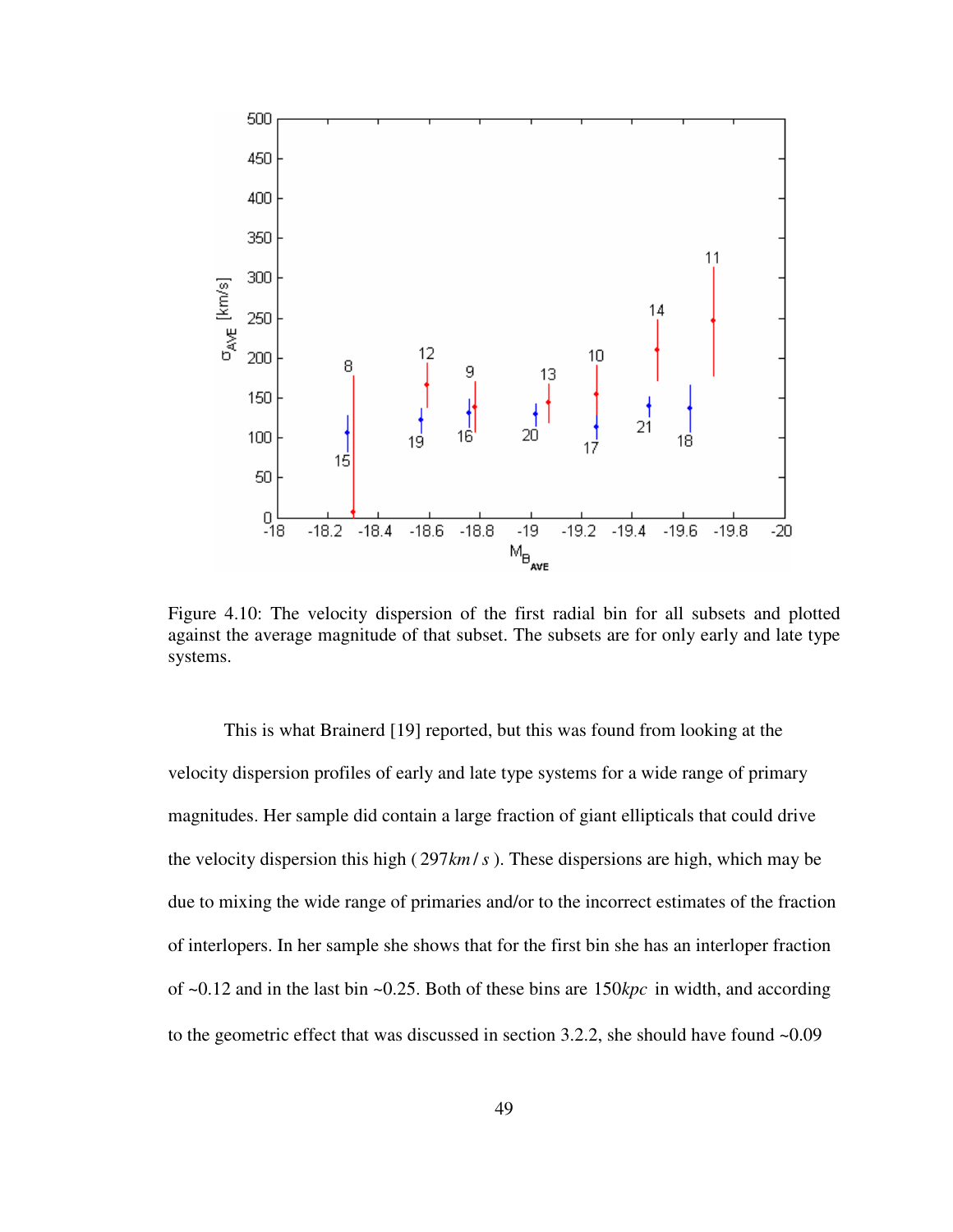in the first and ~0.51 in the last. Another explanation for the inflated dispersion is that her early type primaries could have had, on average, larger magnitudes as compared to the late type galaxies, making the dispersion higher. She did not report the magnitudes of these early and late type primaries; therefore, this cannot be verified.

 To get a better look at what was seen in figure 4.10, I made a similar plot (figure 4.11) for the subsets that are greater than the 0.01 significance level.



Figure 4.11: The velocity dispersion of the first radial bin for subsets that have a significance level greater than 0.01 and plotted against the average magnitude of that subset. The subsets are for only early and late type systems.

 Subset 10 does not have its late type counterpart to be compared to, and similarly subset 15 does not have its early type counterpart to be compared to. The others pair up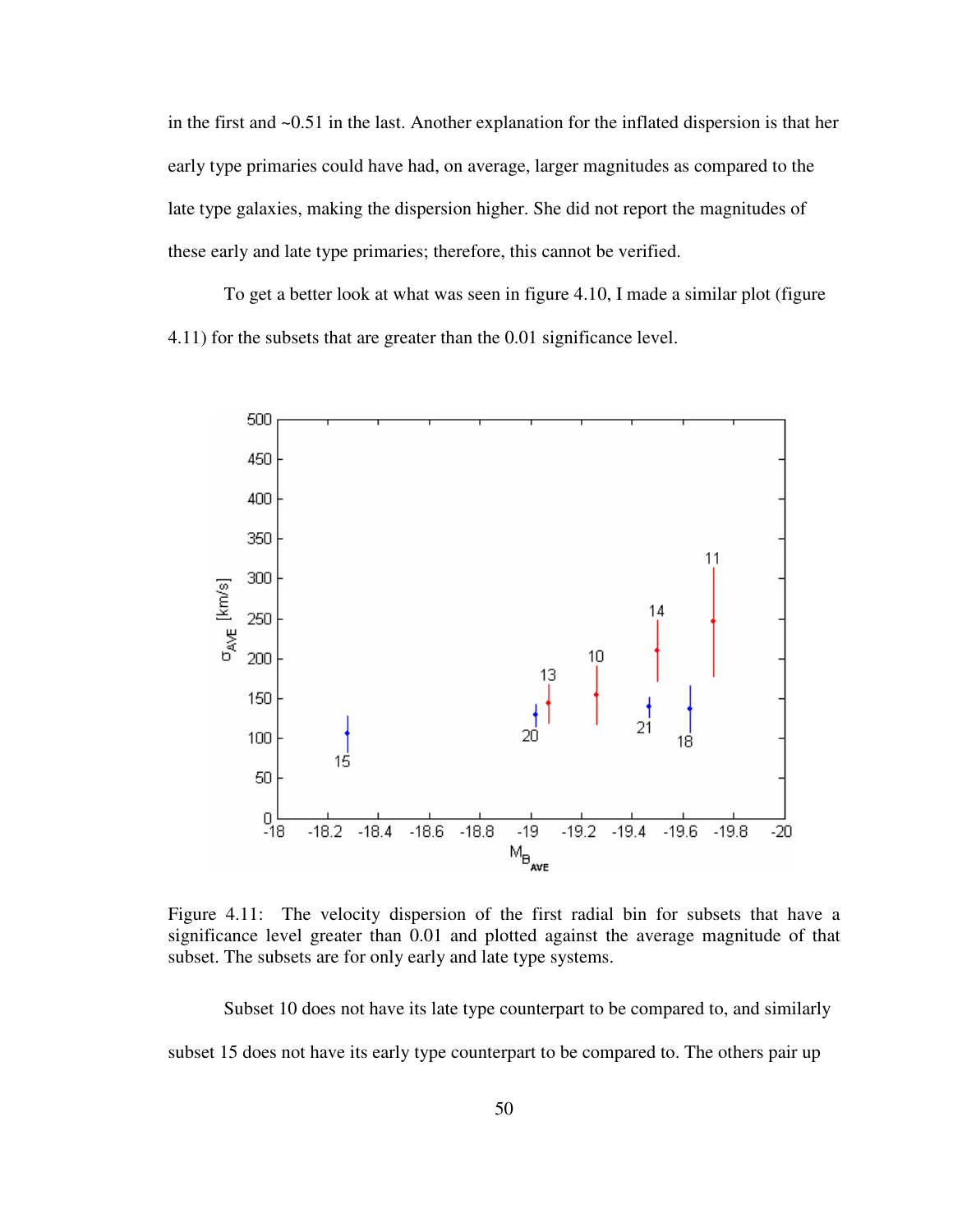as 13-20, 14-21, and 11-18. This shows that satellites with high mass primaries have significantly different velocity dispersions depending on primary type. Satellites for early type primaries have a larger dispersion than the satellites for the late type primaries.

 There are two possible explanations for these satellites to have different dispersions around primaries with virtually the same magnitude (luminosity or mass). The first is that the satellites with the larger dispersion are found (on average) closer to their primary. Secondly, if the satellites (on average) are at the same distance from their primary, this would suggests that the early type primaries have a more massive dark matter halo than the late type primaries.

 I next calculated the average distance for satellites relative to their primary (late and early) and found that regardless of primary type, satellites are found at  $\sim 276 kpc$ . If the distance is roughly the same for satellites with different dispersions, the mass interior to their orbit is larger for the satellites with a larger dispersion. This corresponds to a larger dark matter halo.

 The fact that these primaries are similar in mass but show different velocity dispersions is evidence against MOND. With MOND, all the dynamics are due to the luminous matter of the galaxy, which means that beyond the galaxy's disk satellites should have the same dispersions. The fact that the satellites have different dispersions well beyond the disk is difficult to explain within the MOND model.

 The larger dark matter halo for early type primaries happens from having a larger primordial dark matter halo at birth than that of the late type primaries. When a galaxy is forming, the infall rate of the baryonic matter depends on how large the dark matter halo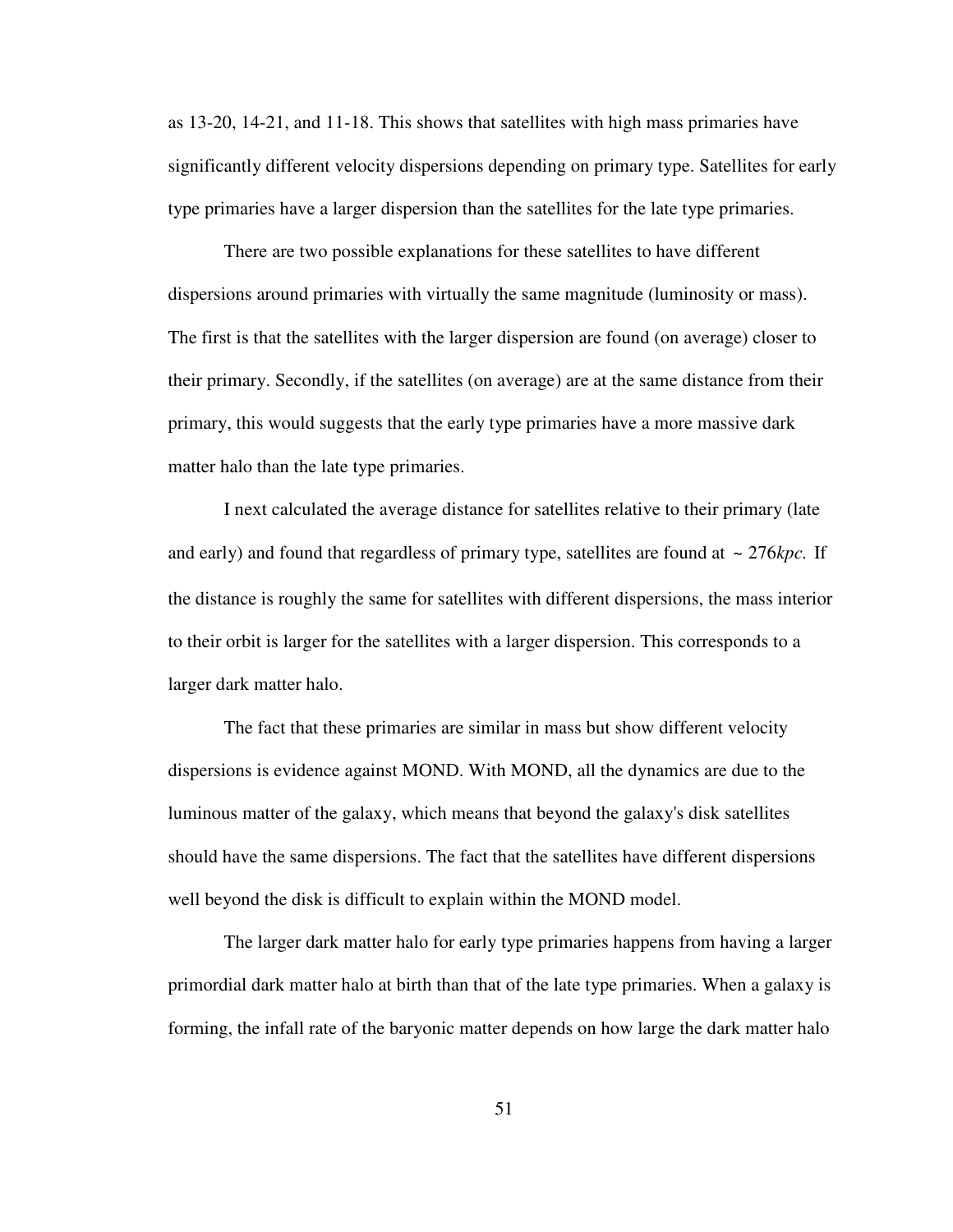is. The larger the dark matter halo, the faster the infall, and the faster the galaxy forms. By initially having a larger dark matter halo, a galaxy can evolve from a late type galaxy to an early type galaxy relatively faster than a galaxy that initially has a smaller dark matter halo.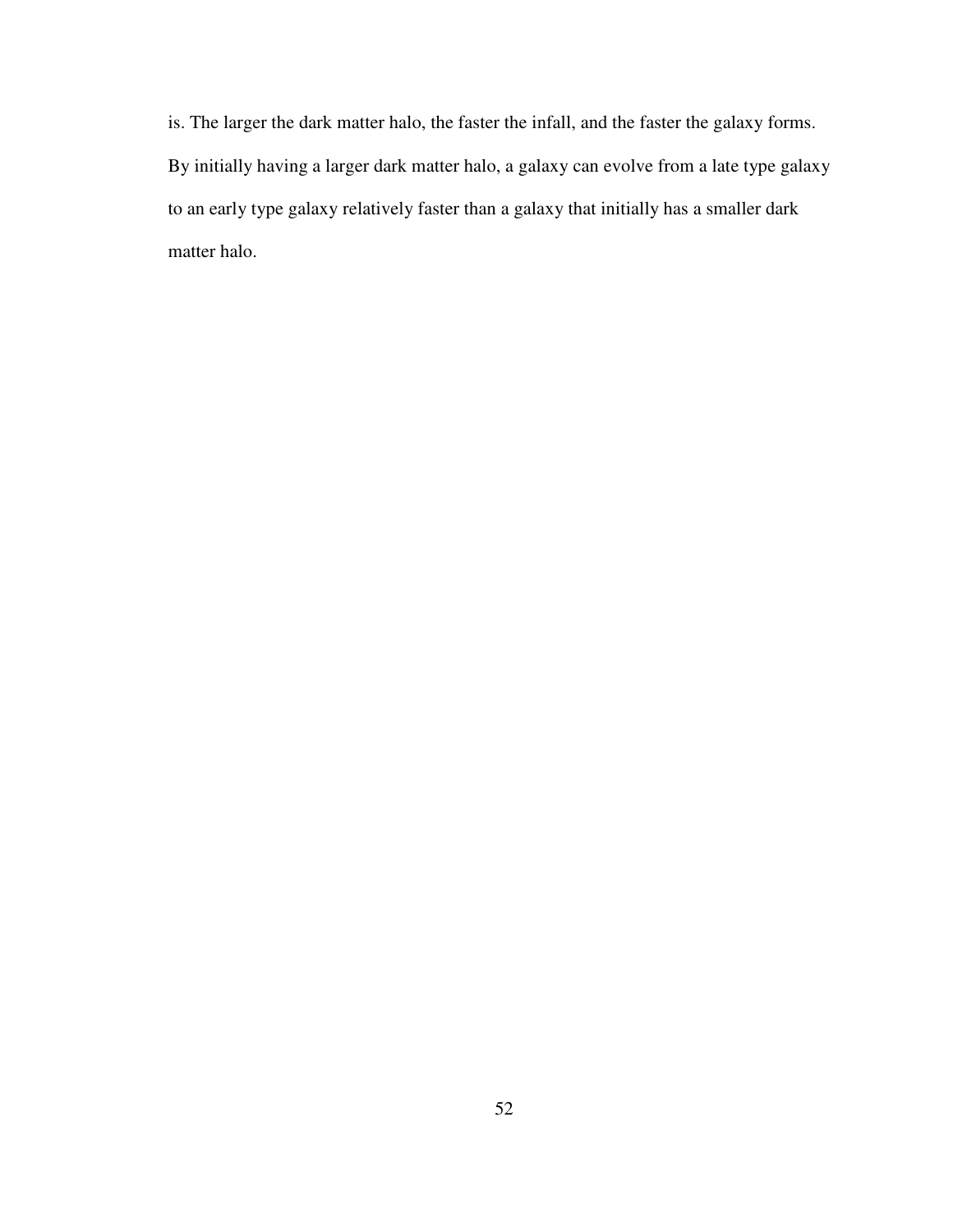# CHAPTER V ANALYSIS AND RESULTS: OTHER SATELLITE PROPERTIES

### 5.1 Stellar Properties as a Function of Primary Type

# 5.1.1 Early Type Primaries

 I next looked at how the satellites themselves are distributed relative to the primary type. Below is a histogram (figure 5.1) of the satellites in subsets 8-14. These belong to early type primaries. The histograms in figure 5.1 show the normalized number of satellites per area as a function of projected distance for two types of satellites (bluelate and red-early). The late types are likely star forming satellites, and early types are ones that have gone through this process and lack gas to form any new stars. The type was determined by the color cut off *u* − *r* of 2.22 from Strateva et al. [50] as used previously. Each of the radial bins is 50kpc in projected distance in width, starting with bin 1 at  $0kpc - 50kpc$  and so on to bin 10 at  $450kpc - 500kpc$ .

 The data (points with error bars) was fitted to a power law function (solid line) of the form  $N/A \propto r^{\rho}$ . The fit for early type satellites decreases more rapidly than the late type satellites with projected distance in the high magnitude ( $-19.0 > M_B > -20.0$ ) range primaries. This effect could be the result of the gravitational influence of the primary that induces star formation in the closer satellites, which causes them to use up their gas more rapidly.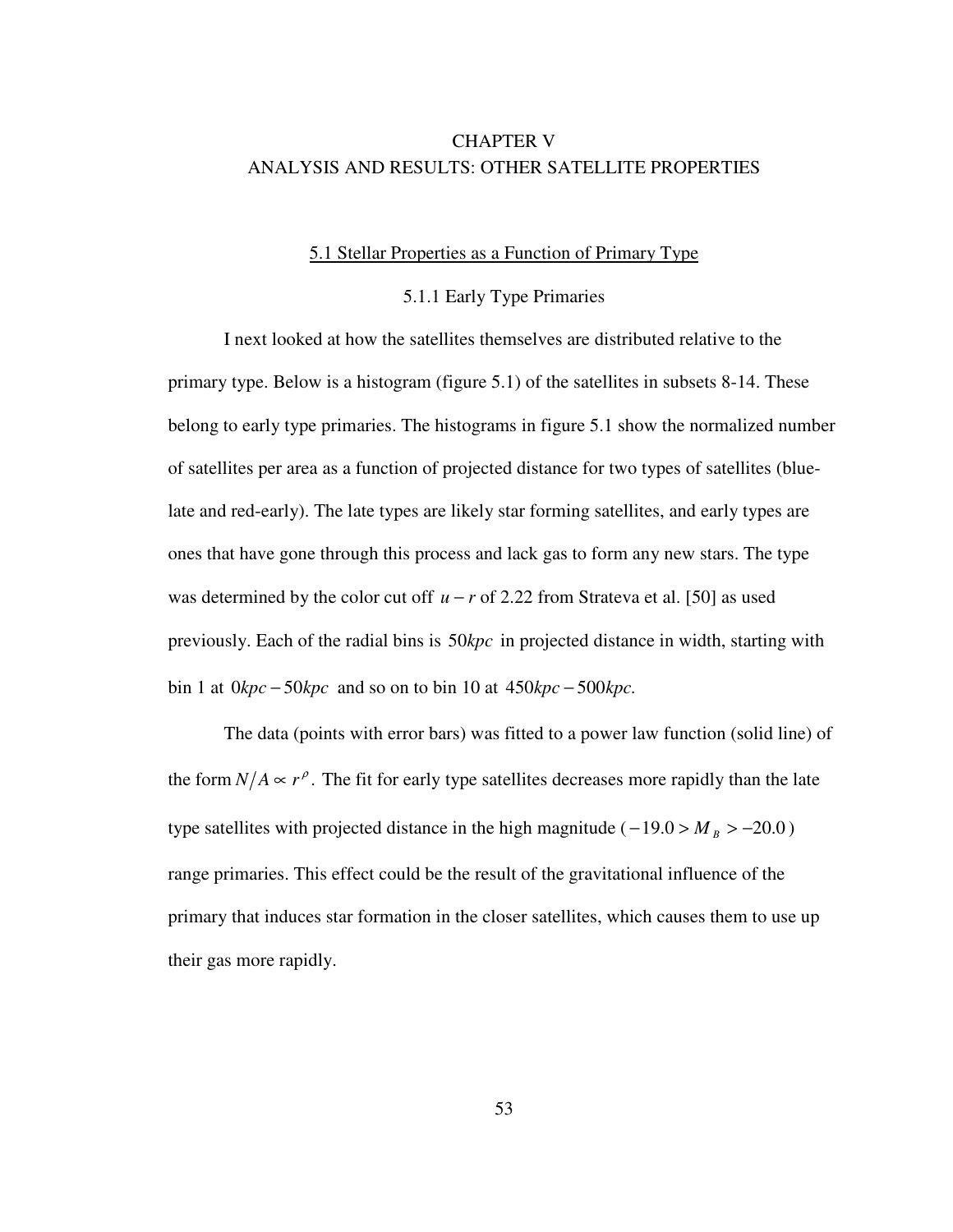

Figure 5.1: Histograms of the number of satellites per area on the sky for the subsets 8-14. These have early type primaries. The data (points with error bars) was fitted to a power law function (solid line). These are color coded: red – early type and blue – late type.

## 5.1.2 Late Type Primaries

 Figure 5.2 shows a similar plot as in 5.1 except for the subsets 15-21. These subsets have satellites with late type primaries. From the power law fit, the early and late type satellites decrease at the same rate. This likeness could be the result of the lack of gravitational influence of the primary on its satellites. These primaries may not be large (lower magnitude range  $-18.0 > M_B > -19.0$ ) enough to cause much effect gravitationally.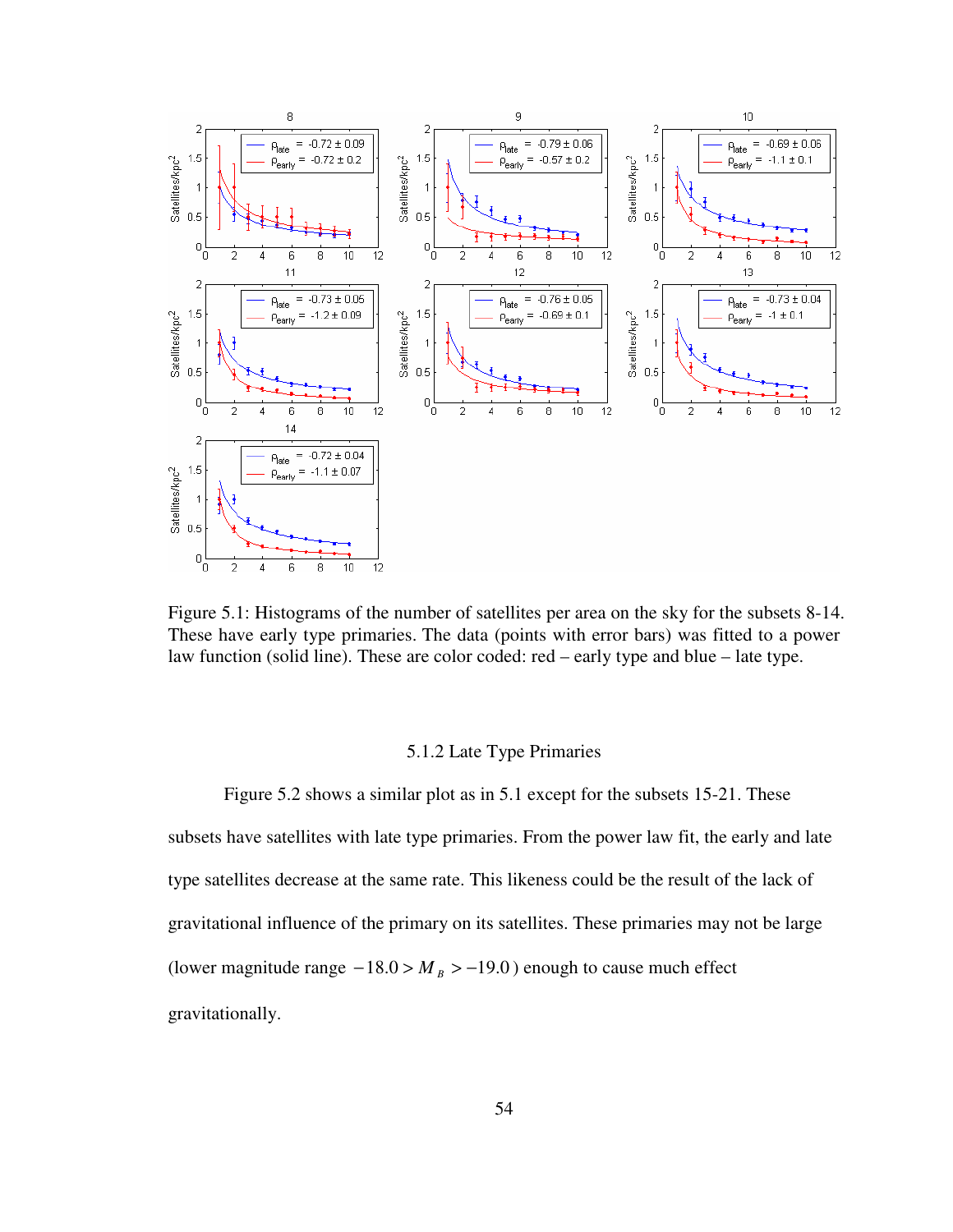

Figure 5.2: Histograms of the number of satellites per area on the sky for the subsets 15- 21, these have late type primaries. The data (points with error bars) were fitted to a power law function (solid line). These are color coded: red – early type and blue – late type.

 The results between the two types of primaries are shown below in table 5.1. The table shows the value of  $\rho$  for each type of satellite and the difference of  $\rho$  for each type of satellite. This is determined for both types of primaries in each magnitude range. The differences in early and late type satellites only appear significant for the early type primaries with the high magnitude range. These differences suggest that the primaries with higher magnitude (mass) interact more with their satellites than primaries with lower magnitude. So why is a significant change not seen in the late type primaries with high magnitudes? The results in 4.3.4 that early type primaries form faster due to the larger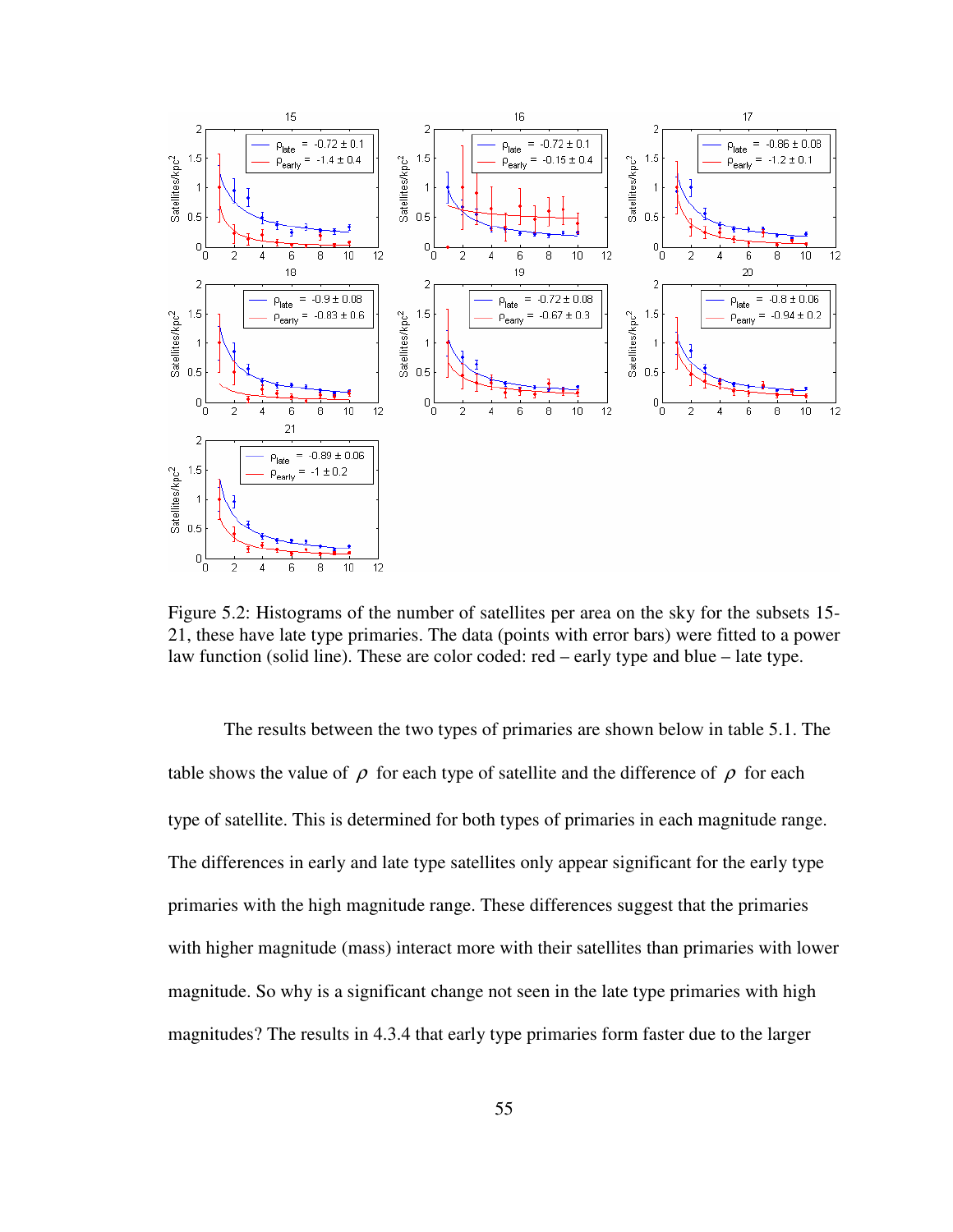dark matter halo than the late type primaries could explain this. If the early types form faster, they will be able to affect their satellites much sooner than a late type galaxy can. Affecting the satellites sooner also means that this interaction takes place over a longer period of time for the early type primaries than for the late type primaries. This would explain why the satellite types for early type primaries are different and why for late type primaries they are not.

| <b>Early Type Primaries</b><br>$-18.0 < M$ <sub>n</sub> < $-19.0$ | <b>Early Type Primaries</b><br>$-19.0 < MB < -20.0$ |
|-------------------------------------------------------------------|-----------------------------------------------------|
| $p_{\text{late}} = -0.76 \pm 0.05$                                | $P_{\text{late}} = -0.72 \pm 0.04$                  |
| $p_{\text{early}} = -0.69 \pm 0.1$                                | $p_{\text{early}} = -1.1 \pm 0.07$                  |
| $ \Delta \rho  = 0.068 \pm 0.1$                                   | $ \Delta \rho  = 0.43 \pm 0.07$                     |
|                                                                   |                                                     |
| Late Type Primaries<br>$-18.0 < M$ <sub>R</sub> < $-19.0$         | Late Type Primaries<br>$-19.0 < M_p < -20.0$        |
| $p_{\text{late}} = -0.72 \pm 0.08$                                | $p_{\text{late}} = -0.89 \pm 0.06$                  |
| $p_{\text{early}} = -0.67 \pm 0.3$                                | $p_{\text{early}} = -1 \pm 0.2$                     |
| $ \Delta \rho  = 0.053 \pm 0.3$                                   | $ \Delta \rho  = 0.12 \pm 0.2$                      |
|                                                                   |                                                     |

Table 5.1: Table showing how  $\rho$  does not change at low magnitude or with primary type but does change substantially at larger magnitude for early type primaries.

 If satellites are dynamically influenced by their primary, the distributions of satellite types should be an indication. The change in  $\rho$  for the low magnitude range primaries shows that their satellites do not change (use their gas in star formation and go from late to early type) and may indicate that there is little influence between them. The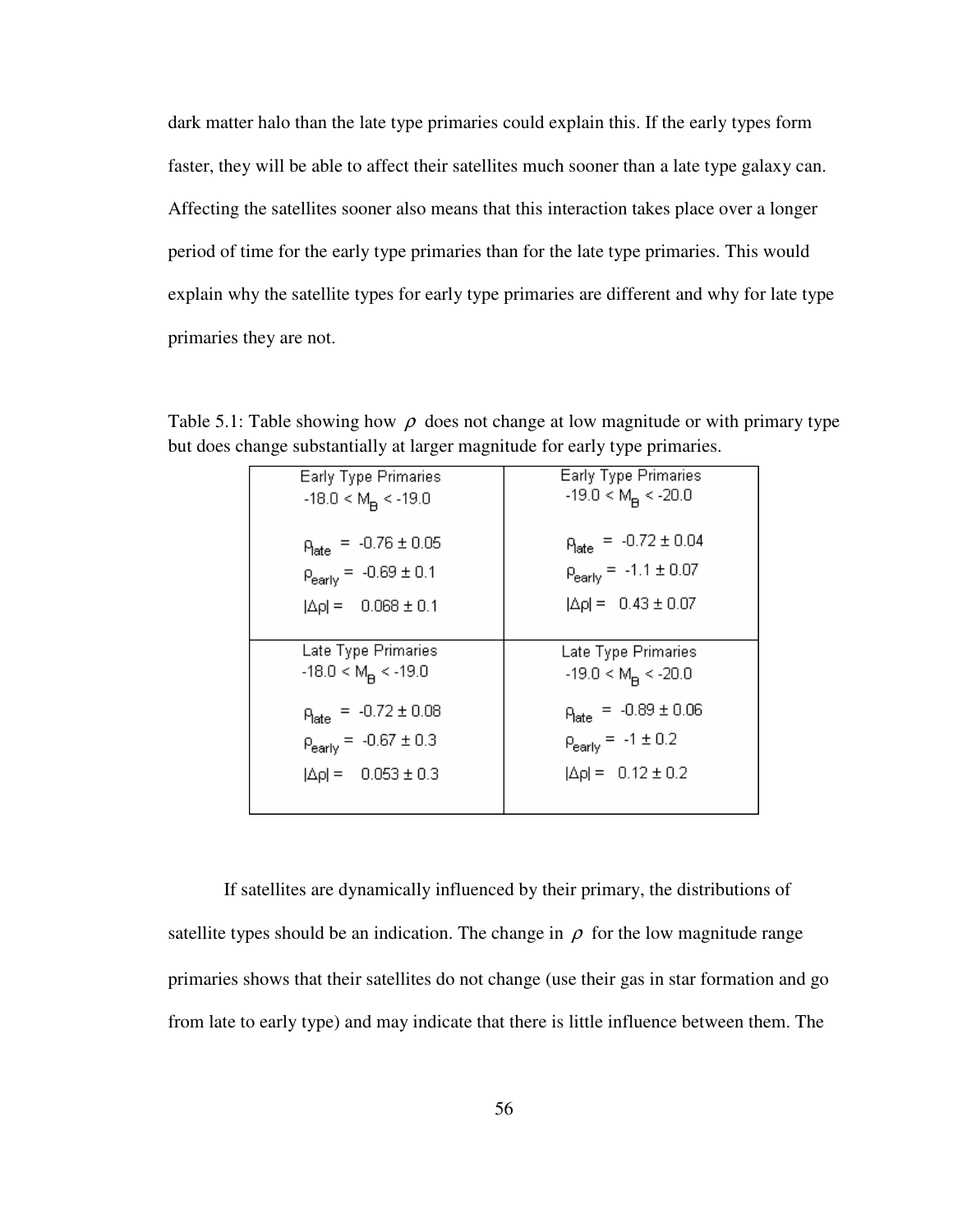change in  $\rho$  for the higher magnitude range early type primaries may indicate an influence on the satellites from their primary. This would cause the late type satellites closer to the primary to use their gas, to form stars, and to become early type satellites.

 The projected density profiles of early type satellites for the high mass primaries fall off as  $r^{-1}$ . This radial distribution of satellites is consistent with the results of the spatial distribution of satellites around bright galaxies in an independent study by Lorrimer et al. [51].

 Kosh and Grebal [45] found that early type galaxies tend to lie at closer proximity to M31 (primary) than do the late type galaxies. This is what I found in my analysis with the NYU data.

# 5.2. Holmberg

# 5.2.1 Modeling Holmberg

 The Holmberg Effect deals with the locations of satellites around a primary galaxy relative to its rotational plane. Details of this effect were described in section 2.4.1. When Holmberg first recognized this effect, he defined the region within 30 degrees above and below the plane of the primary as the planar region and the remaining region as the polar region [41]. Figure 5.3 is a polar plot showing the polar region and planar region as defined by Holmberg. In the plot the primary galaxy is located at the center with the plane of the disk lined up at zero degrees. The black outlined area above and below the primary is the polar region. This region is defined as 60 degrees clockwise and 60 degrees counter clockwise from the axis of rotation (above and below) of the galaxy.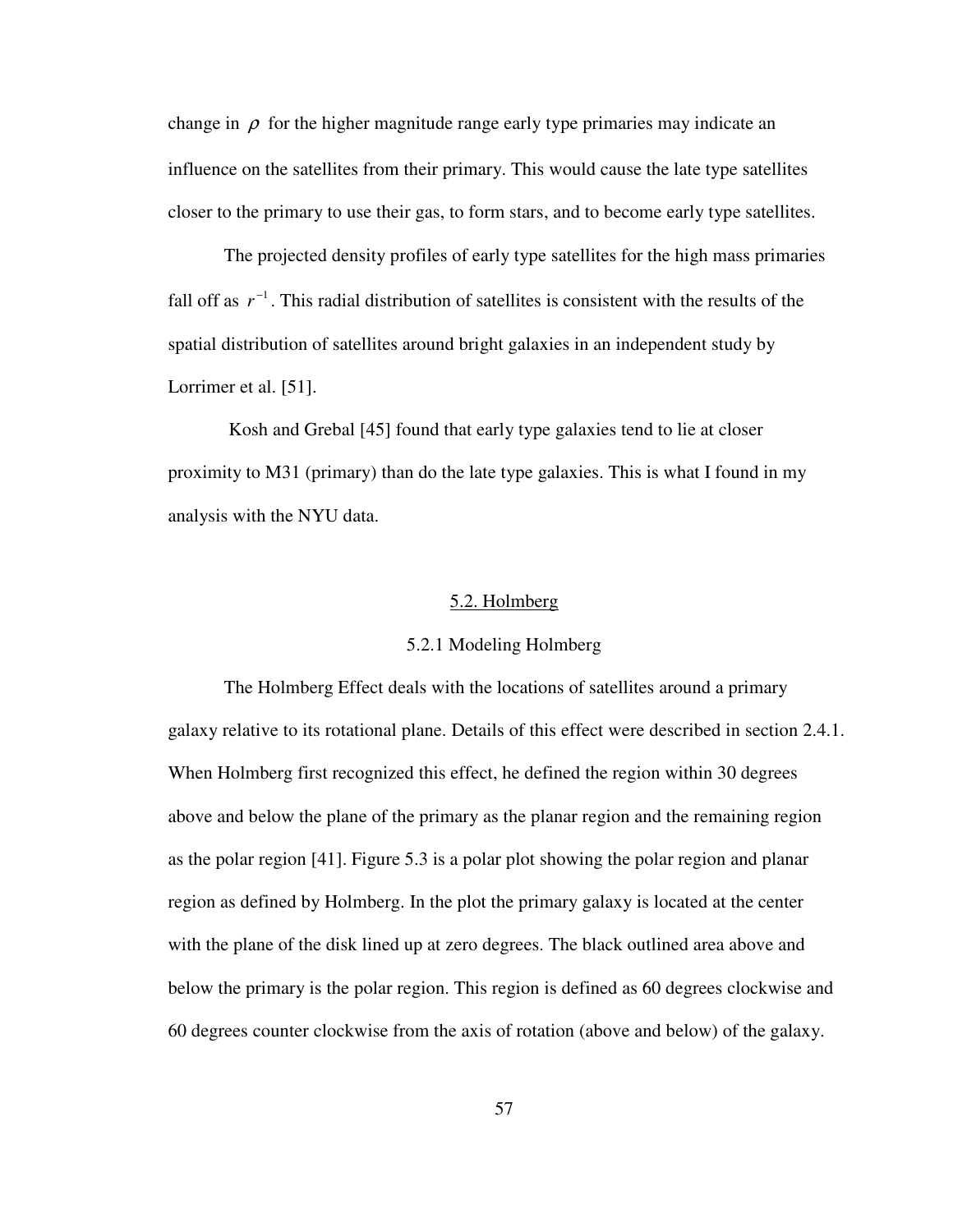The area 30 degrees above and below the plane of the galaxy is the planar region. At this 30 degree split, the volume of the polar region and the volume of planar region are equal to each other.



Figure 5.3: Polar plot distinguishing the polar region from the planar region.

 Modeling the Holmberg Effect brings up the issue of analyzing a three dimensional situation in two dimensions. This satellite analysis is different from that of the velocity dispersion. In this examination I needed to look at the distribution of satellites in position space not velocity space. Interlopers, once again, played an important role in how this was done.

 In this study there are two types of interlopers. The first type are ones that do not belong to the galactic system but only appear to be part of the system because of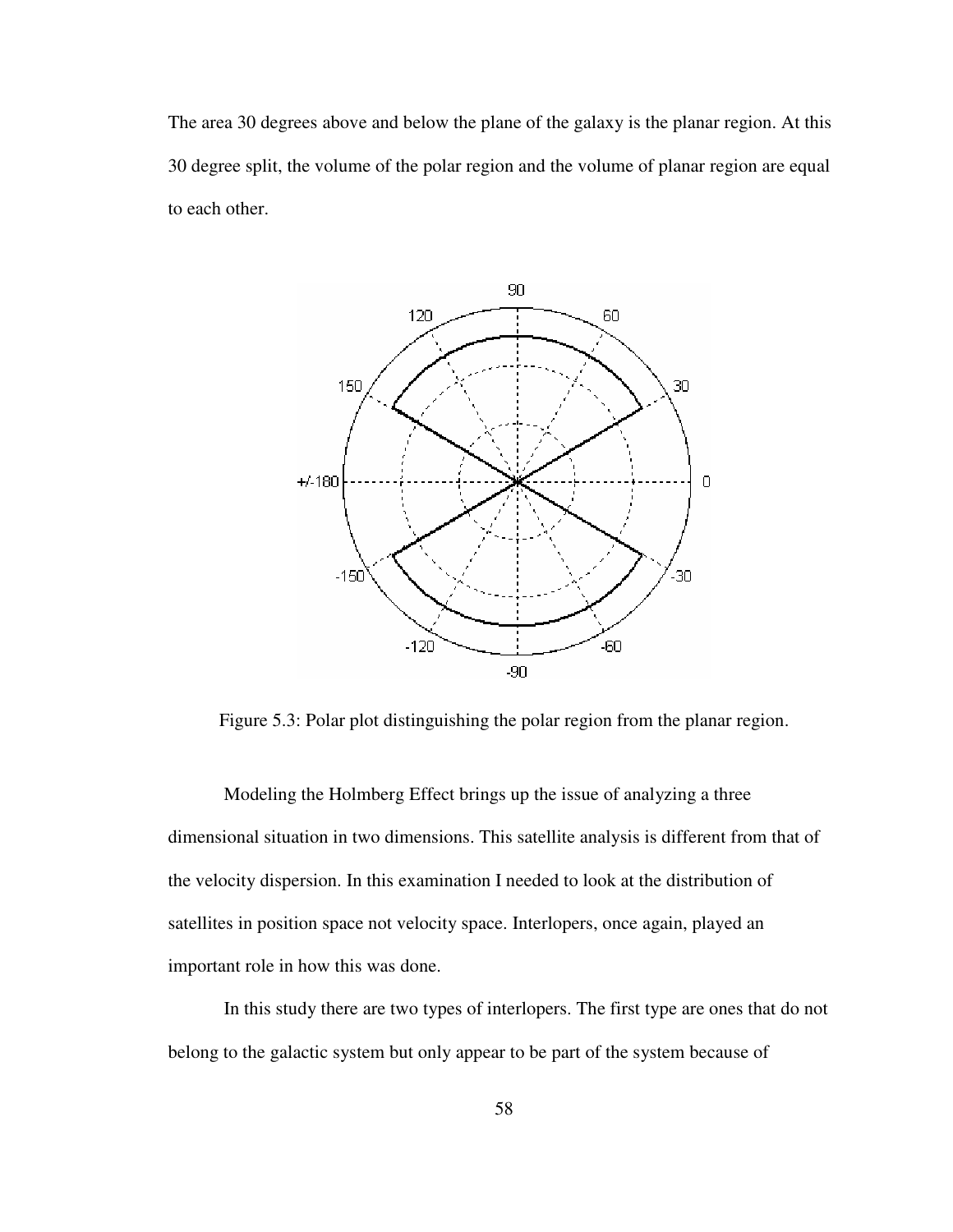projection effects. Previously we used velocity space to account for this type of interloper and to determine the non-spatial value of velocity dispersion, which has no dependence on spatial position. This velocity method cannot be effectively used to remove interlopers in position space because if interlopers are uniformly distributed, there would be no way of knowing which specific satellites to remove. Furthermore, if the goal is to determine an over density in particular regions, then removal of a uniform distribution of interlopers will not affect the results.

 The second type of interloper comes from examining the two different 3-D regions in 2-D space. It is possible that satellites in one region appear to be in another. This type of interloper will be called "contaminates." In this situation, 3-D models should be examined as 2-D projections, thereby determining the contamination effect of one region on another.

 Because we are looking at a spherical volume on a projected surface, some satellites that are truly in planar orbit (hereafter these satellites will be simply referred to as "planar") could appear to be in polar orbit (hereafter these satellites will be simply referred to as "polar"). Consider the image below, figure 5.4. It consists of 10,000 points. The red points and the black points are randomly distributed inside the polar regions of the sphere and inside the planar region of the sphere respectively. This is a true 3-D plot that has been projected onto this 2-D plane. The 30 degree cut off can be seen between the polar regions and the planar region. Also there are some black points that appear to lie in the polar regions. These points "contaminate" the polar regions. When studying the Holmberg Effect, one must consider the contamination of one region onto the other.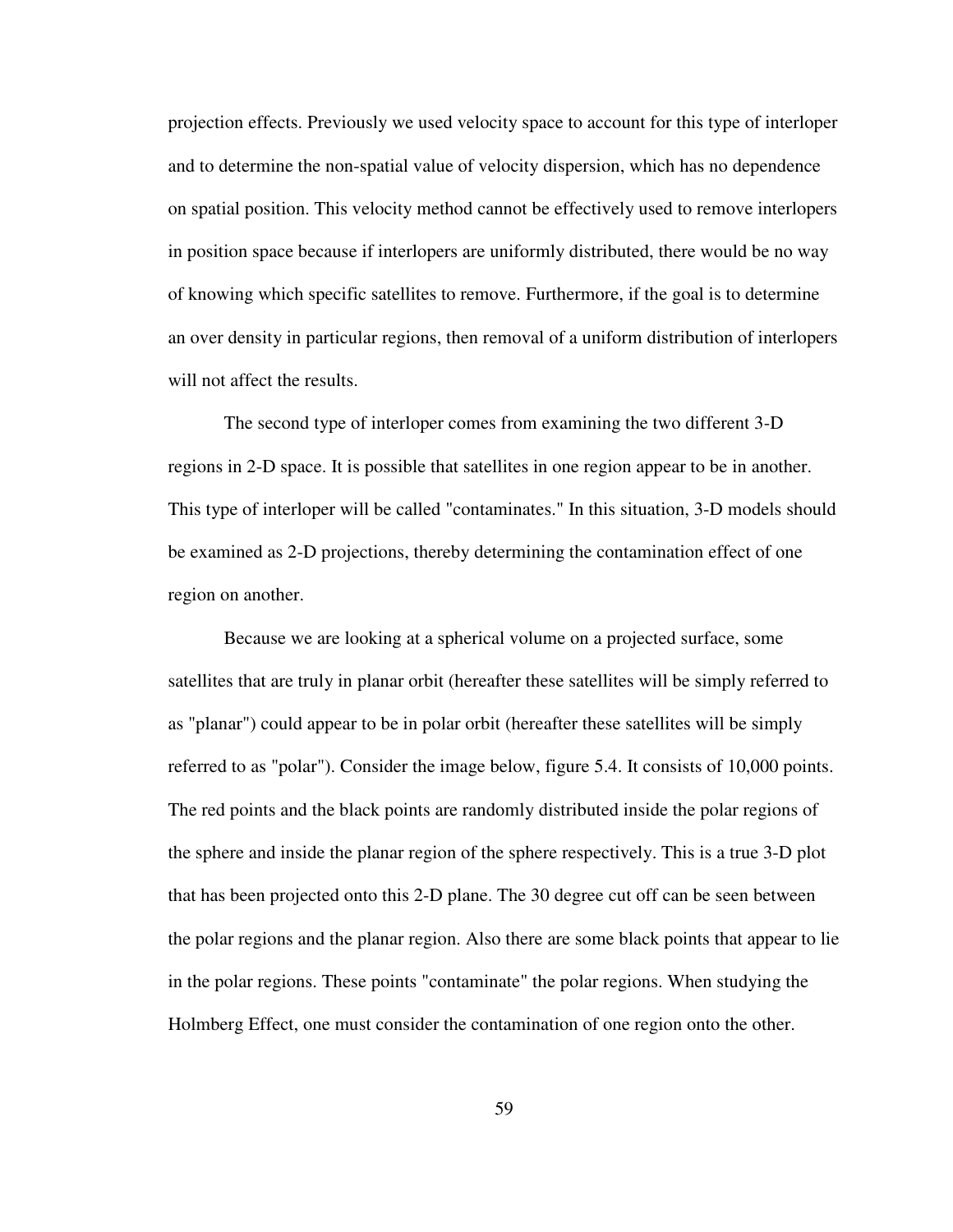

Figure 5.4: A 3-D image of randomly distributed points projected on a 2-D surface to illustrate contamination of satellites in one region onto the other.

 Equally the argument can be made that there are some red points that appear to lie in the planar region. Depending on viewpoint this contamination does apply both ways but must be incorporated when deciding how to count the number of satellites in each region. Figure 5.5 is similar to that of 5.4 with the exception that it contains only 1000 points. In this simulation of 1000 points, there were 490 red points in the polar region and 510 black points in the planar region. Recall that each region is of equal volume, and it makes sense that the number in each would be close if not equal to one another in a random 3-D distribution. In this study I am counting the number of points that appear in the 2-D polar region. In this example, there were 184 points that appear in the polar region, but are planar. In reality, I find the fraction of points that appears in the polar region is 0.67.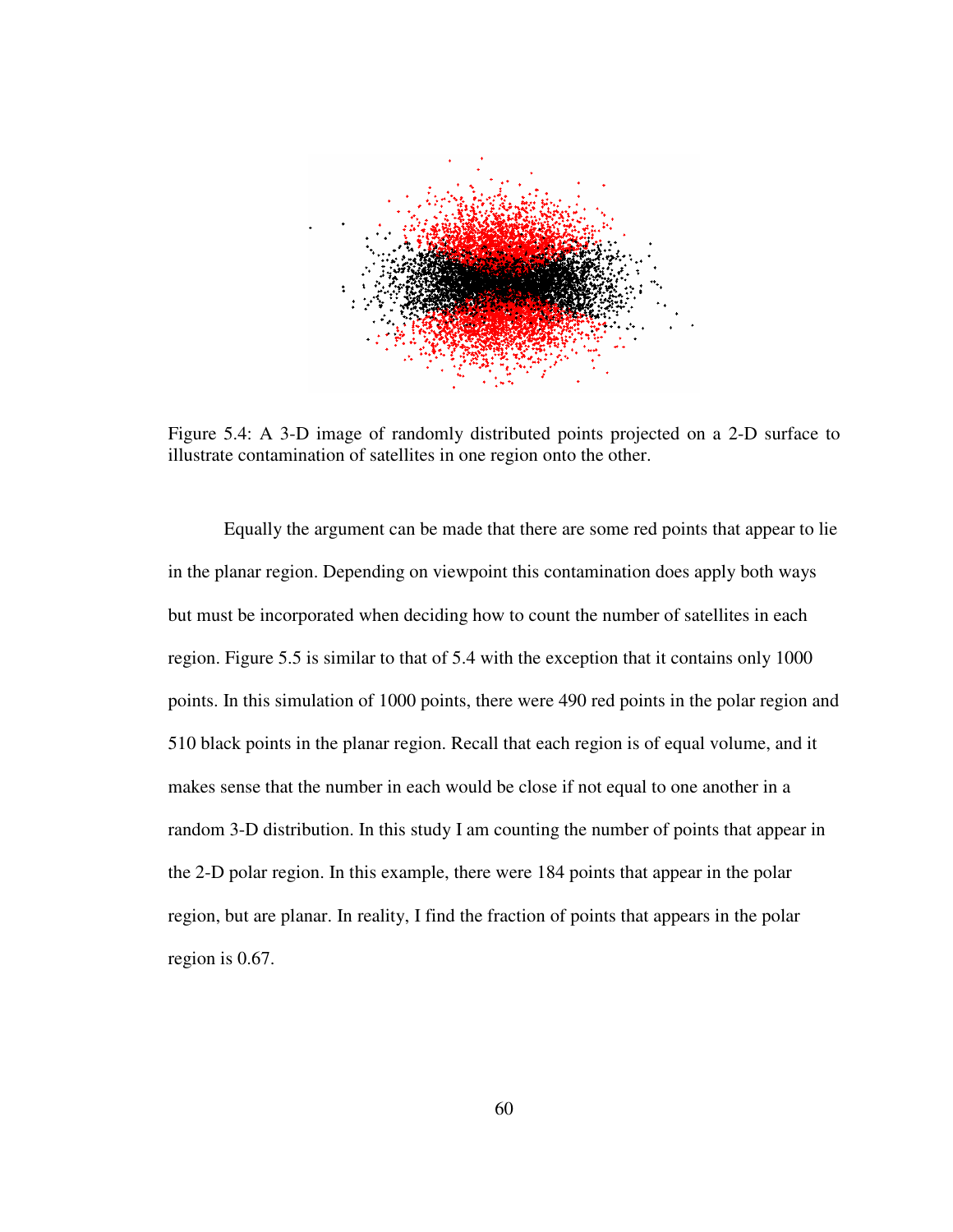

Figure 5.5: A 3-D image of randomly distributed points projected on a 2-D surface to illustrate contamination of satellites in one region onto the other.

 I ran my model for various numbers of satellites. Each run uses 10 iterations of randomly generated points to get an average polar count. Figure 5.6 shows 12 histogram, each fit with a Gaussian to show the most likely fraction that makes up the polar points. The bins that make up each histogram are the mean polar count for each of the 10 iterations. The total number of satellites ranges from 25 to 1125 in step sizes of 100. The peaks in each histogram are roughly 0.7. With this wide range of total satellites there is clear support that the contamination is a geometric effect.

From the model, the fraction of points that appears polar is  $0.69 \pm 0.03$  regardless of the total number of points in the system. From the model, I also determined the standard deviation of the Gaussian for the changing number of points that appeared polar. This deviation gives the errors in the model and fits the power law equation,

$$
\sigma_{\text{model}} = N_{\text{polar}}^{-0.51 \pm 0.01} \tag{14}
$$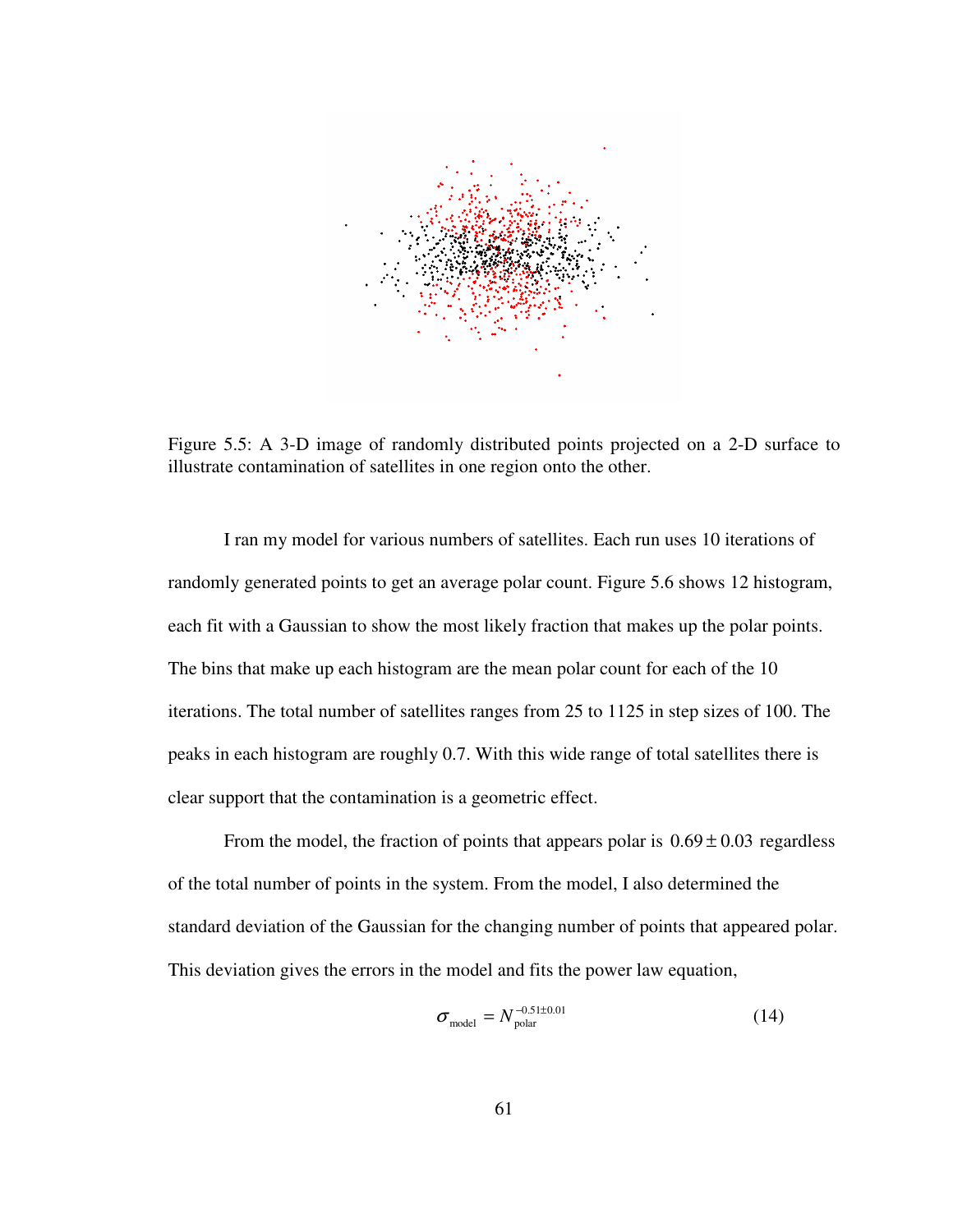where  $N_{polar}$  is the number of satellites that appear polar, and  $\sigma_{model}$  is the deviation from the most likely fraction.

 A geometric effect that I also used to determine if the system is isotropic was to rotate the system and check to see if isotropy was preserved. If a system of points is isotropic, from the analysis above, the fraction of polar satellites in 2-D is  $\sim 0.70$  of all satellites. This means that from any angle the fraction of polar satellites will still be  $\sim 0.70$ of all satellites. With this in mind, if a system is not isotropic, more polar than planar, then as the tilt angle changes from perpendicular to the plane (more face-on), an increase in the planar region due to the over density in the original polar region would be seen. So if in the data we look at galaxies, edge-on through face-on, and if we see a change in the polar fraction, then this can help determine the true distribution of the satellites.

 This process gives an idea of what to look for when running the real data. If a ~0.70 polar favor of the distribution is seen, then the true distribution is definitely not planar. The true distribution could be isotropic, and the over density is only due to the geometric effect of looking at a spatial distribution projected onto a plan.

 Another method to determine if the distribution is isotropic or not is to find the average angle,  $\phi$ , between the plane of the primary and the line joining the satellite to the center of the primary. If  $\phi = 0$ , this indicates that a satellite orbits in the plane of the primary, and if  $\phi = 90^{\circ}$ , this indicates that a satellite orbits perpendicular to the plane (polar) of the primary. Then if the satellite orbits are isotropic, the mean value of  $\phi$ should be 45 degrees. Following this method Brainerd [52] found that satellites have a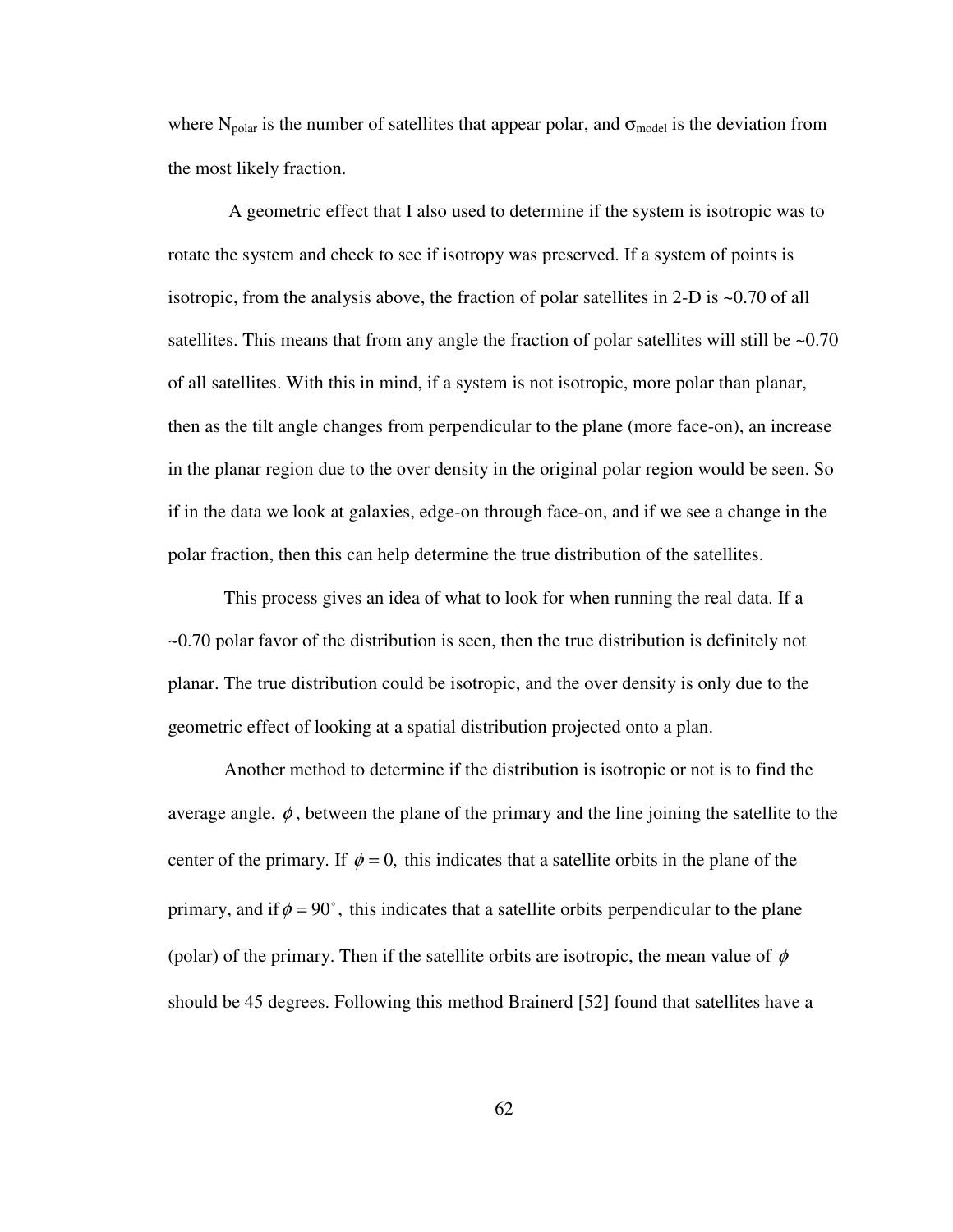strong preference for being aligned with the plane of the primary at small radii and become isotropic at larger scales.



Figure 5.6: Histograms fit with a Gaussian to show the most likely fraction of the total points that are in the polar region. The bins that make up each histogram are the mean polar count for 10 iterations.

 The procedure described above can determine if a system of satellites is isotropic or not, but how does having interlopers (type 1) affect this outcome? Since they cannot be "taken" out of the sample, the next best thing is to determine how many interlopers there are in the sample. Interlopers act as "noise" in the actual sample and spread out evenly. If the fraction of interlopers is small, then they do not change the situation significantly.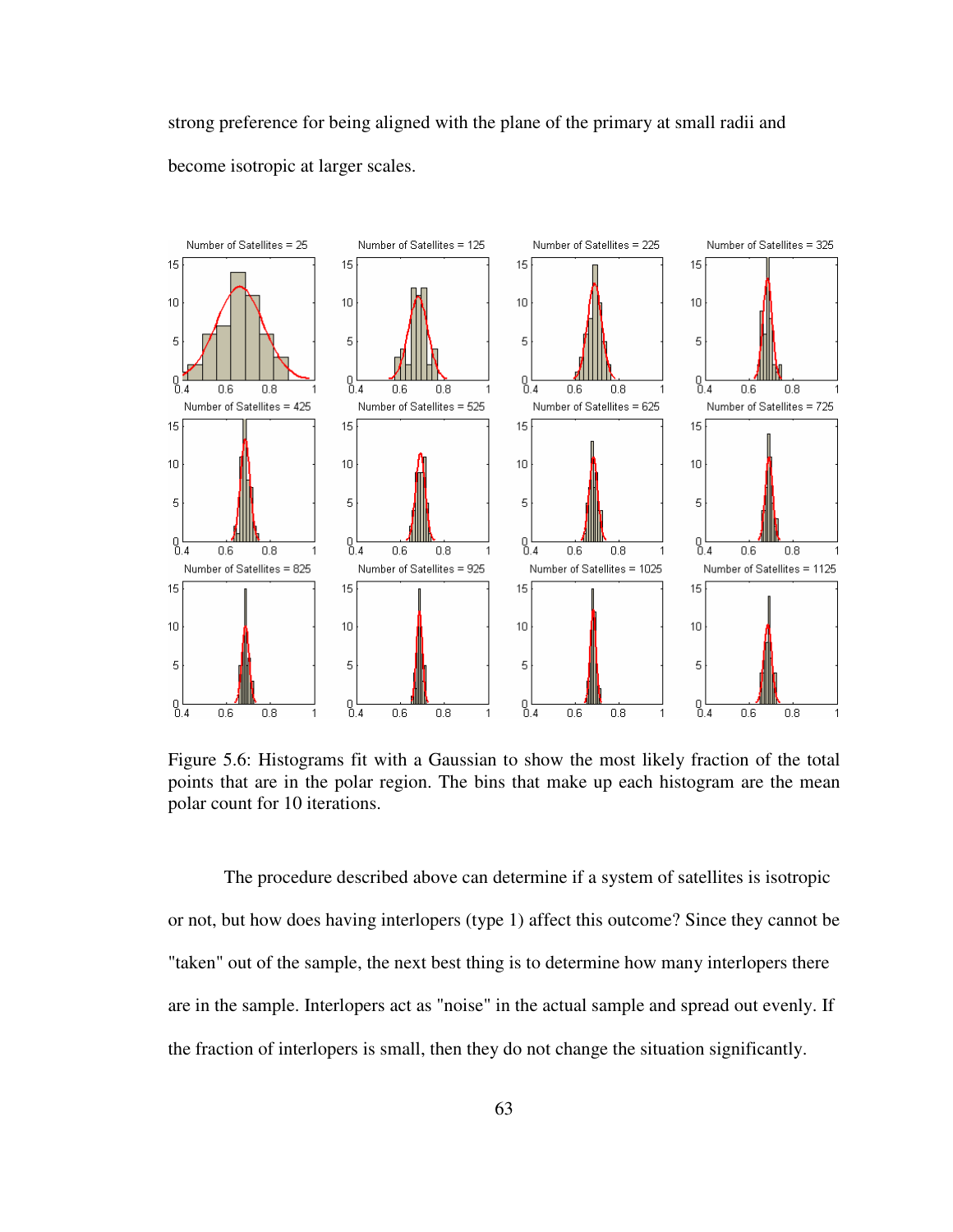But if the fraction is large, it could lead to having an over density in the planar region. This is because if interlopers act as "noise" in the actual sample, then on the projected 2- D surface there will be equal numbers of satellites in the polar and planar region. Taking the geometric effect into account would mean that in 3-D space there are more satellites in the planar region than in the polar region. So to measure how affected a data set is by interlopers, Zaritsky's method of determining interloper contamination is used.

 Recall that the method (section 2.2.2) by Zaritsky [16, 23] of determining the fraction of interlopers in a sample was by looking at the distribution of receding satellites vs. approaching satellites. The value P/T, which is the number of satellites with positive recessional velocity relative to the primary divided by the total number of satellites, is a useful quantitative measurement of the degree of interloper contamination. If a sample is significantly contaminated by interlopers, P/T >> 0.5 would be found.

#### 5.2.2 Holmberg Results

 For this investigation I did not have to limit myself to the three subsets previously used. Because I am examining the data in position space where the interlopers can be handled differently, as explained earlier, I am able to make one large sample with magnitude ranging from  $-18.0 > M_B > -20.0$ . I first examined the whole sample and then divided the sample into four equal radial bins. One sample was the only way to ensure sufficient statistics for this analysis. In figure 5.7 the angle  $\phi$  that each satellite makes with respect to the plane (positive x - axis) of the primary for the sample is plotted. The primaries in this set are those that have a tilt less than 30 degrees from the axis of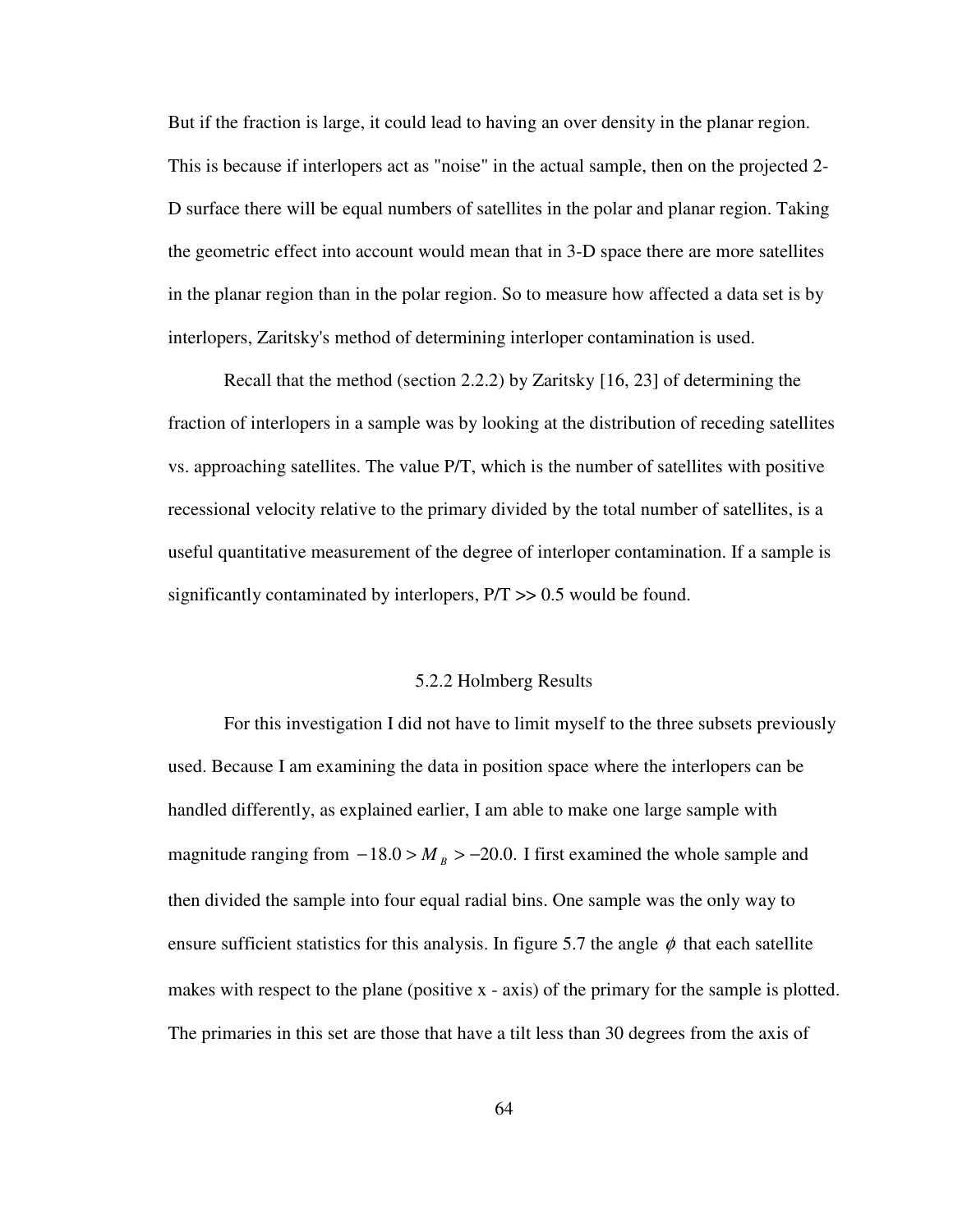rotation (edge-on galaxies). For this data set  $0.65 \pm 0.02$  of all satellites were polar, the P/T was 0.51, and the mean value of  $\phi$  was 45.5 degrees. The error on the polar fraction was determined from equation (13). These values correspond to a system that has an isotropic distribution of satellites. A Kolmogorov-Smirnov (KS) test was applied to  $P(\phi \leq \phi_{\text{max}})$  for this sample, and an isotropic distribution was favorable at a 0.9999 probability. Figure 5.8 shows the cumulative probability distribution plot for the position angle of each satellite with respect to the plane of the primary.



Figure 5.7: Polar plot of position angles of satellites with respect to the plane of primaries that are tilted < 30 degrees from the axis of rotation.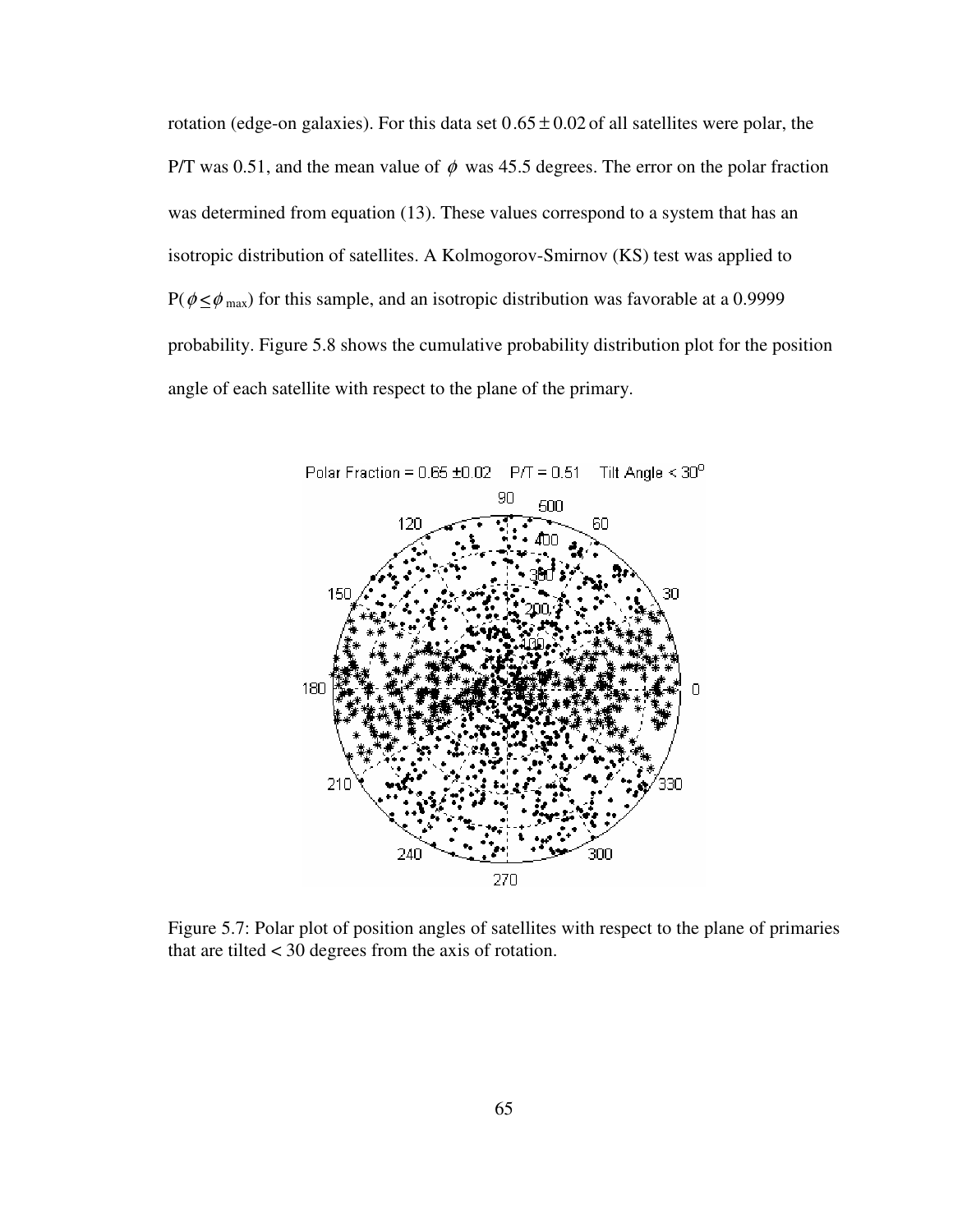

Figure 5.8: Cumulative probability distribution for the position angles of the satellites relative to the plane of the primary. Confidence level from the KS test for the data being isotropic is shown in the figure.

 Next I checked what effect the tilt of the primary has on being isotropic. The range of tilt angles was divided into three different intervals: 90 degrees to 60 degrees (edge-on), 60 degrees to 30 degrees, and 30 degrees to 0 degrees (face-on). Angles are measured from the axis of rotation of primary relative to line-of-sight. Figure 5.9 shows two plots: the one on the left shows the fraction of satellites that appears polar along with the value of P/T for primary systems in the three different tilt intervals, and the one on the right shows the mean  $\phi$  angle for these three different tilt intervals. The solid straight line is the polar fraction determined from the model, 0.69, with errors of  $\pm$  0.03 shown as the shaded grey area. The idea here, as stated above, is that if the distribution can be examined at different tilt angles, this will give an idea of what the 3-D distribution is. The polar fraction and the P/T do not change much with tilt angle. This shows that they are independent of the tilt angle, suggesting that the satellite distributions are isotropic around primary galaxies.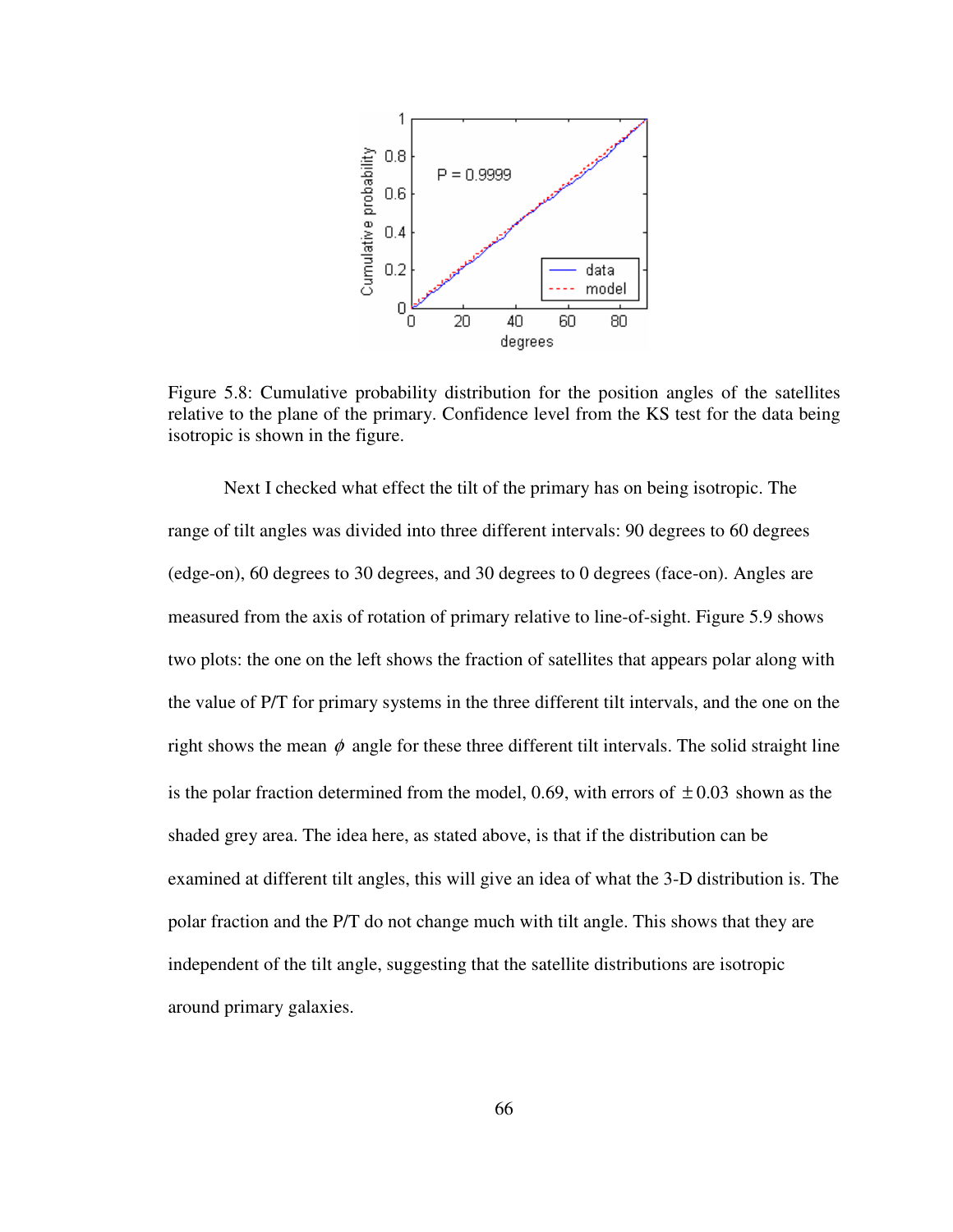The plot of the mean angle,  $\phi$ , is shown in figure 5.9. A KS test was applied to  $P(\phi \leq \phi_{\text{max}})$  for each of the intervals used to determine the mean phi in figure 5.9. The probabilities that these samples follow an isotropic distribution are also shown on this plot. These are acceptable at the 5% significance level ( $P > 0.05$ ).



Figure 5.9: Left plot shows the fraction of satellites that appear polar along with the value of P/T for early and late type primary systems at different tilt angles. The solid straight line is the polar fraction determined from the model, 0.69 with errors of  $\pm 0.03$  shown as the shaded grey area. The plot on the right shows the mean angle,  $\phi$ , for early and late type primaries at different tilt angles.

 The results for early type primaries and late type primaries separately are shown in figure 5.10 and figure 5.11 respectively. The polar fraction and PT for early type primaries (figure 5.10) fits the model within the error bars, and the mean phi angle for early type primaries looks similar to that of the combined systems. The KS test gives probabilities that are acceptable at the 5% significance level ( $P > 0.05$ ).

The late type primary system does seem to show isotropy, shown in figure 5.11.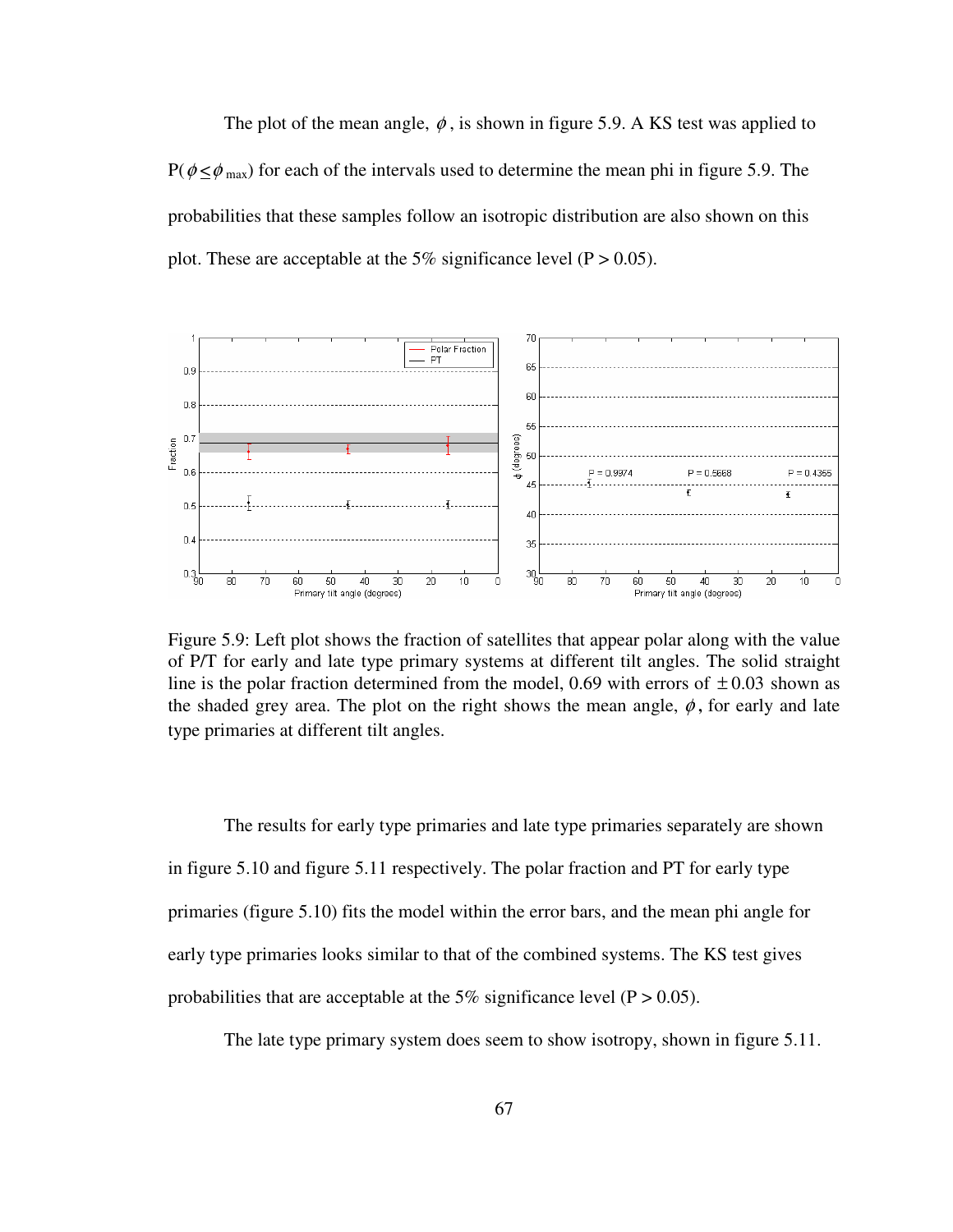

Figure 5.10: Left plot shows the fraction of satellites that appear polar along with the value of P/T for early type primary systems at different tilt angles. The solid straight line is the polar fraction determined from the model, 0.69 with errors of  $\pm$  0.03 shown as the shaded grey area. The plot one on the right shows the mean angle,  $\phi$ , for early type primaries at different tilt angles.

 The polar fraction, PT, and the mean phi angle do not depend on the tilt angle. This suggests that the satellite distributions are isotropic around late type primary galaxies. The KS test gives probabilities that are acceptable at the 5% significance level  $(P > 0.05)$ .

 The mean phi angle never deviates from 45 degrees by more than 3 degrees. From these plots the systems are consistent with being isotropic at angles greater than 60 degrees relative to the line of sight, and angles less than 60 degrees are consistent at a  $\sim$ 2 $\sigma$  level. The similarities between phi plots for both types of primaries and the early type primaries are likely due to the fact that early type primaries make up most of the systems in the combined sample.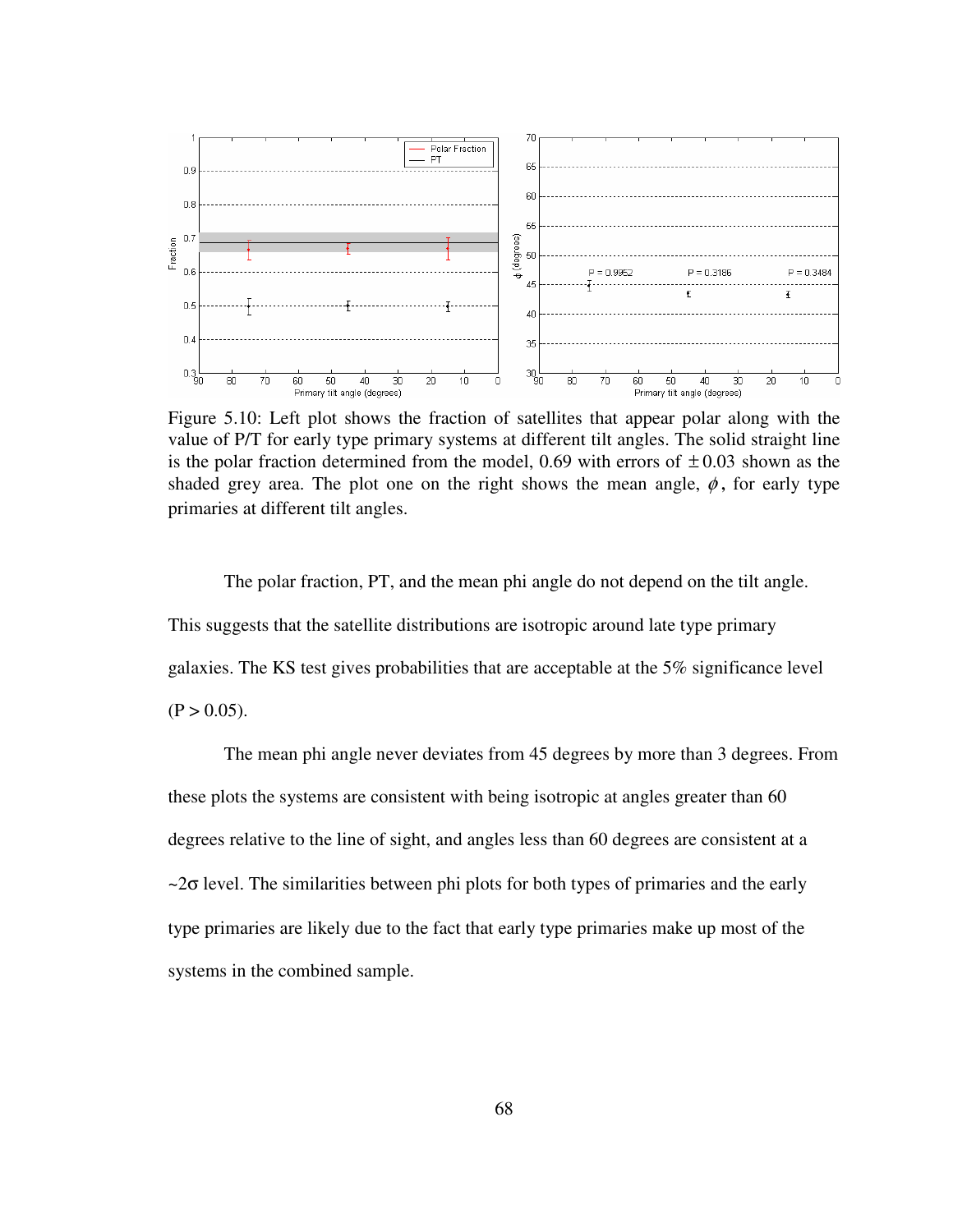

Figure 5.11: Left plot shows the fraction of satellites that appear polar along with the value of P/T for late type primary systems at different tilt angles. The solid straight line is the polar fraction determined from the model, 0.69 with errors of  $\pm 0.03$  shown as the shaded grey area. The plot one on the right shows the mean angle,  $\phi$ , for late type primaries at different tilt angles.

 I did one more analysis to see if there could be a localized anisotropy in the data by breaking up the sample into four equal radial bins. The polar plots in figure 5.12 are the same data plotted in figure 5.7 except in four radial bins. Again, we see that the fractions of polar satellites in each bin match the model for isotropy. PT is around 0.5, with the exception of bin 2. These results favor a system that is isotropically distributed.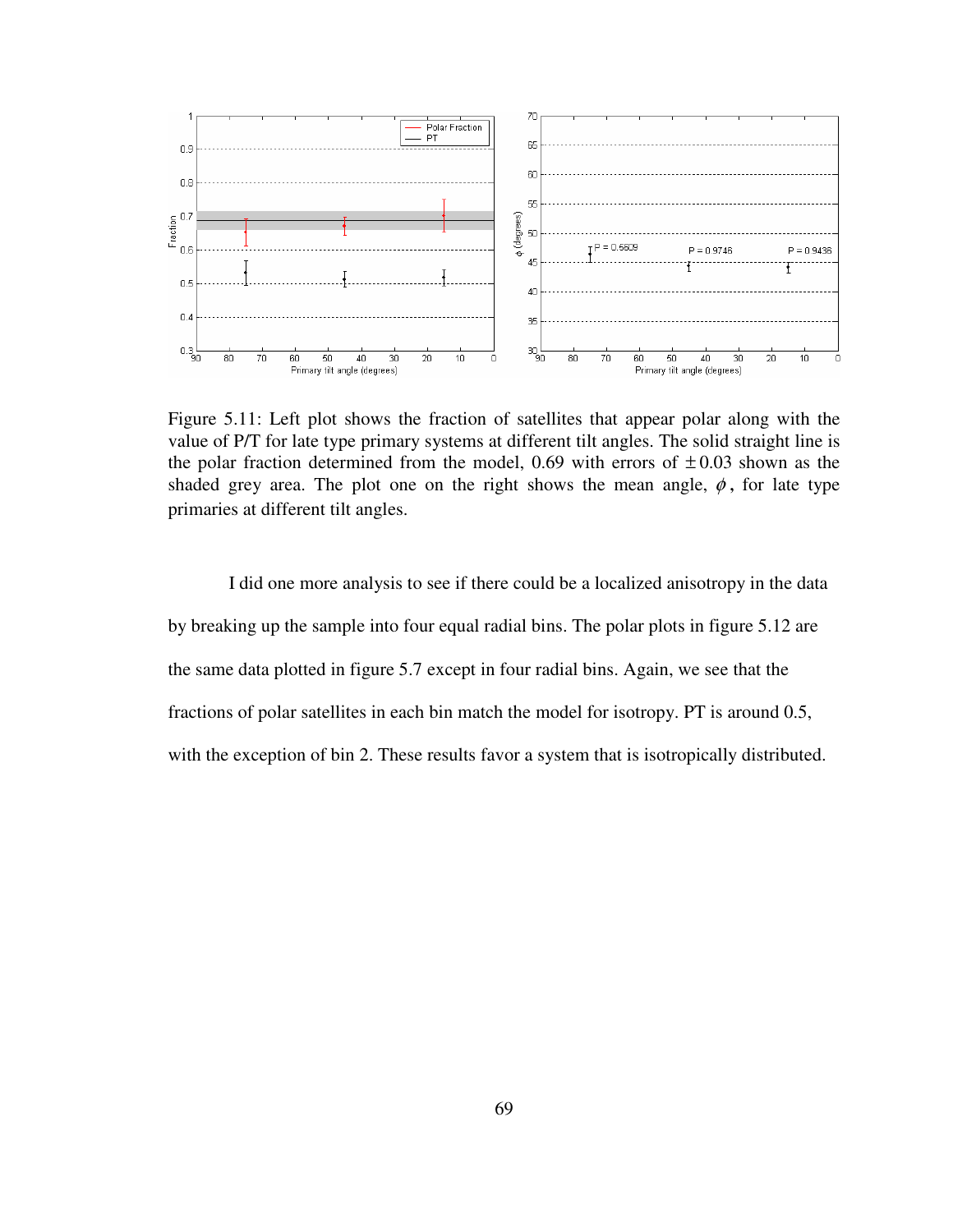

Figure 5.12: Polar plot of position angles of satellites with respect to the plane of primaries that are tilted < 30 degrees from the axis of rotation for four radial bins.

The mean  $\phi$  angles of the four radial bins are determined and plotted in figure 5.13. From this analysis there seems to be no Holmberg Effect at any distance from the primary. The KS test for each bin in this sample was done, and the results are shown in figure 5.14 along with the cumulative probability distribution plots for each bin. These results are drastically different than what Brainerd [52] found at small projected radii. In her sample she found that an over density existed along the plane of the galaxy at small projected radii then became more isotropic at larger projected distance.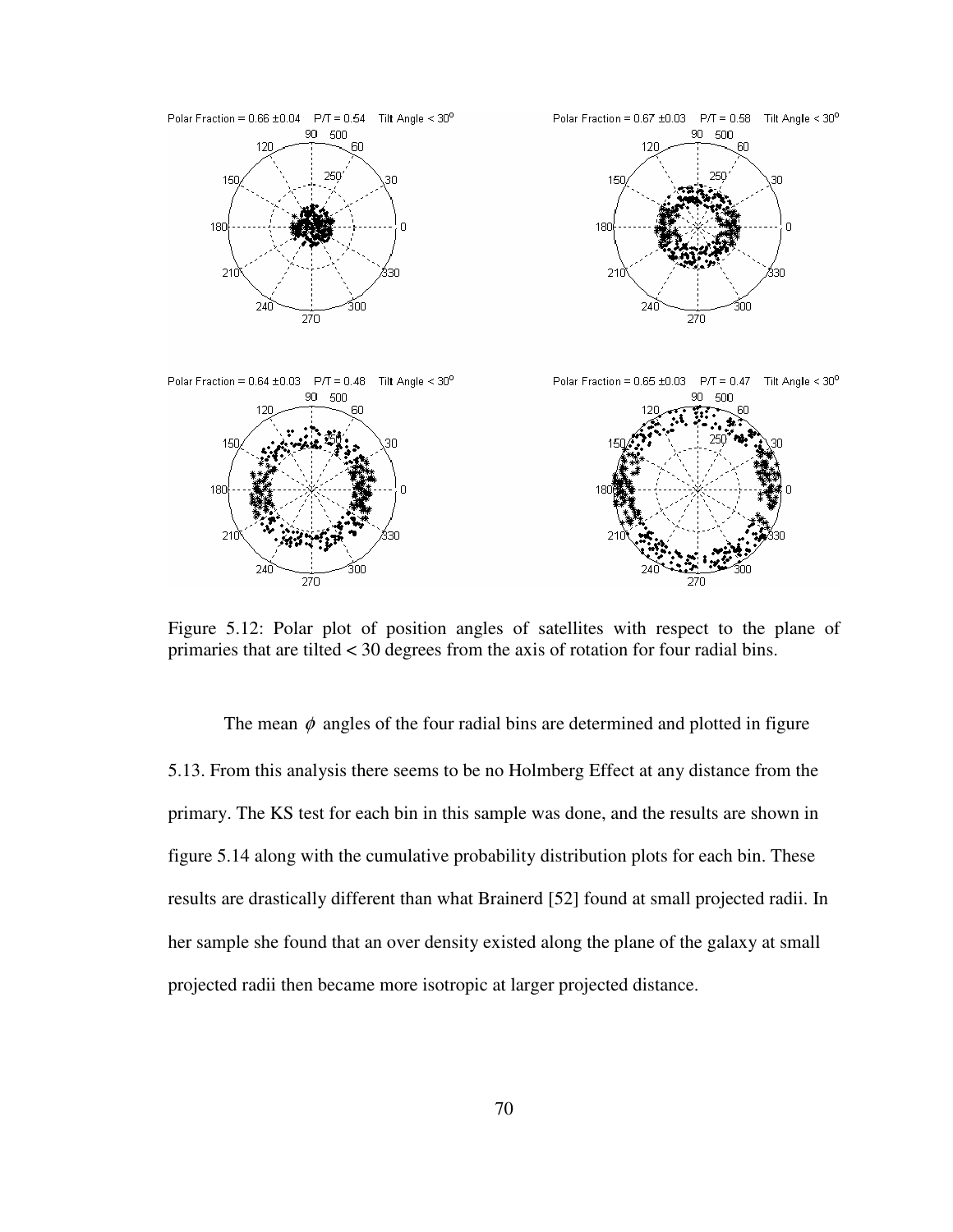

Figure 5.13: The average angle,  $\phi$ , of satellites in the radial bins corresponding to figure 5.12.



Figure 5.14: Cumulative probability distribution for the position angles of the satellites relative to the plane of the primary for the radial bins corresponding to figure 5.12. Confidence level from the KS test for the data being isotropic is shown in the figure.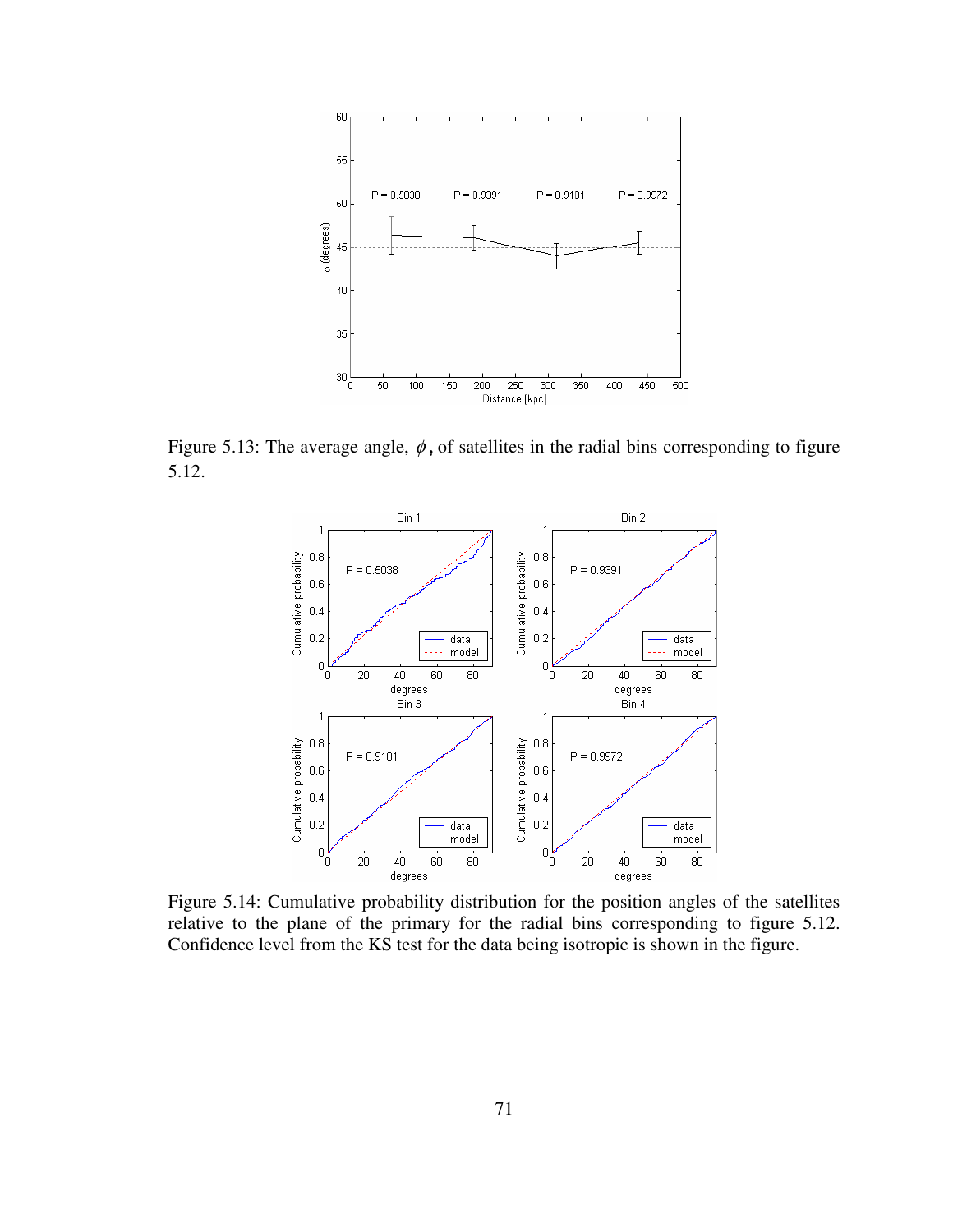Plots similar to figures 5.12 and 5.13 were made for primaries that had a tilt angle > 60 degree from the axis of rotation (face-on). Figure 5.15 shows the position angle of satellites relative to the plane of their primaries. These results favor a system that is isotropically distributed.



Figure 5.15: Polar plot of position angles of satellites with respect to the plane of primaries that are tilted > 60 degrees from the axis of rotation for four radial bins.

Figure 5.16 shows the average angle,  $\phi$ , of satellites in each of the four radial bins along with the probabilities from the KS test. Systems with a tilt greater than 60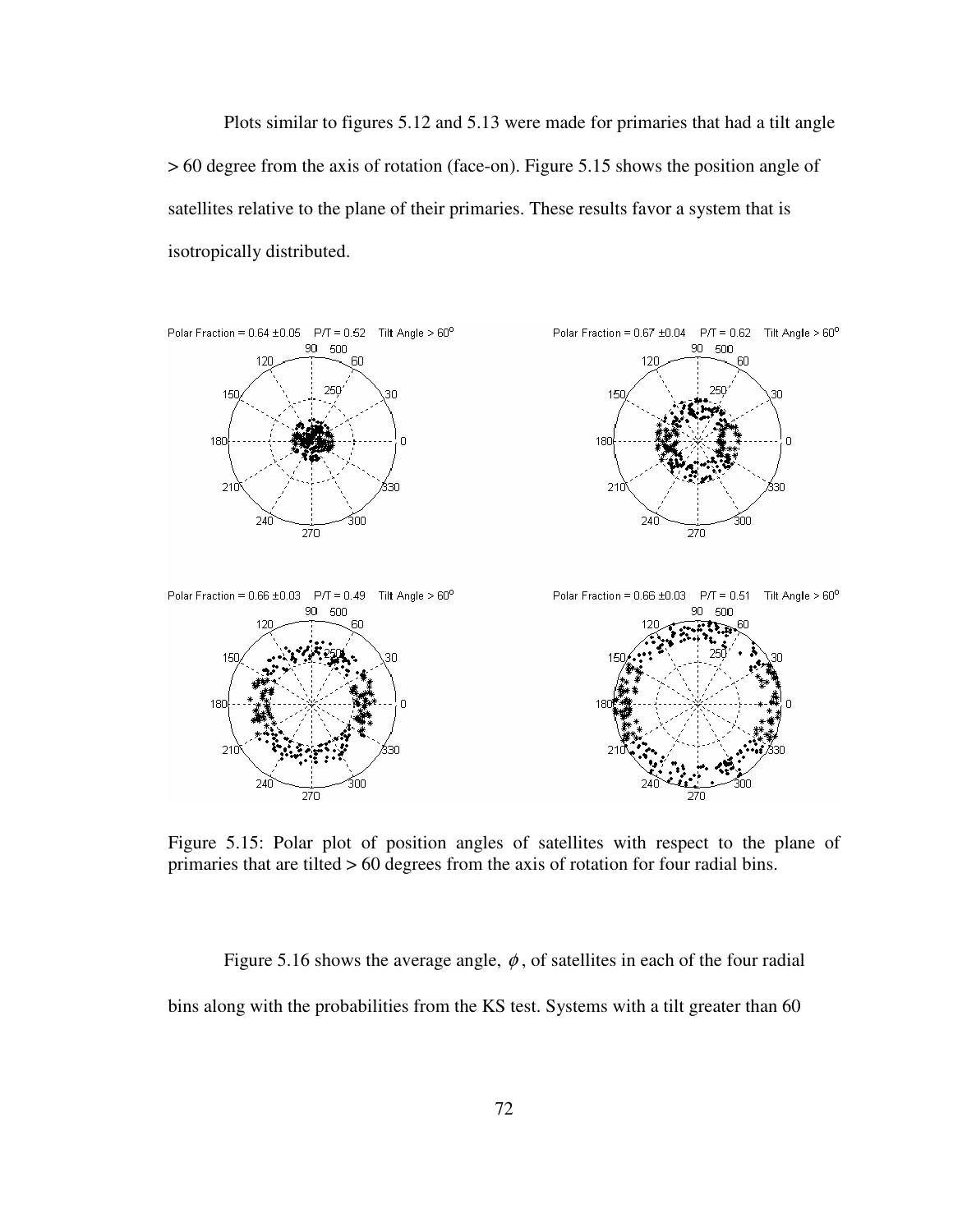degrees from the axis of rotation (face-on) are consistent with being isotropic at a <1σ level.



Figure 5.16: The average angle,  $\phi$ , of satellites in each of the four radial bins in figure 5.15.

 Regardless of what method I used to determine isotropy, including a similar restriction as Sales and Lambas [38], by limiting satellites to relative velocities  $\langle$  150 km/s, and finding little deviation (2 $\sigma$  at most) for an anisotropic distribution of satellites, the analysis shows no Holmberg Effect. Kosh and Grebal [45] also found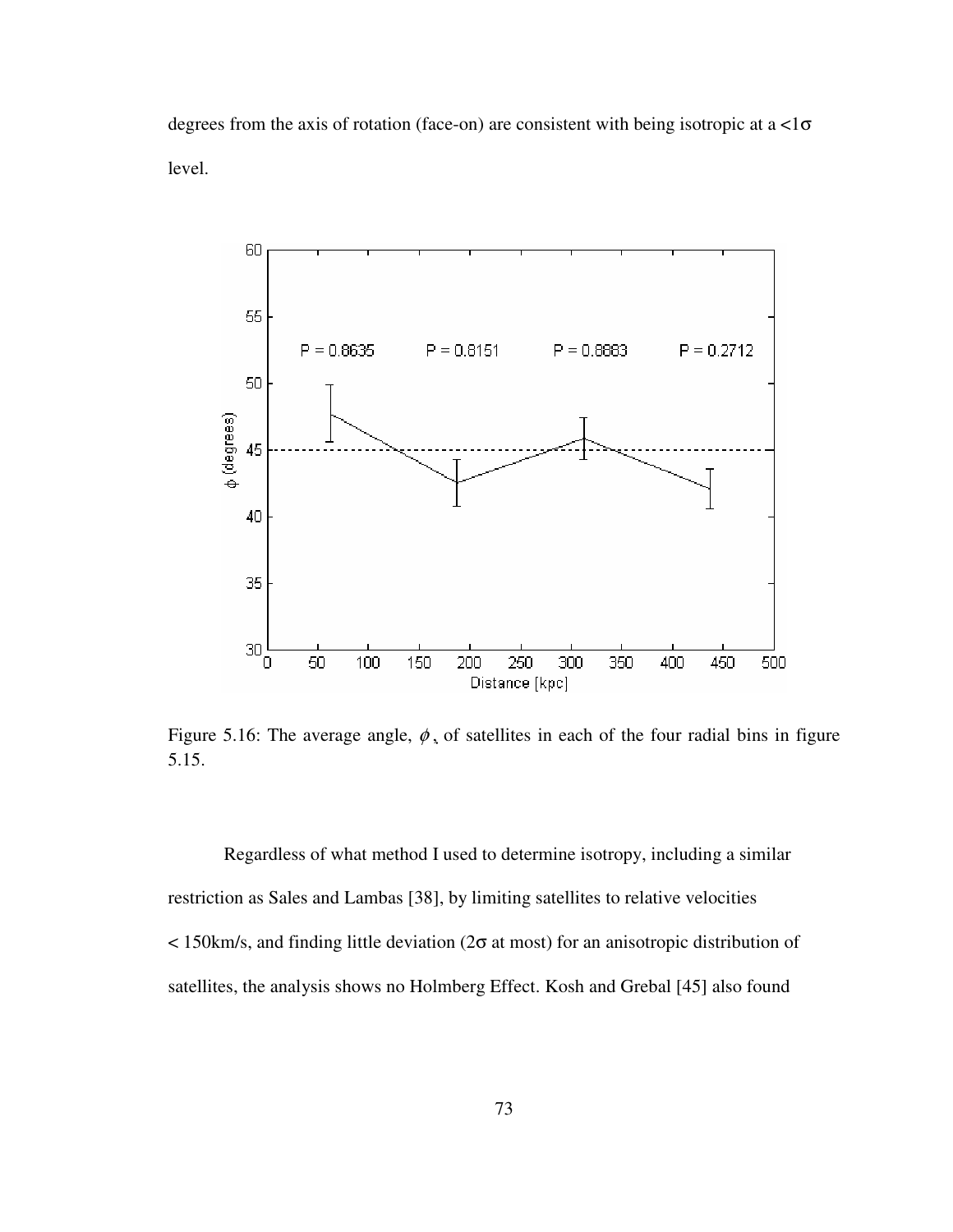evidence that satellite galaxies in the local group are isotropically distributed; that is, they find no evidence of the Holmberg Effect around M31.

 Studies of the Holmberg Effect have been done by Zaritsky et al. [32, 33, 34, 36] and Sales and Lambas [38]. Zaritsky, using the same data from his mass distribution study [32], concluded that beyond 50 kpc there was no Holmberg Effect and believed that Holmberg's sample was too small for a definitive conclusion. Using the 2DF Galaxy Redshift Survey, Sales and Lambas found over 1000 primaries and ~800 satellites for their Holmberg study. They found more satellites in the region  $> 60^\circ$  relative to the axis of rotation of the galaxy than in the region  $\langle 30^\circ \rangle$  relative to the plane of the galaxy. This study found the Holmberg Effect to be present up to 500kpc for satellites with relative velocities  $<$  160 km/s [38].

### 5.2.3 Velocity dispersion In Perpendicular Directions

 From the Holmberg analysis it was a natural step to get the velocity dispersion in the plane of the disk using the planar satellites and to get the velocity dispersion in the polar region using the polar satellites. Determining the velocity dispersion in two directions will give an idea on the "shape" of the halo. Having found the satellites in both of these regions, I can plot the velocity dispersion curve for each region. In figure 5.17 the velocity dispersion of satellites in the polar region and in the planar region is plotted for all primaries with a tilt angle less than ~45 degrees from the axis of rotation. This dispersion was found, as before, using the robust fitting procedure from section 4.2.2.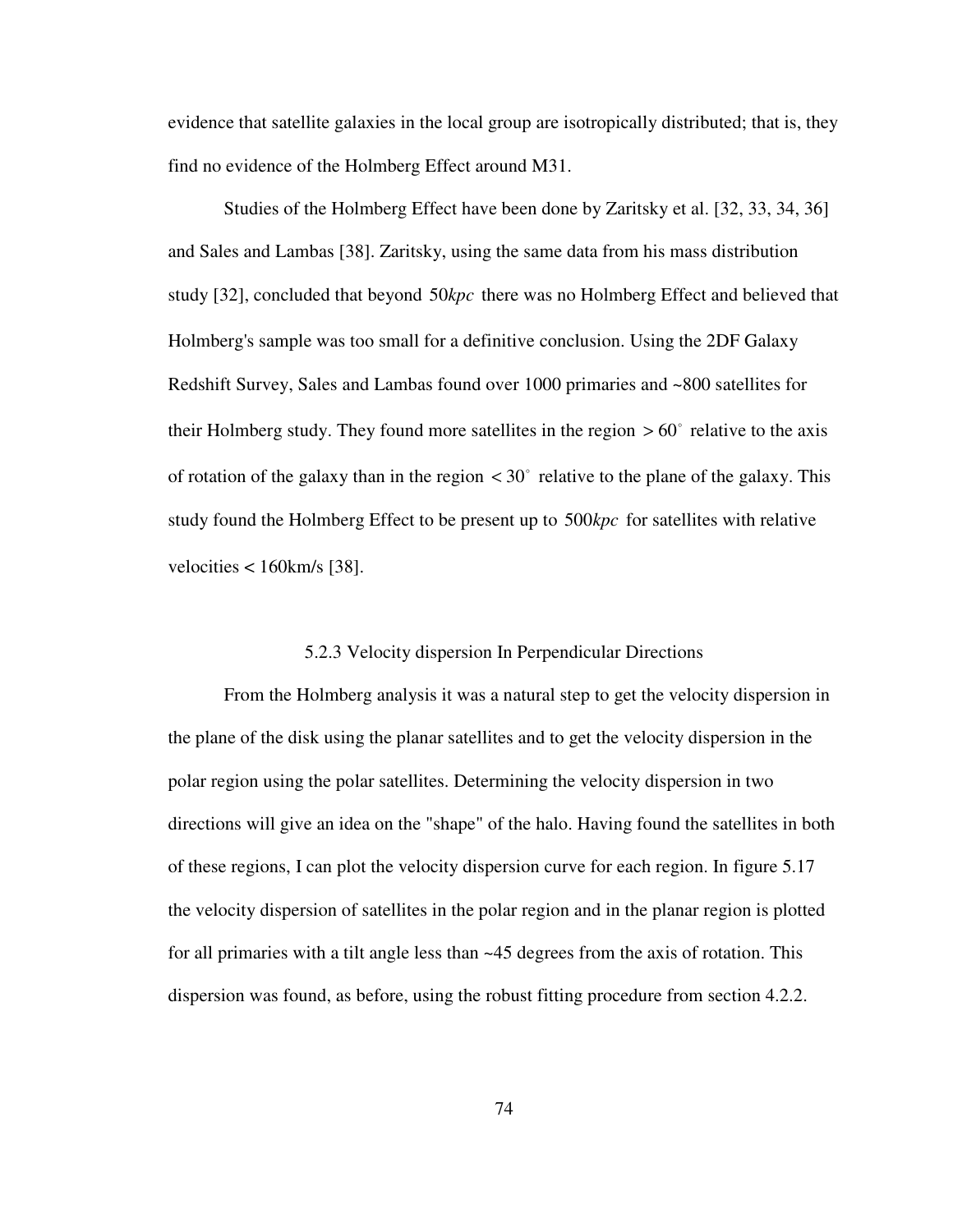

Figure 5.17: The velocity profiles for satellites in the planar region (red) and the polar region (black). These satellites belong to primaries with a tilt angle less than  $\sim$  45 degrees from the axis of rotation.

 The robust analysis showed that the velocity dispersion and interloper fraction were independent of bin size. The analysis also showed that the data did not always follow a Gaussian plus constant shape. The data in the third radial bin for the planar satellites, and the data in the second radial bin for the polar satellites, each dropped below the  $0.01$  significant level ( $\sim 0.008$ ) when the number of bins used to fit the Gaussian plus constant was equal to seven.

 To date, there has been no effort to probe these regions separately, probably due to the lack of data needed for this study, so despite of the fact that these data sets fail the robust analysis, it will be informative to continue with the comparison.

 In figure 5.18 a similar plot is shown for primaries with angles greater than ~45 degrees from the axis of rotation (face-on). Again, using the robust analysis, the velocity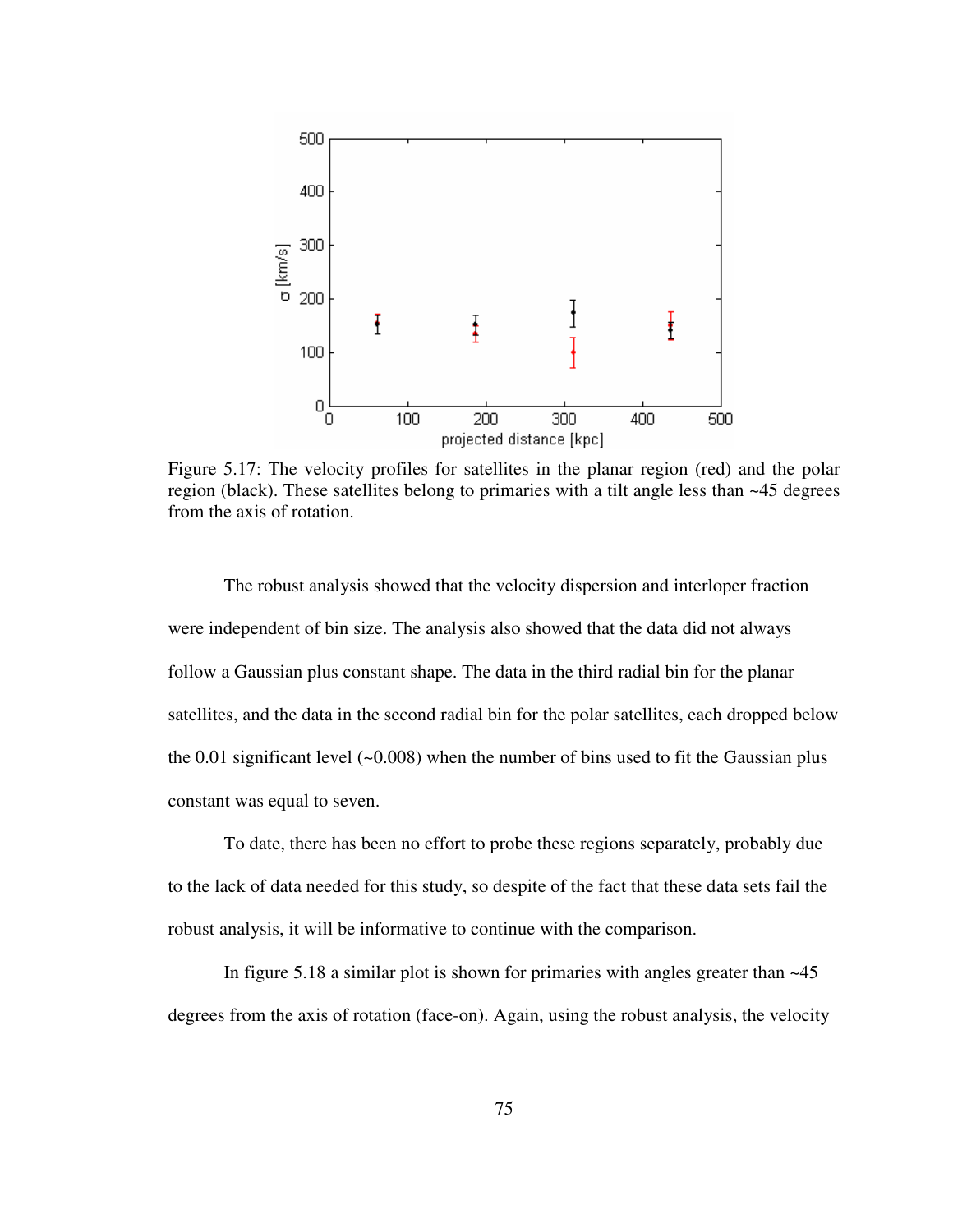dispersion was found and plotted. This time all the bins were greater than the 0.01 significant level.



Figure 5.18: The velocity profiles for satellites in the planar region (red) and the polar region (black). These satellites belong to primaries with a tilt angle greater than ~45 degrees from the axis of rotation.

 These two plots give information about the velocities of satellites in three dimensions. When looking at the velocity profiles for the primary galaxies that were more edge-on (figure 5.17), they exclude the more face-on galaxies. This means that most of the velocity information came from the φ-direction and r-direction (not the z-direction). The opposite is true for figure 5.18. This velocity profile excludes primaries that were edge-on, so most of the velocity information came from the z-direction (not the φdirection or r-direction). This analysis suggests that the velocity distribution of satellites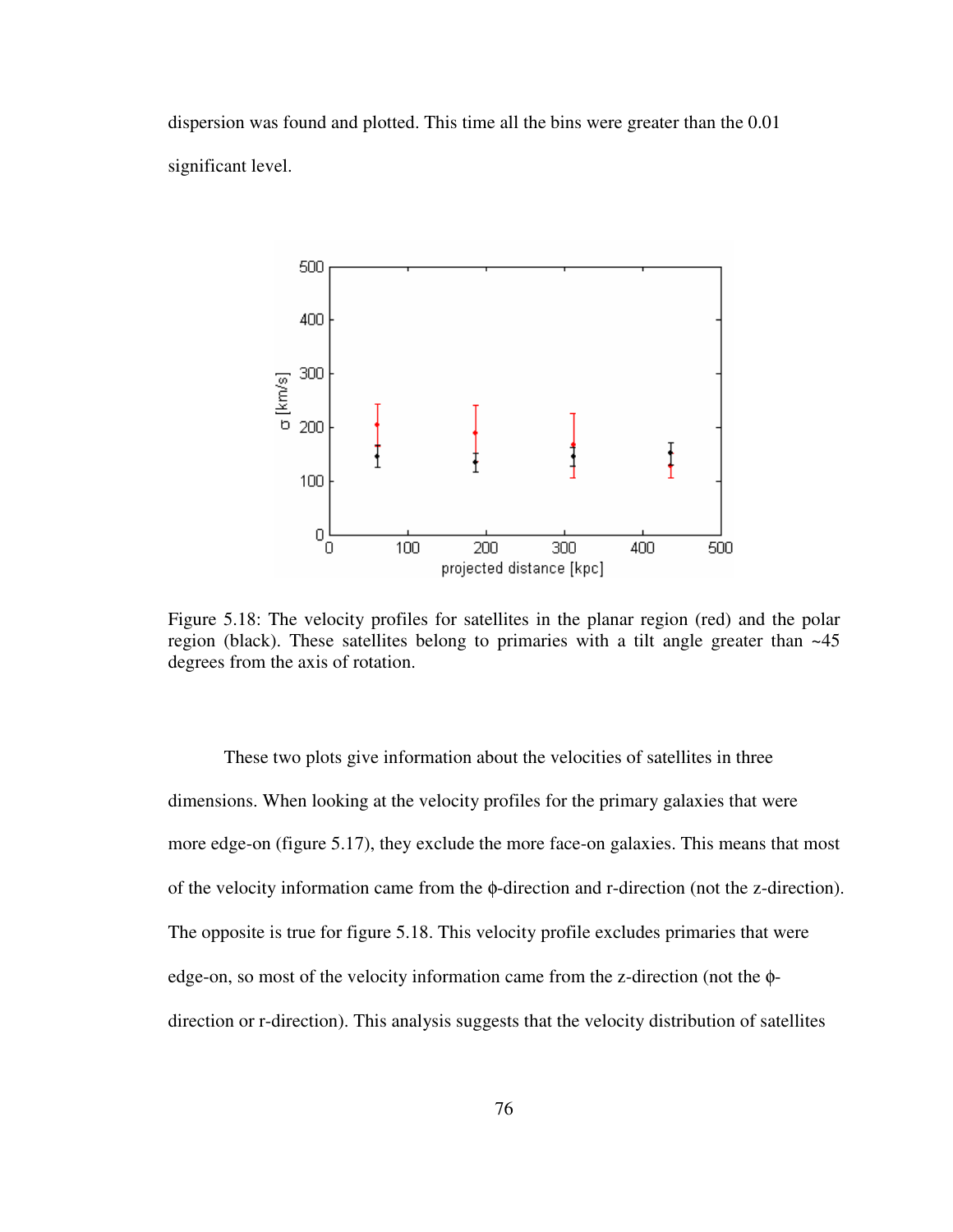is isotropic about the primary (which was assumed for the velocity profile analysis). A larger data set is needed to get a large number of satellites to explore this in much more detail. In particular, it would be advantageous to compare samples of nearly edge-on galaxies to near face-on galaxies in order to better separate the velocity components. These results at least show that the analysis can be done.

### 5.3 Tully - Fisher

 The Tully-Fisher relation is a standard candle that relates the distance of a galaxy to its luminosity. Because the luminosity is related to the absolute magnitude, the Tully-Fisher relation for a system of satellites can be determined. This is an empirically-derived relation that states that the luminosity of a galaxy is directly proportional to the fourth power of its rotational velocity,  $L \propto v^4$ . In the following analysis this relation will be associated to the dispersion as

$$
\sigma \propto L^{0.24}.\tag{15}
$$

 Consider that if as the stars orbit around in a galaxy, their speed were to increase, the mass of the galaxy would have to increase to keep the stars bound. Measuring the radial velocity of stars in the disk of a galaxy gives an idea of how much mass the galaxy contains. Since the galaxy's mass is related to its luminosity, the relation between luminosity and velocity exists.

 In the following three figures (figure 5.19 and figure 5.20) the velocity dispersion of satellites in bin 1 that passed the robust analysis was plotted vs. the luminosity of their primary. The data points are labeled with the subset number they came from. The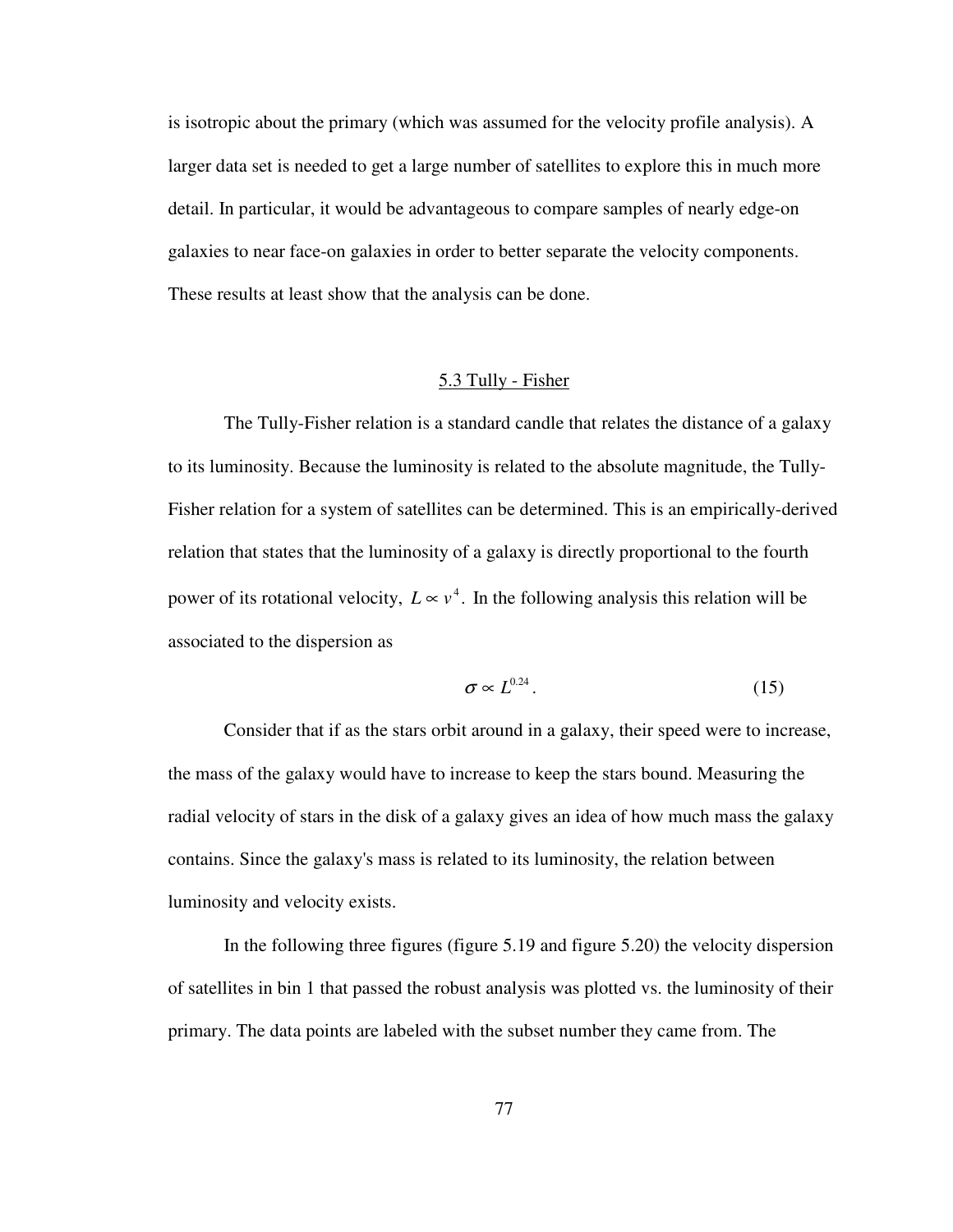velocity dispersion was taken only from the first bins that were greater than the 0.01 significant level. The luminosity was determined using the average magnitude of that subset.

 In the first figure, representing early and late type primaries, the plot follows a power law in the form  $\sigma \propto L^{0.37 \pm 0.02}$  (dotted line). This is lower than what Brainerd [18] and McKay et al. [37] determined. They determined  $L^{0.45}$  and  $L^{0.50}$  respectively.

 Figure 5.20 was made the same way as figure 5.19 except for the late type primaries. The subsets that passed for the early type primaries all fell within the same magnitude range, as a result, they give no useful information in a velocity vs. luminosity plot. The late type primaries fit a power law of  $L^{0.22\pm 0.02}$ , which matches the Tully-Fisher within the uncertainty.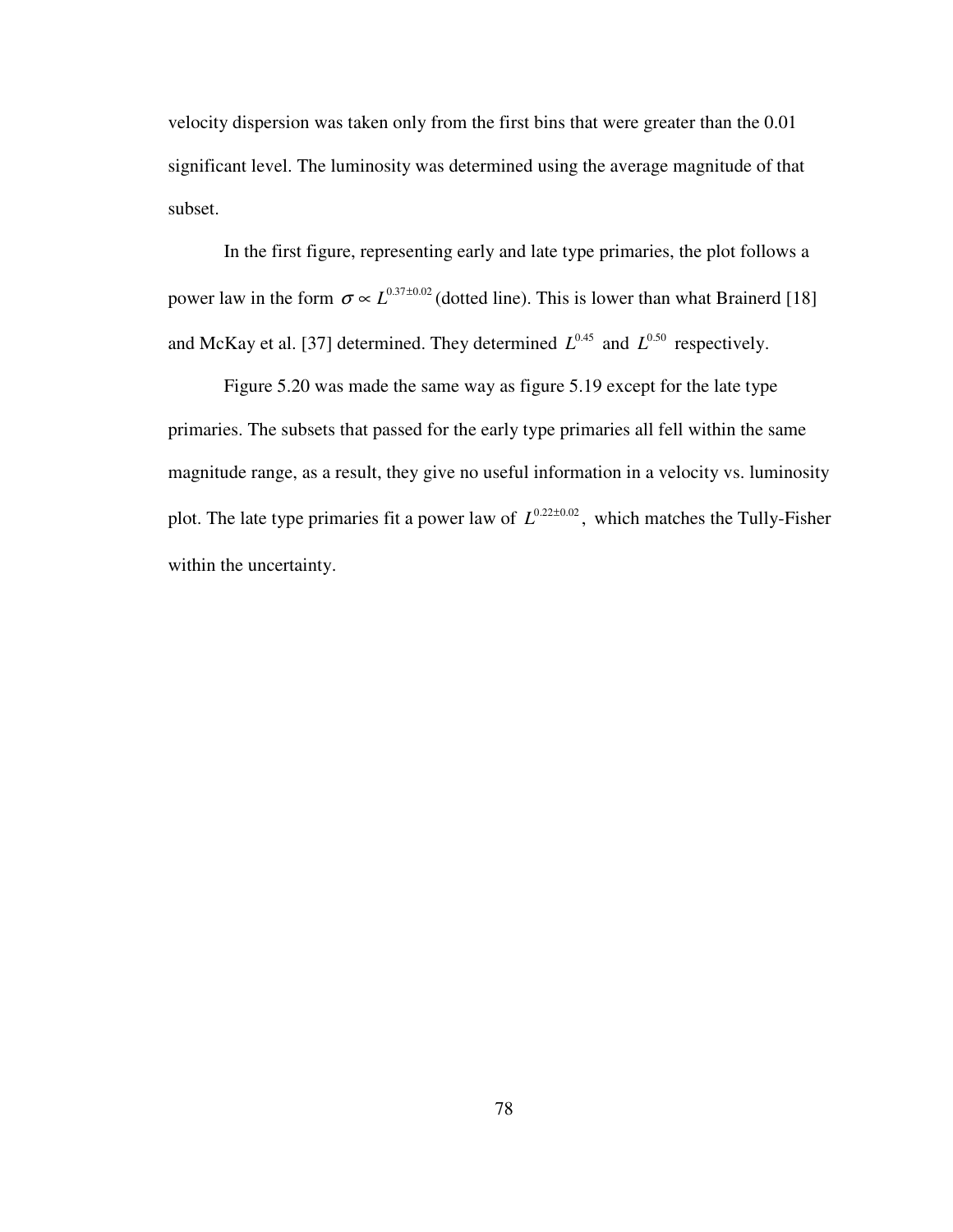

Figure 5.19 Velocity dispersion vs. primary luminosity for early and late type primaries. Dispersions are from satellites within 125kpc (bin 1) of the primary. The velocity dispersion was taken only from the first bin of subsets that had a probability > 0.01.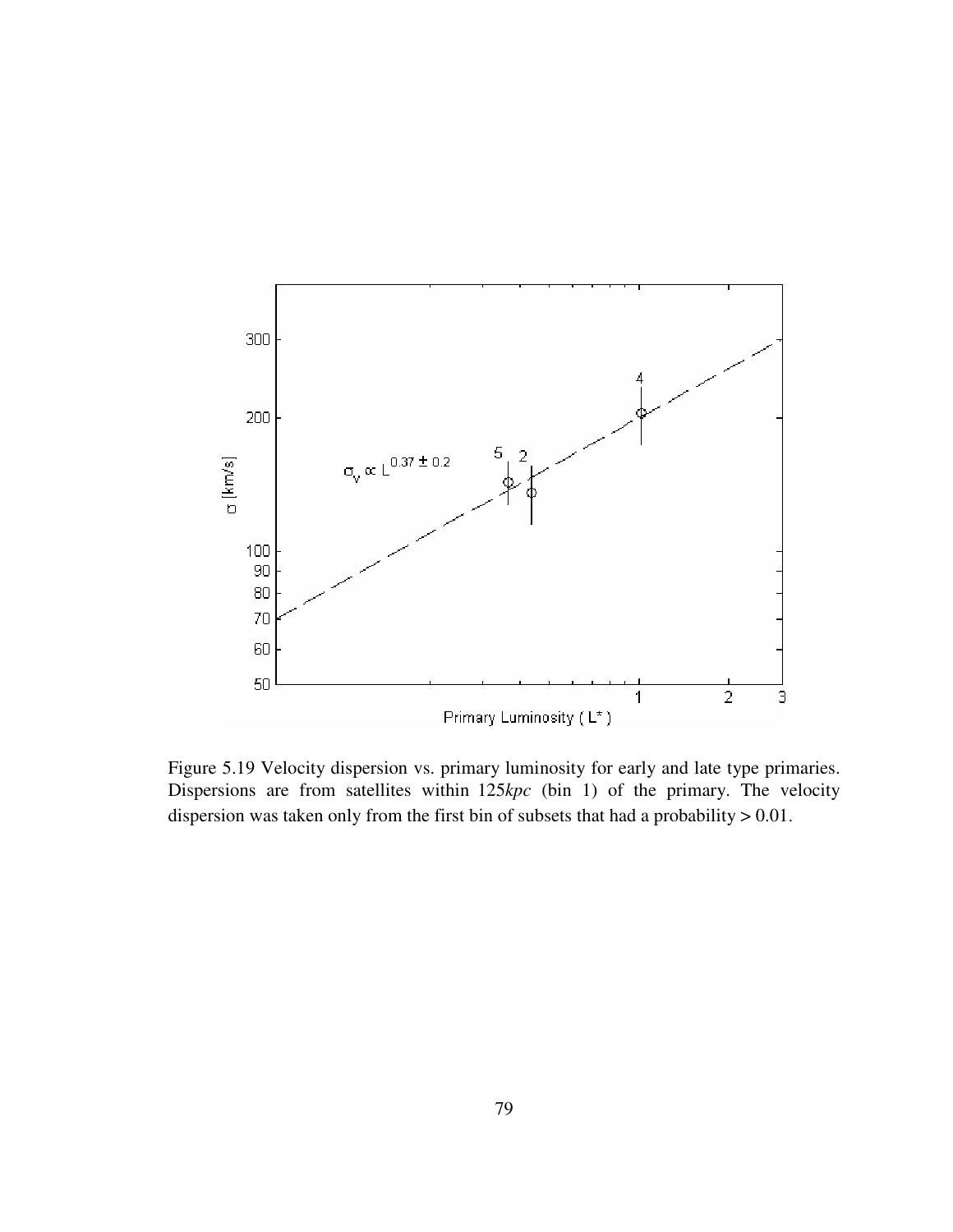

Figure 5.20: Velocity dispersion vs. primary luminosity for late type primaries. Dispersions are from satellites within 125kpc (bin 1) of the primary. The velocity dispersion was taken only from the first bin of subsets that had a probability > 0.01.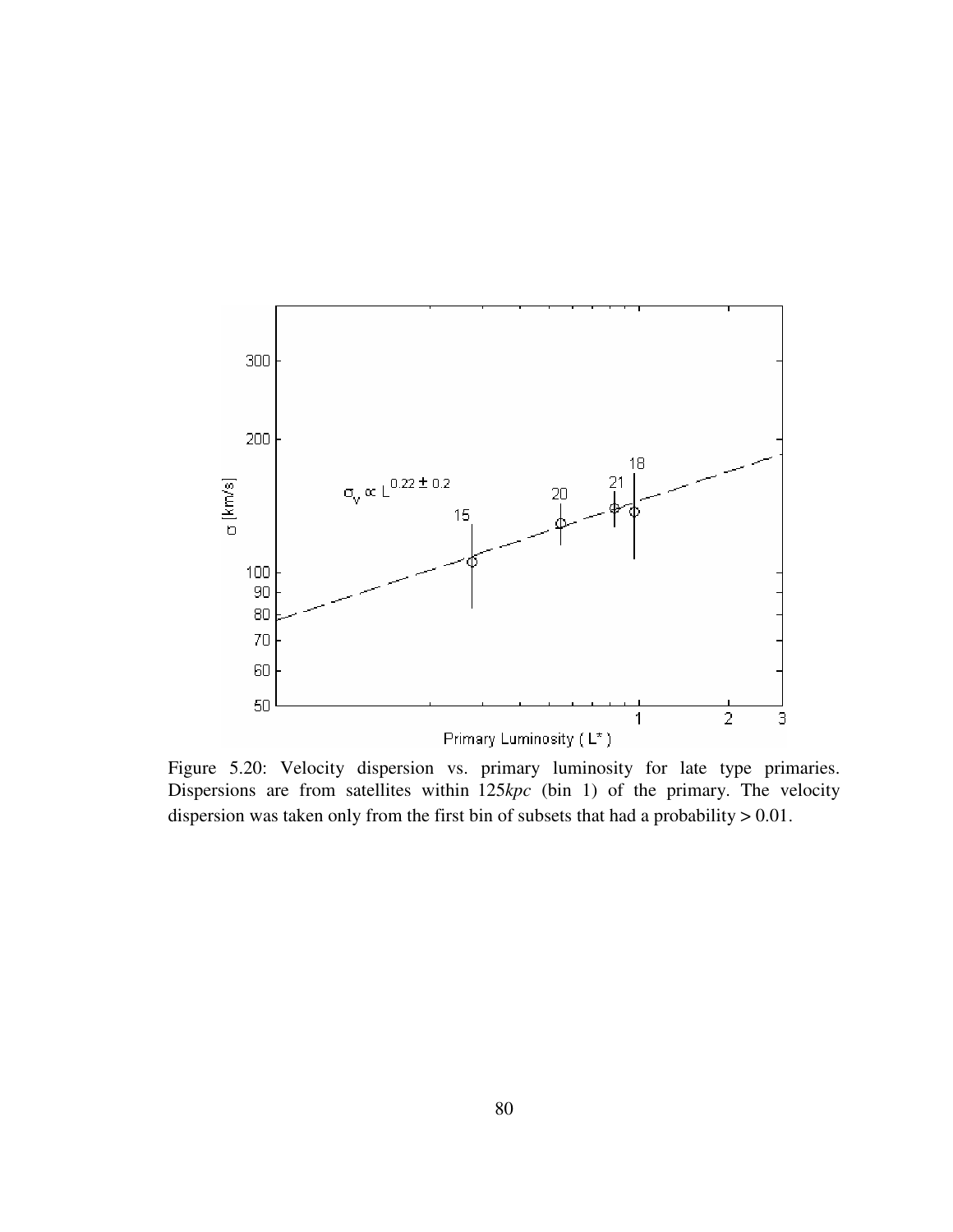# CHAPTER VI **CONCLUSION**

 By using the NYU data I was able to create a sample of isolated galaxies and related satellite galaxies. Then breaking up the sample into multiple subsets of varying absolute magnitude of the primaries, I was able to narrow the data down to a few reliable subsets. The main sample consisted of 2741 primaries between  $-18.0 > M_B > -20.0$  and 4966 satellites between  $-12.0 > M_B > -18.0$ .

 Results of a robust analysis preformed on the data showed which data is more likely to follow a Gaussian plus constant model. From the data, at a significant level of  $P > 0.05$ , I found that the line-of-sight velocity dispersion declines with distance indicating a dark matter halo. This trend agrees with the cosmological models of NFW and other published results that find that the density of the dark matter halo declines as  $\rho \propto r^{-3}$ . The neutrino model has large probabilities and cannot be completely excluded as a possible explanation of the observed velocity dispersions at the  $P > 0.01$  significant level. The MOND model had small probabilities of fitting the velocity dispersion, and results of higher dispersions found for early type primaries than those found for late type primaries of the same luminosity make MOND unlikely.

 Finding that the NFW model describes satellite dynamics in the local Universe  $(0.005 < z < 0.05$ , range in the data used in this study), and also describes satellite dynamics farther out  $(0.06 < z < 0.2)$ , supports the hierarchical scenario of evolution of structures in the Universe.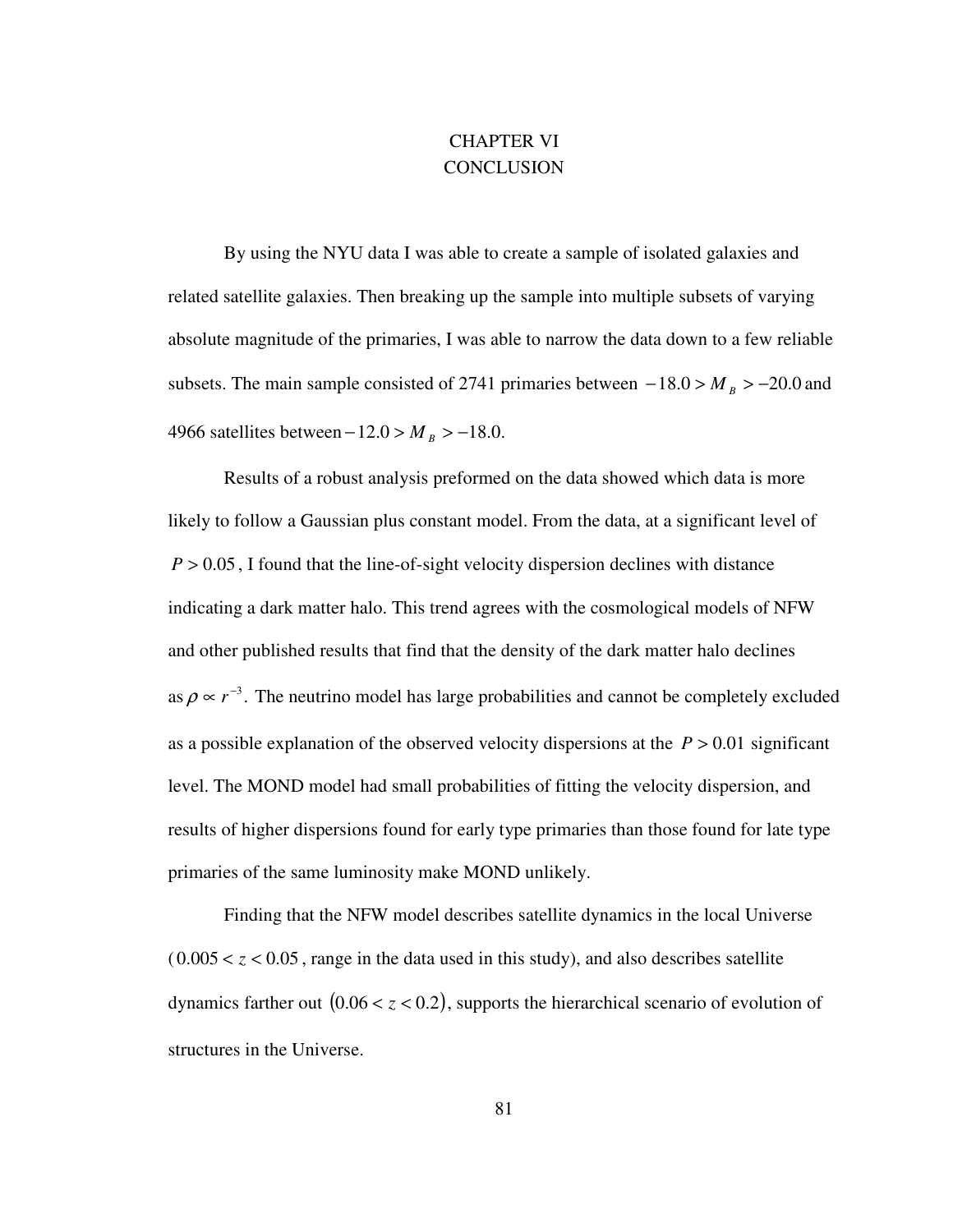The line-of-site dispersion was measured in two perpendicular directions: along the plane and along the axis of rotation. There is no other work on this to compare results, but I can draw some conclusions from the analysis. I found that the magnitudes of the velocity dispersions in both directions are independent of primary tilt (within the error bars). This leads to the conclusion that the satellite velocities are distributed isotropically and suggests that the dark matter halo is spherical in shape, which some cosmological models predict. This also lends support to the initial assumption of an isotropic velocity halo.

 This velocity profile analysis has provided some new insights into the study of the mass distribution of isolated galaxies beyond their optical radii. The results that early type primaries have a larger dispersion than late type primaries at the same luminosity suggest that early type primaries have a larger dark matter halo. The additional dark matter in the early type primaries is most likely from having a larger primordial dark matter halo at birth than the late type primaries. When a galaxy is forming, the infall rate of the baryonic matter depends on how large the dark matter halo is. The larger the dark matter halo, the faster the infall, and the faster the galaxy forms. By initially having a larger dark matter halo, a galaxy can evolve from a late type galaxy to an early type galaxy relatively faster than a galaxy that initially has a smaller dark matter halo.

 To gain a better understanding of this phenomenon, an even larger sample of primary galaxies and their satellites is needed. Minimizing the magnitude range of primaries in an ensemble allows for the most efficient way to investigate their properties. Also, breaking up primaries by type, will give more detail of how different these systems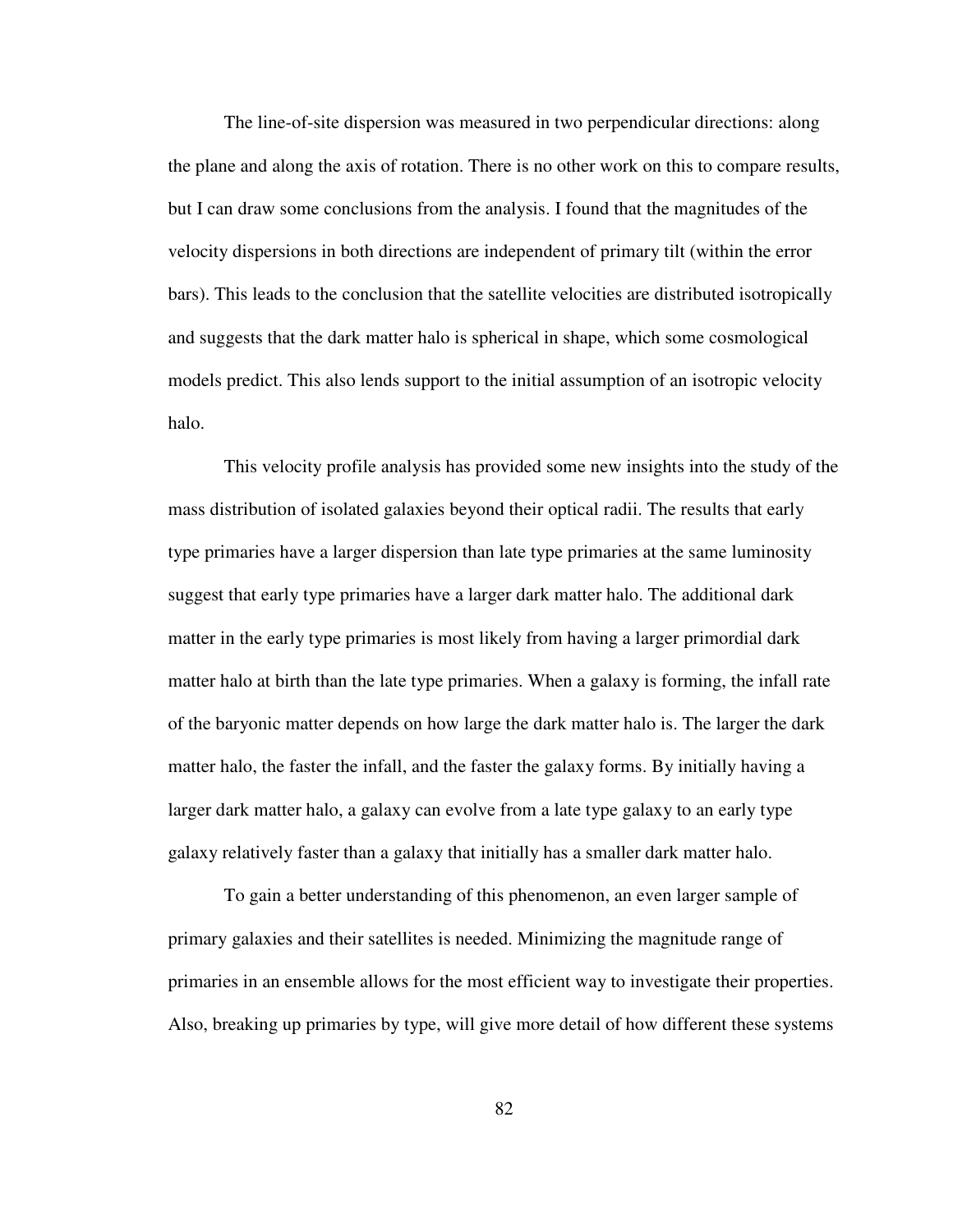may be. By making samples in this manner (this was done in this study), a large number is needed to get an accurate result when determining the velocity dispersions of satellites.

 I also investigated the stellar populations of the satellites surrounding isolated galaxies. I found that the distribution of satellites of low magnitude primaries (early or late) is similar. Furthermore, I find that the high magnitude primary sample shows early type satellites decline more steeply than late type satellites, indicating that the primary galaxy does have an influence on their satellites.

 The satellite galaxies can be influenced by the gravitational dynamics between them and their primary. This gravitational force varies with distance from the primary. This means that the part of the satellite closer to the primary feels a stronger pull than the part of the satellite farther from the primary causing a "tidal" effect over the entire satellite. This tidal force can cause perturbations in the motion of stars and gas in the satellite galaxy inducing star formation. The total angular momentum must be conserved in the system. The interaction will increase the satellites' internal angular momentum and decreases the satellites' orbital angular momentum. This loss in orbital angular momentum causes the orbital radius of the satellite to decrease, becoming closer to the primary. This effect would be more pronounced in satellites with primaries that have a larger mass (magnitude), as shown by the results.

 In this analysis a larger sample cannot hurt, but it would be of more significance to get a sample with systems (primaries of high magnitude  $-19.0 > M_B > -20.0$  and fainter satellites) at a much farther distance than the one used in this study. This process in which the primary gravitationally affects its satellites takes place over a long period of

83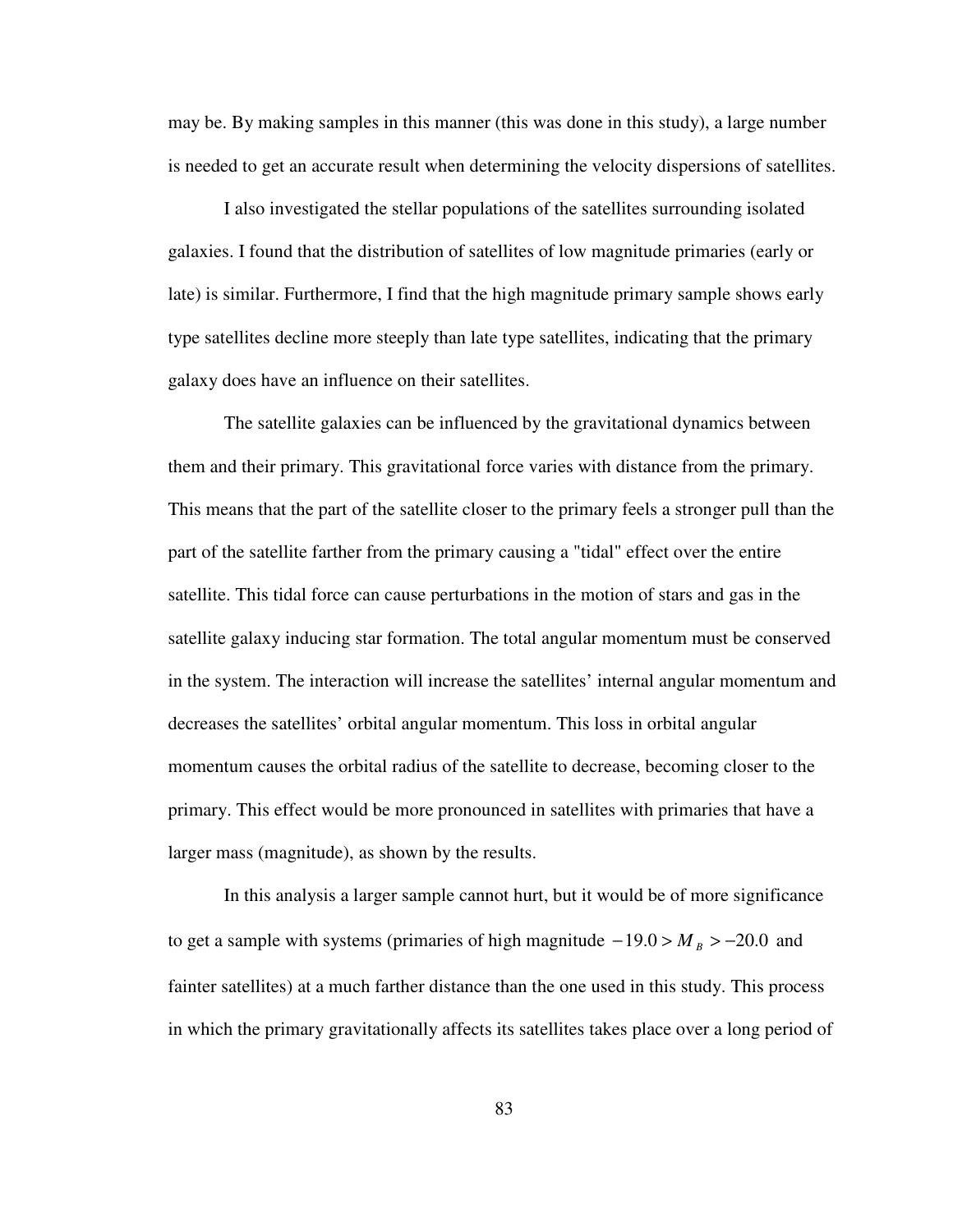time. If this is truly the case and if we look at systems at larger z (longer ago), then we should find more late type satellites closer to the primary. This would also give support to the hierarchal scenario.

From the data I also found little deviation  $(1\sigma \text{ at most})$  for an anisotropic distribution of satellites, suggesting that the Holmberg Effect is not present. This anisotropy was not seen even when the tilt of the galaxy relative to the rotation axis was taken into account. From the data, satellite galaxies tend to be isotropic near the primary galaxy and at large projected distances from the primary galaxy. The only way for this analysis to be improved is to create a large sample of satellites that are very close  $(<50kpc$ ) to their primary. A larger sample has been used [54], and it was found that on scales of < 50*kpc* satellites are preferentially aligned with the major axis of the primary.

 The results show that the primordial state of these systems is isotropic and puts constraints on galaxy formation models that preferentially align satellites along filaments.

The typical size of the subsets that I used was  $\sim$ 1000 satellites, for a range within 500kpc. This would be a large sample size if they were all within 50kpc and would insure that this region was probed effectively.

Finally, I found the velocity dispersion of satellites within 125 kpc scales with the luminosity of the primary galaxy (late) as  $\sigma \propto L^{0.22 \pm .02}$ .

 The velocity dispersions of satellites, for late type primaries, fall within the Tully-Fisher relation. The fact that satellite dispersions are related to the luminosity of their primary even though the dispersions are driven by the dark matter halo tells us something about the matter distribution in the early Universe. There is no reason that a large dark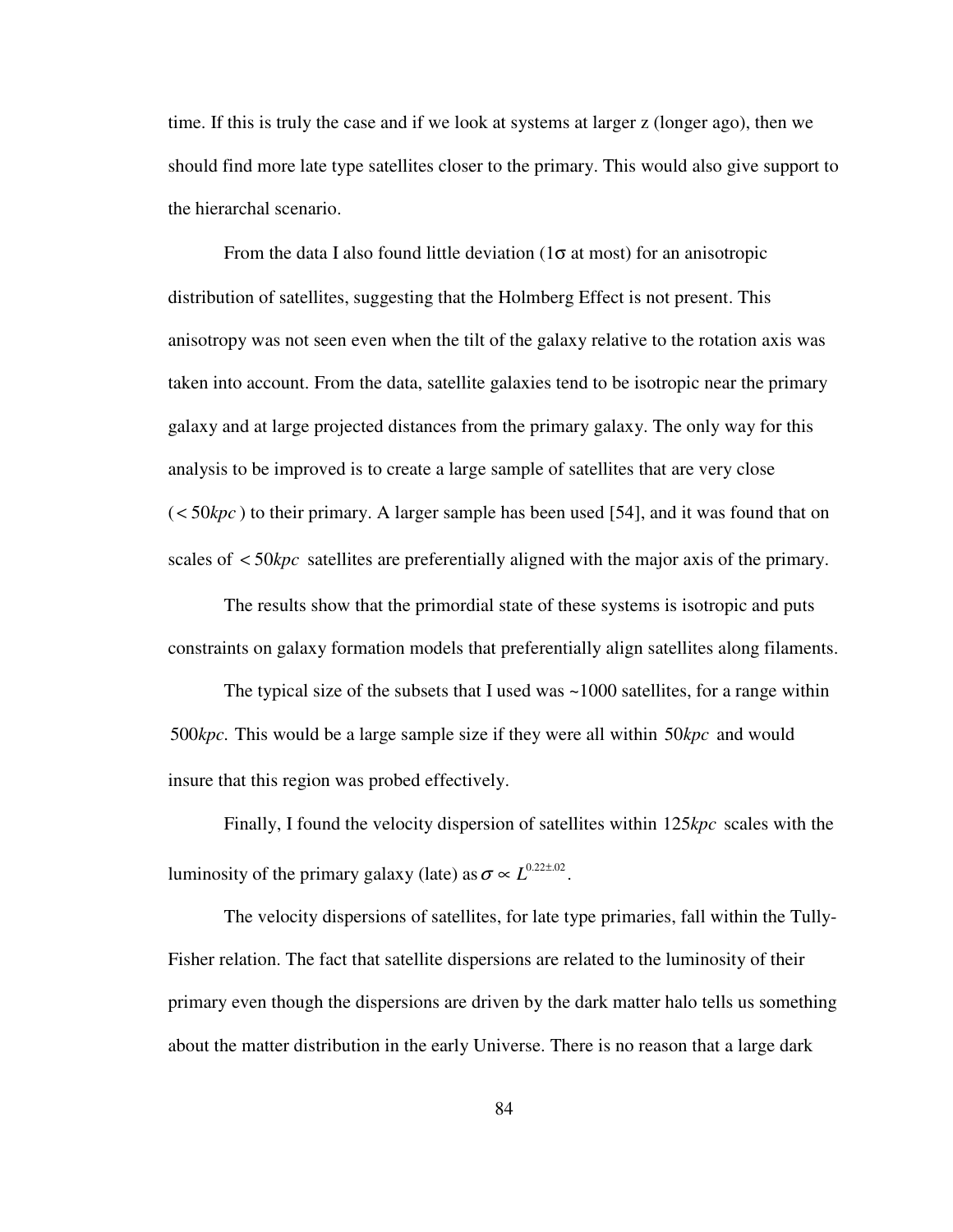matter halo cannot have a small low luminous galaxy. The relationship seen in figures 5.19 and 5.20 suggests that matter was evenly distributed in the early Universe. This allowed dark matter halos to "take in" an amount of matter proportional to their size.

 To obtain better results here, again, the benefit of a larger sample would make the statistics better. With a larger sample I could break up the sample into even smaller luminosity bins, which would minimize mixing of different size galaxies. Having small luminosity bins would also give more range in the primary luminosities for a better power law fit.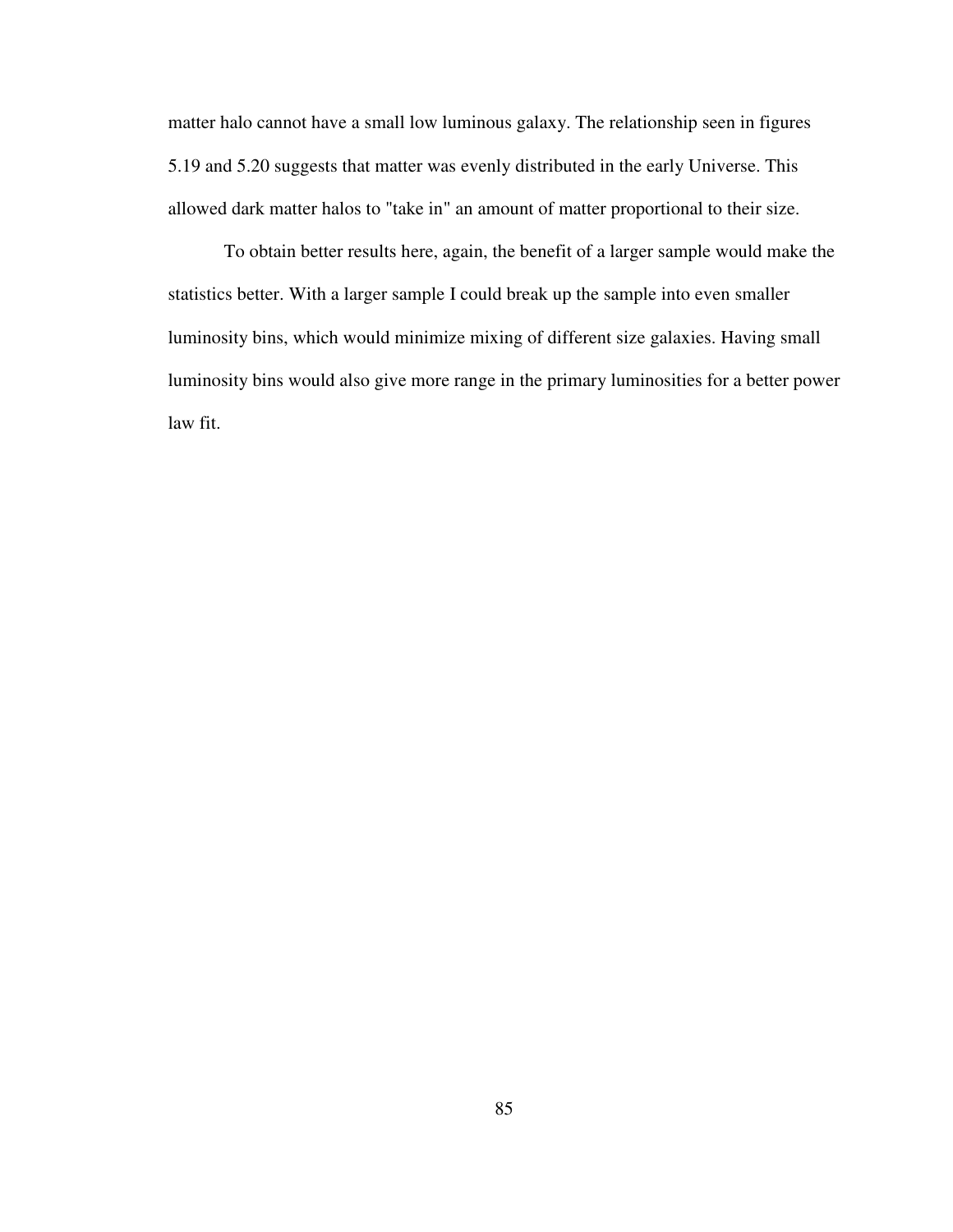### **REFERENCES**

- [1]Zwicky, F., "Die Rotverschiebung von extragalaktischen Nebeln," Helvetica Phys.Acta, 6, pp. 110, (1933).
- [2]Babcock, H. W., "The Rotation of the Andromeda Nebula," Lick Observatory bulletin no. 498, pp. 41-51, (1939).
- [3]Roberts, M. S., and Whitehurst, R. N., "The Rotation Curve and Geometry of M 31 at Large Galactocentric Distances", Astrophysical Journal, 201, pp. 327-346, (1975).
- [4]Ostriker, J. P., and Peebles, P. J. E., "A Numerical Study of the Stability of Flattened Galaxies: or, Can Cold Galaxies Survive?" Astrophysical Journal, 186, pp. 467-480, (1973).
- [5]Ostriker, J. P., and Peebles, P. J. E., and Yahil, A., "The Size and Mass of Galaxies, and the Mass of the Universe", Astrophysical Journal, 193, pp. L 1-L4, (1974).
- [6]Hannestad, S., Mirizzi, A., and Raffelt, G., "New Cosmological Mass Limit on Thermal Relic Axions," Journal of Cosmology and Astroparticle Physics, 7, p. 02, (2005).
- [7]Desai, S et al., "Search For Dark Matter WIMPs Using Upward Through-Going Muons in Super-Kamiokande," Physical Review D, 70, id. 083523, (2004).
- [8]Alcock, C. et al., "EROS and MACHO Combined Limits on Planetary-Mass Dark Matter in the Galactic Halo", Astrophysical Journal Letters, 499, p. L9, (1998).
- [9]Gnedin, O., Y., "Response of Dark Matter Halos To Condensation of Baryons: Cosmological Simulations And Improved Adiabatic Contraction Model," The Astrophysical Journal, 616, Issue 1, pp. 16-26, (2004).
- [10]Plionis, M., Basilakos, S., "The Cluster Substructure-Alignment Connection," Monthly Notices of the Royal Astronomical Society, 329, pp. L47-L51, (2002).
- [11]Hoffman, Y., "On the Formation and Structure of Galactic Halos," Astrophysical Journal, 328, pp. 489-498, (1988).
- [12]Gunn, J. E., Gott, J. R., "On the Infall of Matter Into Clusters of Galaxies and Some Effects on Their Evolution," Astrophysical Journal, 176, pp. 1-19, (1972).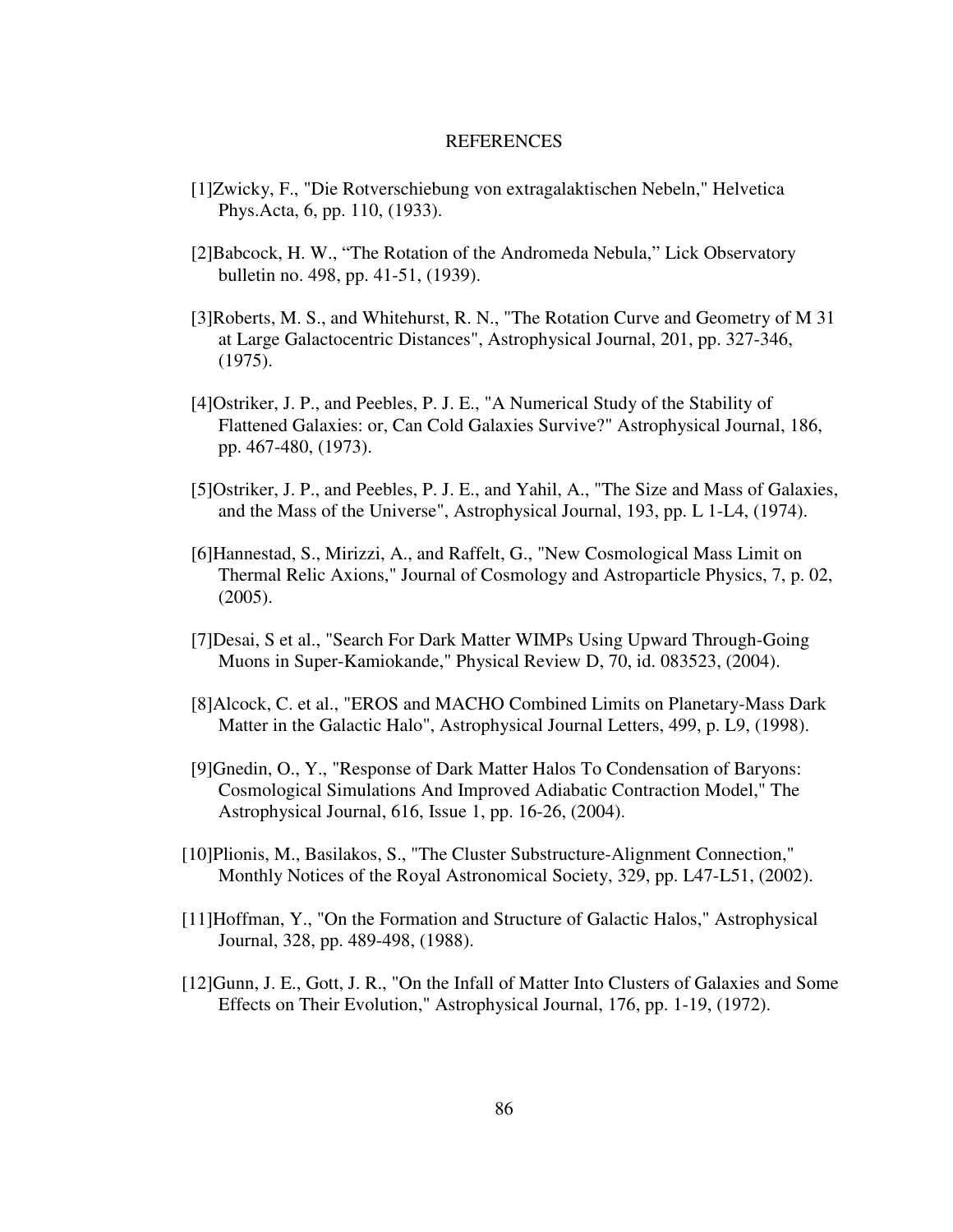- [13]Navarro, J. F. and White, D. M., "The Structure of Cold Dark Matter Holos," Astrophysical Journal, 462, pp. 563-575, (1996).
- [14]Navarro, J. F. and White, D. M., "A Universal Density Profile from Hierarchical Clustering," Astrophysical Journal, 593, pp. L7-L10, (1997).
- [15]Navarro et al., "The inner structure of ΛCDM haloes III. Universality and asymptotic slopes," Monthly Notices of the Royal Astronomical Society, 349, pp. 1039-1051, (2004).
- [16]Zwicky, F., "On the Masses of Nebulae and of Clusters of Nebulae," Astrophysical Journal, 86, pp. 217, (1937).
- [17]Brainerd, T. G., Blandford, R. D. and Smail, I., "Weak Gravitational Lensing by Galaxies," Astrophysical Journal, 466, pp.623 (1996).
- [18]Brainerd, T. G., "Constraints on Field Galaxy Halos from Weak Lensing and Satellite Dynamics," arXiv:astro-ph/0411244 v1 9 Nov (2004).
- [19]Faber, S. M., Gallagher, J. S., "Masses and Mass-to-Light Ratios of Galaxies," Annual review of astronomy and astrophysics, 17, p. 135-187, (1979).
- [20]Sofue, Y., Rubin, V., "Rotation Curves of Spiral Galaxies," Annual Review of Astronomy and Astrophysics, 39, pp. 137-174, (2001).
- [21]Wigmans, R., "On the Accelerated Expansion of the Universe," Submitted to Phys. Rev. Lett., (2004).
- [22]Ringwald, A. and Wong, Y., Y., "Gravitational Clustering of relic Neutrinos and Implications for Their Detection," Journal of Cosmology and Astroparticle Physics, Issue 12, pp. 005 (2004).
- [23]Wigmans,R., Personal communication. Department of Physics, Texas Tech University, Lubbock, TX).
- [24]Milgrom, M., "A Modification of the Newtonian Dynamics as a Possible Alternative to the Hidden Mass Hypothesis," Astrophysical Journal, 270, pp. 365- 370, (1983).
- [25]Milgrom, M., "A Modification of the Newtonian Dynamics: Implications for Galaxy systems," Astrophysical Journal, 270, pp. 384-389, (1983).
- [26]Sloan Digital Sky Survey (SDSS). For information, history and data from SDSS. Retrieved May 22, 2006, from the World Wide Web: http://www.sdss.org.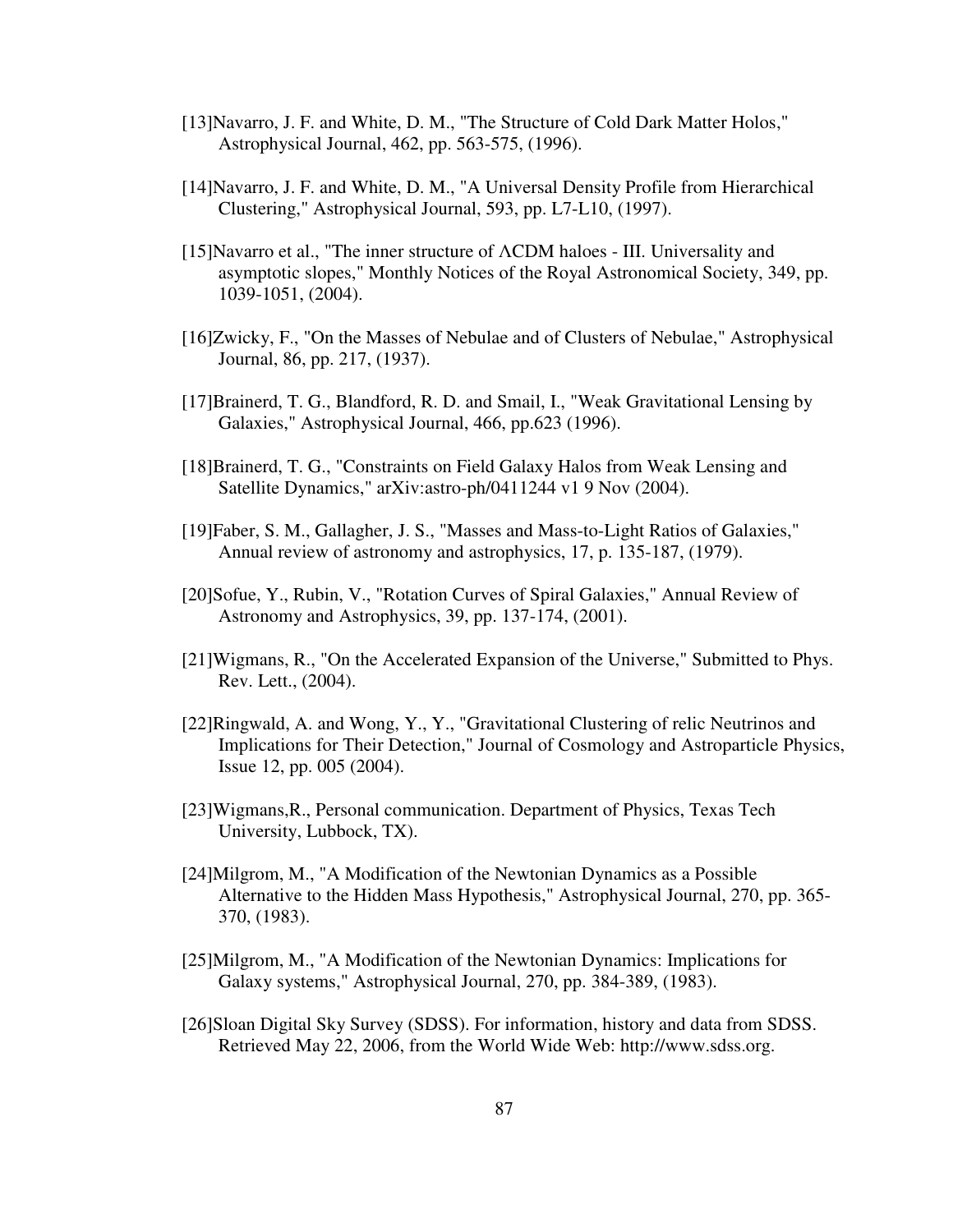- [27]Harvard-Smithsonian Center for Astrophysics. To access CfA Redshift Catalog, zcat. Retrieved May 22, 2006, from the World Wide Web: http://cfawww.harvard.edu/~huchra/zcat/.
- [28]Centre de Données astronomiques de Strasbourg. To access The Uppsala General Catalogue of Galaxies (UGC). Retrieved May 22, 2006, From the World Wide Web: http://cdsweb.u-strasbg.fr/viz-bin/Cat?VII/26D.
- [29]The Anglo-Australian Observatory. To access 2dF Galaxy Redshift Survey (Twodegree-Field Galaxy Redshift Survey). Retrieved May 22, 2006, From the World Wide Web: http://www.aao.gov.au/2df/.
- [30]Prada et al., "Observing the Dark Matter Density Profile of Isolated Galaxies," Astrophysical Journal, 598, pp.260-271, (2003).
- [31]Brainerd, T. G., "Concordance between the Dynamics of Satellite Galaxies in the 2dFGRS and ΛCDM," arXiv:hep-ph/0409381 v1 7 Sep (2004).
- [32]Zaritsky, Dennis, "The Asymmetric Distribution of Satellite Galaxy Velocities," Astrophysical Journal, 400, pp. 74-79, (1992).
- [33]Zaritsky, D., Smith, R., Frenk, C. and White, S. D. M., "Satellites of Spiral Galaxies," Astrophysical Journal, 405, pp. 464-478, (1993).
- [34]Zaritsky, D. and White, S. D. M., "The Massive Halos of Spiral Galaxies," Astrophysical Journal, 435, pp. 599-610, (1994).
- [35]Zaritsky, D., Smith, R., Frenk, C. and White, S. D. M., "More Satellites of Spiral Galaxies," Astrophysical Journal, 478, pp. 39-48, (1997).
- [36]Zaritsky et al., "Anisotropies in the Distribution of Satellite Galaxies," Astrophysical Journal, 478, pp. L53 - L56, (1997).
- [37]McKay et al., "Dynamical Confirmation of Sloan Digital Sky Survey Weak-lensing Scaling Laws," Astrophysical Journal, 571, pp. L85, (2002).
- [38]Sales, J. and Lambas, D. G., "Anisotropy in the distribution of satellites around primary galaxies in the 2df Galaxy Redshift Survey: the Holmberg Effect," Mon. Not. R. Astron. Soc., 348, pp. 1236-1240, (2004).
- [39]Arp, H., "Characteristics of companion galaxies," Astrophysical Journal, 256, pp. 54-74, (1982).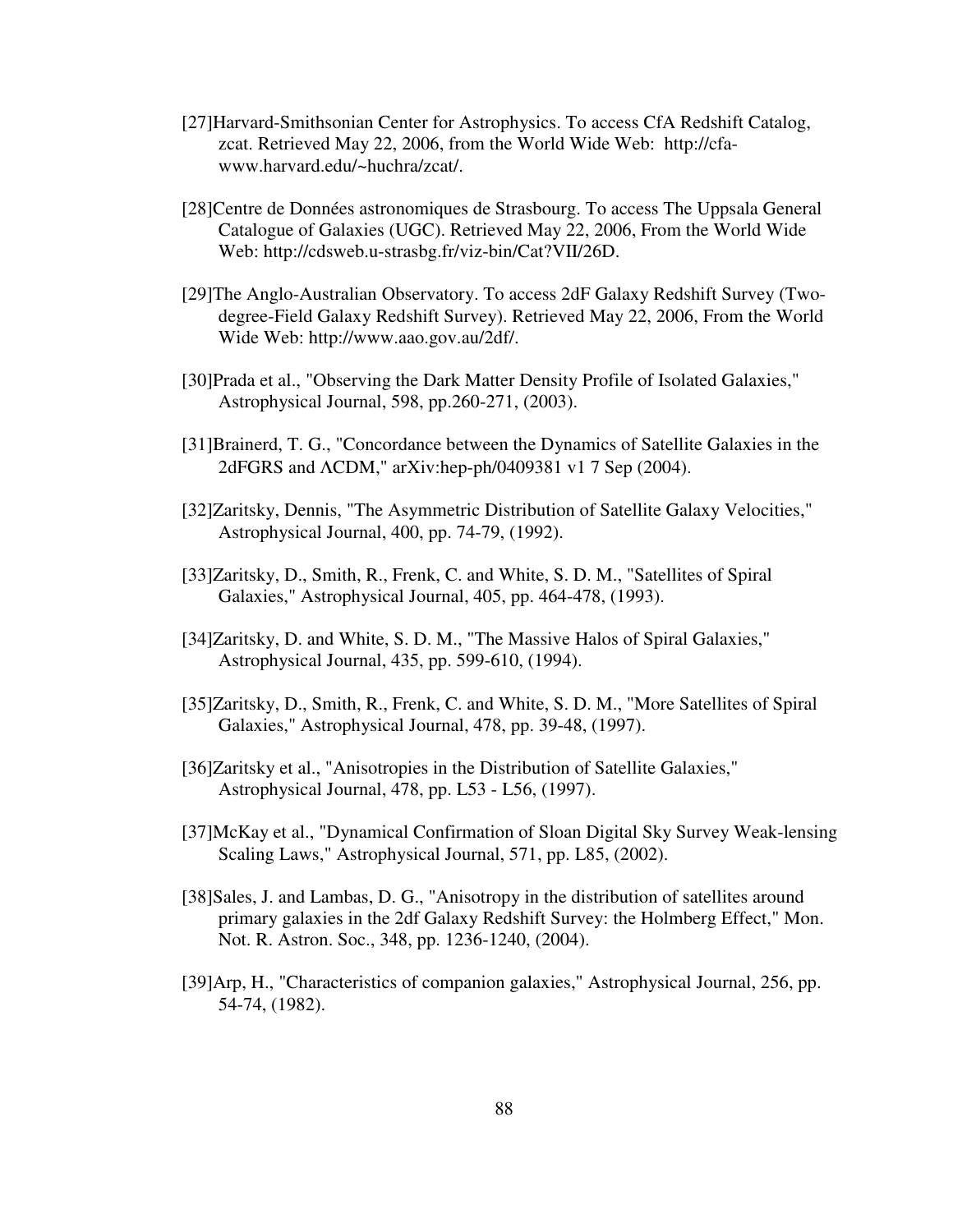- [40]Blanton et al., "The Luminosity Function of Galaxies in SDSS Commissioning Data," Astrophysical Journal, 121, pp. 2358-2380, (2001).
- [41]Holmberg, E., "A Study of Physical Groups of Galaxies," Arkiv för Astronomii, 5, pp.305-343, (1969).
- [42]Majewski, S., R., "The Fornax-Leo-Sculptor stream revisited," The Astrophysical Journal, Part 2 - Letters, 431, pp. L17-L21, (1994).
- [43]Quinn P., Goodman J., "Sinking satellites of spiral systems," Astrophysical Journal, 309, pp. 472-495, (1986).
- [44]Knebe et al., "Anisotropies in the Distribution of Satellite Galaxy Orbits," Astrophysical Journal, 603, pp. 7 -11, (2004).
- [45] Koch, A., and Grebel, E. K., "The Anisotropic Distribution of M31 Satellite Galaxies: A Polar Great Plane of Early-Type Companions," arXiv:astroph/0509258, (2006).
- [46]Mathworks. For information of the program language MatLab®. Retrieved May 22, 2006, from the World Wide Web: http://www.mathworks.com
- [47]Blanton et al., "NYU-VAGC: a galaxy catalog based on new public surveys," Astrophysical Journal, 129, pp. 2562, (2004).
- [48]Adelman-McCarthy et al., "The Fourth Data Release of the Sloan Digital Sky Survey," arXiv:astro-ph/0507711, accepted to ApJ, (2005).
- [49]Yasuda et al., "Galaxy Number Counts from the Sloan Digital Sky Survey Commissioning Data," The Astronomical Journal, 22, pp. 1104-1124, (2001).
- [50]Strateva et al., "Color Separation of Galaxy Types in the Sloan Digital Sky Survey Imaging Data," The Astronomical Journal, 122, 4, pp.1861-1874, (2001).
- [51]Lorrimer et al., "The Distribution of Satellite Galaxies," R.A.S. Monthly Notices, 269, pp. 696, (1994).
- [52]Brainerd, T. G., "Anisotropic Distribution of SDSS Satellite Galaxies: Planar (Not Polar) Alignment," The Astrophysical Journal, 628, L101-L104, (2005).
- [53]Agustsson, I. and Brainerd, T., "The Orientation of Satellite Galaxies: Evidence of Elongation in the Direction of the Host," The Astrophysical Journal, 644, pp. L25- L28, (2006).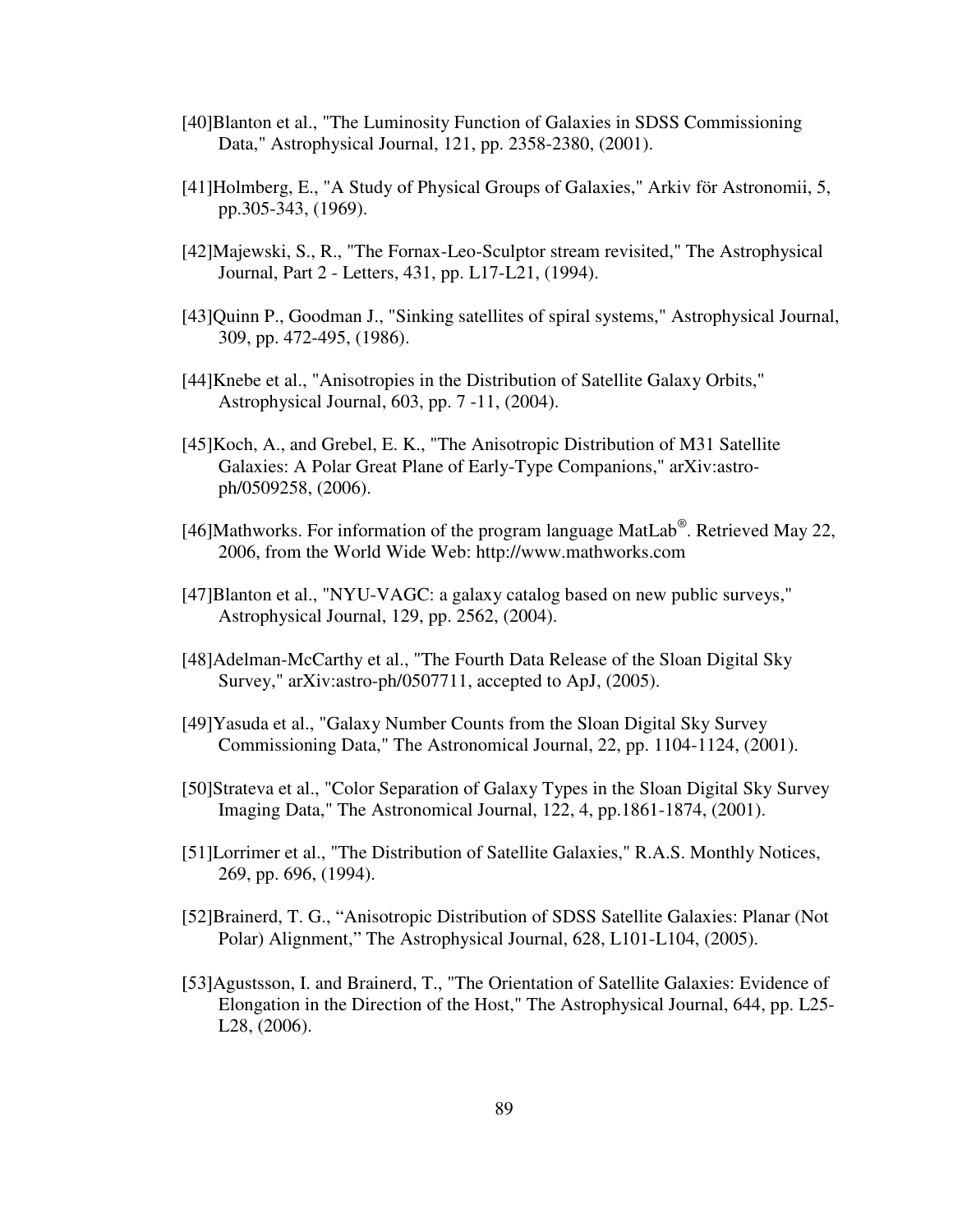# APPENDIX A MATLAB CODES

This Appendix documents the main computer programs used in this project.

## Galaxy Search

This program takes in a text file with galaxy parameters from NYU and uses them

to obtain primary galaxies and possible satellites.

nyu\_prim\_sat\_search.m

%program to read in .txt file NYU (SDSS) DR2 data

%the text file is in columns with 1.ra, 2.dec, 3.zdist, %4.u absolute magnitude, 5.g, 6.r, 7.i, 8.z, 9.ab ratio %and 10. phi-position angle of galaxy %from these it finds primary galaxies and their satellites %and prints them to file %\_\_\_\_\_\_\_\_\_\_\_\_\_\_\_\_\_\_\_\_\_\_\_\_\_\_\_\_\_\_\_\_\_\_\_\_\_\_\_\_\_\_\_\_\_\_\_\_\_\_\_\_\_\_\_\_\_\_\_\_\_\_\_\_\_\_\_\_\_\_

 $\overline{\phantom{a}}$ clear; clc; tic; %%%%%%%%%%%%%%%%%%%%%%%%%%%%%%%%%%%%%%%%%%% %%%%%%%%%%%%%%%%%%%%%%%%%%%%%%%% %input parameters for primiaries\_\_\_\_\_\_\_\_\_\_\_\_\_\_\_\_\_\_\_\_\_\_\_\_\_\_\_\_\_\_\_\_\_\_\_\_\_\_\_\_\_\_\_ iso\_mag = 2;  $\%$  magnitude difference to be isolated iso\_proj = 1000; %projected distance to be isolated iso  $vel = 1000$ ; %velocity difference to be isolated %%%%%%%%%%%%%%%%%%%%%%%%%%%%%%%%%%%%%%%%%%% %%%%%%%%%%%%%%%%%%%%%%%%%%%%%%%% %input parameters for satellites\_\_\_\_\_\_\_\_\_\_\_\_\_\_\_\_\_\_\_\_\_\_\_\_\_\_\_\_\_\_\_\_\_\_\_\_\_\_\_\_\_\_\_ sat  $\text{mag} = 2$ ;  $\%$  magnitude difference to be sat sat\_proj =  $500$ ;  $\%$  projected distance to be sat sat\_vel =  $500$ ;  $\%$  velocity difference to be sat %%%%%%%%%%%%%%%%%%%%%%%%%%%%%%%%%%%%%%%%%%% %%%%%%%%%%%%%%%%%%%%%%%%%%%%%%%% %read in excel file of galaxy data %file - ra, dec, zdist, u, g, r, i, z, AB ratio and phi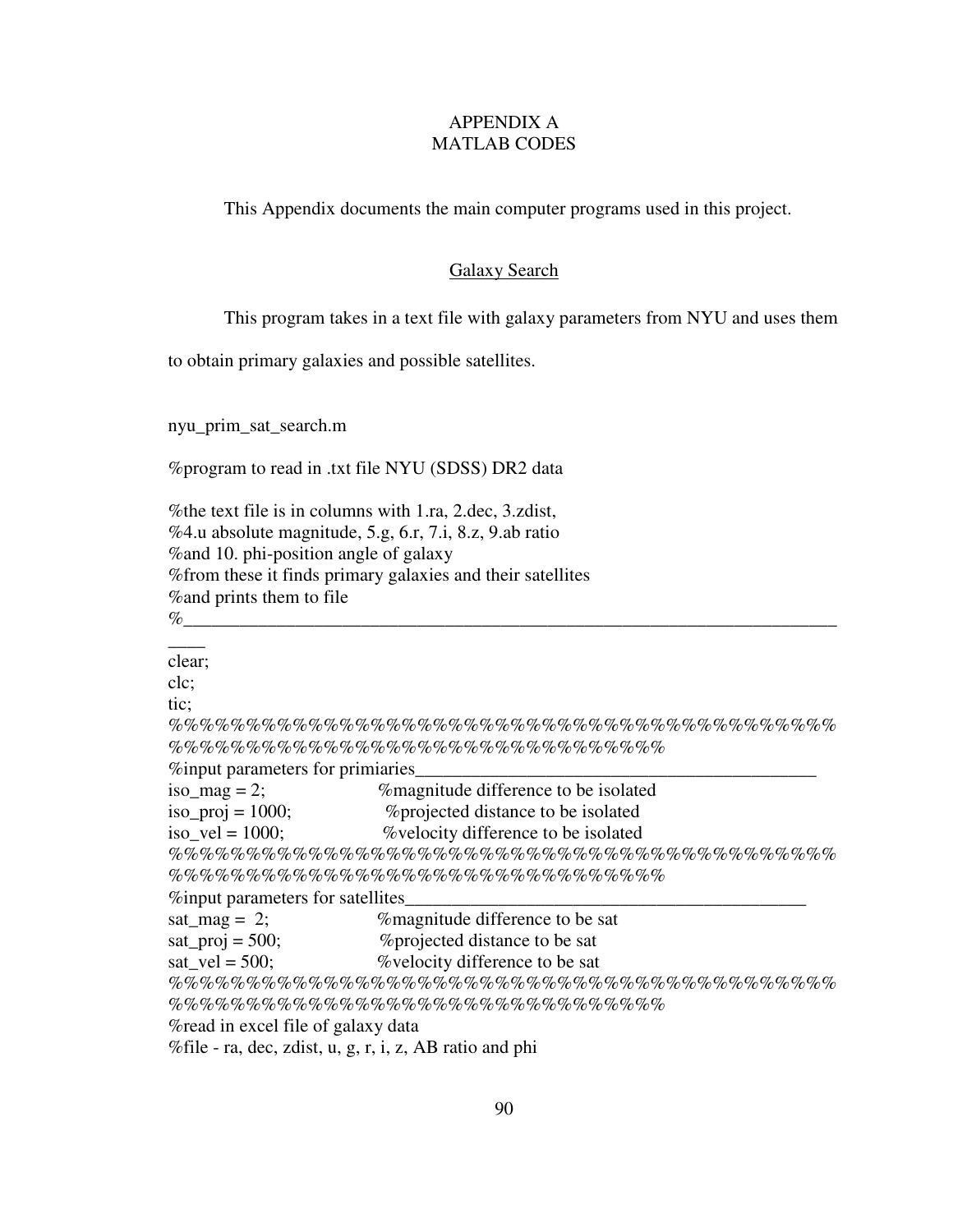```
data = textread('all-holm001.txt');ra = data(:,1); %ra
dec = data(:,2); %dec
zdist = data(:,3); %redshift z
u mag = data(:,4); \%u absolute magnitude
g_{\text{mag}} = \text{data}(:,5); %g absolute magnitude
r mag = data(:,6); \%r absolute magnitude
i_{\text{mag}} = \text{data}(:,7); %i absolute magnitude
z_{\text{mag}} = \text{data}(:,8); % % % % % % % absolute magnitude
AB_ratio = data(:,9); %ab ratio
phi_angle = data(:,10); %position angle from east of north 
%%%%%%%%%%%%%%%%%%%%%%%%%%%%%%%%%%%%%%%%%%%
%%%%%%%%%%%%%%%%%%%%%%%%%%%%%%%%% 
% determining distance, velocity and B magnitude_
H = 70; %hubble constant (km/s/Mpc) with h=1
c = 300000; \% speed of light (km/s)
D = zdist.*c./H; %distance (Mpc)
v_{\text{radial}} = H.*D; % % % % % % % (km/s)
B_{mag} = 0.482 \cdot (g_{mag} - r_{mag}) + 0.169 + g_{mag}; %B magnitude
%%%%%%%%%%%%%%%%%%%%%%%%%%%%%%%%%%%%%%%%%%%
%%%%%%%%%%%%%%%%%%%%%%%%%%%%%%%% 
% possible primaries with absolute B magnitude B \le -18% gathering parameters for possible primaries
dum = 1;
for k=1:length(B_{mag});
  if (B_{mag}(k) < -18);ra limit(dum) = ra(k);dec limit(dum) = dec(k);u_limit(dum) = u_lmag(k);
    g limit(dum) = g mag(k);r_l limit(dum) = r_l mag(k);
    i_limit(dum) = i_mag(k);
    z_limit(dum) = z_l mag(k);
    AB_limit(dum) = AB_ratio(k);phi_limit(dum) = phi_angle(k);
    D limit(dum) = D(k);B_llimit(dum) = B_l mag(k);
    v_limit(dum) = v_radial(k);
    dum = dum + 1; end 
end 
%%%%%%%%%%%%%%%%%%%%%%%%%%%%%%%%%%%%%%%%%%%
```
%%%%%%%%%%%%%%%%%%%%%%%%%%%%%%%%

%isolating possible galaxies - galaxies that have no companions within a\_\_\_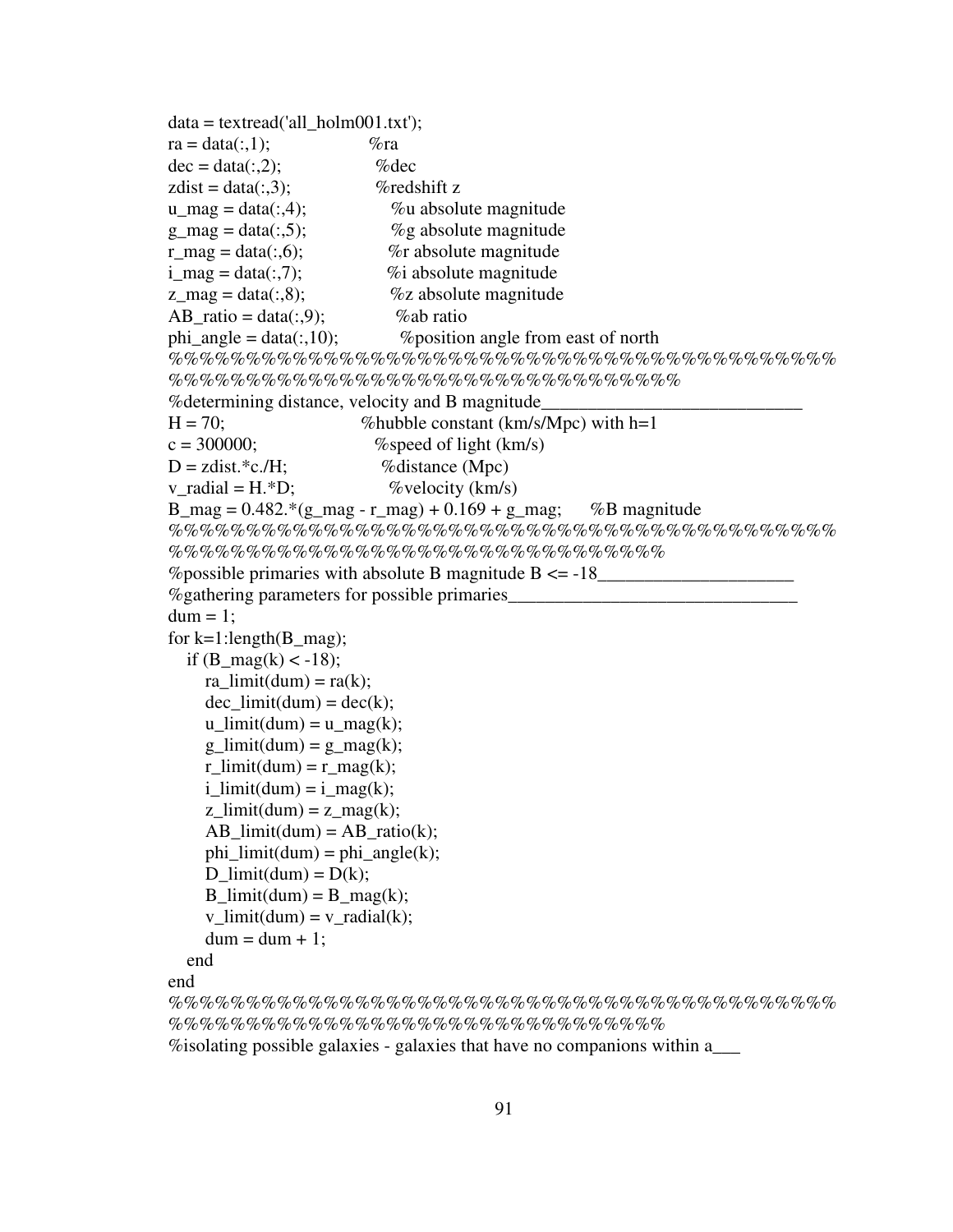```
%projected distance (Rp) if within Rp then must have > M mag difference and
% have Vp > than specified
iprim = 1;
for i = 1:length(ra_limit)-1;
  pass all = 1;
  for j = (i+1)!ength(ra_limit);
    if \sim ((sqrt((ra\_limit(i)-ra\_limit(i)).^2 + (dec\_limit(i)-dec\_limit(i)).^2).* ...
         pi./180.*D_limit(i).*1000)) < iso_proj) & ((B_limit(j) - B_limit(i)) ...
         \ge iso_mag) & (abs(v_limit(i) - v_limit(j)) > iso_vel);
       pass all = 0;
        break 
     end 
   end 
   if pass_all 
    ra\_p(iprim) = ra\_limit(i);dec\_p(iprim) = dec\_limit(i);u p(iprim) = u limit(i);
    g<sub>p</sub>(iprim) = g<sub>limit</sub>(i);
    r_p(iprim) = r_limit(i);i<sub>[p</sub>(iprim) = i<sub>[limit(i);</sub>
    z<sub>[p(iprim) = z<sub>[limit(i);</sub></sub>
    AB p(iprim) = AB limit(i);
    phi_p(iprim) = phi_limit(i);D_p(iprim) = D_limit(i);B_p(iprim) = B_limit(i);v_p(iprim) = v_limit(i);iprim = iprim+1; end 
end 
%%%%%%%%%%%%%%%%%%%%%%%%%%%%%%%%%%%%%%%%%%%
%%%%%%%%%%%%%%%%%%%%%%%%%%%%%%%% 
% clearing variables not used later
clear ra_limit; 
clear dec_limit; 
clear D_limit; 
clear B_limit; 
clear v_limit; 
%%%%%%%%%%%%%%%%%%%%%%%%%%%%%%%%%%%%%%%%%%%
%%%%%%%%%%%%%%%%%%%%%%%%%%%%%%%% 
%finding satellites - searching within Rs of the primaries, have to be 
%>2 brighter than primary and have velocity difference of Vs 
for i = 1: length (ra p);
  isat = 1;
  for j = 1:length(ra);
```

```
92
```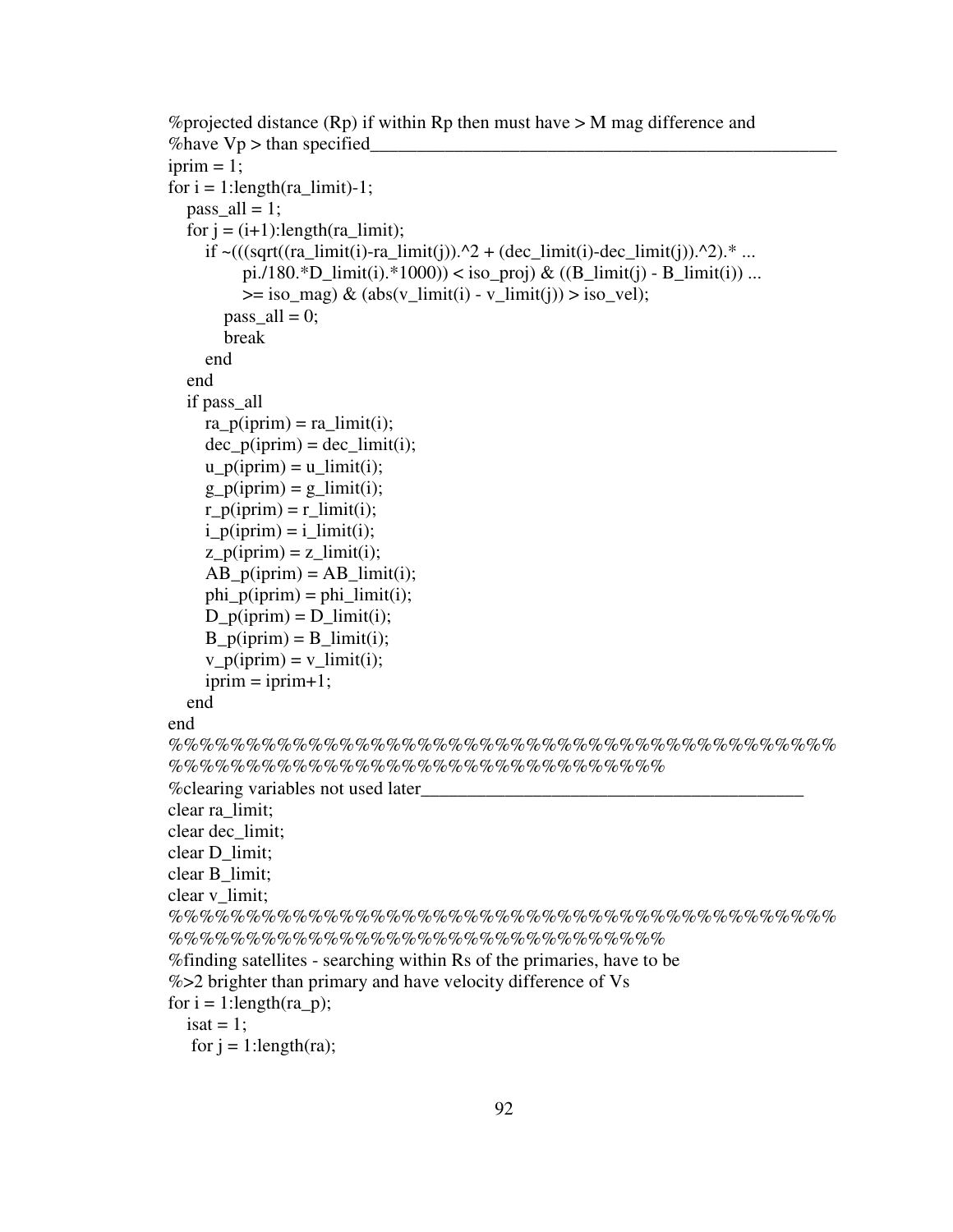```
if (((sqrt((ra_p(i)-ra(j)).^2 + (dec_p(i)-dec(j)).^2).^*pi./180.^*D_p(i).*1000)) ...
        \langle sat_proj) & ((B_mag(j) - B_p(i)) > sat_mag) & (abs(v_p(i) - v_radial(j)) ...
        \le sat_vel) & ((sqrt((ra_p(i)-ra(j)).^2 + (dec_p(i)-dec(j)).^2).* ...
        pi./180.*D_p(i).*1000) \sim= 0);
      ra sat(i,isat) = ra(i);dec\_sat(i,isat) = dec(i);u_sat(i,isat) = u_mag(j);
      g_s = sat(i, isat) = g_s = mag(i);r\_sat(i,isat) = r\_mag(i);i_sat(i, isat) = i_mag(i);z_sat(i,isat) = z_mag(j);
      AB_sat(i,isat) = AB_ratio(i);phi_ssat(i,isat) = phi_angle(j);
      D_sat(i, isat) = D(i);B_sat(i,isat) = B_smag(j);
      v_sat(i,isat) = v_rradial(j);
      isat = isat + 1;
     end 
   end 
end 
%%%%%%%%%%%%%%%%%%%%%%%%%%%%%%%%%%%%%%%%%%%
%%%%%%%%%%%%%%%%%%%%%%%%%%%%%%%% 
% clearing variables not used later
clear ra; 
clear dec; 
clear D; 
clear B_mag; 
clear v_radial; 
%%%%%%%%%%%%%%%%%%%%%%%%%%%%%%%%%%%%%%%%%%%
%%%%%%%%%%%%%%%%%%%%%%%%%%%%%%%% 
% finding the number of satellites per primary
for n = 1:size(ra_sat,1);
  NUM(n) = length(find(ra\_sat(n,:)~=0));end 
%%%%%%%%%%%%%%%%%%%%%%%%%%%%%%%%%%%%%%%%%%%
%%%%%%%%%%%%%%%%%%%%%%%%%%%%%%%% 
%text file with primary data and number of satellites with data 
[xx,yy] = size(ra sat);fid = fopen('systemsdr4\_phd012.txt','w');for i = 1:xx;
  if sum(ra_sat(ii,:)) \sim= 0;
    info2 = [NUM(ii);ra_p(ii);dec_p(ii);u_p(ii);g_p(ii);r_p(ii);i_p(ii);...z_p(ii);AB_p(ii);phi_p(ii);D_p(ii);B_p(ii);v_p(ii); fprintf(fid,'%10.4f %10.4f %10.4f %10.4f %10.4f %10.4f %10.4f %10.4f ...
```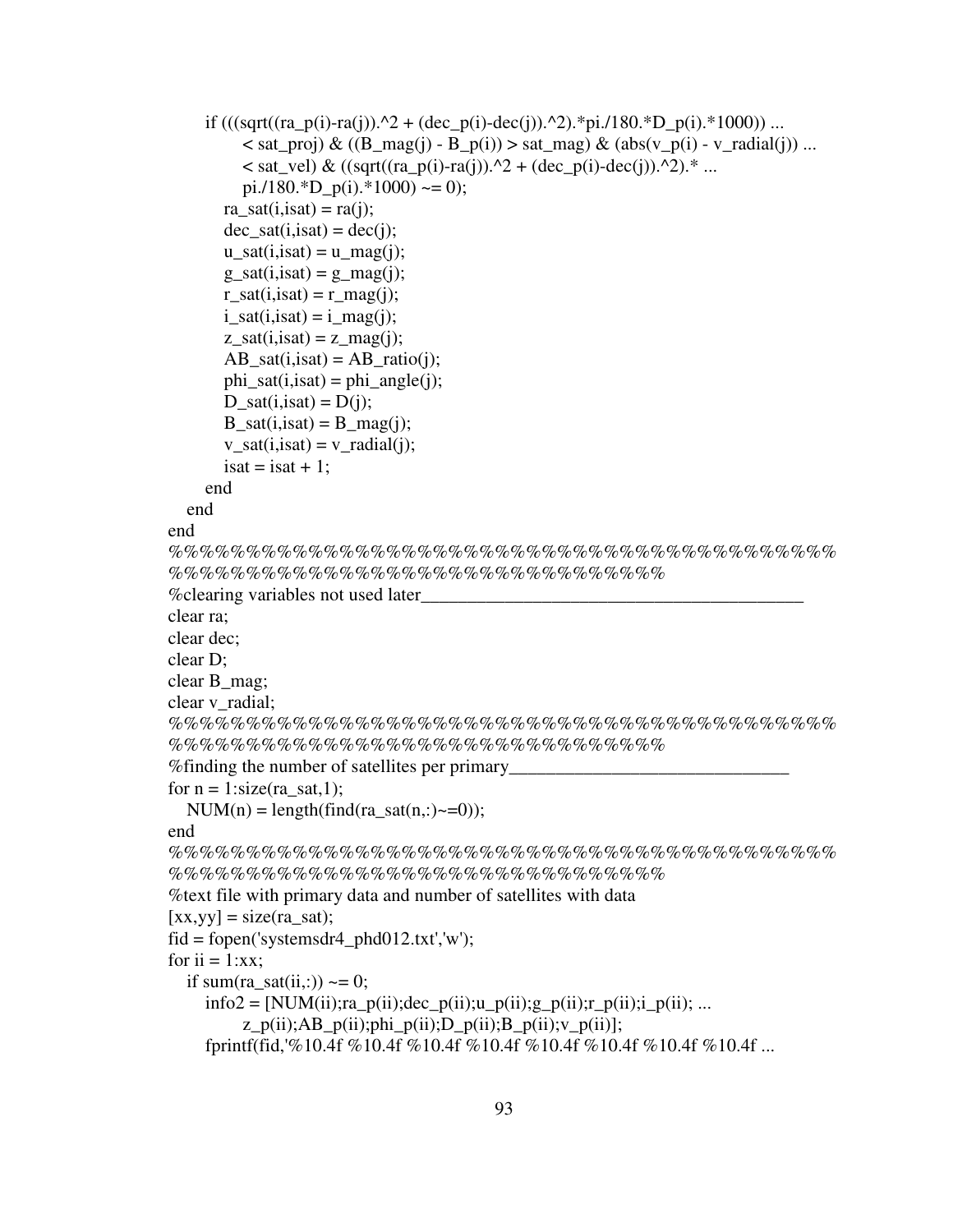```
 %10.4f %10.4f %10.4f %10.4f %10.4f\n',info2); 
   end 
  for ji = 1:yy;if ra_sat(ii, jj) \sim = 0;
       info3 = [0; ra_sat(ii,jj); dec_sat(ii,jj); u_sat(ii,jj); g_sat(ii,jj); ...r_ssat(ii,jj); i_ssat(ii,jj); z_ssat(ii,jj); AB_ssat(ii,jj); ... phi_sat(ii,jj);D_sat(ii,jj);B_sat(ii,jj);v_sat(ii,jj)]; 
        fprintf(fid,'%10.4f %10.4f %10.4f %10.4f %10.4f %10.4f %10.4f ... 
       %10.4f %10.4f %10.4f %10.4f %10.4f %10.4f\n',info3);
     end 
   end 
end 
fclose(fid); 
%%%%%%%%%%%%%%%%%%%%%%%%%%%%%%%%%%%%%%%%%%%
%%%%%%%%%%%%%%%%%%%%%%%%%%%%%%%%
```
t=toc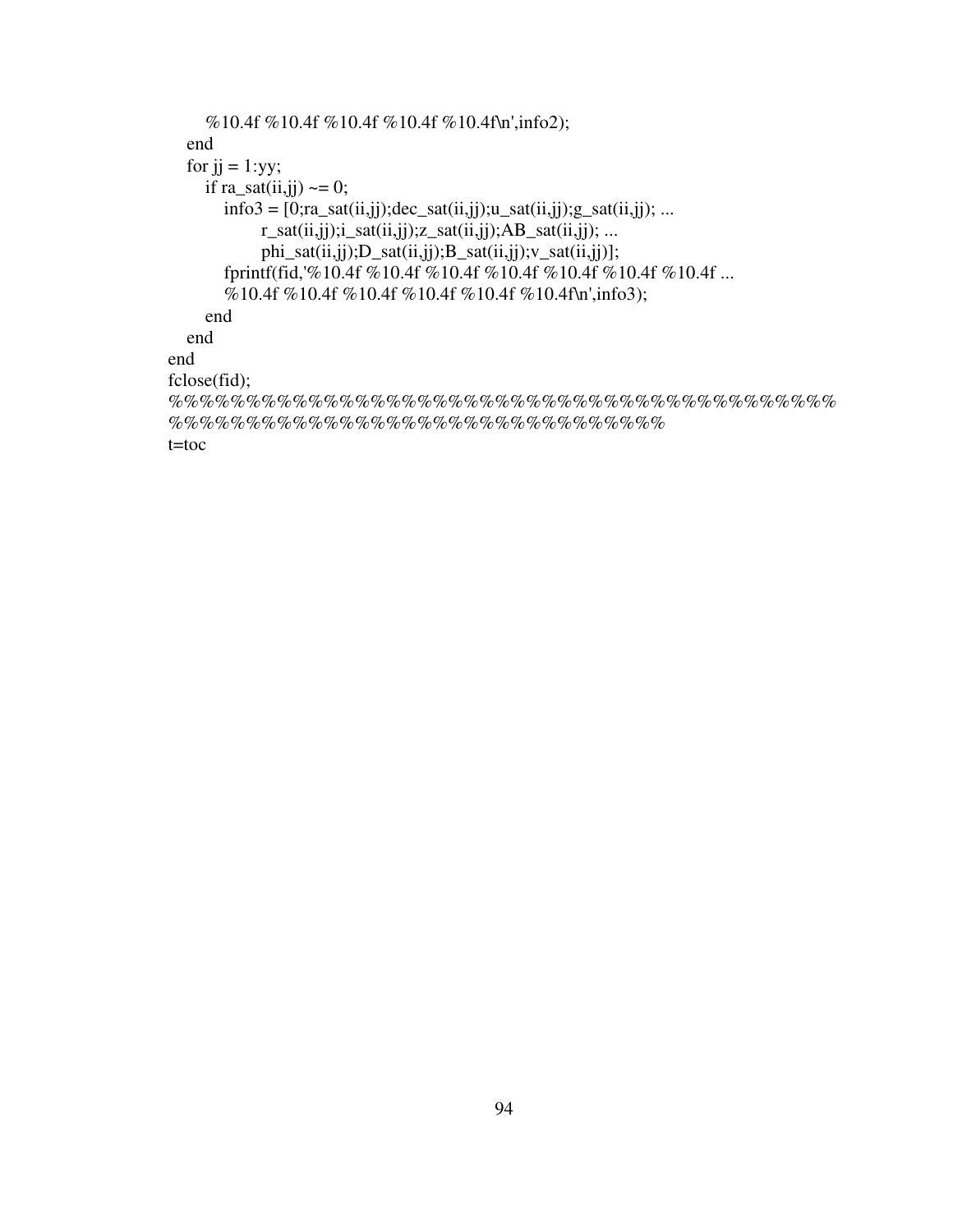## Gaussian Fit with ROOT

 This program reads in data (peculiar velocities of satellites) and fits it to a Gaussian plus constant function for ten different bin sizes. The program outputs the width, height, and constant (with associated errors) of the best fit Gaussian plus constant by

minimizing chi square.

#include <cstdlib> #include <cstdio> #include <iostream> #include <fstream>  $\#$ include  $\lt$ TH1.h  $>$ #include <TF1.h> #include <TStyle.h> #include <TROOT.h> #include <TCanvas.h> using namespace std; int main(int argc, char\*\* argv) { if( $argv[1] == NULL$ ||  $argv[2] == NULL || argv[3] == NULL ||$  $\arg y[4] == NULL \parallel \arg y[5] == NULL \parallel$  $argv[6] == NULL$  ||  $argv[7] == NULL$  ||  $argv[8] == NULL$  ||  $argv[9] == NULL$  ||  $\arg y[10] == \text{NULL}$  return 1; else ; gStyle->SetOptStat(0); gStyle->SetOptFit(1111); char hname[15]; sprintf(hname,"%d Bins",atoi(argv[2])); TH1F  $*b1$  = new TH1F("b1", hname, atoi(argv[2]), 0,500); sprintf(hname,"%d Bins",atoi(argv[3])); TH1F  $b2 = new TH1F("b2", hname, atoi(argv[3]), 0,500);$ sprintf(hname,"%d Bins",atoi(argv[4])); TH1F  $*B3 = new TH1F("b3", hname, atoi(argv[4]), 0,500);$ sprintf(hname,"%d Bins",atoi(argv[5])); TH1F  $*b4 = new TH1F("b4", hname,atoi(argv[5]), 0,500);$ sprintf(hname,"%d Bins",atoi(argv[6])); TH1F  $b5 = new TH1F("b5", hname,atoi(argv[6]), 0,500);$ sprintf(hname,"%d Bins",atoi(argv[7])); TH1F  $*$ b6 = new TH1F("b6", hname, atoi(argv[7]), 0,500);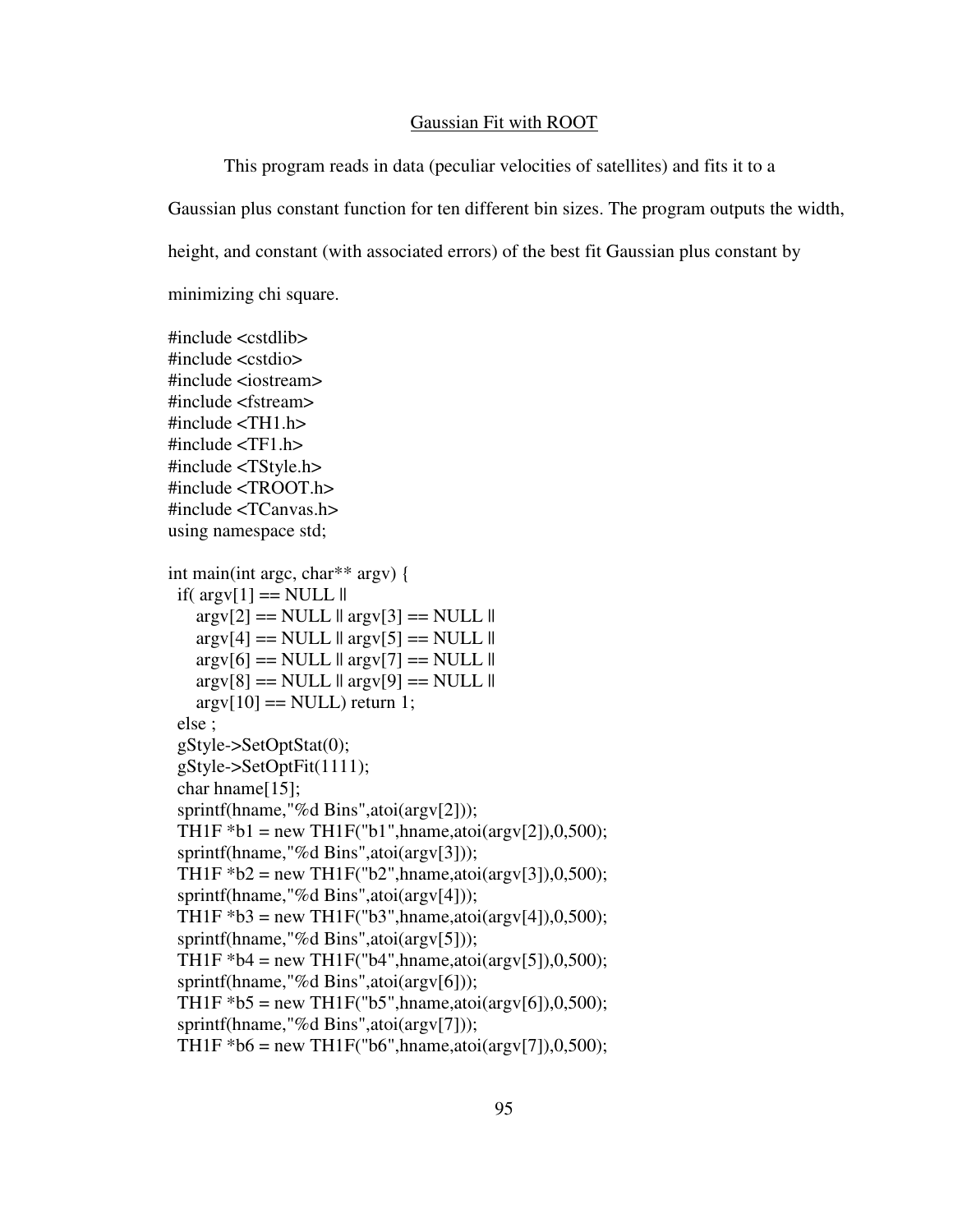```
sprintf(hname,"%d Bins",atoi(argv[8]));
 TH1F b7 = new TH1F("b7", hname, atoi(argv[8]), 0,500);
 sprintf(hname,"%d Bins",atoi(argv[9]));#include <fstream>
 TH1F *b8 = new TH1F("b8", hname, atoi(argv[9]), 0,500);
 sprintf(hname,"%d Bins",atoi(argy[10]));
 TH1F *b9 = new TH1F("b9", hname, atoi(\arg(y[10]), 0,500);
 sprintf(hname,"%d Bins",atoi(argy[11]));
 TH1F *b10 = new TH1F("b10", hname, atoi(argv[11]), 0,500); float value; 
  ifstream input(argv[1]); 
 while(input) {
   input >> value; 
   b1->Fill(value); 
   b2->Fill(value); 
   b3->Fill(value); 
   b4->Fill(value); 
   b5->Fill(value); 
   b6->Fill(value); 
   b7->Fill(value); 
   b8->Fill(value); 
   b9->Fill(value); 
   b10->Fill(value); 
  } 
 for(int i = 0; i < b1->GetNbinsX(); i++) b1->SetBinError(i, sqrt(b1->GetBinContent(i)));
 for(int i = 0; i < b1->GetNbinsX(); i++) b2->SetBinError(i, sqrt(b2->GetBinContent(i)));
 for(int i = 0; i < b1->GetNbinsX(); i++) b3->SetBinError(i, sqrt(b3->GetBinContent(i)));
 for(int i = 0; i < b1->GetNbinsX(); i++) b4->SetBinError(i, sqrt(b4->GetBinContent(i)));
 for(int i = 0; i < b1->GetNbinsX(); i++) b5->SetBinError(i, sqrt(b5->GetBinContent(i)));
 for(int i = 0; i < b1->GetNbinsX(); i++) b6->SetBinError(i, sqrt(b6->GetBinContent(i)));
 for(int i = 0; i < b1->GetNbinsX(); i++) b7->SetBinError(i, sqrt(b7->GetBinContent(i)));
 for(int i = 0; i < b1->GetNbinsX(); i++) b8->SetBinError(i, sqrt(b8->GetBinContent(i)));
 for(int i = 0; i < b1->GetNbinsX(); i++) b9->SetBinError(i, sqrt(b9->GetBinContent(i)));
 for(int i = 0; i < b1->GetNbinsX(); i++) b10->SetBinError(i,sqrt(b10-
>GetBinContent(i))); 
TF1 *fit = new TF1("fit","[0]+[1]*exp(-0.5*(x/[2])^2)",0,500);
  fit->SetParameter(0,0.); fit->SetParName(0,"Constant"); 
  fit->SetParameter(1,1.); fit->SetParName(1,"Amplitude"); 
  fit->SetParameter(2,20.); fit->SetParName(2,"Sigma"); 
  //fit->SetParLimits(0,0.,10); 
  FILE *fitRes = fopen("fitResults.out","w"); 
  b1->Fit(fit,"Q"); 
 fprintf(fitRes,"%d %f %f %f %f %f %f %f %f\n",
       b1->GetNbinsX(), 
       fit->GetParameter(0), fit->GetParError(0),
```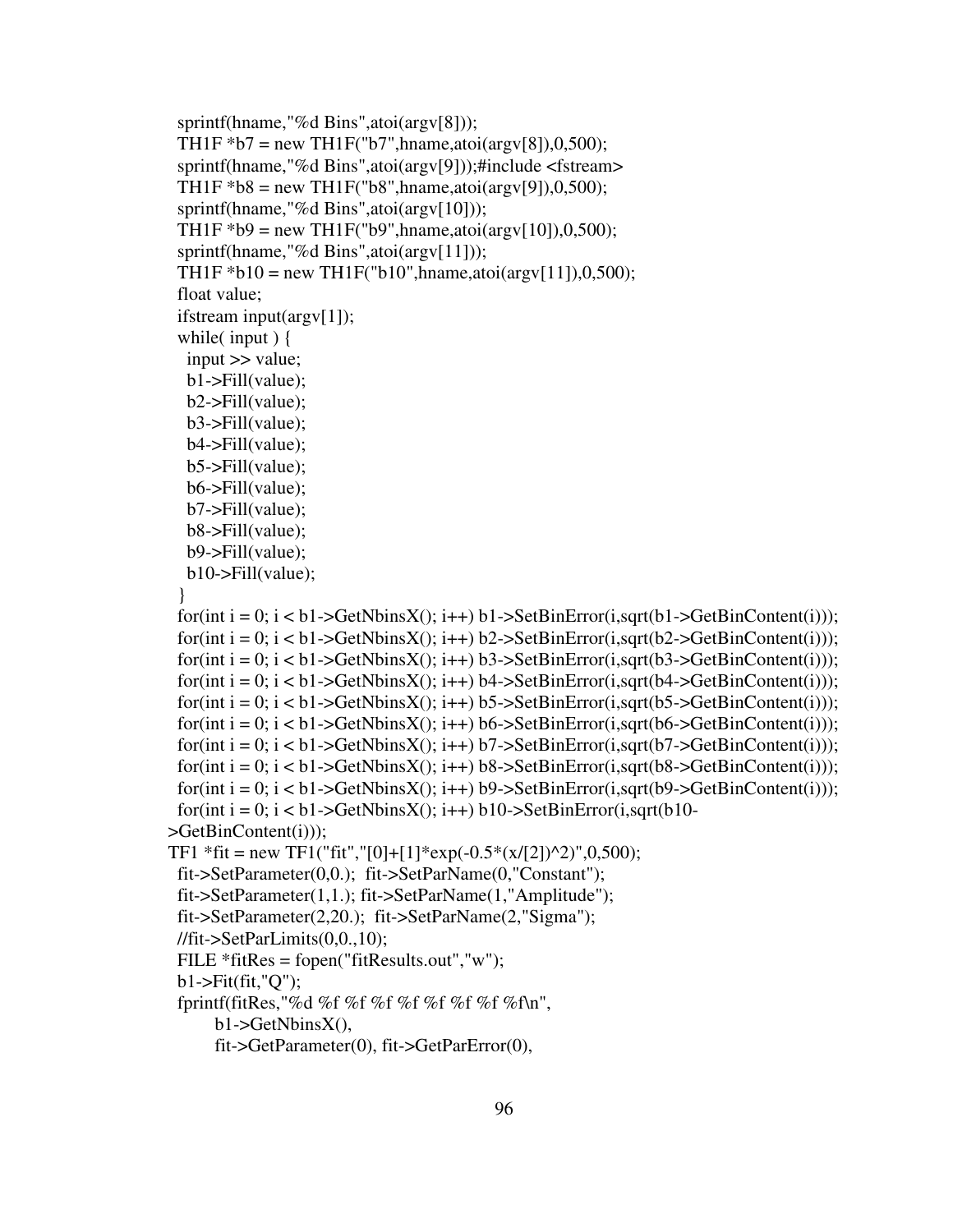```
 fit->GetParameter(1), fit->GetParError(1), 
       fit->GetParameter(2), fit->GetParError(2), 
       fit->GetChisquare(), fit->GetChisquare()/fit->GetNDF()); 
  b2->Fit(fit,"Q"); 
 fprintf(fitRes,"%d %f %f %f %f %f %f %f %fn",
       b2->GetNbinsX(), 
       fit->GetParameter(0), fit->GetParError(0), 
       fit->GetParameter(1), fit->GetParError(1), 
       fit->GetParameter(2), fit->GetParError(2), 
       fit->GetChisquare(), fit->GetChisquare()/fit->GetNDF()); 
  b3->Fit(fit,"Q"); 
 fprintf(fitRes,"%d %f %f %f %f %f %f %f %fn",
       b3->GetNbinsX(), 
       fit->GetParameter(0), fit->GetParError(0), 
       fit->GetParameter(1), fit->GetParError(1), 
       fit->GetParameter(2), fit->GetParError(2), 
       fit->GetChisquare(), fit->GetChisquare()/fit->GetNDF()); 
  b4->Fit(fit,"Q"); 
 fprintf(fitRes,"%d %f %f %f %f %f %f %f %fn",
       b4->GetNbinsX(), 
       fit->GetParameter(0), fit->GetParError(0), 
       fit->GetParameter(1), fit->GetParError(1), 
       fit->GetParameter(2), fit->GetParError(2), 
       fit->GetChisquare(), fit->GetChisquare()/fit->GetNDF()); 
  b5->Fit(fit,"Q"); 
 fprintf(fitRes,"%d %f %f %f %f %f %f %f %fn",
       b5->GetNbinsX(), 
fit->GetParameter(0), fit->GetParError(0), 
       fit->GetParameter(1), fit->GetParError(1), 
       fit->GetParameter(2), fit->GetParError(2), 
       fit->GetChisquare(), fit->GetChisquare()/fit->GetNDF()); 
  b6->Fit(fit,"Q"); 
 fprintf(fitRes,"%d %f %f %f %f %f %f %f %fn",
       b6->GetNbinsX(), 
       fit->GetParameter(0), fit->GetParError(0), 
       fit->GetParameter(1), fit->GetParError(1), 
       fit->GetParameter(2), fit->GetParError(2), 
       fit->GetChisquare(), fit->GetChisquare()/fit->GetNDF()); 
  b7->Fit(fit,"Q"); 
 fprintf(fitRes,"%d %f %f %f %f %f %f %f %f\n",
       b7->GetNbinsX(), 
       fit->GetParameter(0), fit->GetParError(0), 
       fit->GetParameter(1), fit->GetParError(1), 
       fit->GetParameter(2), fit->GetParError(2),
```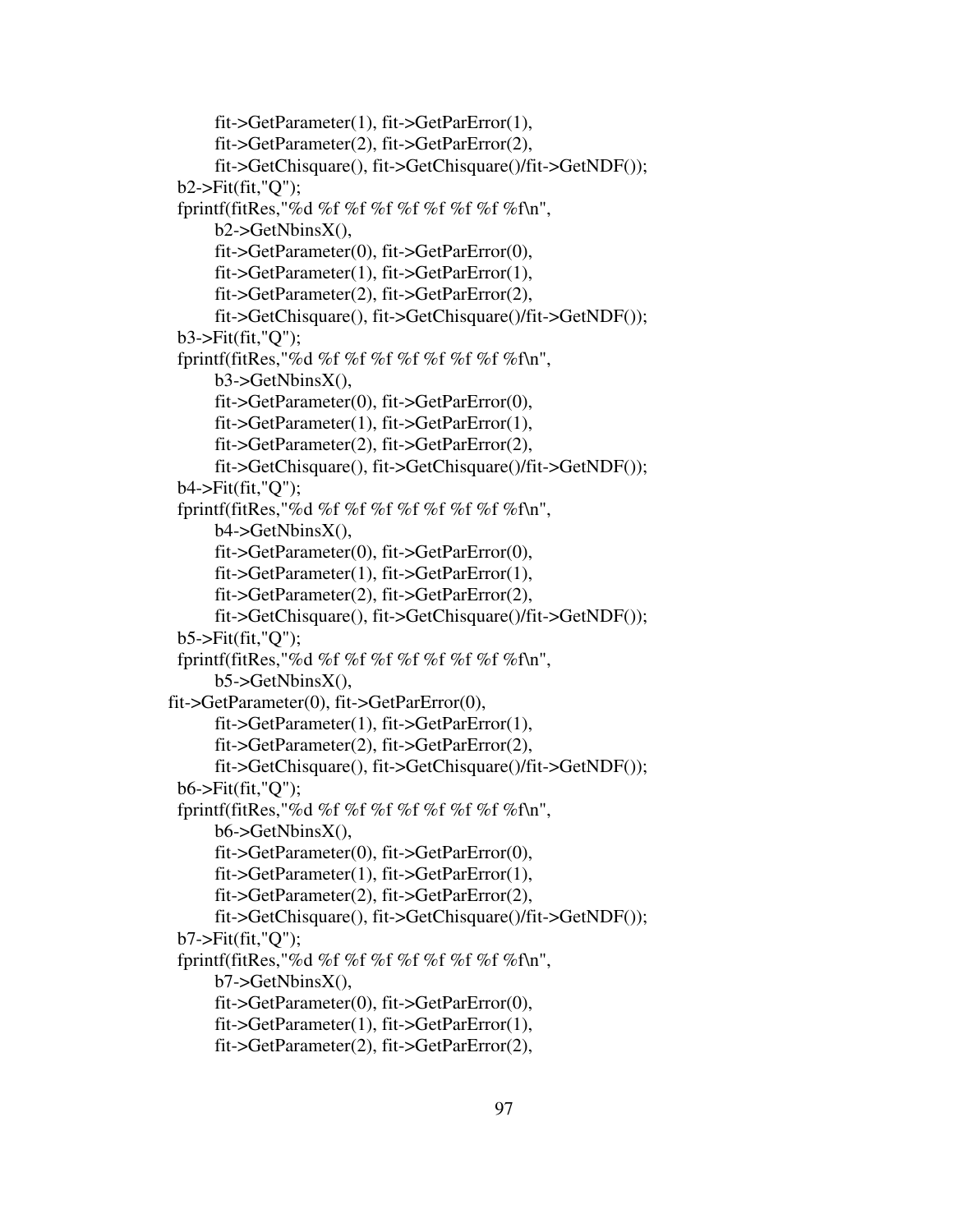```
 fit->GetChisquare(), fit->GetChisquare()/fit->GetNDF()); 
  b8->Fit(fit,"Q"); 
 fprintf(fitRes,"%d %f %f %f %f %f %f %f %fn",
       b8->GetNbinsX(), 
       fit->GetParameter(0), fit->GetParError(0), 
       fit->GetParameter(1), fit->GetParError(1), 
       fit->GetParameter(2), fit->GetParError(2), 
       fit->GetChisquare(), fit->GetChisquare()/fit->GetNDF()); 
  b9->Fit(fit,"Q"); 
  fprintf(fitRes,"%d %f %f %f %f %f %f %f %f\n", 
       b9->GetNbinsX(), 
       fit->GetParameter(0), fit->GetParError(0), 
       fit->GetParameter(1), fit->GetParError(1), 
       fit->GetParameter(2), fit->GetParError(2), 
       fit->GetChisquare(), fit->GetChisquare()/fit->GetNDF()); 
  b10->Fit(fit,"Q"); 
 fprintf(fitRes,"%d %f %f %f %f %f %f %f %fn",
      b10->GetNbinsX(),
       fit->GetParameter(0), fit->GetParError(0), 
       fit->GetParameter(1), fit->GetParError(1), 
fit->GetParameter(2), fit->GetParError(2), 
       fit->GetChisquare(), fit->GetChisquare()/fit->GetNDF()); 
  fclose(fitRes);
```

```
TCanvas *c1 = new TCanvas();c1-Divide(5,5);c1->cd(1); b1->Draw("e5p");
 c1->cd(2); b2->Draw("e5p");
 c1->cd(3); b3->Draw("e5p");
 c1-\geqcd(4); b4-\geqDraw("e5p");
 c1-\geqcd(5); b5-\geqDraw("e5p");
 c1-\geqcd(6); b6-\geqDraw("e5p");
 c1-\geqcd(7); b7-\geqDraw("e5p");
 c1->cd(8); b8->Draw("e5p");
 c1->cd(9); b9->Draw("e5p");
 c1->cd(10); b10->Draw("e5p");
  c1->SaveAs("output.ps"); 
 return 0; 
}
```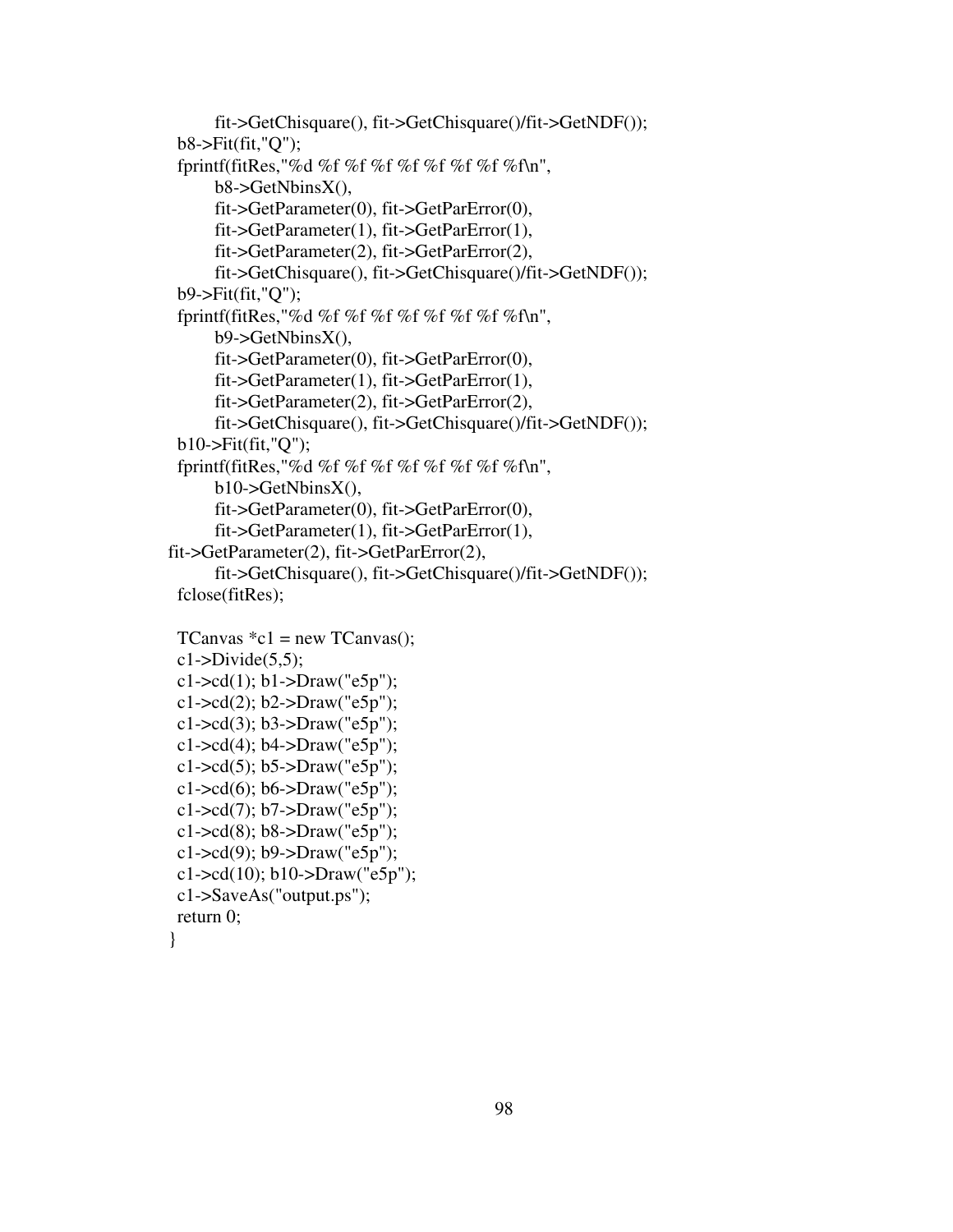## Velocity Profiles

This routine reads in the results from the Gaussian fit in ROOT and plots three

graphs, velocity dispersion vs. bin number, interloper fraction vs. bin number, and  $\chi^2$  vs.

bin number.

robust\_results.m

```
%This program takes the results from ROOT and plots
%velocity dispersion vs. bin number, interloper fraction vs. bin number, 
%and chi square vs. bin number. 
clc; 
clear; 
tic; 
sig\_level = 0.05;
KK = 2;
for K = 1:1:
  write data = 0;
  write_pass = 0;
  write table = 0;
  pic = 0; % close plots after plotting and saving
  allplot = 1;
  subset = K;
  if K < 10;
      name1 = 'velocity_data_00'; 
     name2 = ':
    name3 = '.txt';nn = num2str(subset);file_name1 = char(strvcat([\text{name1},\text{nn},\text{name2},\text{num2str}(1),\text{name3}]));
     file_name2 = char(strvcat([name1,nn,name2,num2str(2),name3])),file_name3 = char(strvcat([name1,nn,name2,num2str(3),name3])),file_name4 = char(strvcat([name1,nn,name2,num2str(4),name3])), %read in data 
     sats = textread(file_name1); %velocity_data_001_1.txt
     sats2= textread(file_name2); %velocity_data_001_2.txt
     sats3 = textread(file_name3); %velocity_data_001_3.txt
     sats4 = textread(file_name4); %velocity_data_001_4.txt
   else 
     name1 = 'velocity_data_0';name2 = \underline{'};
    name3 = '.txt';
```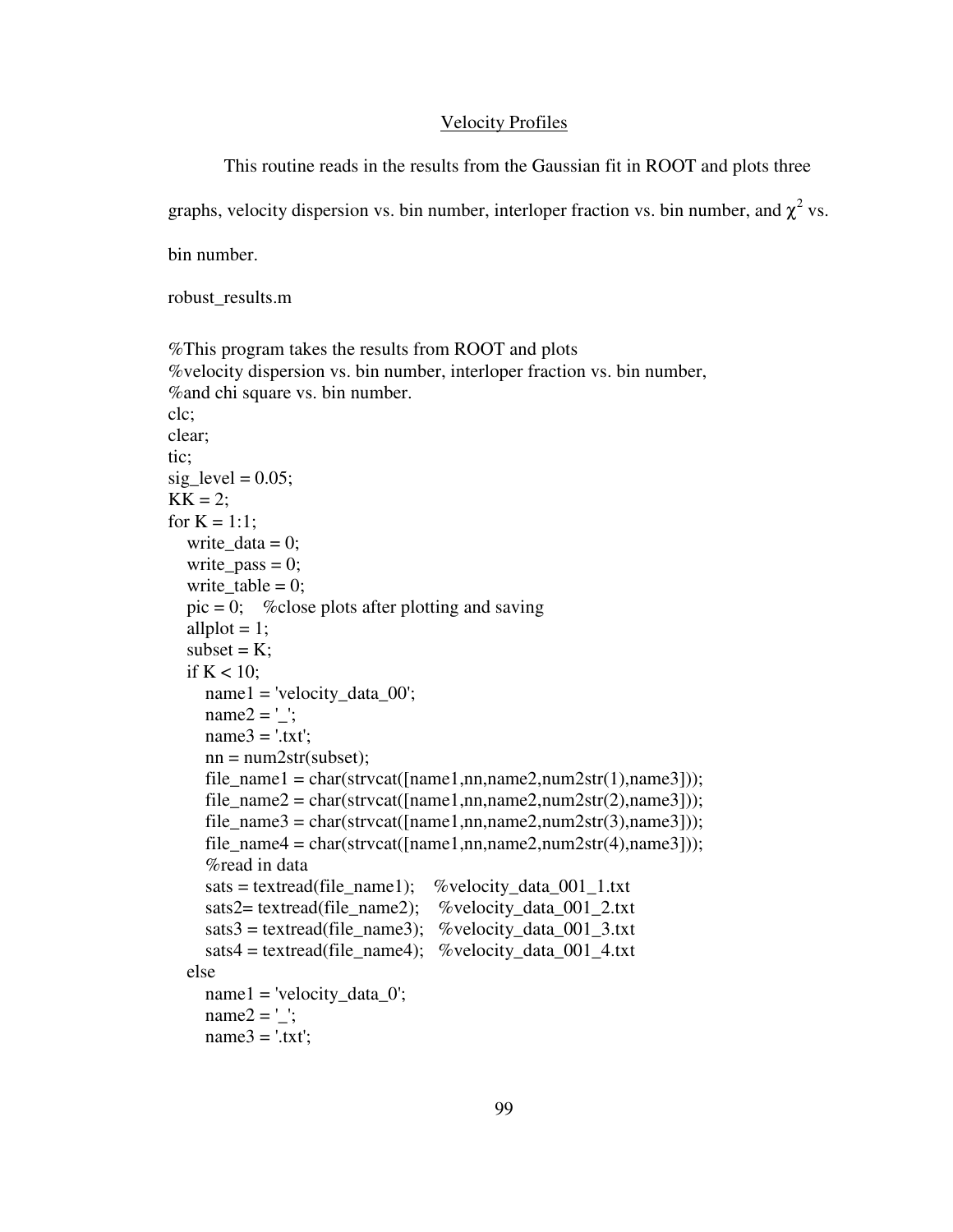```
nn = num2str(subset);file_name1 = char(strvcat([name1,nn,name2,num2str(1),name3])),file_name2 = char(strvcat([name1,nn,name2,num2str(2),name3])),file_name3 = char(strvcat([\text{name1}, \text{nn}, \text{name2}, \text{num2str}(3), \text{name3}]);
  file_name4 = char(strvcat([\text{name1},\text{nn},\text{name2},\text{num2str}(4),\text{name3}]));
   %read in data 
  sats = textread(file_name1); %velocity_data_001_1.txt
  sats2= textread(file_name2); %velocity_data_001_2.txt
  sats3 = textread(file_name3); %velocity_data_001_3.txt
  sats4 = textread(file_name4); %velocity_data_001_4.txt
 end 
name4 = 'set';name5 = ' bin';
name7 = '.txt';nn = num2str(subset);file_name5 = char(strvcat([name4,nn,name5,num2str(1),name3])),file_name6 = char(strvcat([\text{name4},\text{nn},\text{name5},\text{num2str}(2),\text{name3}]));
file_name7 = char(strvcat([name4,nn,name5,num2str(3),name3])),file_name8 = char(strvcat([name4,nn,name5,num2str(4),name3])),data = textread(file_name5); %set1_bin1.txt
     data2 = textread(file_name6);data3 = textread(file name7);data4 = textread(file_name8); %bin 1 
     bn = [data(:,1)];const = [data(:,2)];const err = [data(:,3)];amp = [data(:,4)];amp_error = [data(:,5)];sigma = abs([data(:,6)]);sigma_error = [data(:,7)];chi2 = [data(:,8)];
 %determine prob from chi 
      syms x; 
     for i = 1:length(chi2);
  d(i) = bn(i) - 3;y(i) = d(i)./2;
  C(i) = 1./((2.^(y(i))).*gamma(y(i)));
  f(i) = (x.^{(y(i)) - 1)}.*exp((-x)./2);Prob(i) = C(i)*double(int(f(i),chi2(i),inf)); end 
      %interloper percent 
      loper_perc = const.*bn./length(sats); 
      loper_perc_err = const_err.*bn./length(sats);
```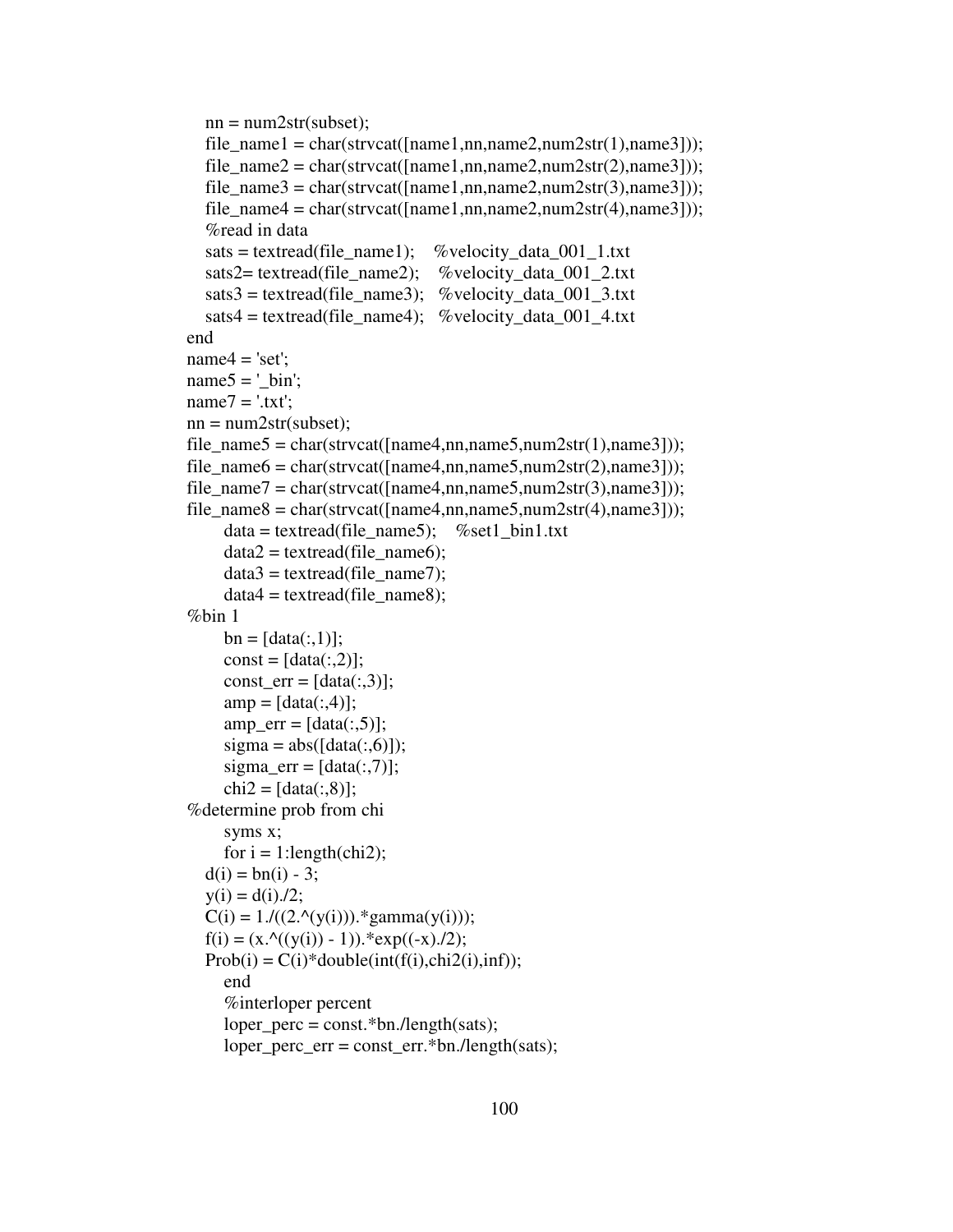```
perc\_mean = mean(logper\_perc); perc_mean_err = mean(loper_perc_err); 
      %average sigma 
     sigma_mean = mean(sigma);
      sigma_err_mean = mean(sigma_err); 
      %bin 2 
     bn2 = [data2(:,1)];const2 = [data2(:,2)];const_err2 = [data2(:,3)];amp2 = [data2(:,4)];amp_error2 = [data2(:,5)];sigma2 = abs([data2(:,6)]);sigma_err2 = [data2(:,7)];chi22 = [data2(:,8)]; %determine prob from chi 
      syms x; 
     for i = 1:length(chi22);
  d(i) = bn2(i) - 3;y(i) = d(i)./2;
  C(i) = 1./((2.^(y(i))).*gamma(y(i)));
  f(i) = (x.^{(y(i)) - 1)}.*exp((-x)./2);Prob2(i) = C(i)*double(int(f(i), chi22(i), inf)); end 
      %interloper percent 
     loper\_perc2 = const2.*bn2./length(sats2);loper\_perc\_err2 = const\_err2.*bn2./length(sats2);perc\_mean2 = mean(logper\_perc2); perc_mean_err2 = mean(loper_perc_err2); 
      %average sigma 
     sigma mean2 = mean(sigma2);
     sigma_err_mean2 = mean(sigma_err2);
      %bin 3 
     bn3 = [data3(:,1)];const3 = [data3(:,2)];const_err3 = [data3(:,3)];amp3 = [data3(:,4)];amp_error = [data3(:,5)];sigma3 = abs([data3(:,6)]);sigma_error = [data3(:,7)];chi23 = [data3(:,8)]; %determine prob from chi 
      syms x; 
     for i = 1:length(chi23);
d(i) = bn3(i) - 3;
```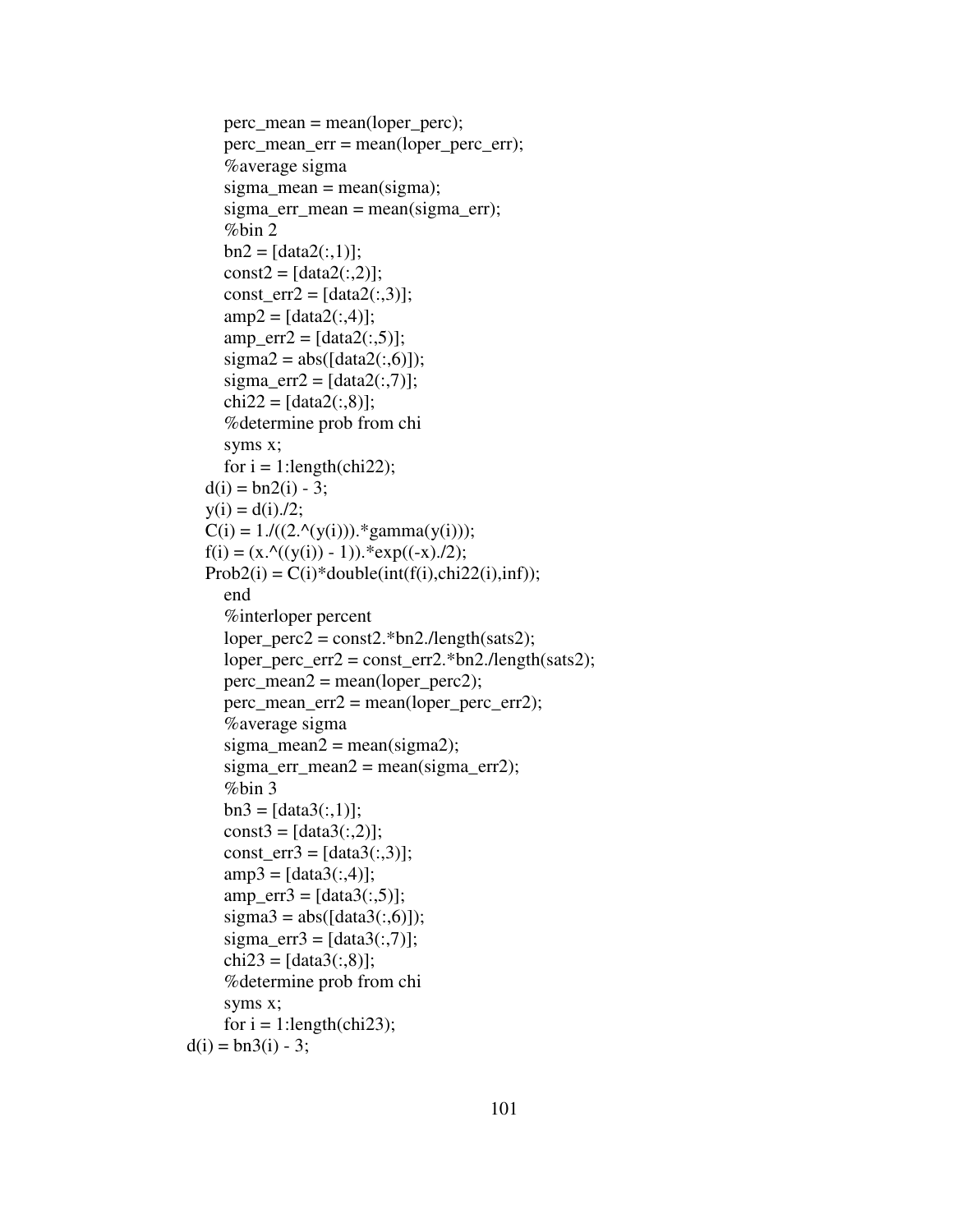```
y(i) = d(i)/2;
C(i) = 1.7((2.9(y(i))).*gamma(y(i)));
f(i) = (x. \land ((y(i)) - 1)).*exp((-x)./2);
Prob3(i) = C(i)*double(int(f(i), chi23(i), inf)); end 
     %interloper percent 
    loper perc3 = const3.*bn3./length(sats3);loper\_perc\_err3 = const\_err3.*bn3./length(sats3);perc\_mean3 = mean(logper\_perc3); perc_mean_err3 = mean(loper_perc_err3); 
    bb3 = (perc_mean3); %average sigma 
    sigma_{mean3} = mean(sigma3);sigma_err_mean3 = mean(sigma_err3);
    %bin 4
    bn4 = [data4(:,1)];const4 = [data4(:,2)];const_err4 = [data4(:,3)];amp4 = [data4(:,4)];amp_error = [data4(:,5)];sigma4 = abs([data4(:,6)]);sigma_err4 = [data4(:,7)];chi24 = [data4(:,8)]; %determine prob from chi 
     syms x; 
    for i = 1:length(chi24);
  d(i) = bn4(i) - 3;y(i) = d(i)/2;C(i) = 1./((2.^(y(i))).*gamma(y(i)));
  f(i) = (x.^{(y(i)) - 1)}.*exp((-x)./2);Prob4(i) = C(i)*double(int(f(i), chi24(i), inf)); end 
     %interloper percent 
    loper\_perc4 = const4.*bn4./length(sats4); loper_perc_err4 = const_err4.*bn4./length(sats4); 
    perc mean4 = mean(logperp);
     perc_mean_err4 = mean(loper_perc_err4); 
     %average sigma 
    sigma_mean4 = mean(sigma4);
    sigma err mean4 = mean(sigma err4);
 sigma_data = [sigma_mean;sigma_mean2;sigma_mean3;sigma_mean4]; 
 sigma_err_data =
```

```
[sigma_err_mean;sigma_err_mean2;sigma_err_mean3;sigma_err_mean4];
```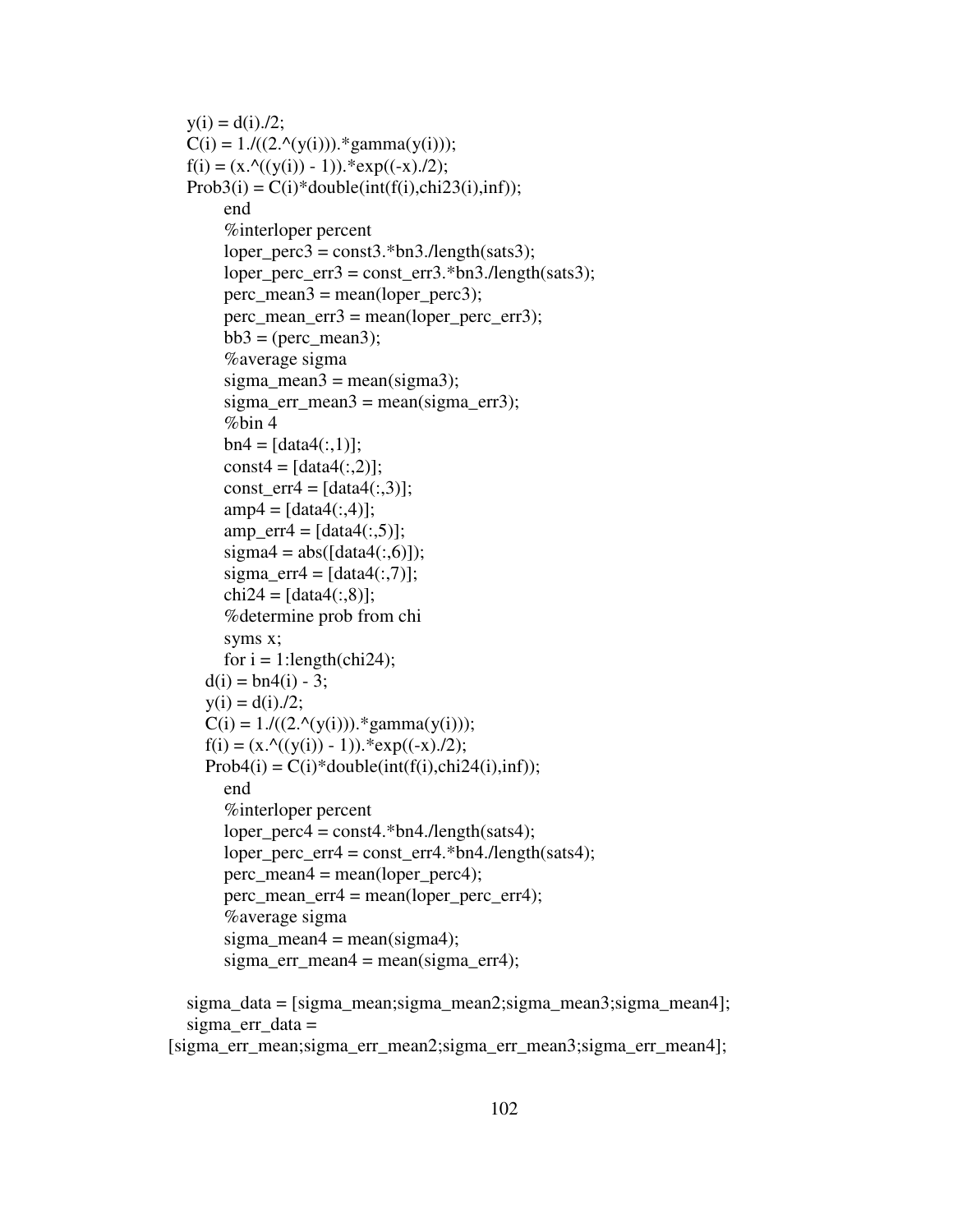```
tot per = [perc mean perc mean2 perc mean3 perc mean4];
       tot per er = [perc \text{ mean } err perc_mean err2 perc_mean err3 perc_mean err4;
        %%%%%%%%%%%%%%%%%%%%%%%%%%%%%%%%%%%%%%%
%%%%%%%%%%%%%%%%%%%%%%%%%%%%%%%%%%%%% 
        %write to file sigma and its error, and loper percent and its errors 
       if write data == 1;
    fid = fopen('sigma' data03.txt', 'a'); info = [sigma_data';sigma_err_data';tot_per;tot_per_err]; 
     fprintf(fid,'%10.4f %10.4f %10.4f %10.4f\n',info); 
     fclose(fid); 
       end 
       if write table == 1;
     %sigma_data = [sigma_mean;sigma_mean2;sigma_mean3;sigma_mean4];
    \%sigma_err_data =
[sigma_err_mean;sigma_err_mean2;sigma_err_mean3;sigma_err_mean4]; 
    fid = fopen('data_table04.txt,'w'); info = [bn';sigma';sigma_err';loper_perc';loper_perc_err';chi2';Prob]; 
     fprintf(fid,'%10.4f %10.4f %10.4f %10.4f %10.4f %10.4f %10.4f\n',info); 
     info_err = [0;sigma_mean;sigma_err_mean;perc_mean;perc_mean_err;0;0]; 
     fprintf(fid,'%10.4f %10.4f %10.4f %10.4f %10.4f %10.4f%10.4f\n\n',info_err); 
     info2 = [bn';sigma2';sigma_err2';loper_perc2';loper_perc_err2';chi22';Prob2]; 
     fprintf(fid,'%10.4f %10.4f %10.4f %10.4f %10.4f %10.4f %10.4f\n',info2); 
    info erz = [0;sigma mean2;sigma err mean2;perc mean;perc mean err2;0;0];
     fprintf(fid,'%10.4f %10.4f %10.4f %10.4f %10.4f %10.4f %10.4f\n\n',info_err2); 
    info3 = [bn';sigma3';sigma2";loper perc3';loper percerc3';chi23';Prob3]; fprintf(fid,'%10.4f %10.4f %10.4f %10.4f %10.4f %10.4f %10.4f\n',info3); 
    info_err3 = [0;sigma mean3;sigma_err_mean3;perc_mean3;perc_mean_err3;0;0];
     fprintf(fid,'%10.4f %10.4f %10.4f %10.4f %10.4f %10.4f %10.4f\n\n',info_err3); 
     info4 = [bn';sigma4';sigma_err4';loper_perc4';loper_perc_err4';chi24';Prob4]; 
     fprintf(fid,'%10.4f %10.4f %10.4f %10.4f %10.4f %10.4f %10.4f\n',info4); 
    info err4 = [0;sigma mean4;sigma err mean4;perc mean4;perc mean err4;0;0];
    fprintf(fid,'%10.4f %10.4f %10.4f %10.4f %10.4f %10.4f %10.4f\n\n',info_err4);
     fclose(fid); 
       end 
  if write table == 1;
      %write data to xl file 
    xldata = textread('data table04.txt'); colnames = {'bin number','sigma','sigma error','fraction','fraction 
error','chi2','probability'}; 
    xlname = 'subset';
```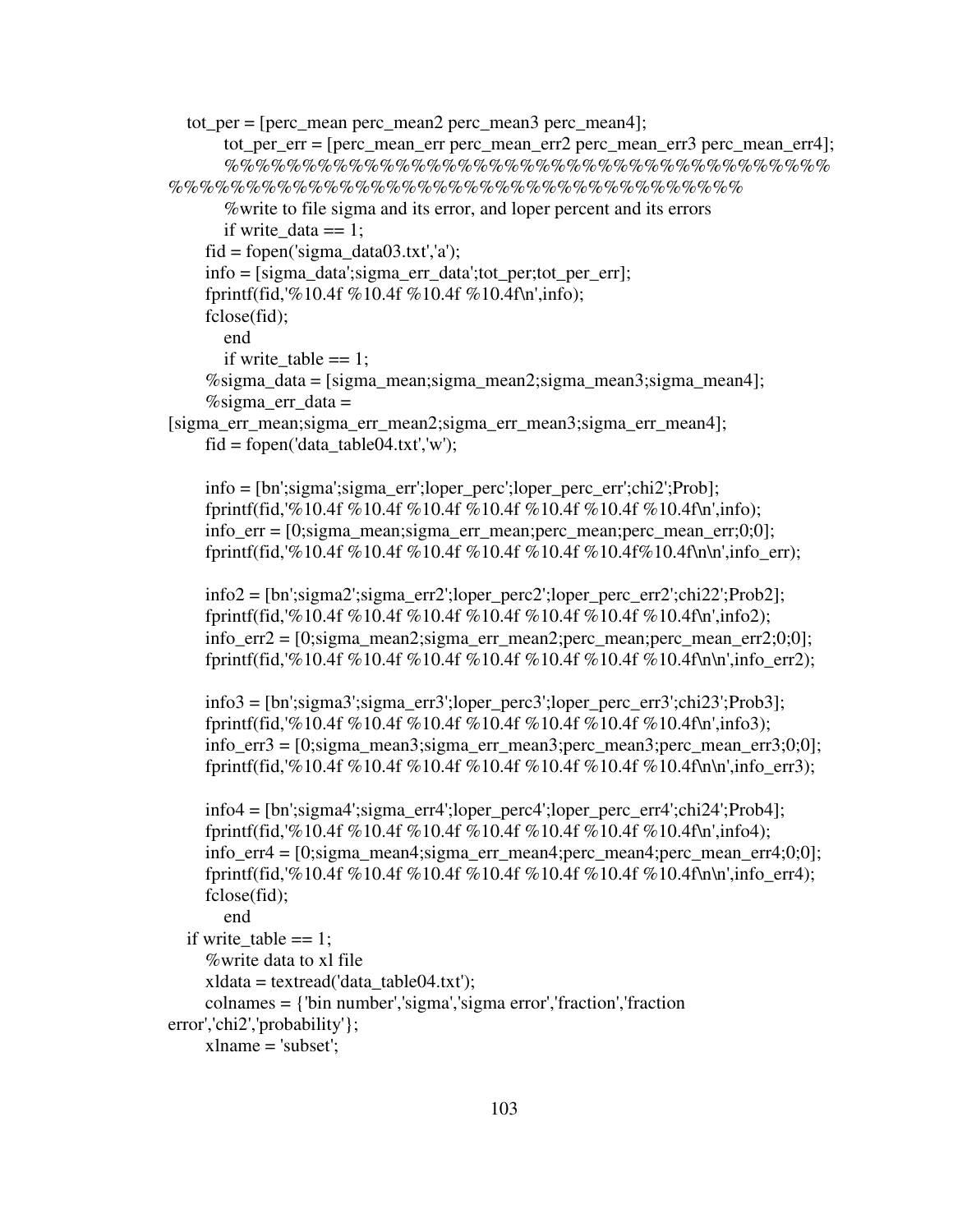```
nn = num2str(subset);xlfilename = char(strvcat([xlname,nn]));
   xlswrite(xldata,'subset data',colnames,xlfilename) 
 end
```

```
%%%%%%%%%%%%%%%%%%%%%%%%%%%%%%%%%%%%%%%%%%%
%%%%%%%%%%%%%%%%%%%%%%%%% 
  if allplot == 1;
      %sigma plots 
      %plot bin 1 
              H = figure;subplot(2,2,1); errorbar(bn,sigma,sigma_err,'k.') 
               hold on; 
    if max(sigma-sigma_err) \leq min(sigma+sigma_err);
       y_fit = max(sigma-sigma_err);
       Pass1 = 1:
     else 
       y_f = mean(sigma);
       Pass1 = 0;
     end 
    plot([min(bn) max(bn)], [y_fit y_fit], 'r-)title(\text{[}'\text{Radial Bin 1} Pass = ',int2str(\text{Pass1}));
              if max(sigma+sigma_err) > 300;
        ylim([0 max(sigma+sigma_err)]); 
               else 
        ylim([0 300]); 
               end 
     xlabel('Number of bins per Histogram') 
               ylabel('\sigma [km/s]') 
               grid on; 
               hold off; 
               %plot bin 2 
              subplot(2,2,2); errorbar(bn2,sigma2,sigma_err2,'k.') 
               hold on; 
    if max(sigma2-sigma_err2) \leq min(sigma2+sigma_err2);
       y_fit2 = max(sigma2-sigma_err2);
       Pass2 = 1; else 
       y_ffit2 = mean(sigma2);
       Pass2 = 0:
     end 
    plot([min(bn) max(bn)], [y_fit2 y_fit2], 'r-)
```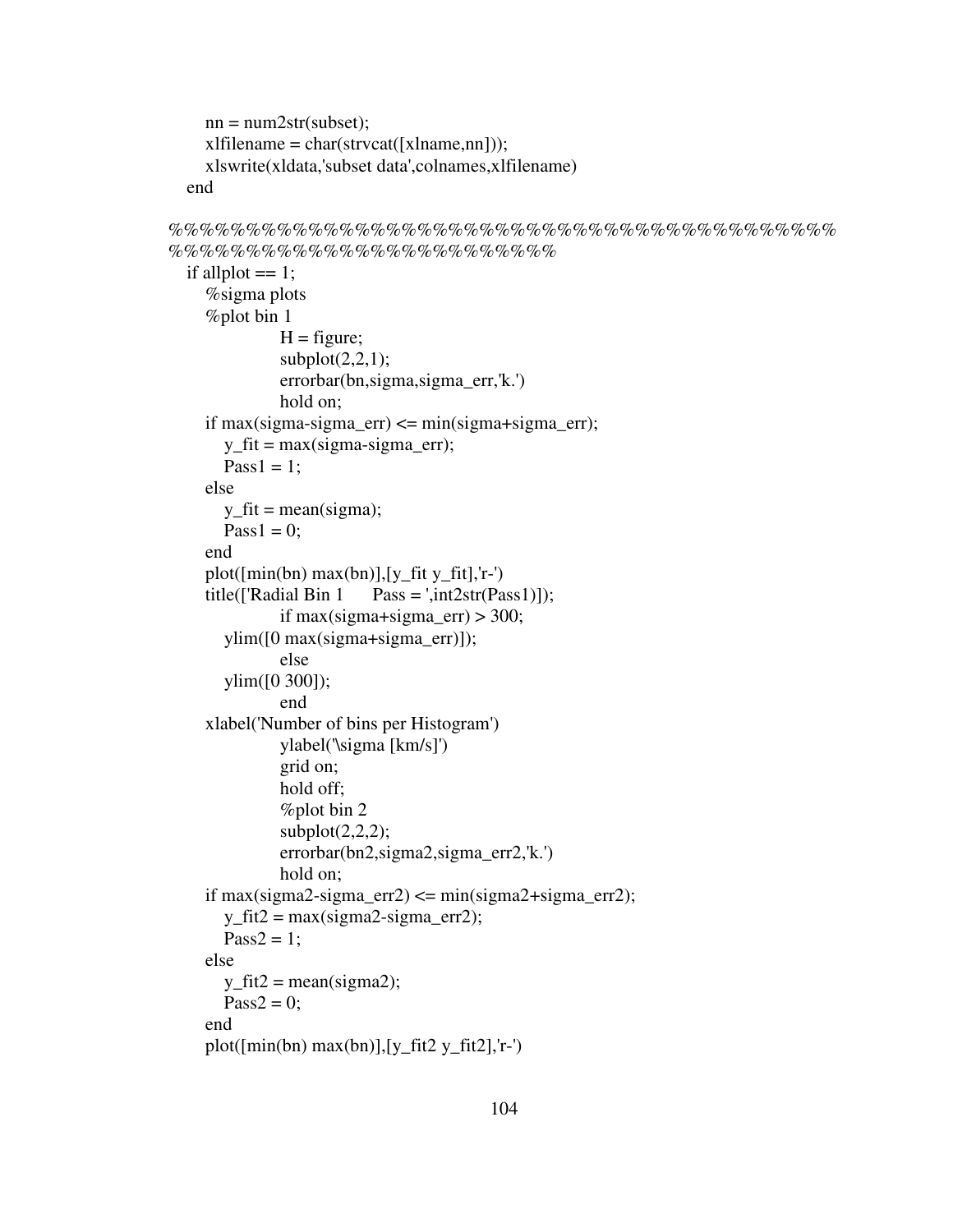```
title(\text{[}'\text{Radial Bin 2} Pass = ',int2str(\text{Pass2})]);
if max(sigma2+sigma_err2) > 300;
   ylim([0 max(sigma2+sigma_err2)]); 
            else 
   ylim([0 300]); 
            end 
 xlabel('Number of bins per Histogram') 
            ylabel('\sigma [km/s]') 
            grid on; 
            hold off; 
            %plot bin 3 
           subplot(2,2,3); errorbar(bn3,sigma3,sigma_err3,'k.') 
            hold on; 
if max(sigma3-sigma_err3) \leq min(sigma3+sigma_err3);
  y_fit3 = max(sigma3-sigma_err3);
  Pass3 = 1;
 else 
  y_f fit 3 = \text{mean}(sigma3);
  Pass3 = 0;
 end 
plot([\min(bn) \max(bn)], [y \text{ fit3 } y \text{ fit3}], 'r-')
title(\text{[}'\text{Radial Bin 3} Pass = ',int2str(Pass3)]);
           if max(sigma3+sigma_err3) > 300;
   ylim([0 max(sigma3+sigma_err3)]); 
            else 
   ylim([0 300]); 
            end 
            xlabel('Number of bins per Histogram') 
            ylabel('\sigma [km/s]') 
            grid on; 
            hold off; 
            %plot bin 4 
           subplot(2,2,4);errorbar(bn4,sigma4,sigma_err4,'k.')
            title('Radial Bin 4') 
            hold on; 
if max(sigma4-sigma_err4) \leq min(sigma4+sigma_err4);
  y_fit4 = max(sigma4-sigma_err4);
  Pass4 = 1:
 else 
  y_f fit4 = mean(sigma4);
  Pass4 = 0;
 end
```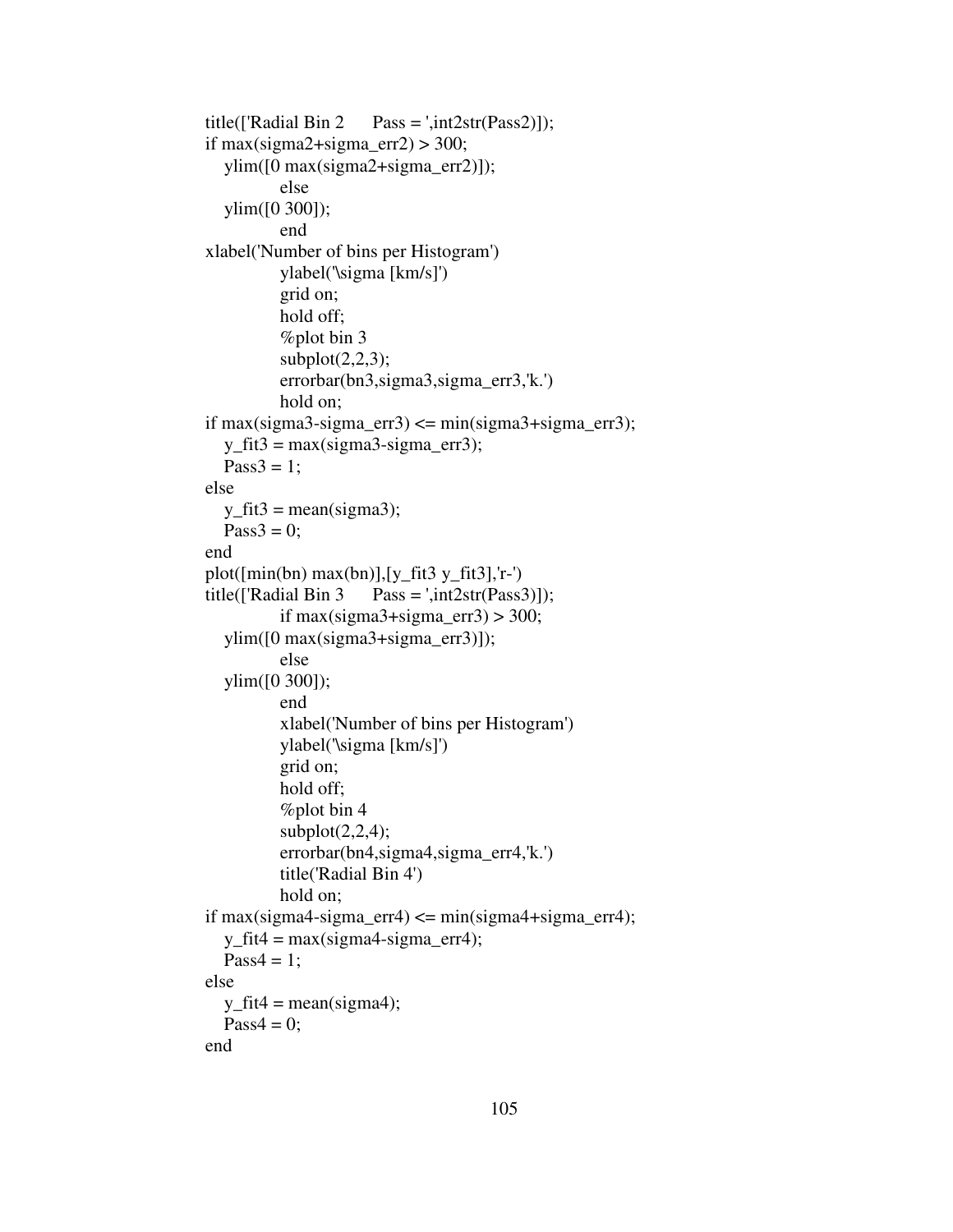```
plot([\min(bn) \max(bn)], [y_f fit4 y<sub>_fit4</sub>], 'r-')
title(\text{[}'\text{Radial Bin 4} \quad \text{Pass} = \text{',} \text{int2str}(\text{Pass4})\text{]};if max(sigma4+sigma_err4) > 300;
   ylim([0 max(sigma4+sigma_err4)]); 
            else 
   ylim([0 300]); 
            end 
            xlabel('Number of bins per Histogram') 
            ylabel('\sigma [km/s]') 
            grid on; 
            hold off; 
 text(-2.5,760,['SUBSET ',int2str(subset)],'FontSize',20) 
            set(H,'Color','White'); 
 orient landscape 
pre_file = \text{isigma0};
nfile = num2str(subset);file_name = (struct([pre_file,nfile,'ps")); print('-dpsc',file_name); 
 movefile(file_name,'C:\matlab_sv13\work\psplots\passfailplots2\')
```

```
if pic == 1;
   close; 
           end 
 sigma_pass = [Pass1;Pass2;Pass3;Pass4];
```

```
 %%%%%%%%%%%%%%%%%%%%%%%%%%%%%%%%%%%%%%%
%%%%%%%%%%%%%%%%%%%%%%%%%%%%%%%%%
```

```
 %constant plot 
            H=figure; 
            %bin 1 
           subplot(2,2,1); errorbar(bn,loper_perc,loper_perc_err,'k.') 
            title('Radial Bin 1') 
            hold on; 
 if max(loper_perc-loper_perc_err) <= min(loper_perc+loper_perc_err); 
  y fit5 = max(logper per-c-loper perc-err);
  Pass5 = 1;
 else 
  y_ffit5 = mean(loper_perc);
  Pass5 = 0:
 end 
plot([min(bn) max(bn)], [y_fit5 y_fit5], 'r-)title(\text{[}'\text{Radial Bin 1} Pass = ',int2str(\text{Pass5})]);
   hold off;
```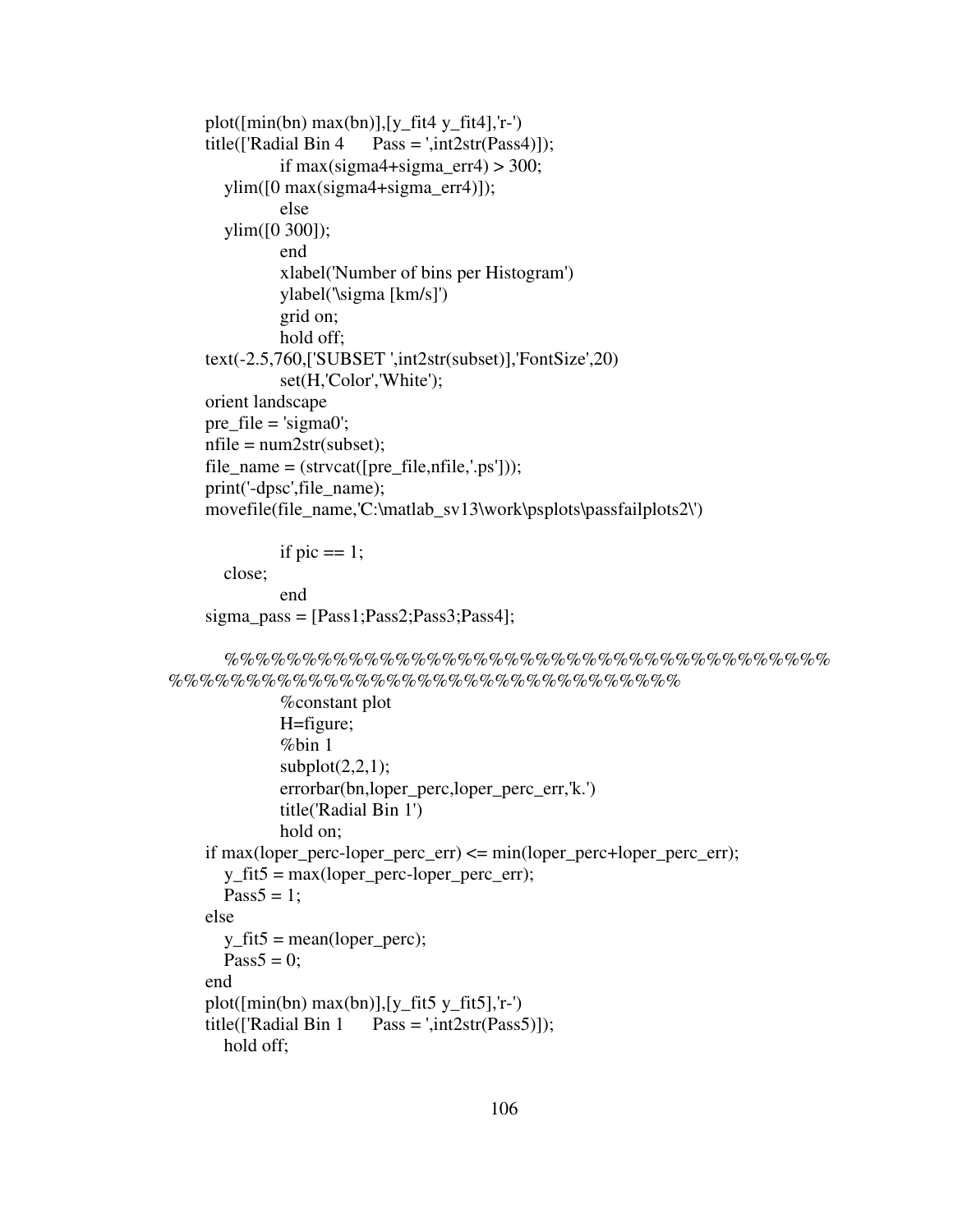```
if max(loper_perc+loper_perc_err) > 1;
         ylim([0 max(loper_perc+loper_perc_err)]); 
                 else 
         ylim([0 1]); 
                 end 
                 xlabel('Number of bins per Histogram') 
                 ylabel('Interloper Fraction') 
                 grid on; 
                 %bin 2 
                subplot(2,2,2); errorbar(bn2,loper_perc2,loper_perc_err2,'k.') 
                 title('Radial Bin 2') 
                 hold on; 
                if max(loper\_perc2-loper\_perc\_err2) \lemin(loper_perc2+loper_perc_err2); 
        y_ffit6 = max(logper_p)erc2-loper_perc_err2);
        Pass6 = 1;
      else 
        y_ffit6 = mean(loper_perc2);
        Pass6 = 0;
      end 
     plot([\min(bn) \max(bn)], [y \text{ fit6 } y \text{ fit6}], 'r-')
     title(\text{[}'\text{Radial Bin 2} Pass = ',int2\text{str}(\text{Pass6})]);
     if max(loper_perc2+loper_perc_err2) > 1;
         ylim([0 max(loper_perc2+loper_perc_err2)]); 
                 else 
         ylim([0 1]); 
                 end 
                 xlabel('Number of bins per Histogram') 
                 ylabel('Interloper Fraction') 
                 grid on; 
      hold off; 
                 %bin 3 
                subplot(2,2,3); errorbar(bn3,loper_perc3,loper_perc_err3,'k.') 
                 title('Radial Bin 3') 
                 hold on; 
     if max(loper_perc3-loper_perc_err3) \leq min(loper_perc3+loper_perc_err3);
        y_fit7 = max(loper_perc3-loper_perc_err3);
        Pass7 = 1:
      else 
        y_f fit7 = mean(loper_perc3);
        Pass7 = 0:
      end
```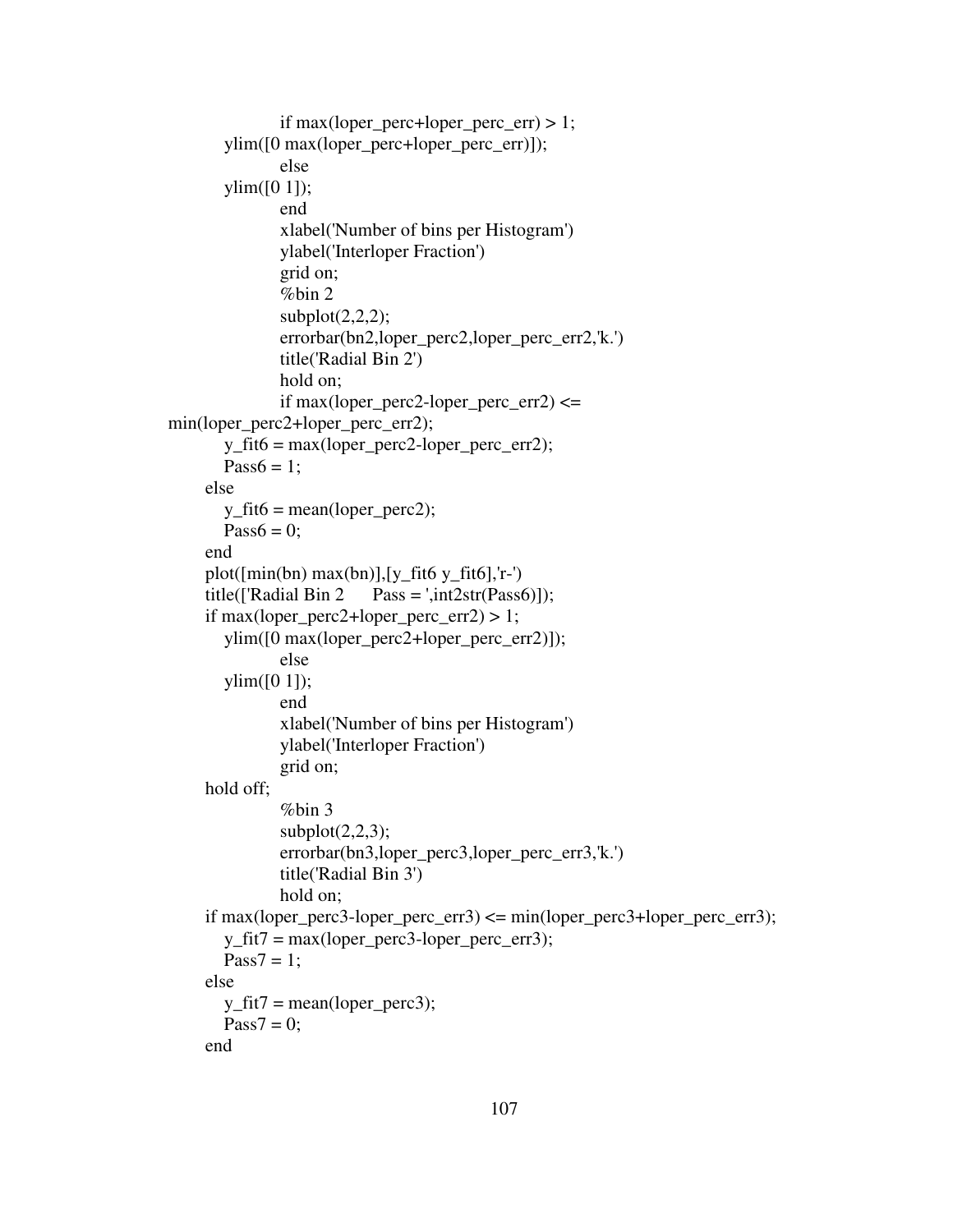```
plot([\min(bn) \max(bn)], [y_f fit7 y_f fit7], 'r-')
title(\text{[}'\text{Radial Bin 3} Pass = ',int2str(\text{Pass7})]);
            hold off; 
            if max(loper_perc3+loper_perc_err3) > 1; 
   ylim([0 max(loper_perc3+loper_perc_err3)]); 
            else 
  ylim([0 1]);
            end 
            xlabel('Number of bins per Histogram') 
            ylabel('Interloper Fraction') 
            grid on; 
            %bin 4 
           subplot(2,2,4); errorbar(bn4,loper_perc4,loper_perc_err4,'k.') 
            title('Radial Bin 4') 
            hold on; 
if max(loper_perc4-loper_perc_err4) \leq min(loper_perc4+loper_perc_err4);
  y_f fit8 = max(loper_perc4-loper_perc_err4);
  Pass8 = 1;
 else 
  y_f fit8 = mean(loper_perc4);
  Pass8 = 0; end 
 plot([min(bn) max(bn)],[y_fit8 y_fit8],'r-') 
title(\text{[}'\text{Radial Bin 4} \quad \text{Pass} = \text{',} \text{int2str}(\text{Pass8})\text{]};if max(loper_perc4+loper_perc_err4) > 1;
   ylim([0 max(loper_perc4+loper_perc_err4)]); 
            else 
  ylim([0 1]); end 
            xlabel('Number of bins per Histogram') 
            ylabel('Interloper Fraction') 
            grid on; 
 hold off; 
 text(-2.5,2.521,['SUBSET ',int2str(subset)],'FontSize',20) 
            set(H,'Color','White'); 
 orient landscape 
 pre_file = 'loper0'; 
nfile = num2str(subset);file_name = (struct([pre_file,nfile,'ps")); print('-dpsc',file_name); 
 movefile(file_name,'C:\matlab_sv13\work\psplots\passfailplots2\')
```
if pic  $== 1$ ;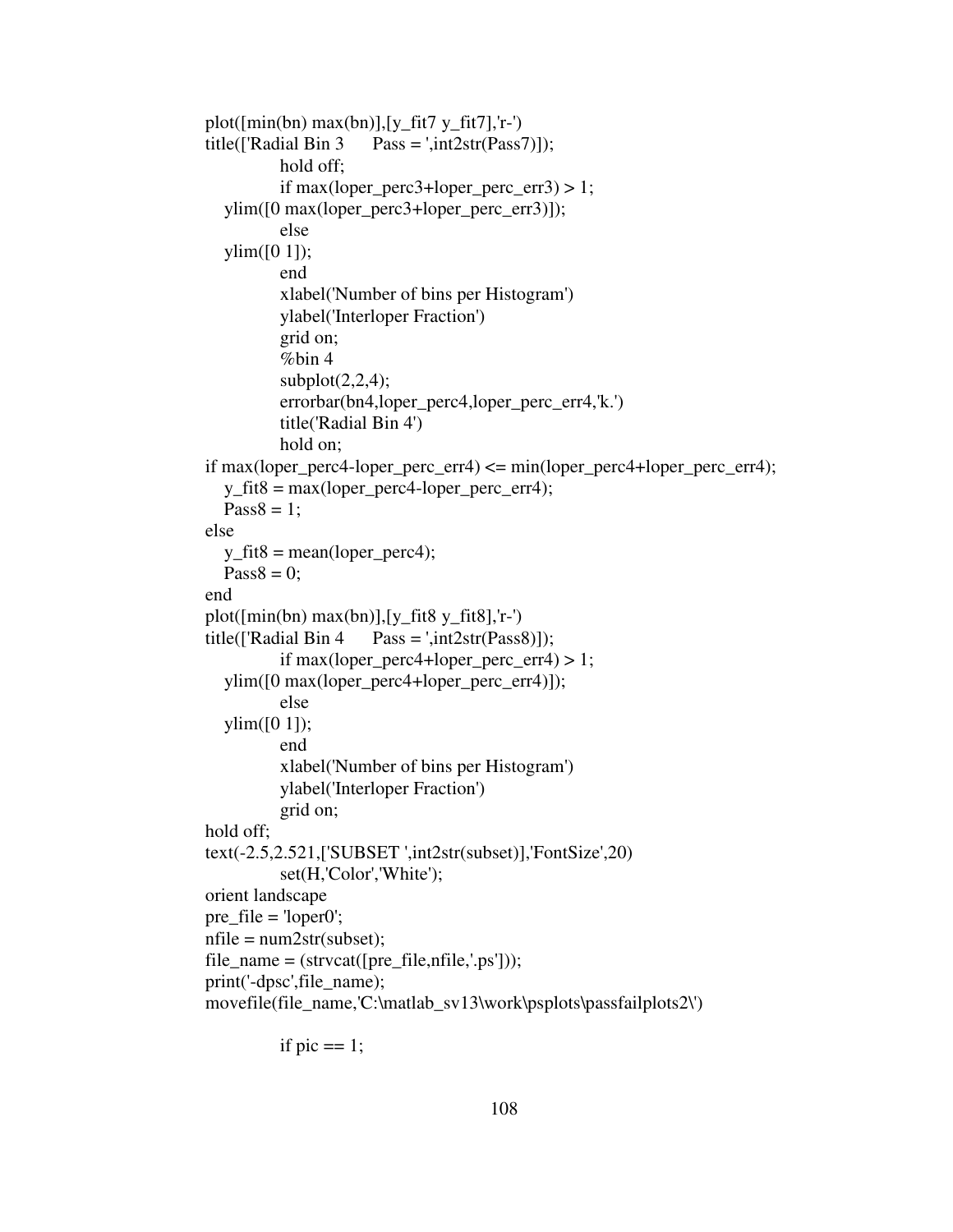```
 close; 
 end 
loper\_pass = [Pass5; Pass6; Pass7; Pass8];
```
 $subplot(2,2,1);$ 

```
 %%%%%%%%%%%%%%%%%%%%%%%%%%%%%%%%%%%%%%%
%%%%%%%%%%%%%%%%%%%%%%%%%%%%%%%%%%%%
```

```
 %plot Prob Bin 1 
           H=figure;
```

```
 plot(bn,Prob,'k.') 
           if Prob \geq sig\_level;Pass9 = 1;
 else 
  Pass9 = 0; end 
title(['Radial Bin 1 Pass = ',int2str(Pass9)]);
            hold on; 
            h=plot([0 15],[0.05 0.05],'k-'); 
           hh=plot([0 15],[0.01 0.01],'k-.');
           xlim([0 15]);
           \text{vlim}([0 1]): xlabel('Number of bins per Histogram') 
            ylabel('Probability from \chi^{2}') 
            grid on; 
            legend([h(1) hh(1)],'0.05','0.01'); 
            hold off; 
            %plot bin2 
           subplot(2,2,2); plot(bn2,Prob2,'k.') 
if Prob2 \geq sig level;
  Pass10 = 1; else 
  Pass10 = 0; end 
title(\text{[}'\text{Radial Bin 2} Pass = ',int\text{2str}(\text{Pass10}));
            hold on; 
            h2=plot([0 15],[0.05 0.05],'k-'); 
            hh2=plot([0 15],[0.01 0.01],'k-.'); 
            xlim([0 15]); 
           \text{vlim}([0 1]);
            xlabel('Number of bins per Histogram') 
            ylabel('Probability from \chi^{2}')
```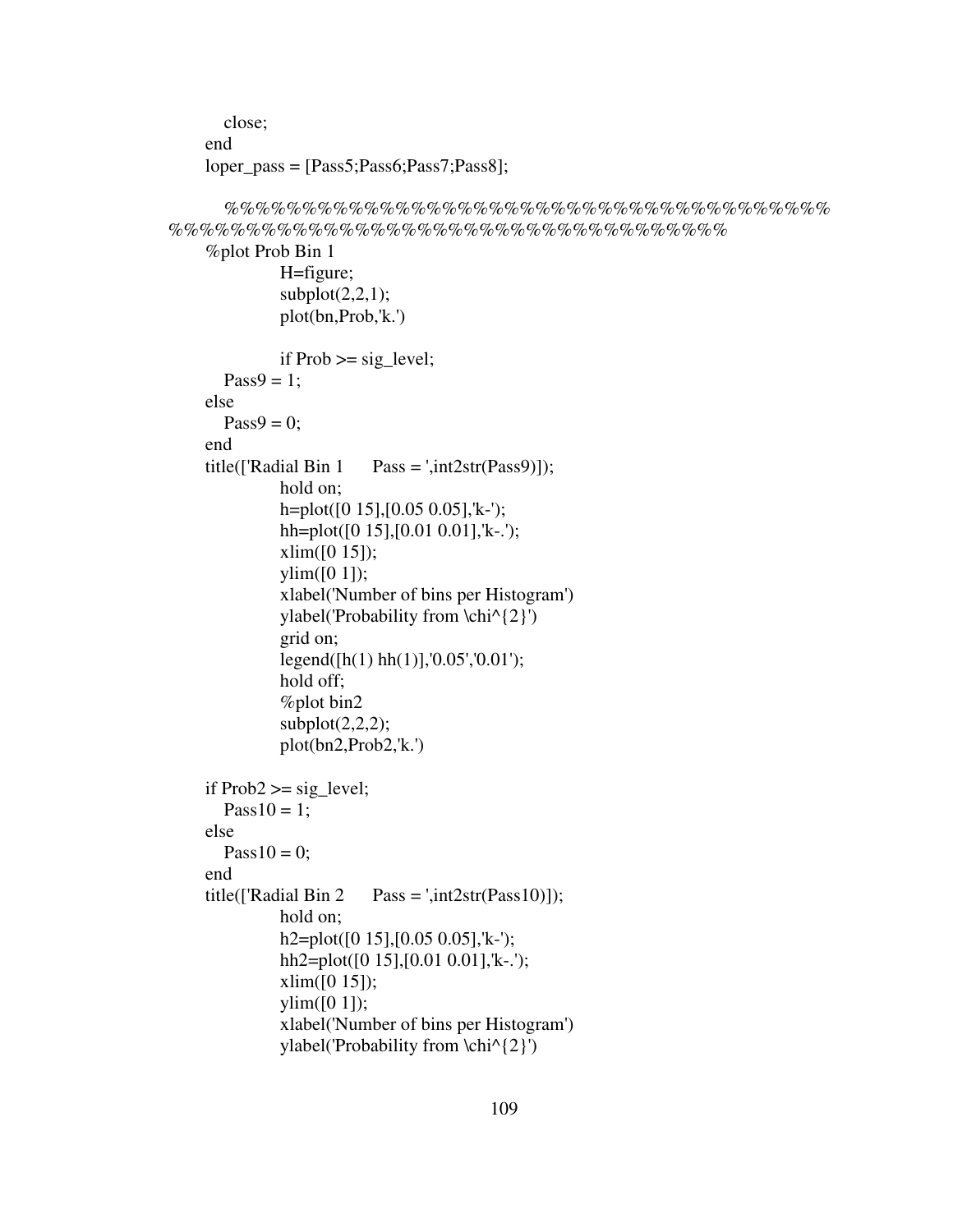```
 grid on; 
            legend([h2(1) hh2(1)],'0.05','0.01'); 
            hold off; 
            %plot bin3 
           subplot(2,2,3); plot(bn3,Prob3,'k.') 
           if Prob3 \geq sig\_level;Pass11 = 1; else 
  Pass11 = 0;
 end 
title(\text{[}'\text{Radial Bin 3} Pass = ',int2\text{str}(\text{Pass11}));
            hold on; 
            h3=plot([0 15],[0.05 0.05],'k-'); 
            hh3=plot([0 15],[0.01 0.01],'k-.'); 
           xlim([0 15]);ylim([0 1]);
            xlabel('Number of bins per Histogram') 
            ylabel('Probability from \chi^{2}') 
            grid on; 
            legend([h3(1) hh3(1)],'0.05','0.01'); 
            hold off; 
            %plot bin4 
           subplot(2,2,4); plot(bn4,Prob4,'k.') 
           if Prob4 \geq sig\_level;Pass12 = 1;
 else 
  Pass12 = 0;
 end 
title(['Radial Bin 4 Pass = ',int2str(Pass12)]);
            hold on; 
            h4=plot([0 15],[0.05 0.05],'k-'); 
           hh4=plot([0 15], [0.01 0.01], 'k-.');
           xlim([0 15]);
           ylim([0 1]);
            xlabel('Number of bins per Histogram') 
            ylabel('Probability from \chi^{2}') 
            grid on; 
            legend([h4(1) hh4(1)],'0.05','0.01'); 
            hold off; 
 text(-5.7,2.5,['SUBSET ',int2str(subset)],'FontSize',20)
```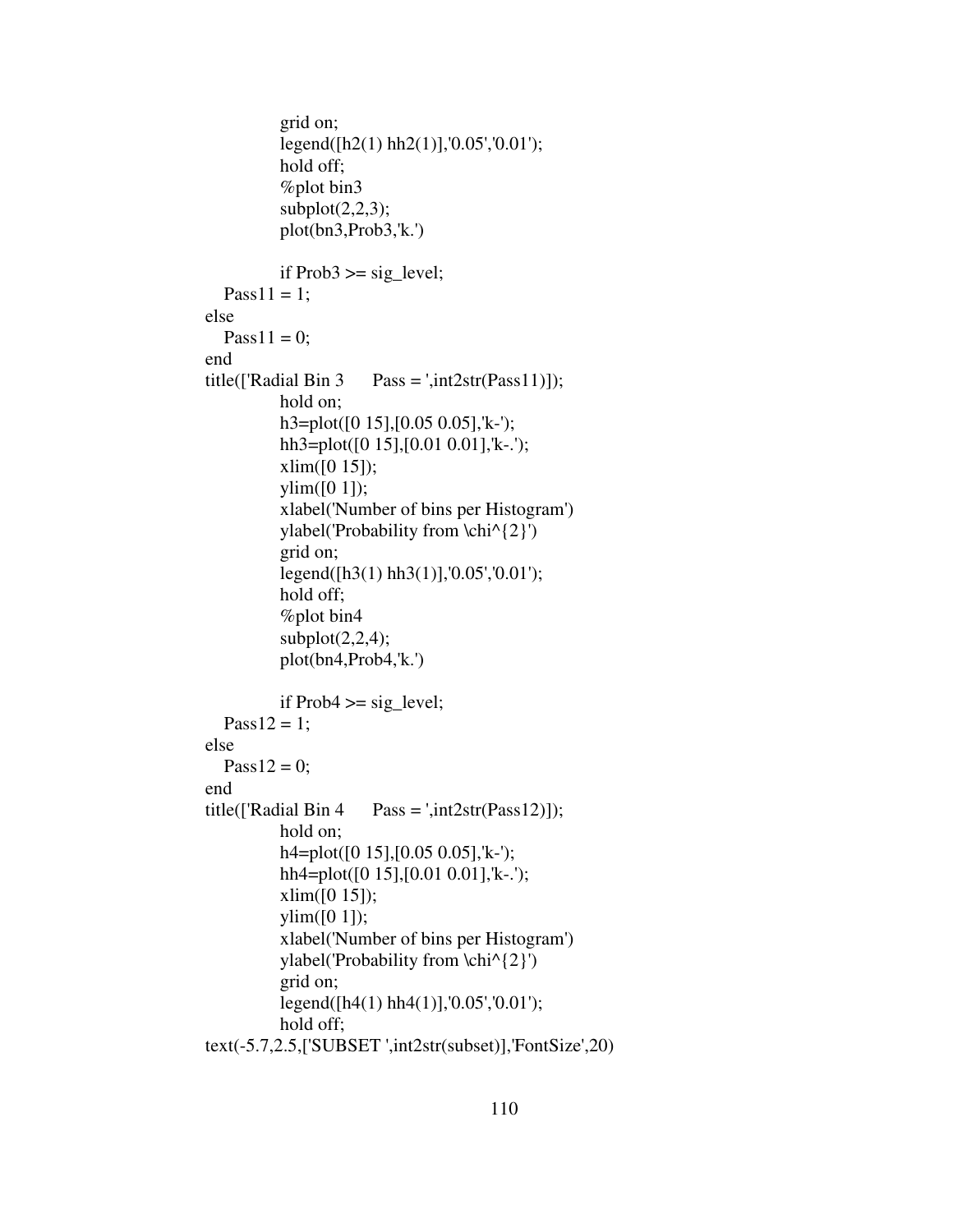```
 set(H,'Color','White'); 
      orient landscape 
     pre\_file = 'chi0';nfile = num2str(subset);file_name = (struct([pre_file,nfile,'ps']));
      print('-dpsc',file_name); 
      movefile(file_name,'C:\matlab_sv13\work\psplots\passfailplots2\') 
     if pic == 1;
         close; 
      end 
     chi_{\text{pass}} = [Pass9;Pass10;Pass11;Pass12];if write_pass == 1;
        fid = fopen('pass_data007.txt', a'); info = [sigma_pass';loper_pass';chi_pass']; 
         fprintf(fid,'%d %d %d\n',info); 
        info = [8;8;8]; fprintf(fid,'%d %d %d\n',info); 
         fclose(fid); 
      end 
   end 
   K 
end 
t=toc
```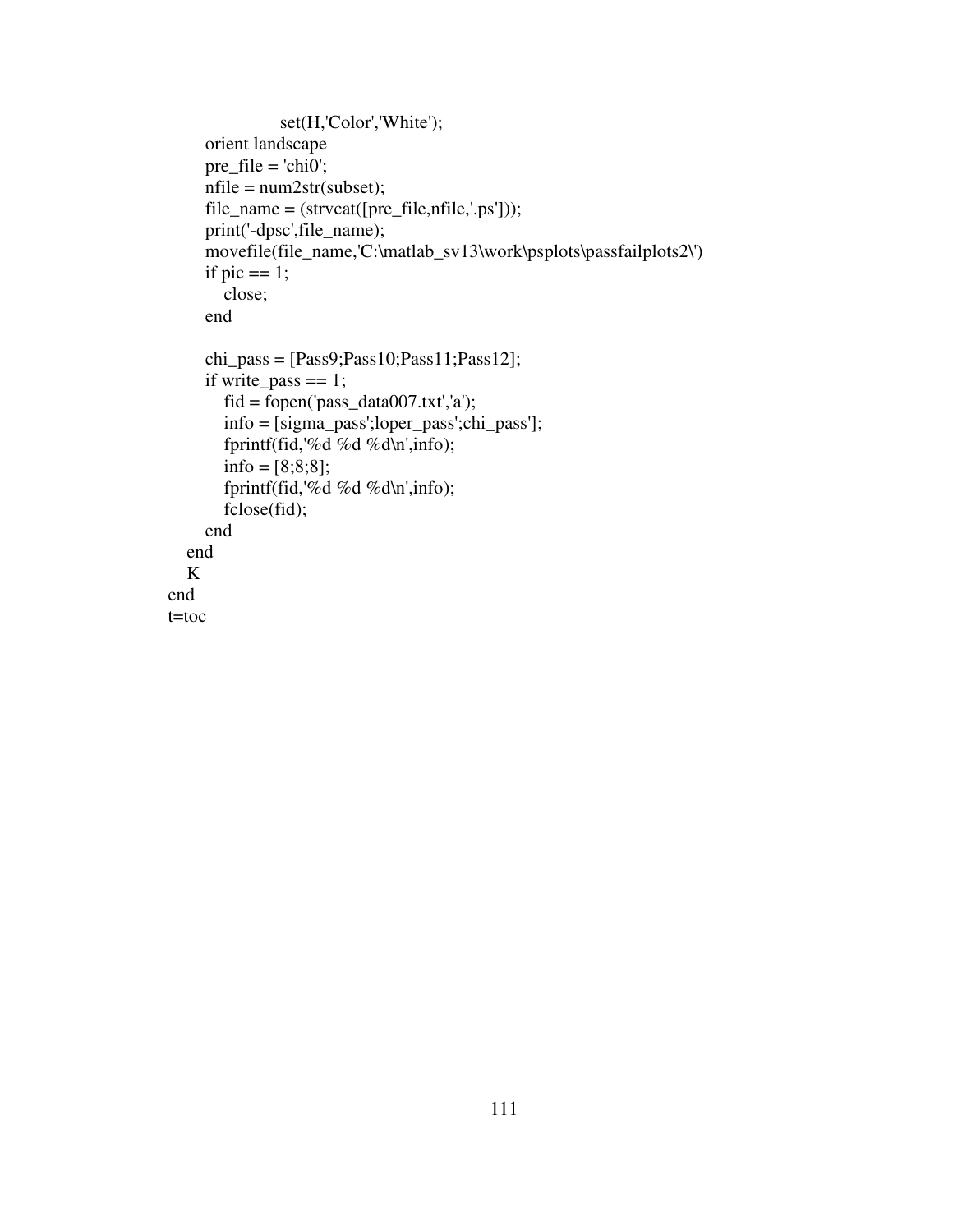# Model Fits

This is a C++ program that uses ROOT to fit the three cosmological models to the

data.

```
//fit routine for three cosmological models 
gROOT->Reset(); 
c1 = new TCanvas("c1", "Cosmological Model Fits");c1->SetGrid(); 
// draw a frame to define the range 
TH1F *hr = c1->DrawFrame(0,0,500,300);
hr->SetYTitle("Velocity Dispersion [km/s]"); 
hr->SetXTitle("Projected Distance [kpc]"); 
// create first graph 
Int t n1 = 4;
Double_t x1[] = {62.4675,187.4024,312.3374,437.2723};Double_t y1[] = \{203.81, 184.98, 158.09, 134.7\};
Double_t ex 1[\] = \{.0, .0, .0, .0\};Double t ey1[] = {29.9496, 22.6787, 15.9465, 16.1188};
gr1 = new TGraphErrors(n1, x1, y1, ex1, ey1);gr1-Draw("LP");//fit 
gStyle->SetOptStat(0); 
gStyle->SetOptFit(1111); 
//fit data with neutrino model 
TF1 *fit = new TF1("fit","0.001202*(sqrt((10^[0])/x) + sqrt(10^[1])*x^(1/4))",0,500);
fit->SetMarkerColor(45); 
fit->SetParameter(0,1.); fit->SetParName(0,'Mass_g'');
fit->SetParameter(1,1.); fit->SetParName(1,"Mass_n"); 
//fit data with mond model 
TF1 *fit2 = new TF1("fit2","0.20536*(10^[0])^(1/4)",0,500);
fit2->SetMarkerColor(45); 
fit2->SetParameter(0,5.); fit2->SetParName(0,"Mass_mond"); 
//fit data with NFW model 
TF1 *fit3 = new TF1("fit3","sqrt(((((4.3*10^-3))*(((((200/3)*(([0]^3)/((log(1 + [0]) -
([0]/(1 + [0]))))<sup>*</sup>(280.7176))/((x)
/(((1.63*10^k-2)*(1*10^k[1])^(1/3))))[0]))*(1+(x/(((1.63*10^k-1))2<sup>*</sup>((1*10^[1])^(1/3))))/[0])))^2))*((4/3)*pi*x^3)))/((x*10\
(00))", (0,500);
fit3->SetParameter(0,2.); fit3->SetParName(0,"Concentration"); 
fit3-SetParLimits(0,2,12);
```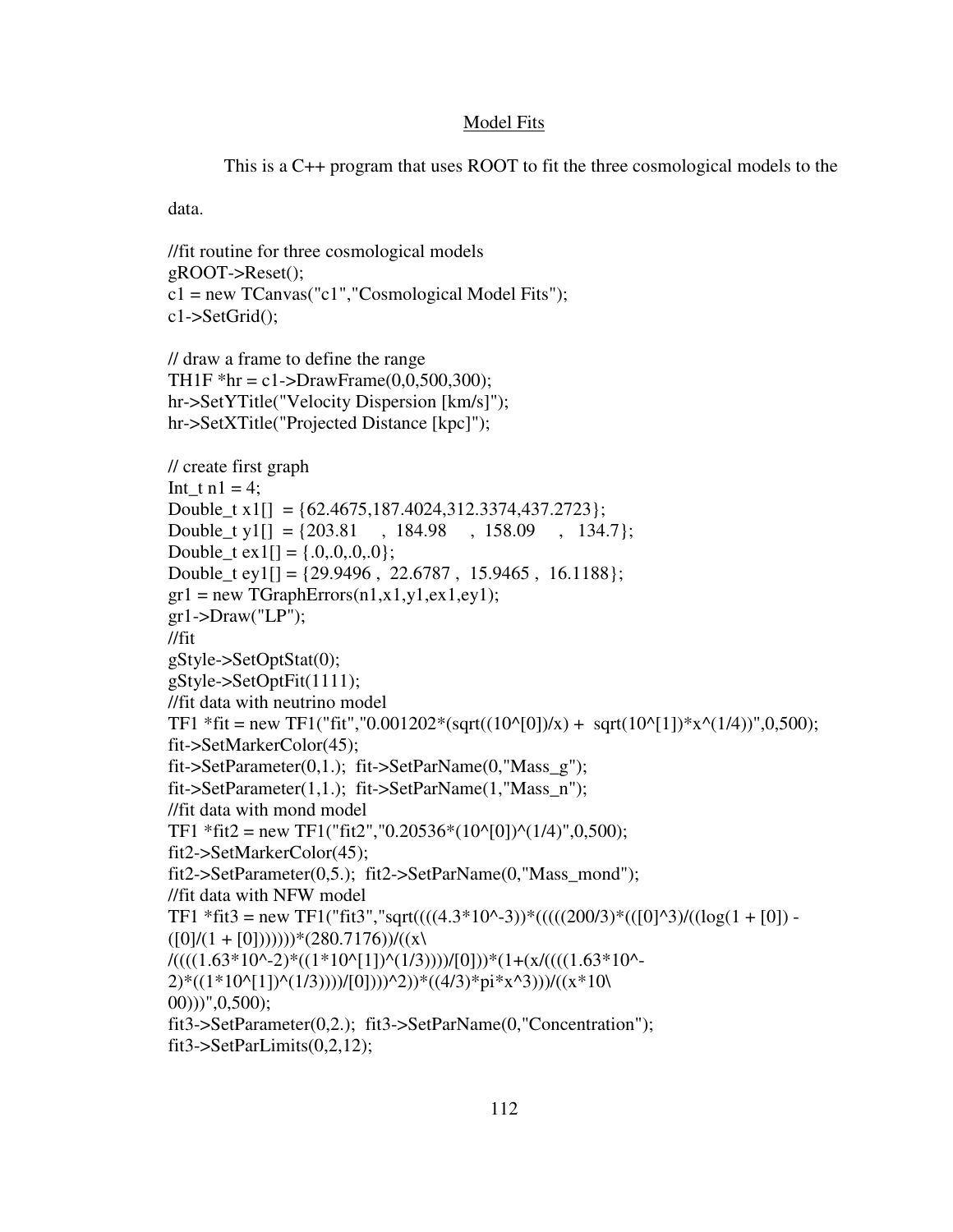```
fit3->SetParameter(1,5.); fit3->SetParName(1,"Mass_NFW"); 
gr1\rightarrowFit(fit,"Q");
FILE *fitRes = fopen("fitResults.out","w"); 
fprintf(fitRes,"%f %f %f %f %f %f\n", 
      fit->GetParameter(0), fit->GetParError(0), 
      fit->GetParameter(1), fit->GetParError(1), 
      fit->GetChisquare(), fit->GetChisquare()/fit->GetNDF()); 
gr1\text{-}Fit(fit2,"Q+");
fprintf(fitRes,"%f %f %f %f\n", 
      fit2->GetParameter(0), fit2->GetParError(0), 
      fit2->GetChisquare(), fit2->GetChisquare()/fit2->GetNDF()); 
gr1\text{-}Fit(fit3,"Q+");
fprintf(fitRes,"%f %f %f %f %f %f\n", 
      fit3->GetParameter(0), fit3->GetParError(0), 
      fit3->GetParameter(1), fit3->GetParError(1), 
      fit3->GetChisquare(), fit3->GetChisquare()/fit3->GetNDF()); 
fclose(fitRes); 
//save graph as .ps file 
c1->Print("output.ps");
```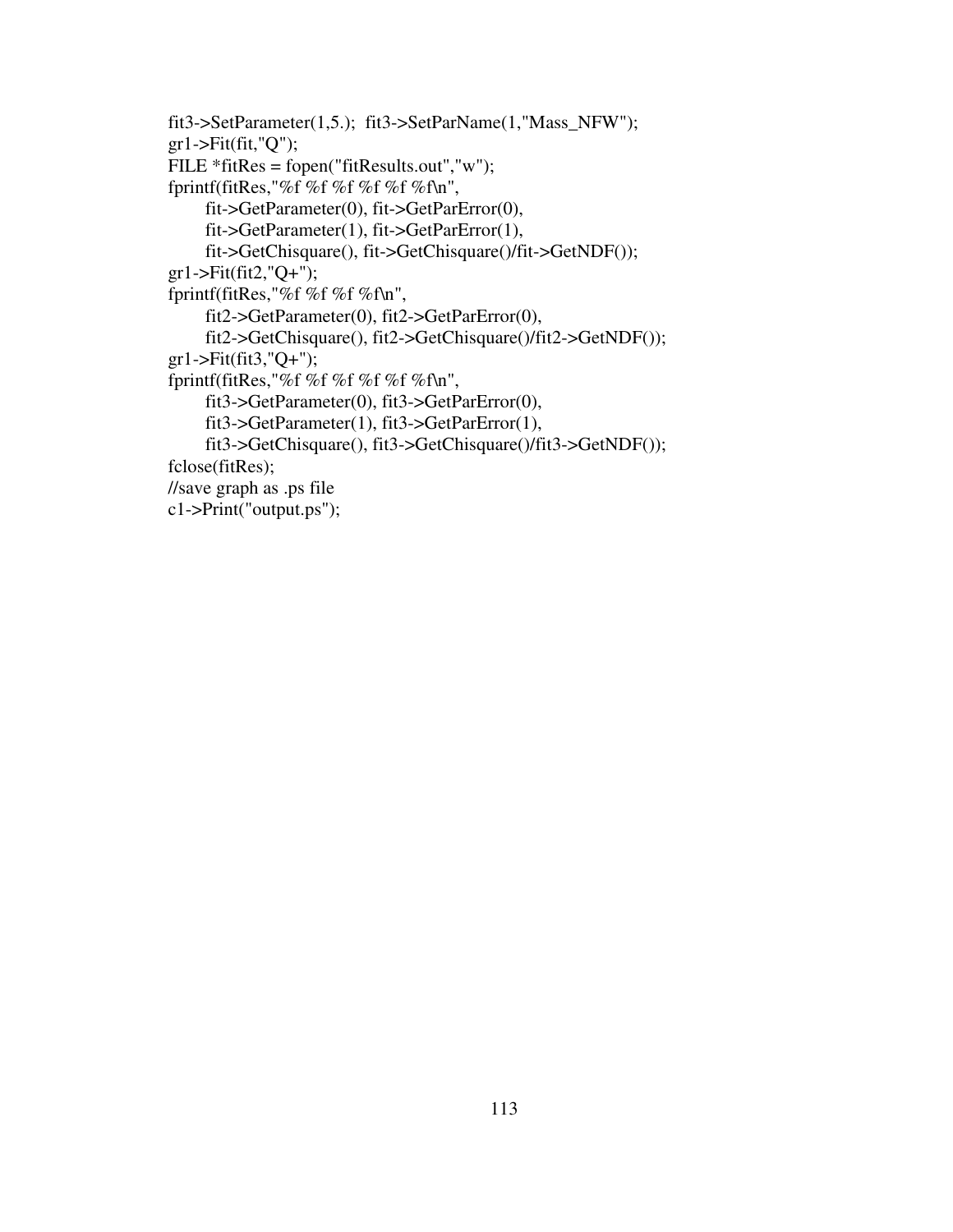## Rotation Curves

```
 This program uses the results from the C++ program above and plots the rotation 
curve and interloper fraction for a data set. 
model_fit.m 
%model fits 
clc; 
clear; 
%enter subset 
for K = 1;
  subset = K;
  subset2 = 01:
  i = 4*(subset-1); pre_name = 'model_fit0'; 
  suf name = '.txt';nn = num2str(subset);file_name = char(strvcat([pre_name,nn,suf_name]));
   %read in data 
   %Neutrino Model-
Mass_galaxy;Mass_galaxy_err;Mass_DM;Mass_DM_err;chi2;chi2/d 
   %Mond Model- Mass_DM;Mass_DM_err;chi2;chi2/d 
   %NFW Model- Mass_DM;Mass_DM_err;chi2;chi2/d 
  data = textread(file_name);data2 = textread('sigma data03.txt');x = [62.4675 \ 187.4024 \ 312.3374 \ 437.2723];sigma = data2(1+i:4+i,1);sigma err = data2(1+i:4+i,2);const = data2(1+i:4+i,3);const err = data2(1+i:4+i,4); %prob for models 
   syms Y; 
  d = data(1,5)./data(1,6);
  y = d/2;
  C = 1/((2<sup>^</sup>(y)) * gamma(y));f = (Y^{\wedge}((y) - 1))^* exp((-Y)/2);Prob1 = C^* double(int(f, data(1,5), inf)); %prob for models 
   syms Y; 
  d = data(2,3)./data(2,3);
  y = d/2;C = 1/((2<sup>^</sup>(y)) * gamma(y));
```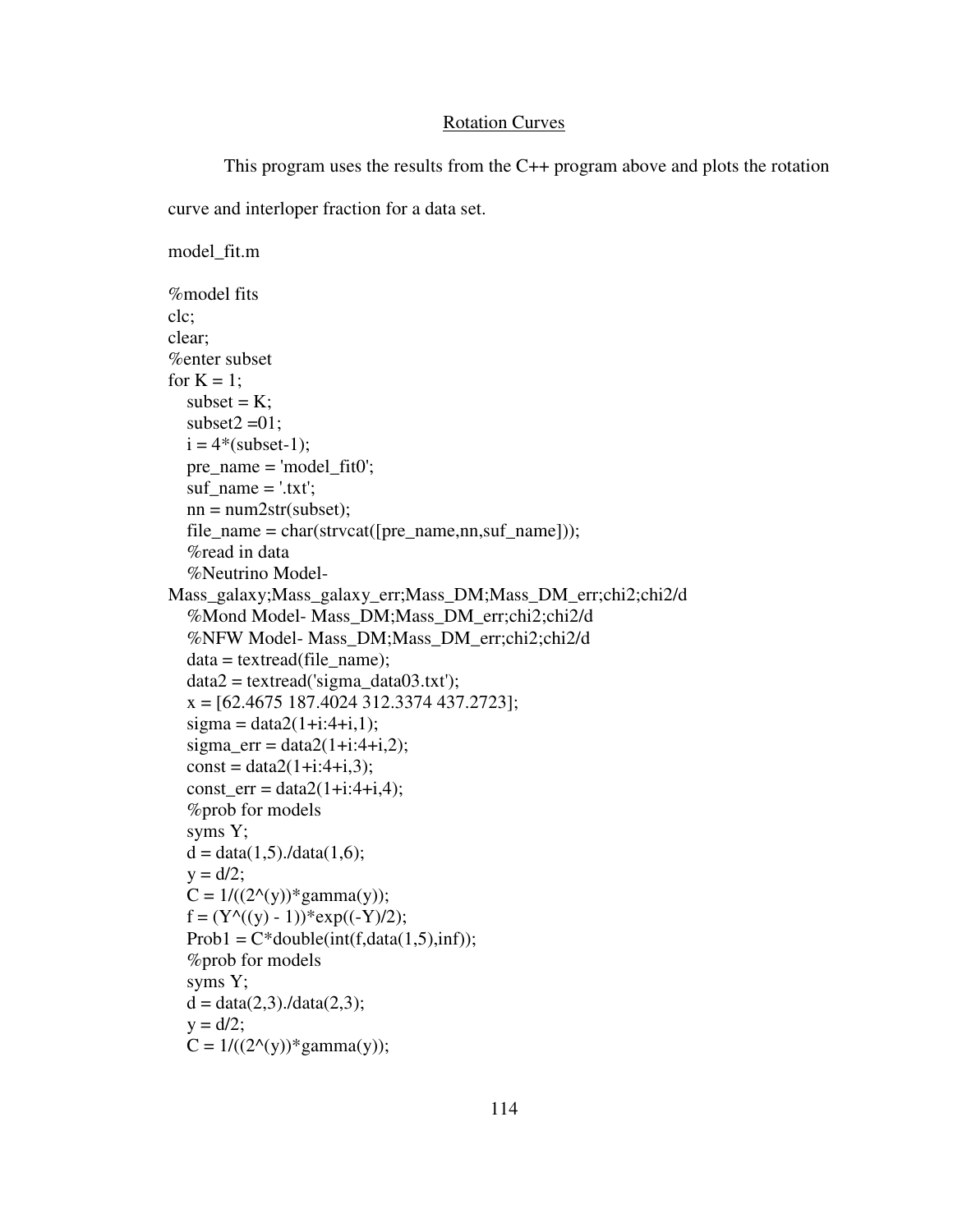```
f = (Y^{\wedge}((y) - 1))^* exp((-Y)/2);Prob2 = C * double(int(f, data(2,3), inf)); %prob for models 
   syms Y; 
  d = data(3,5)./data(3,6);
  y = d/2;
  C = 1/((2<sup>^</sup>(y)) * gamma(y));f = (Y^{\wedge}((y) - 1))^* exp((-Y)/2);Prob3 = C*double(int(f, data(3,5), inf)); %neutrino plot data 
  mass_g = data(1,1);
  mass_n = data(1,3);r = 30:500;
  sigma_n = 0.001202*(sqrt((10.^{n}{{\rm mass\_g}})./r) + sqrt(10.^{n}{{\rm mass\_n}}).*r.^(1/4));sigma_n_max = 0.001202*(sqrt((10.^{8}mass_g)).7500) +sqrt(10.^[mass_n]).*500.^(1/4));
  mass tot n = 3*500*1000*sigma n maxr^2/(4.3.*10.^-3);
   %mond plot data 
  mass_m = data(2,1);sigma_m = 0.2334.*(10.^{n}{}[mass_m]).^(1.74); %NFW plot data 
  cone = data(3,1);mass nfw = data(3,3);sigma_nfw = sqrt((((4.3.*10.^-3)).*(((((200./3).*(([conc].^3)./((log(1 + [conc]) - ...
     ((\text{conc.}]/(1 + [\text{conc.}])))).*(280.7176)) ./((r.}/(((1.63.^*10.^2.^*...((1.*10.^[{\rm mass\_nfw}]).^(1./3))))./[conc])).*(1+(r./((((1.63.*10.^-2).* ...
     ((1.*10.^[{\rm mass\_nfw}]).^(1.73)))./[conc])).^2)).*((4.73).*pi.*r.^3))./((r.*1000)));
   %interloper chi2 fit 
   loper_predict = [0.06 .19 .31 .44]; 
  chi2 = sum((loper\_predict' - const).^2./const\_err); syms X; 
  d = data(3,5)./data(3,6);
  y = d/2;
  C = 1/((2<sup>Λ</sup>(y)) * gamma(y));f = (X<sup></sup>((y) - 1)) * exp((-X)/2);Prob = C^* double(int(f, chi2, inf)); %plot data with models 
  H = figure;subplot(2,2,1); errorbar(x,sigma,sigma_err,'k.'); 
   hold on; 
  h=plot(r, sigman,'k-');
  h2 = plot([min(r) max(r)], [sigma_m max(m)], k:');
  h3 = plot(r, sigma_n f w, 'k-.);
```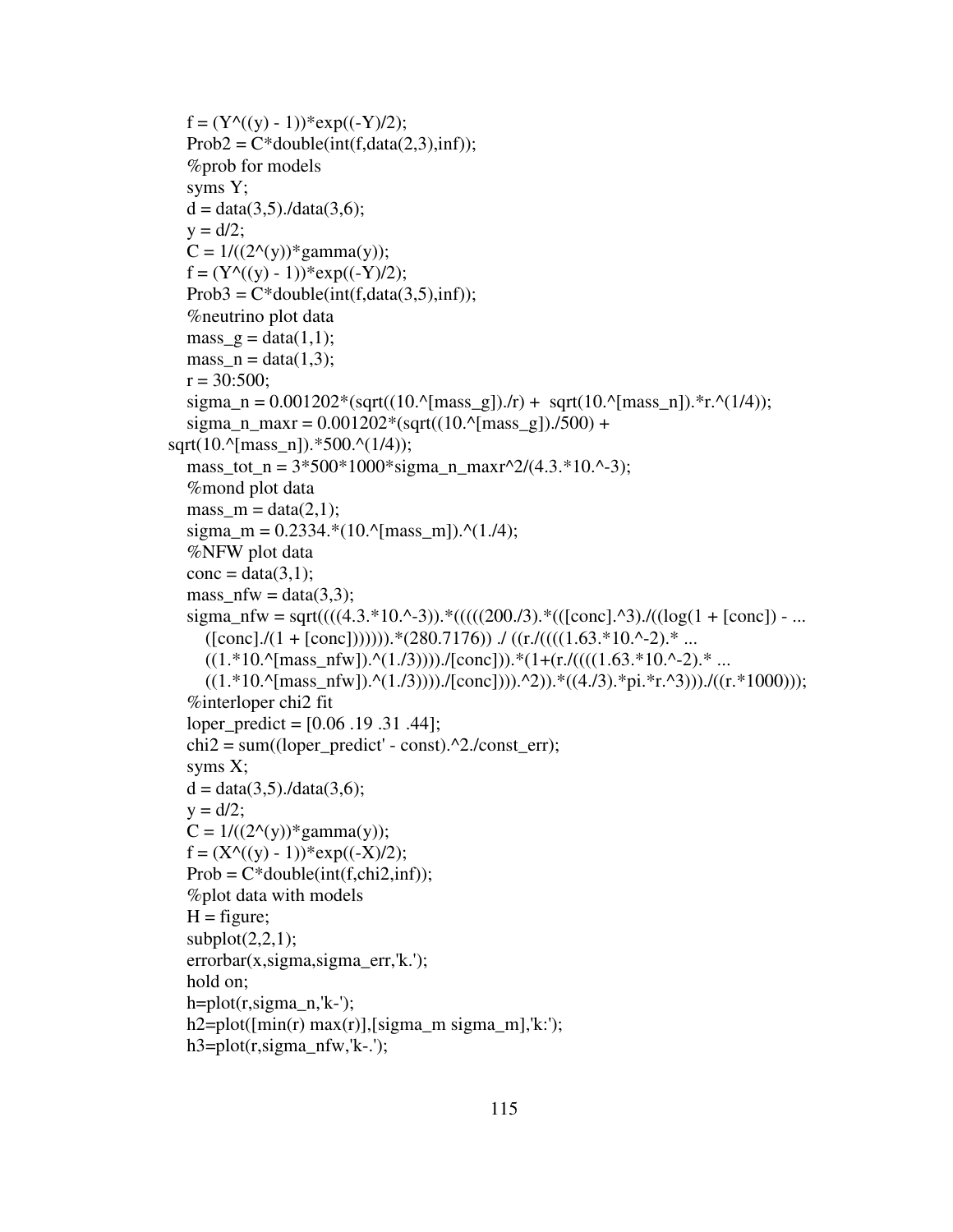```
if max(sigma + sigma_err) > 500;
    ylim([0 max(sigma+sigma_err)]); 
 else 
    ylim([0 500]); 
 end 
      xlabel('projected distance [kpc]'); 
      ylabel('\sigma [km/s]'); 
     \text{legend}([h(1) h2(1) h3(1)],[\text{Neutrino}', \text{Prob} = ', \text{num2str}(\text{Prob1}, 2)], \dots['MOND', Prob = ', num2str(Prob2,2)], ...[NFW', Prob = ', num2str(Prob3,2)];
      title(['subset ',num2str(subset)]); 
      hold off; 
       %plot interloper 
     subplot(2,2,2); h=errorbar(x,const,const_err,'k.'); 
      hold on; 
     h2=plot(x,loper_predict,'kd');
      xlabel('projected distance[kpc]'); 
      ylabel('Interloper Fraction'); 
      title(['subset ',num2str(subset)]); 
     \text{vlim}([0 1]);
      xlim([0 500]) 
     legend([h(2) h2(1)],'data','expected',['Prob = ',num2str(Prob,2)],2);
      hold off; 
      set(H,'Color','White'); 
      orient landscape 
      pre_file = 'subset0'; 
     \text{snf}_\text{in} = \text{'_model}\text{.} \text{ps'};
     nfile = num2str(subset);file_name = (struct([pre_file,nfile,suf_file]))%print -r100 -dpsc2 C:\matlab_sv13\work\psplots\modelplots\file_name
      print('-dpsc',file_name); 
      %close; 
      movefile(file_name,'C:\matlab_sv13\work\psplots\modelplots\')
```

```
end
```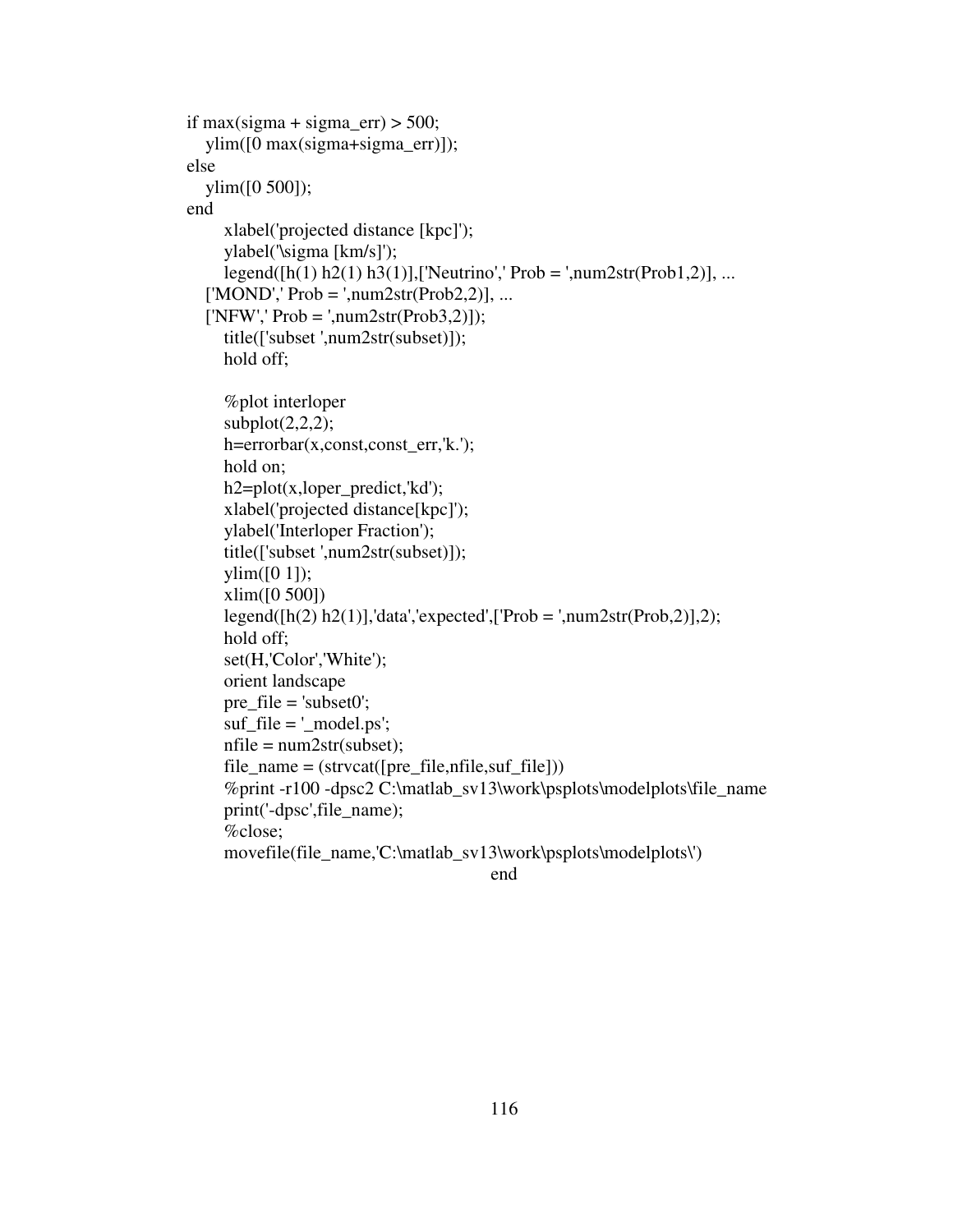### Holmberg

```
 This program analyzes the data as projected on the sky and determines the
```
number of polar satellites and planar satellites.

Holmberg\_v3 %holmberg program tic; clear; clear; warning off MATLAB:divideByZero; clc; print  $= 0$ ; tropic print  $= 1$ ;  $bin\_hist\_plot = 0;$  $polar\_plot = 0;$ hist\_plot =  $0$ ;  $color\_plot = 0;$ print\_velocity = 0;  $print_PT = 0;$ velocity\_plot2 $D = 1$ ;  $brainerd\_plot = 0;$ plot\_sigma = 0; % % % % % % and  $\%$  % planar gauss test plot sigma2 = 0; %polar gauss test %takes in ra, dec and position angle and determines position around host data = textread('systemsdr4\_phd09.txt');  $NUM = data(:,1);$  $ra = data(:,2);$  $dec = data(:,3);$  $u_{\text{mag}} = \text{data}(:,4);$  %w absolute magnitude  $g_{\text{mag}} = \text{data}(:,5);$  %g absolute magnitude  $r_{mag} = data(:,6);$  % % % % absolute magnitude  $i_{\text{mag}} = \text{data}(:,7);$  %i absolute magnitude  $z_{\text{mag}} = \text{data}(:,8);$  % % % % % % % absolute magnitude  $ab\_ratio = data(:,9);$ position\_angle =  $data(:,10).$ \*pi./180;  $distance = data(:,11);$  $B_{mag} = data(:,12);$  %B absolute magnitude  $vel = data(:,13);$  %radial velocity from Hubble's  $color = u_mag - r_mag;$ type = 2;  $\%$ %1 = (early > = 2.22) 2 = (late < 2.22) 0 = both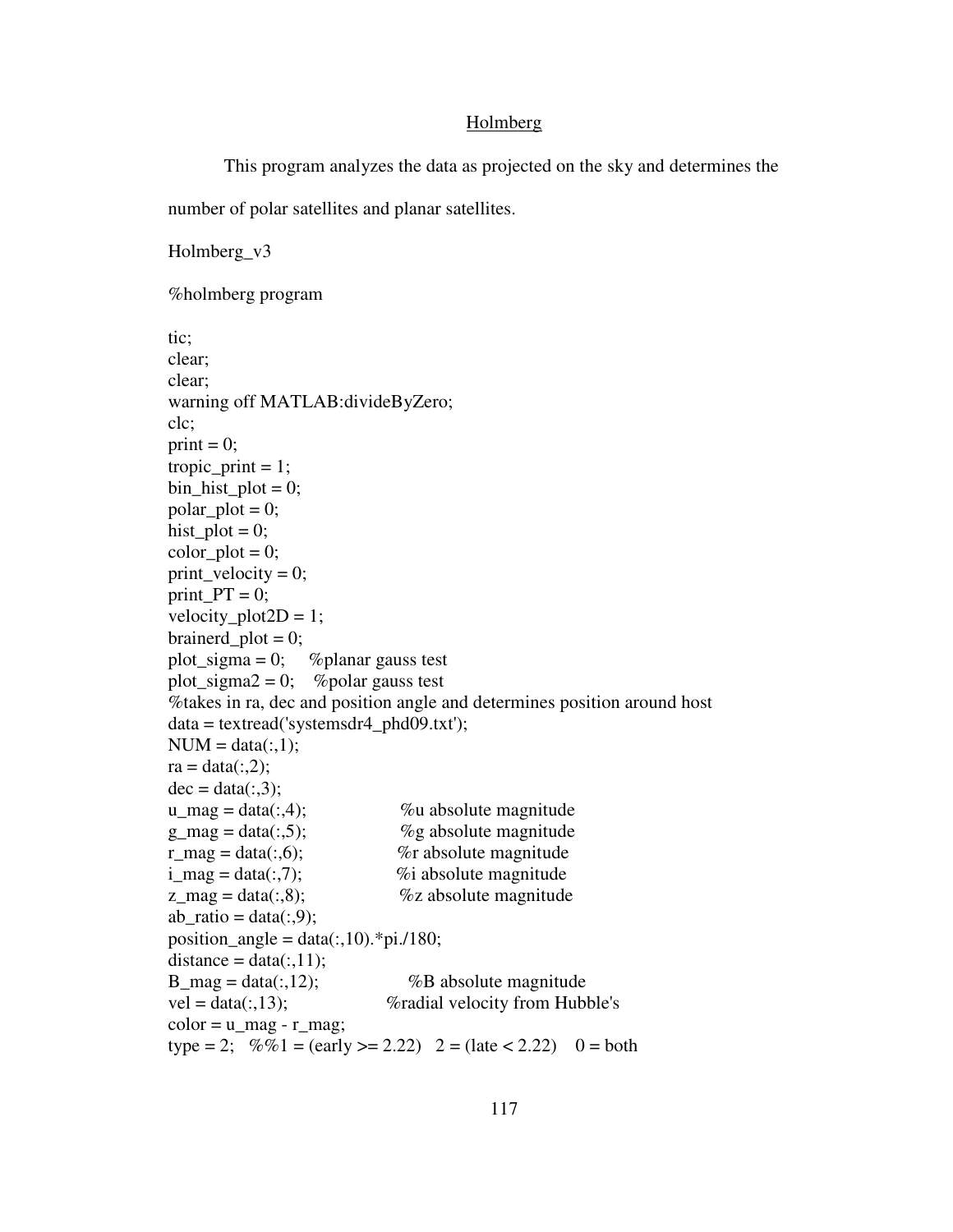```
%%%%%%%%%%%%%%%%%%%%%%%%%%%%%%%%%%%%%%%%%%%
%%%%%%%%%%%%%%%%%%%%%%%%%%%%%%% 
%adjusting position angles to 0 - 180 
for i = 1:length(position_angle);
  if (position_angle(i) >= 0) & (position_angle(i) <= pi);
     position\_angle(i) = position\_angle(i);elseif position_angle(i) < 0;
     position_angle(i) = pi - abs(position\_angle(i));elseif position_angle(i) > pi;
     position_angle(i) = position_angle(i) - pi;
   end 
end 
%finding primaries and satellites at polar and planar region______________ 
min\_mag = [-18];max_{1} = [-20];ab_number = [0.0 \ 0.1 \ 0.2 \ 0.3 \ 0.4 \ 0.5 \ 0.6 \ 0.7 \ 0.8 \ 0.9];
angle\_norm = a\cos(ab\_number).*180./pi;iter = 1:
n \text{ bin } = 2; % number of bins to break sample
nbinfit = 7; % number of bins do fit of each nbin.
bin size = 500/hbin;
for L = 1;
  for M = 10; \%6:length(ab_number);
     for K = 1: iter;
       for N = 1:nbin;
          if polar_plot == 1;
            if nbin \sim = 1 & polar_plot = = 1;
              subplot(2,2,N) end 
             polar(0,500,'w.'); 
             hold on; 
           end 
          planar_count = 1;polar\_count = 1;
          dum = 1;
          prim \text{count} = 0;
          sat count = 0;
          tropi_count = 1;for i = 1: length(ra);
            if ((NUM(i) \sim=0) \& (ab ratio(i) < ab number(M)) ...\& (B_mag(i) > max_mag(L)) \& (B_mag(i) < ...
                 min_mag(L))) & ((color(i)) < 2.22));
               prim\_count = prim\_count + 1;for k = (i+1):(i+NUM(i));
```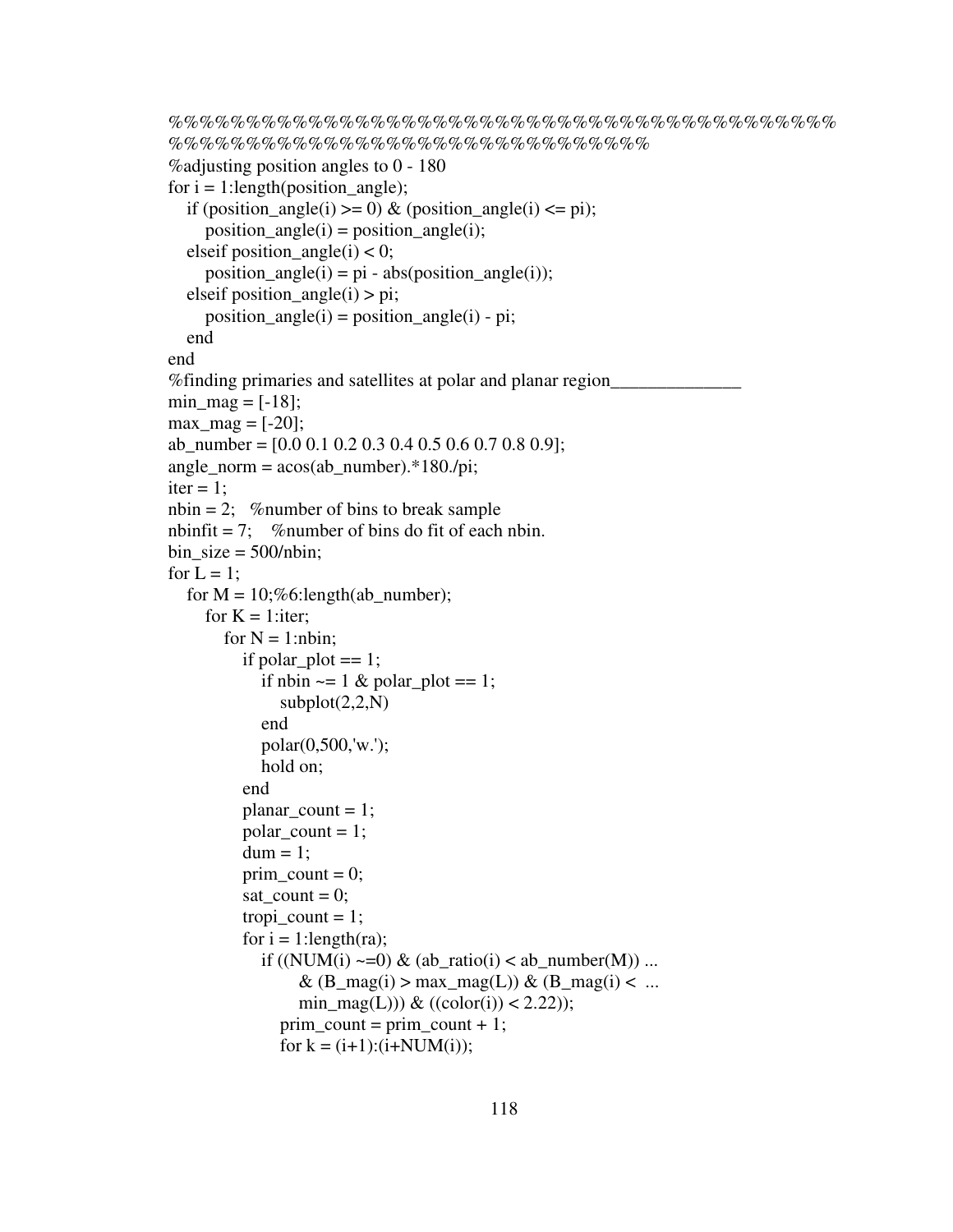```
if \left(\sqrt{\frac{q(t)}{n}} - \frac{r(a)}{n}\right).<sup>2</sup> + \left(\frac{dec(i)}{n} - \frac{dec(k)}{n}\right).<sup>*</sup>(pi./180) ...
  .*distance(i).*1000 >= bin_size*(N-1)) & ...
     (sqrt(ra(i) - ra(k)).^2 + (dec(i) - dec(k)).^2).*(pi.180) ....*distance(i).*1000 < bin_size*N);
  vert dist = ((dec(k) - dec(i)));
  horz_dist = ((ra(k) - ra(i)));proj_radii = sqrt((ra(i) - ra(k)).^2 + (dec(i) - dec(k)).^2). ...
      *(pi./180).*distance(i).*1000; 
  sat\_color = color(k); sat_vel = (vel(k)-vel(i)); %radial velocity from Hubble's 
  tropic(tropi_count) = \text{atan}(vert_dist./horz_dist); %rads
  tropi_count = tropi_count + 1;if ((vert dist > 0) & (horz dist > 0));
     alpha = \text{atan}(\text{vert\_dist.}/\text{horz\_dist}); %rads
     beta = (pi/2 - alpha);holm_angle = -(beta + position\_angle(i));if abs(holm_angle) > pi;
        holm_angle = pi -(abs(holm_angle) - pi);
      else 
         holm_angle = holm_angle; 
      end 
     if ((holm_angle > pi/6) & (holm_angle < 5*pi/6) ...
           \left| \right| ((holm_angle > 7*pi/6) & (holm_angle < 11*pi/6)) ...
           | ( (holm\_angle \leq -pi/6) \& (holm\_angle \geq -5*pi/6)) ...| ((\text{holm\_angle} \le -7 \cdot \text{pi/6}) \& (\text{holm\_angle} >= -11 \cdot \text{pi/6}));if polar_plot == 1;
            polar(holm_angle,proj_radii,'r.'); 
         end 
        polar\_vel(polar\_count) = sat\_vel;polar radii(polar count) = projradii;hist_pol_angle(polar_count) = holm_angle;
        polar count = polar count + 1;
      else 
        if polar_plot == 1;
            polar(holm_angle,proj_radii,'b.'); 
         end 
         planar_vel(planar_count) = sat_vel; 
         planar_radii(planar_count) = proj_radii; 
         hist_plan_angle(planar_count) = holm_angle; 
        planar count = planar count + 1;
      end 
   end 
  if ((vert_dist > 0) & (horz_dist < 0));
     alpha = \tan(\text{vert\_dist./horz\_dist}); %rads
```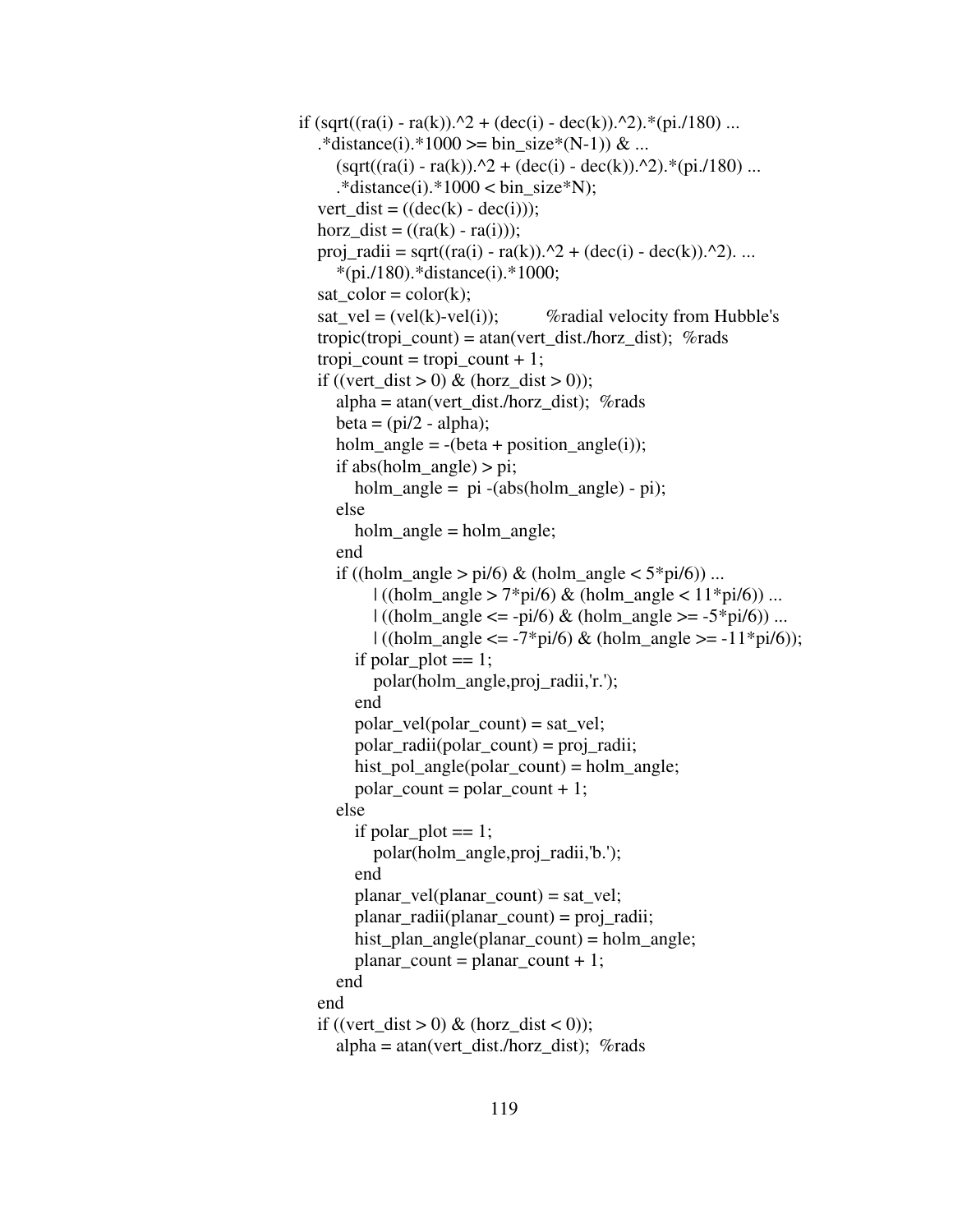```
beta = pi/2 - abs(alpha);holm_angle = (beta - position\_angle(i));if ((holm_angle > pi/6) & (holm_angle < 5*pi/6)) ...
                             \left| \right| ((holm_angle > 7*pi/6) & (holm_angle < 11*pi/6)) ...
                             | ((\text{holm\_angle} \leq -\text{pi/6}) \& (\text{holm\_angle} \geq -5 \cdot \text{pi/6})) ...| ((\text{holm\_angle} \le -7*) \cdot 6) \& (\text{holm\_angle} >= -11 * \text{pi/6}));if polar plot == 1;
                              polar(holm_angle,proj_radii,'r.'); 
 end 
                          polar\_vel(polar\_count) = sat\_vel; polar_radii(polar_count) = proj_radii; 
                           hist_pol_angle(polar_count) = holm_angle; 
                          polar count = polar count + 1;
                        else 
                          if polar_plot == 1;
                              polar(holm_angle,proj_radii,'b.'); 
 end 
                           planar_vel(planar_count) = sat_vel; 
                           planar_radii(planar_count) = proj_radii; 
                           hist_plan_angle(planar_count) = holm_angle; 
                          planar\_count = planar\_count + 1; end 
                      end 
                     if ((vert_dist < 0) & (horz_dist < 0));
                        alpha = \text{atan}(\text{vert\_dist.}/\text{horz\_dist}) + \text{pi/2}; %rads
                        holm_angle = (alpha - position\_angle(i));if ((holm_angle > pi/6) & (holm_angle < 5*pi/6)) ...
                             \left| \right| ((holm_angle > 7*pi/6) & (holm_angle < 11*pi/6)) ...
                             | ( (holm\_angle \leq -pi/6) \& (holm\_angle \geq -5*pi/6) ) ...| ((holm_angle <= -7*pi/6) & (holm_angle >= -11*pi/6));
                          if polar_plot == 1;
                              polar(holm_angle,proj_radii,'r.'); 
                           end 
                          polar\_vel(polar\_count) = sat\_vel; polar_radii(polar_count) = proj_radii; 
                          hist_pol_angle(polar_count) = holm_angle;
                          polar\_count = polar\_count + 1; else 
                          if polar_plot == 1;
                              polar(holm_angle,proj_radii,'b.'); 
                           end 
                          planar vel(planar count) = sat vel;
                           planar_radii(planar_count) = proj_radii; 
                           hist_plan_angle(planar_count) = holm_angle;
```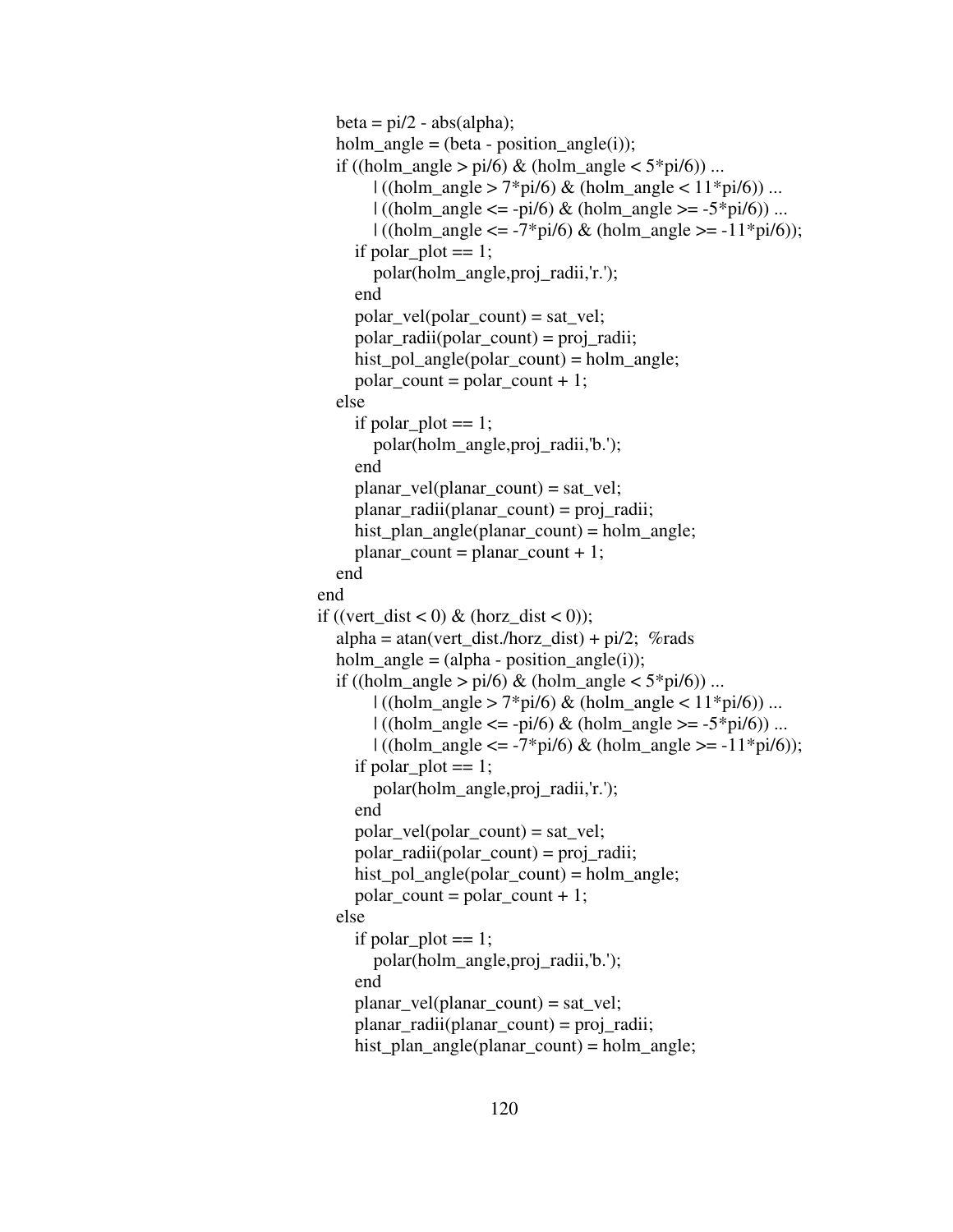```
planar\_count = planar\_count + 1; end 
                       end 
                      if ((vert_dist < 0) & (horz_dist > 0));
                         alpha = (atan(vert_dist./horz_dist) + pi/2); %rads
                         holm\_angle = -(alpha + position\_angle(i));if holm angle > pi;
                             holm_angle = pi -(abs(holm_angle) - pi); 
                          else 
                             holm_angle = holm_angle; 
                          end 
                         if ((holm_angle > pi/6) & (holm_angle < 5*pi/6) ...
                              | ((\text{holm\_angle} > 7 \cdot \text{pi/6}) \& (\text{holm\_angle} < 11 \cdot \text{pi/6})) ...| ((\text{holm\_angle} \leq -\text{pi/6}) \& (\text{holm\_angle} \geq -5 \text{ *pi/6})) ...| ((\text{holm\_angle} <= -7 \cdot \text{pi/6}) \& (\text{holm\_angle} >= -11 \cdot \text{pi/6}));if polar_plot == 1;
                               polar(holm_angle,proj_radii,'r.'); 
                             end 
                            polar\_vel(polar\_count) = sat\_vel; polar_radii(polar_count) = proj_radii; 
                            hist_pol_angle(polar_count) = holm_angle;
                            polar count = polar count + 1;
                          else 
                            if polar_plot == 1;
                               polar(holm_angle,proj_radii,'b.'); 
                             end 
                             planar_vel(planar_count) = sat_vel; 
                             planar_radii(planar_count) = proj_radii; 
                             hist_plan_angle(planar_count) = holm_angle; 
                            planar count = planar count + 1;
                          end 
                       end 
                    end 
                   sat_count = sat_count + 1;
                 end 
               end 
            end 
            p_r_mot = [planar_vel polar_vel]; 
           PT(N) = length(find(p_r_mnot>0))/length(p_r_mnot);if polar plot == 1;
             title(['Fraction Polar = \dots',num2str(polar_count/(polar_count+planar_count),2), ... 
                   ' P/T = '_{,}num2str(PT(N), 2),' Tilt Angle < ',num2str( ...
                   (90\text{-}acos(ab_number(M)).*180/pi),4),'^{o}']);
```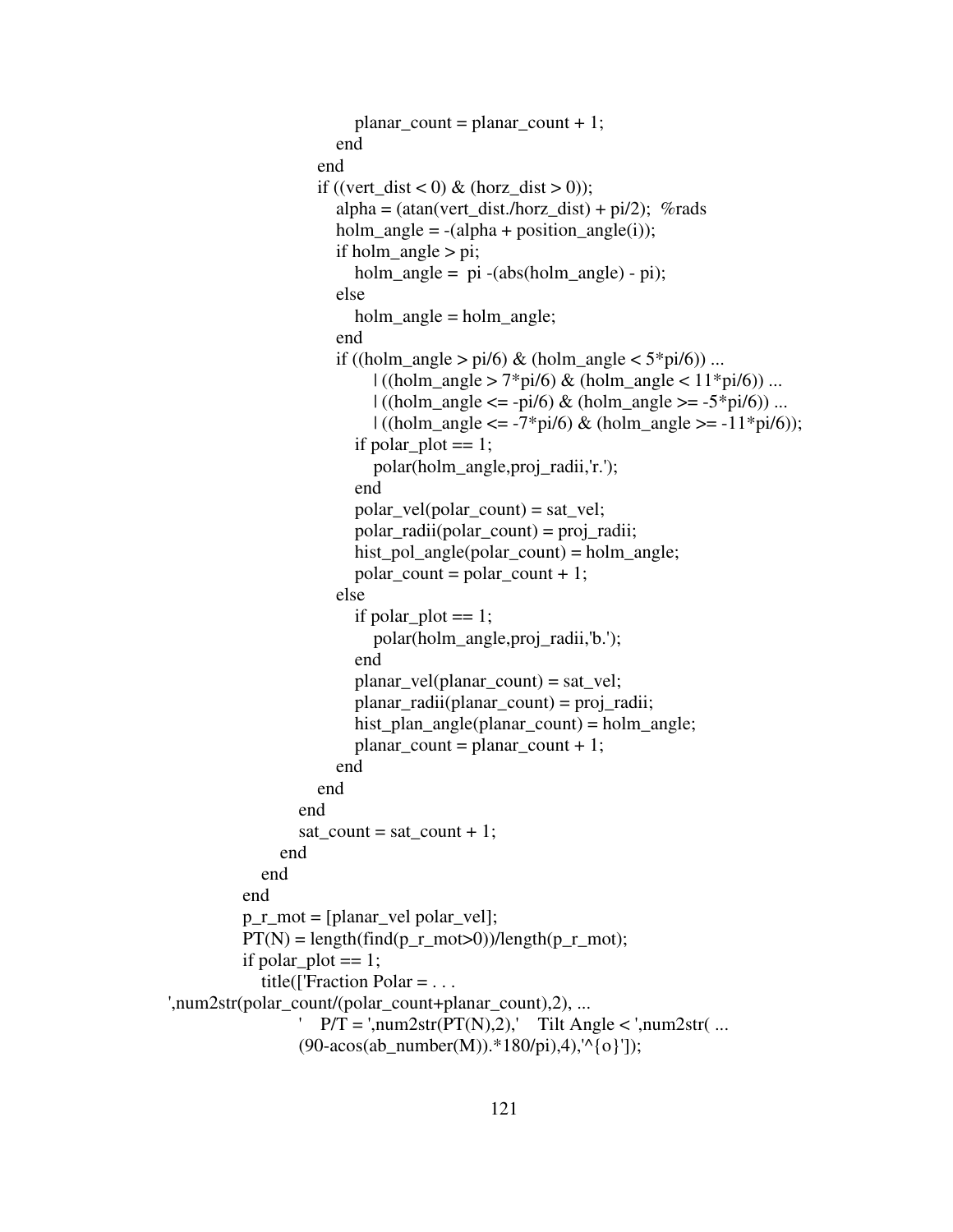```
 end 
           %sigma_fit planar 
          velocity\_data = abs(planar\_vel);x\_min = min(planar\_radii);x max = max(planar radii);
          [sigma_f, fit, looper_f, sigma_u, upper, sigma_l, lower, chi_f, stars] = ...holmberg_gaussian_constant_fit(N,nbinfit,velocity_data,x_min,x_max,plot_sigma); 
          sigma\_planar(N) = sigma\_fit;error\_planar(N) = abs(signa\_fit-sigma\_upper);passing1(N) = pass;loper_F(N) = loper_frac; %sigma_fit polar 
          velocity\_data2 = abs(polar\_vel);x min = min(polar radii);x_max = max(polar_radii);[sigma_fit2, loper_frac2, sigma_upper2, sigma_lower2,chi_fit2,pass2] = ...
holmberg_gaussian_constant_fit(N,nbinfit,velocity_data2,x_min,x_max,plot_sigma2); 
          sigma\_polar(N) = sigma\_fit2;error\_polar(N) = abs(signa\_fit2 - sigma\_upper2);passing2(N) = pass2;loper_F2(N) = loper_Frac2; %polar planar counts 
          bin\_tot\_polar(N) = polar\_count;bin_tot_planar(N) = planar_count;
          bin tot polar./(bin tot polar + bin tot planar);
           %get mean holmberg angle per brainerd 
          if tropic_print == 1;
            tropic degrees = abs(tropic.*180./pi);for Ntp = 1: length(tropic_degrees);
               if tropic degrees(Ntp) > 90;
                 tropic_degrees2(Ntp) = 180 - \text{tropic\_degrees(Ntp)};
                else 
                 tropic\_degrees2(Ntp) = tropic\_degrees(Ntp); end 
             end 
            trop mean(N) = mean(tropic \ degrees 2);trop\_std(N) = std(tropic\_degrees2)./sqrt(length(tropic\_degrees2)); end 
        end 
       max dist = 500;
       bin\_size = max\_dist/(nbin);for i = 1:nbin;
```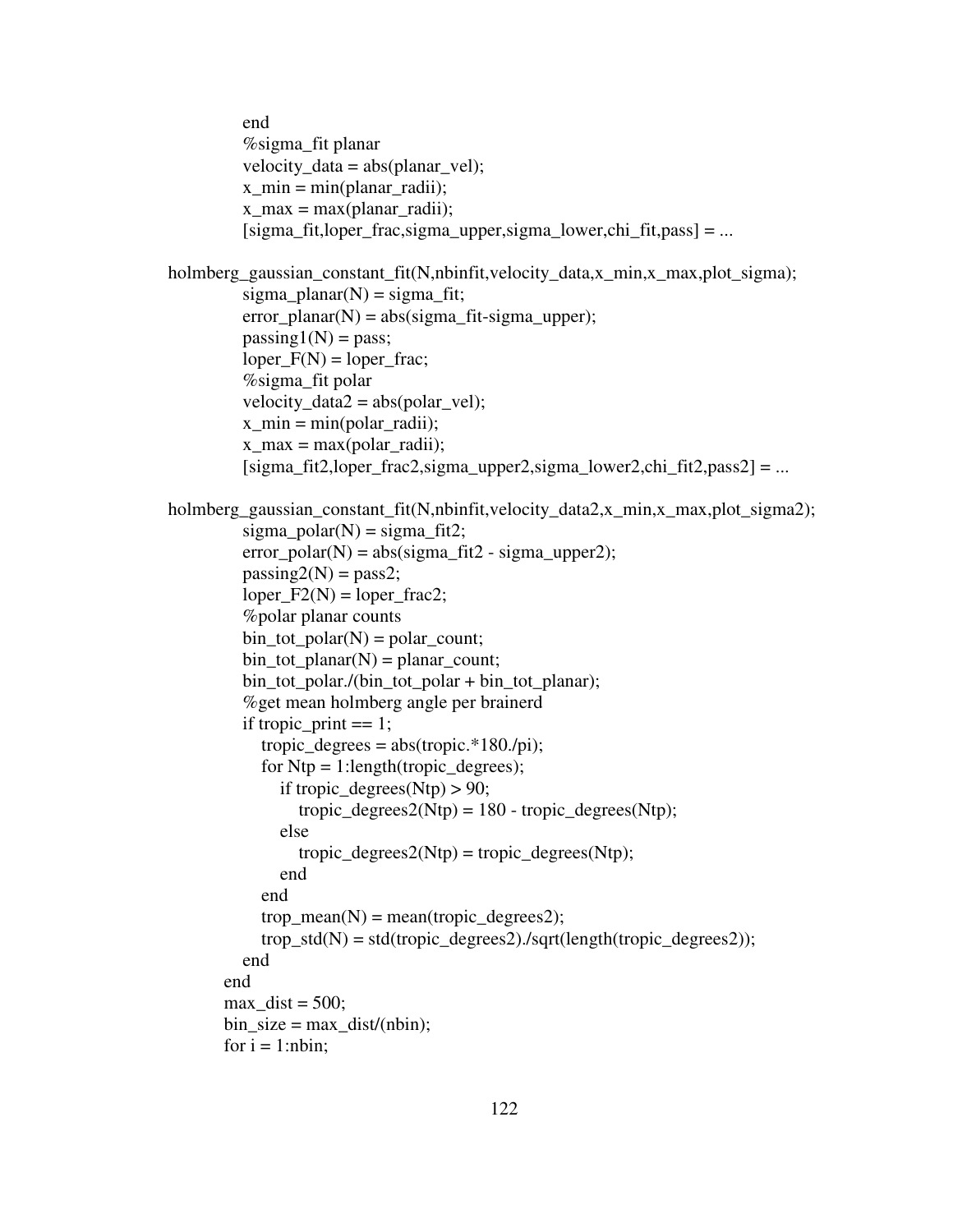```
bin loc(i) = bin size/2 + bin size*(i-1);
        end 
           frac_bin = bin_tot_polar./(bin_tot_polar + bin_tot_planar); 
          sum\_bin\_polar = sum(bin\_tot\_polar);sum_bin_planar = sum(bin_tot_planar);
           figure; 
           errorbar(bin_loc,trop_mean,trop_std,'b'); 
           hold on; 
           plot([0 500],[45 45],'k:'); 
           axis([0 500 30 60]); 
           xlabel('Distance [kpc]'); 
           ylabel('\phi (degrees)'); 
           hold off; 
     end 
     if brainerd_plot == 1; 
        figure; 
        errorbar(bin_loc,trop_mean,trop_std./length(tropic_degrees2)); 
        xlabel('Distance [kpc]'); 
        ylabel('\phi (degrees)'); 
        axis([0 500 30 70]); 
     end 
      %plot histogram 
___________________________________________________________
```

```
hist_angle = abs([hist_pol_angle hist_plan_angle]).*180./pi;
hist count = 1;
for i = 1: length (hist angle);
  if hist_angle(i) >= 0 \& \text{hist\_angle}(i) \le 90;angle hist(hist count) = abs(hist angle(i));
     hist_count = hist_count + 1;
  elseif (hist angle(i) > 90) & (hist angle(i) \leq 180);
     angle_hist(hist_count) = 180 - \text{hist\_angle}(i);
     hist_count = hist_count + 1;
  elseif (hist_angle(i) > 180) & (hist_angle(i) <= 360);
     angle_hist(hist_count) = abs(hist\_angle(i) - 180);
     hist_count = hist_count + 1;
   end 
           end 
 %histogram 
if hist_plot == 1;
   figure; 
   hist(angle_hist) 
   xlabel('angle from the galactic plane (degrees)');
```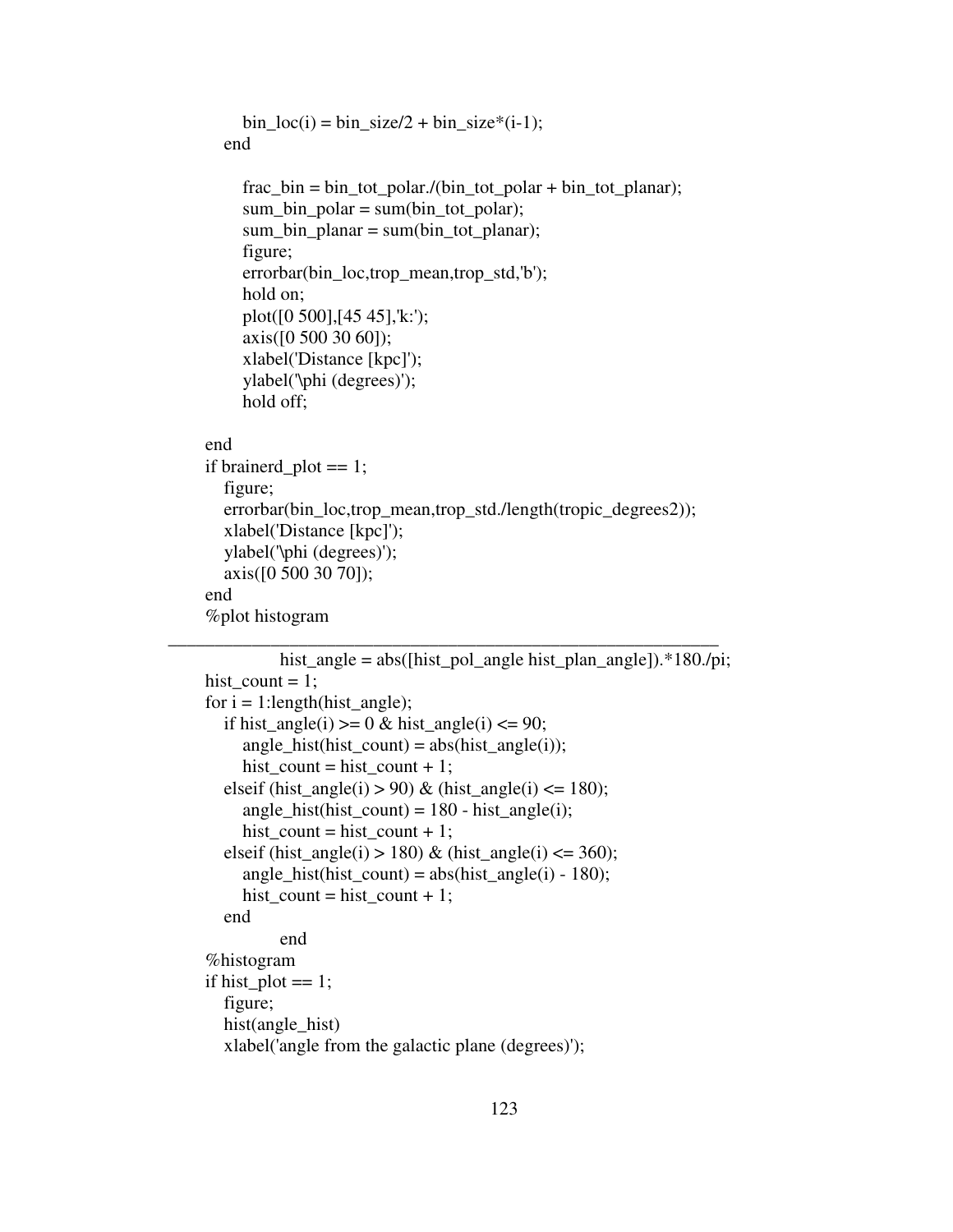```
 ylabel('Number of satellites'); 
 end 
 %write velocity data to file 
if print_velocity == 1;
  fid = fopen('polar' velocity001.txt','w');info\_pol = [polar\_vel]; fprintf(fid,'%10.4f\n',info_pol); 
   fclose(fid); 
                   fid = fopen('planar\_velocity001.txt,'w'); info_plan = [planar_vel]; 
   fprintf(fid,'%10.4f\n',info_plan); 
   fclose(fid); 
 end 
 %write fraction data to file 
if print PT == 1;
  fid = fopen('polar_frac018.txt,'a');info_pol = [frac bin(1)];%;frac_bin(2);frac_bin(3);frac_bin(4)];
  fprintf(fid,'%10.4f\n',info_pol); %10.4f %10.4f %10.4f\n',info_pol);
   fclose(fid); 
  \text{fid2} = \text{fopen}(\text{brain018.txt}\text{'},\text{'a}\text{'});
  info_brain = [{\rm trop\_mean}(1)];\%;{\rm trop\_mean}(2);{\rm trop\_mean}(3);{\rm trop\_mean}(4)];fprintf(fid2,'%10.4f\n',info_brain); %10.4f %10.4f %10.4f\n',info_brain);
   fclose(fid2); 
  \text{fid}3 = \text{fopen}(\text{PT}018.txt\text{'},\text{'a'});info_p t = [PT]; %; trop_mean(2); trop_mean(3); trop_mean(4); fprintf(fid3,'%10.4f\n',info_pt); %10.4f %10.4f %10.4f\n',info_brain); 
   fclose(fid3); 
 end 
 %plot velocity profile 
bin size = x max/nbin;
for i = 1:nbin;
  bin loc(i) = bin size/2 + bin size*(i-1);
 end 
if velocity_plot2D == 1;
   figure; 
  h = errorbar(bin loc, sigma planar, error planar,'r.-');text(10,400,['loper % = ',num2str(loper_F,2)],'color','r');
  text(10,380,['pass = ',num2str(passing1,2)],'color',r'); hold on; 
  hh = errorbar(bin_loc,sigma_polar,error_polar,'b.-');
  text(10,350,['loper % = ',num2str(loper_F2,2)],'color','b');
  text(10,330,['pass = ',num2str(passing2,2)],'color','b'); xlabel('Distance [kpc]'); 
   ylabel('velocity [km/s]');
```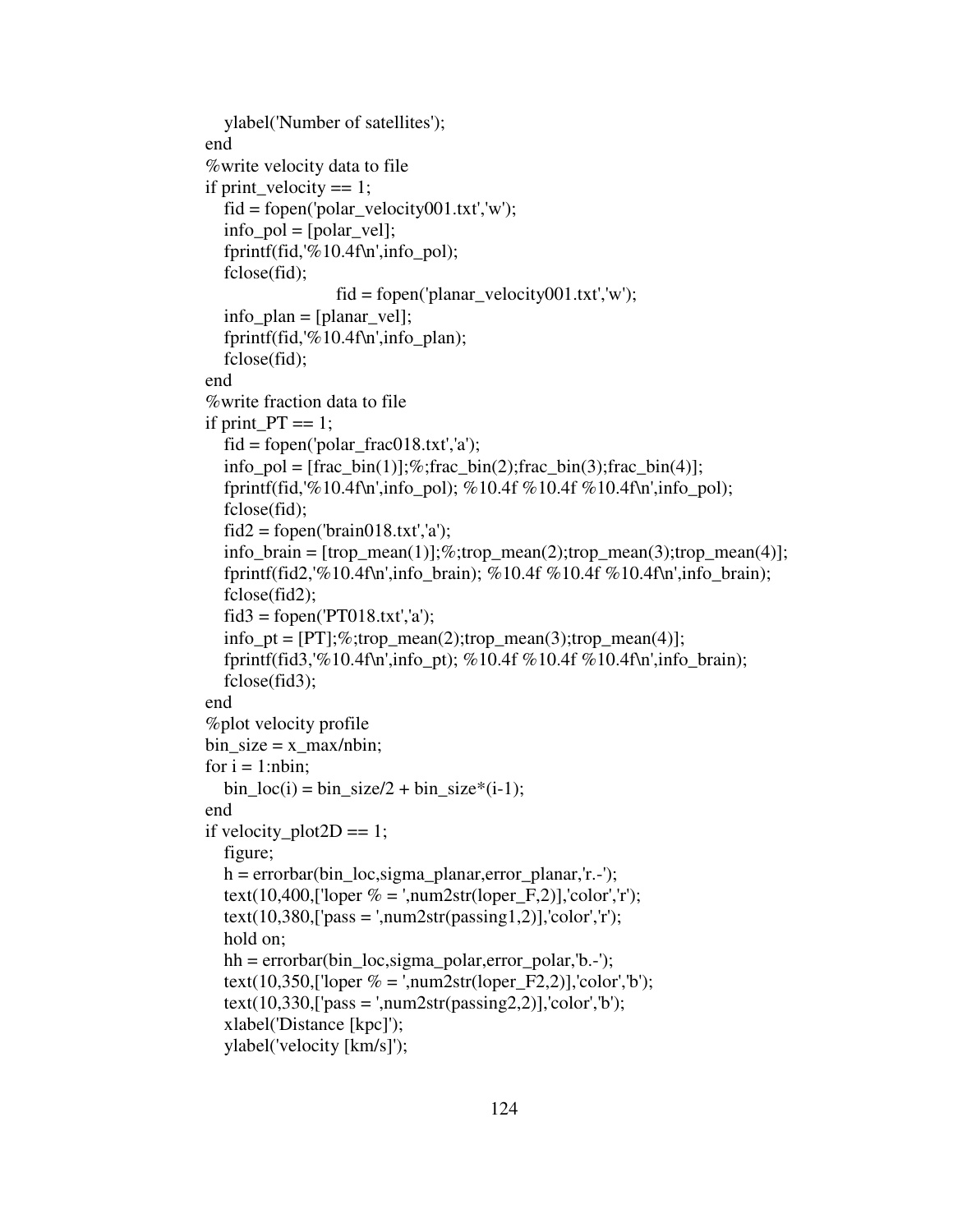```
 axis([0 500 0 500]) 
       title(['Tilt angle < ',num2str((90-acos(ab_number(M)).*180/pi),4),'^{\o}'])
        legend([h(1) hh(1)],'planar satellites','polar satellites',2); 
      end 
   end 
% clear tropic_degrees2;clear tropic; clear tropic_degrees;clear Ntp; 
% clear sigma_planar; clear error_planar; clear sigma_polar; clear error_polar; 
end
```
 $t =$  toc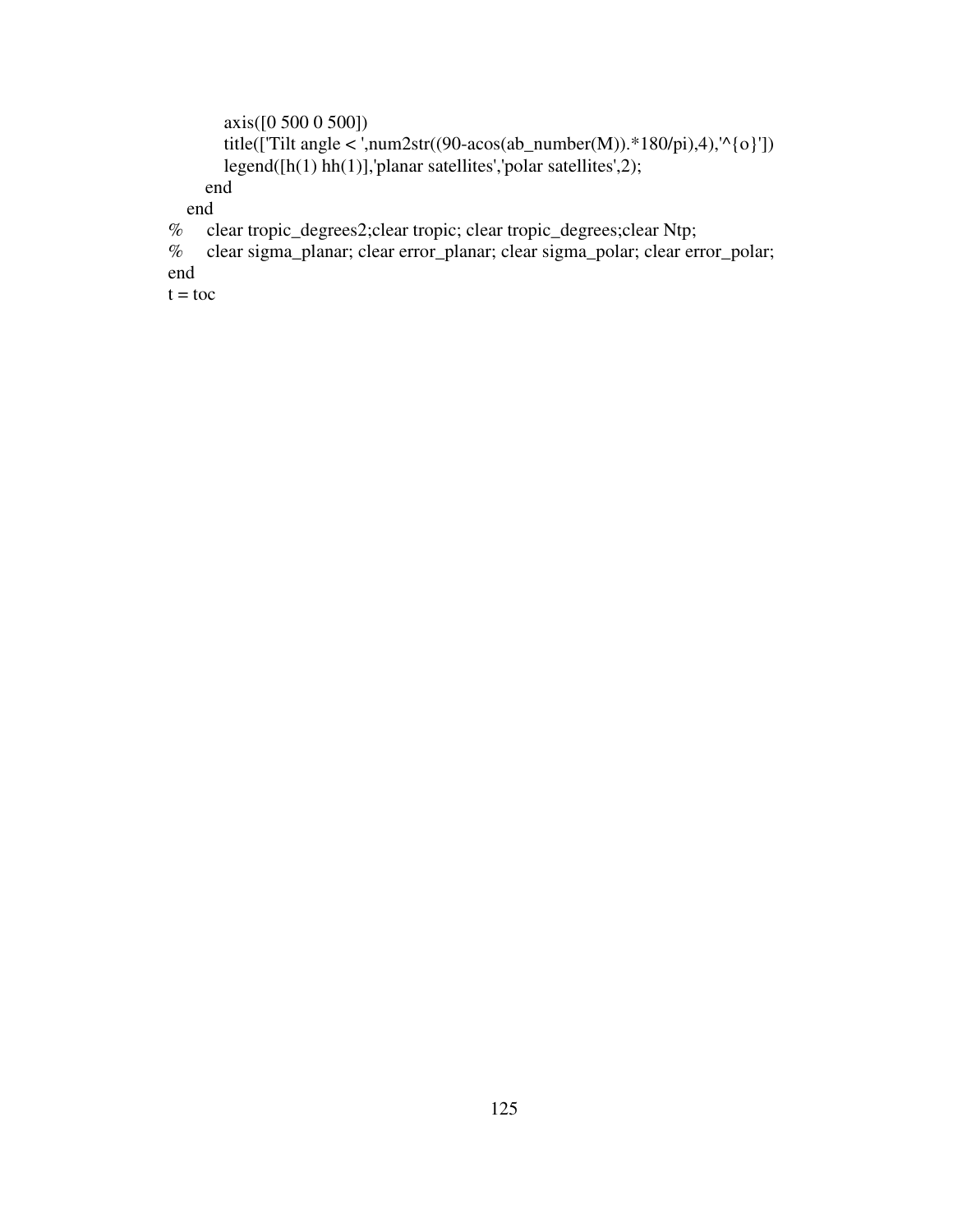# APPENDIX B RESULTS OF ROBUST ANALYSIS

The plots on the left show the rotation curves of the data along with the three cosmological models and the probabilities that they fit the data. The plots on the right show the expected interloper fraction (diamonds) per bin compared to the interloper fractions found in the data. The data points with error bars in both graphs are the average values found in each radial bin of the robust analysis described in section 4.2.3.



Figure B.1: Velocity dispersion profile plotted with the three cosmological models and interloper fraction of subset 2.



Figure B.2: Velocity dispersion profile plotted with the three cosmological models and interloper fraction of subset 4.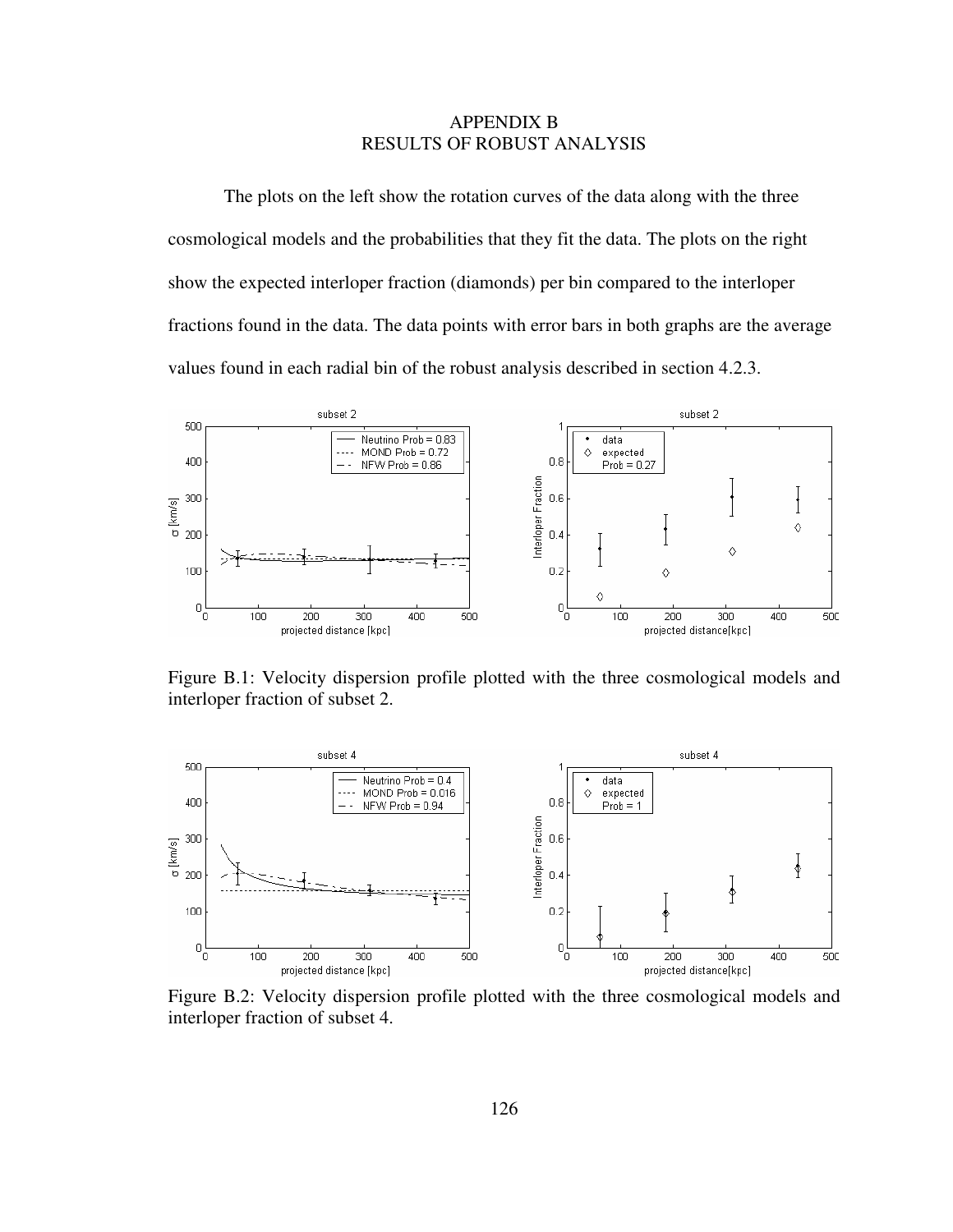

Figure B.3: Velocity dispersion profile plotted with the three cosmological models and interloper fraction of subset 7.



Figure B.4: Velocity dispersion profile plotted with the three cosmological models and interloper fraction of subset 11.



Figure B.5: Velocity dispersion profile plotted with the three cosmological models and interloper fraction of subset 14.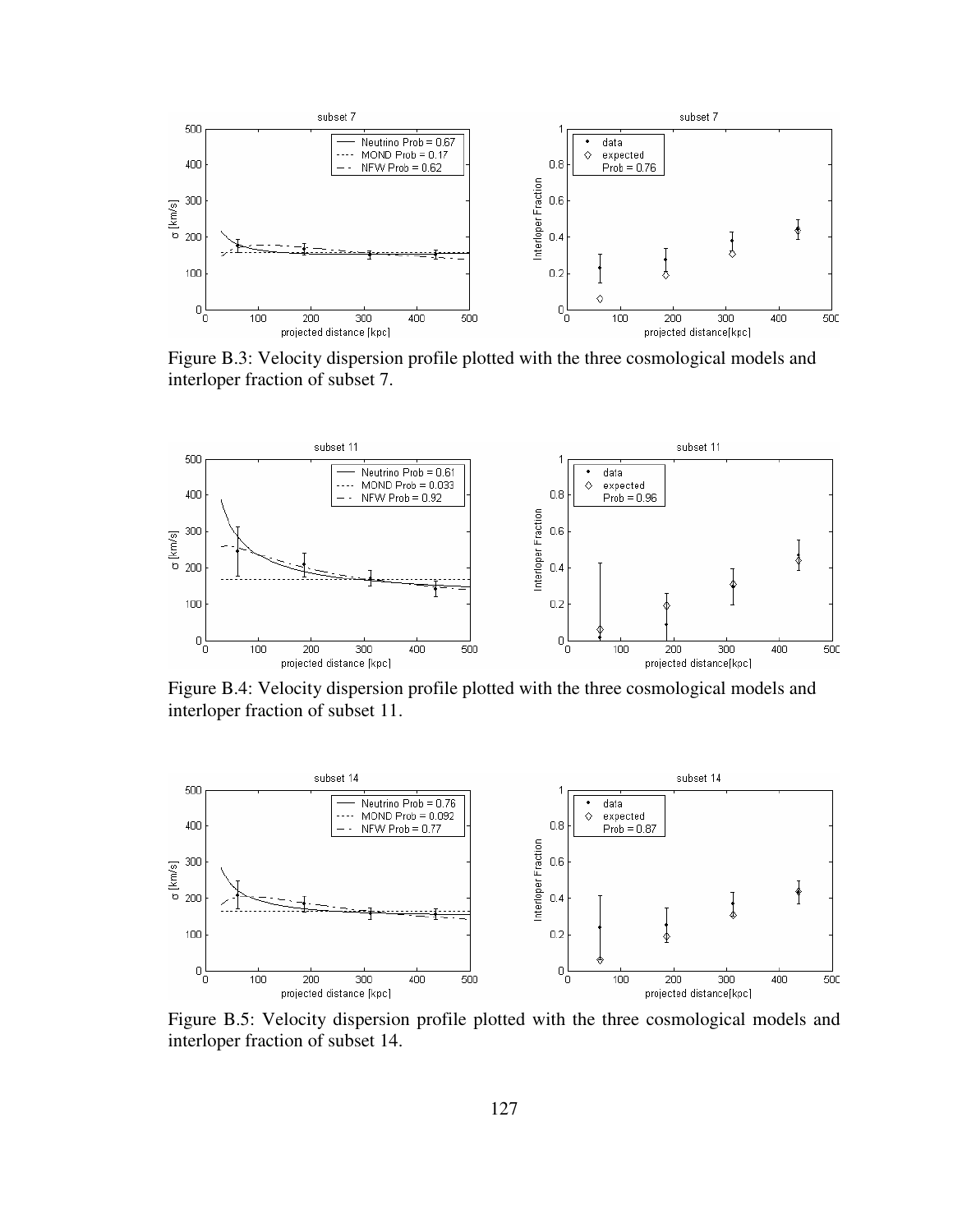# APPENDIX C RESULTS OF ROBUST ANALYSIS (POLAR VS. PLANAR)

 The plots on the left show the rotation curves of the data along with the three cosmological models and the probabilities that they fit the data. The velocity dispersions in red represent the planar region, and the velocity dispersions in blue represent the polar region. The plots on the right show the expected interloper fraction (diamonds) per bin compared to the interloper fractions found in the data. The data points with error bars in both graphs are the average values found in each radial bin of the robust analysis described in section 4.2.3.



Figure C.1: Results for satellites in the planar region with primaries at tilt angle less than or equal to ~45 degrees relative to the axis of rotation.